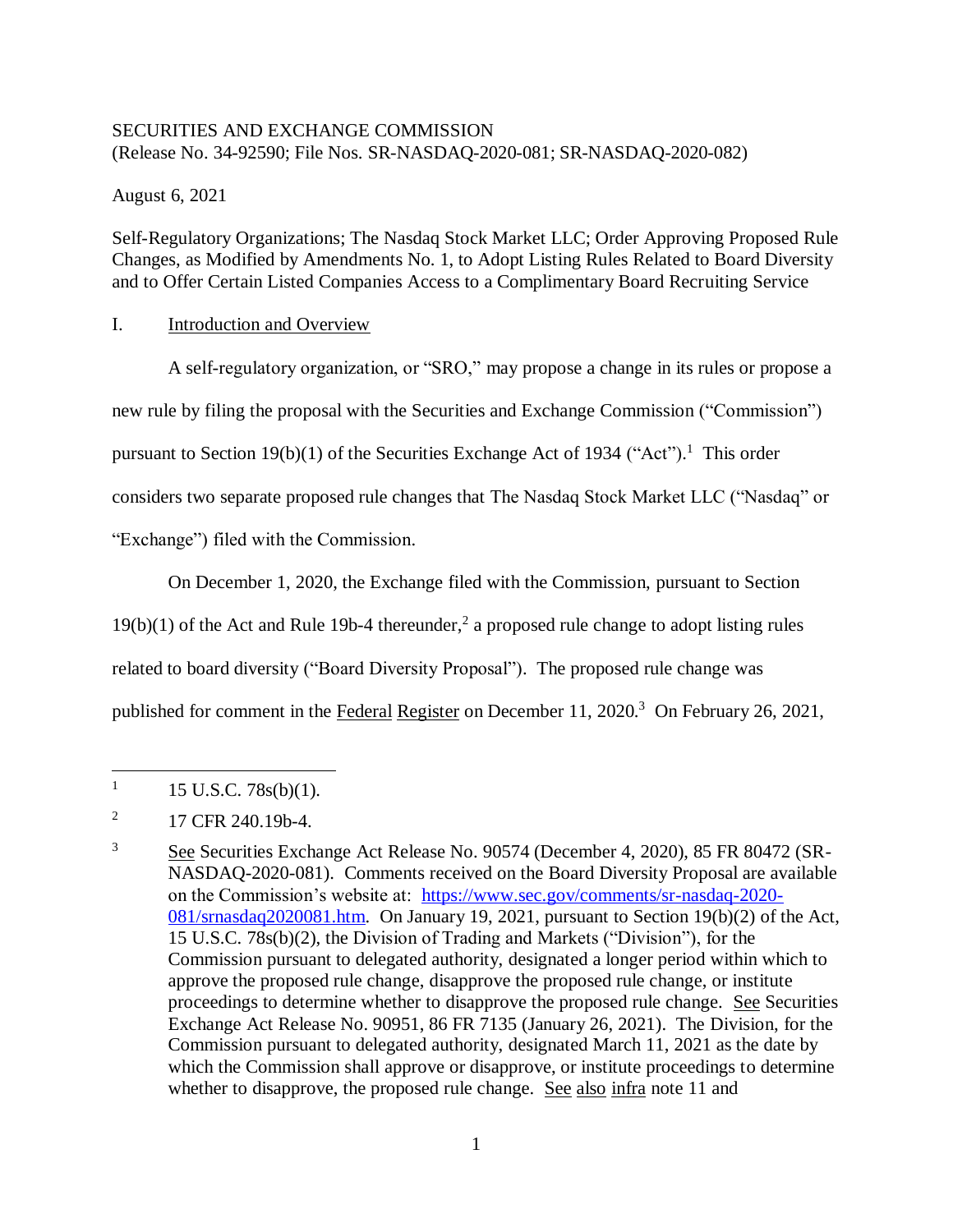the Exchange filed Amendment No. 1 to the proposed rule change, which replaced and superseded the proposed rule change as originally filed. $4$ 

On December 1, 2020, the Exchange also filed with the Commission, pursuant to Section  $19(b)(1)$  of the Act<sup>5</sup> and Rule 19b-4 thereunder,<sup>6</sup> a proposed rule change to offer certain listed companies access to a complimentary board recruiting service to help advance diversity on company boards ("Board Recruiting Service Proposal"), which was published for comment in the Federal Register on December 10, 2020.<sup>7</sup> On February 26, 2021, the Exchange filed Amendment No. 1 to the proposed rule change, which replaced and superseded the proposed rule change as originally filed.<sup>8</sup>

accompanying text (providing additional procedural history for the Board Diversity Proposal).

<sup>&</sup>lt;sup>4</sup> The full text of Amendment No. 1 to the Board Diversity Proposal is available on the Commission's website at: [https://www.sec.gov/comments/sr-nasdaq-2020-](https://www.sec.gov/comments/sr-nasdaq-2020-081/srnasdaq2020081-8425992-229601.pdf) [081/srnasdaq2020081-8425992-229601.pdf.](https://www.sec.gov/comments/sr-nasdaq-2020-081/srnasdaq2020081-8425992-229601.pdf)

<sup>5</sup> 15 U.S.C. 78s(b)(1).

<sup>6</sup> 17 CFR 240.19b-4.

<sup>7</sup> See Securities Exchange Act Release No. 90571 (December 4, 2020), 85 FR 79556 (SR-NASDAQ-2020-082). Comments received on the Board Recruiting Service Proposal are available on the Commission's website at: [https://www.sec.gov/comments/sr-nasdaq-](https://www.sec.gov/comments/sr-nasdaq-2020-082/srnasdaq2020082.htm)[2020-082/srnasdaq2020082.htm.](https://www.sec.gov/comments/sr-nasdaq-2020-082/srnasdaq2020082.htm) On January 19, 2021, pursuant to Section 19(b)(2) of the Act, 15 U.S.C. 78s(b)(2), the Division, for the Commission pursuant to delegated authority, designated a longer period within which to approve the proposed rule change, disapprove the proposed rule change, or institute proceedings to determine whether to disapprove the proposed rule change. See Securities Exchange Act Release No. 90952, 86 FR 7148 (January 26, 2021). The Division, for the Commission pursuant to delegated authority, designated March 10, 2021 as the date by which the Commission shall approve or disapprove, or institute proceedings to determine whether to disapprove, the proposed rule change. See also infra note [11](#page-2-0) and accompanying text (providing additional procedural history for the Board Recruiting Service Proposal).

<sup>&</sup>lt;sup>8</sup> The full text of Amendment No. 1 to the Board Recruiting Service Proposal is available on the Commission's website at: [https://www.sec.gov/comments/sr-nasdaq-2020-](https://www.sec.gov/comments/sr-nasdaq-2020-082/srnasdaq2020082-8425987-229599.pdf) [082/srnasdaq2020082-8425987-229599.pdf.](https://www.sec.gov/comments/sr-nasdaq-2020-082/srnasdaq2020082-8425987-229599.pdf)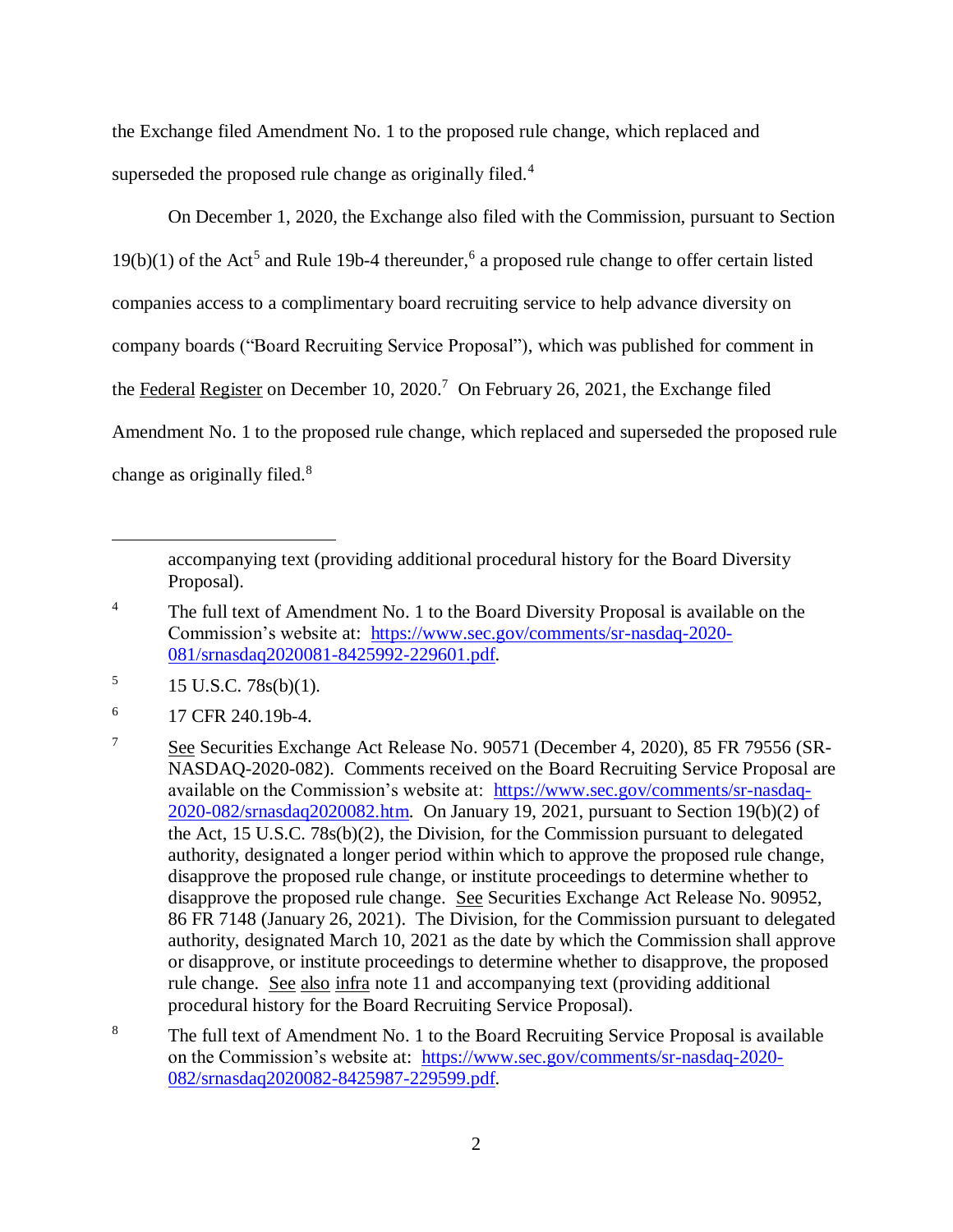On March 10, 2021, the Division, for the Commission pursuant to delegated authority, published notice of Amendments No.  $1<sup>9</sup>$  and instituted proceedings pursuant to Section  $19(b)(2)(B)$  of the Act<sup>10</sup> to determine whether to approve or disapprove the proposed rule changes, as modified by Amendments No.  $1<sup>11</sup>$ 

<span id="page-2-0"></span>The Act governs the Commission's review of SRO-proposed rules. Section 19(b)(2)(C)(i) provides that the Commission "shall approve" a proposal if it finds that the rule is consistent with the requirements of the Act and the rules and regulations applicable to the  $SRO$ —including requirements in Section  $6(b)$ .<sup>12</sup> The statute does not give the Commission the ability to make any changes to the rule proposal as submitted, or to disapprove the rule proposal on the ground that the Commission would prefer some alternative rule on the same topic.

Under the Board Diversity Proposal, the Exchange proposes to require each Nasdaqlisted company, subject to certain exceptions, to publicly disclose in an aggregated form, to the extent permitted by applicable law, information on the voluntary self-identified gender and racial characteristics and LGBTQ+ status (all terms defined below) of the company's board of

<sup>&</sup>lt;sup>9</sup> Amendment No. 1 to the Board Diversity Proposal and Amendment No. 1 to the Board Recruiting Service Proposal are collectively referred to as "Amendments No. 1."

 $10 \qquad 15 \text{ U.S.C. } 78\text{s(b)}(2)(\text{B)}.$ 

<sup>&</sup>lt;sup>11</sup> See Securities Exchange Act Release No. 91286, 86 FR 14484 (March 16, 2021). On June 7, 2021, pursuant to Section 19(b)(2) of the Act, 15 U.S.C. 78s(b)(2), the Division, for the Commission pursuant to delegated authority, designated a longer period within which to issue an order approving or disapproving the proposed rule changes, as modified by Amendments No. 1. See Securities Exchange Act Release Nos. 92118, 86 FR 31355 (June 11, 2021) (SR-NASDAQ-2020-081); 92119, 86 FR 31355 (June 11, 2021) (SR-NASDAQ-2020-082). The Division, for the Commission pursuant to delegated authority, designated August 8, 2021 as the date by which the Commission shall approve or disapprove the Board Diversity Proposal, and August 7, 2021 as the date by which the Commission shall approve or disapprove the Board Recruiting Service Proposal.

 $12 \qquad 15 \text{ U.S.C. } 78 \text{s(b)}(2) \text{(C)}(i).$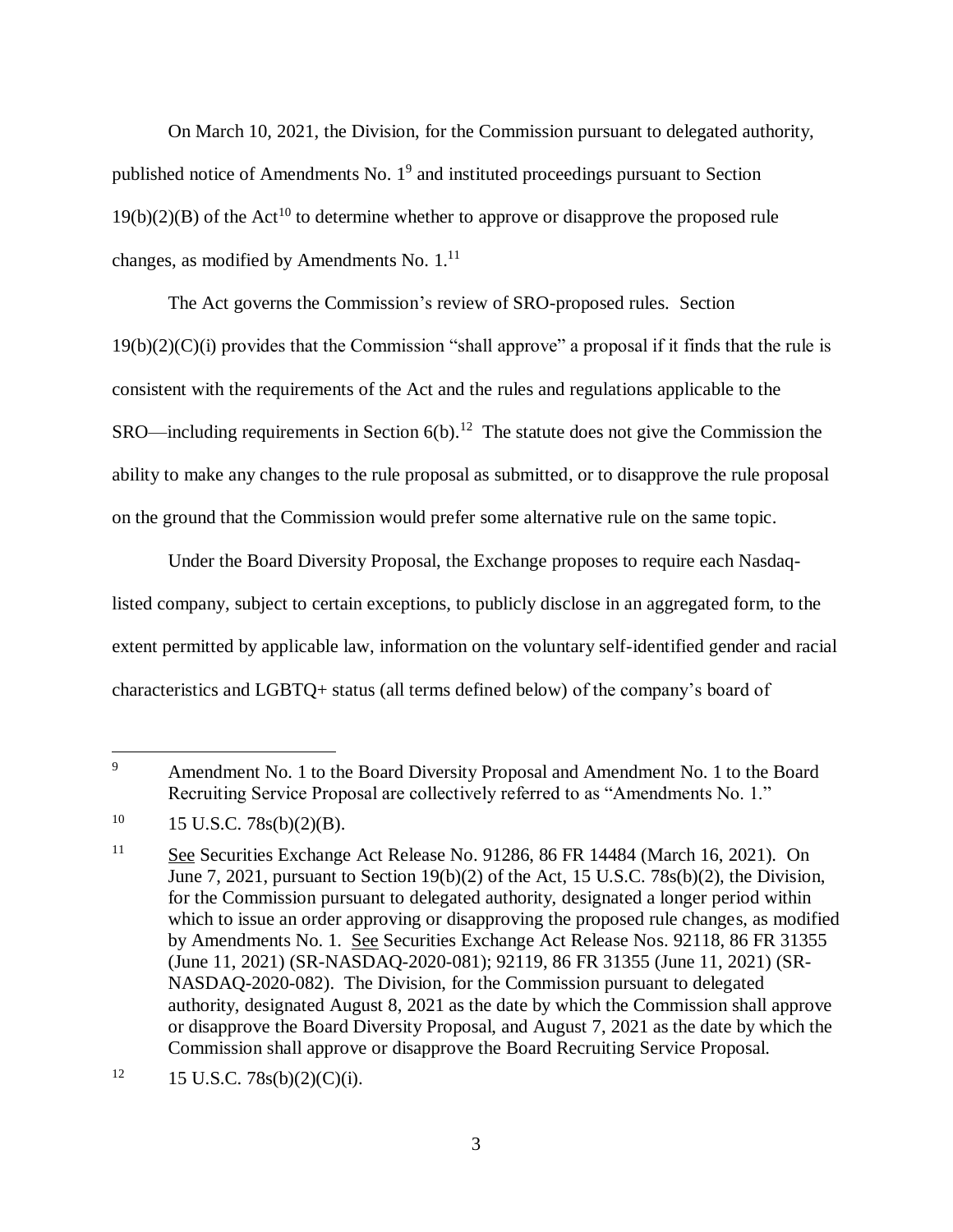directors. The Exchange also proposes to require each Nasdaq-listed company, subject to certain exceptions, to have, or explain why it does not have, at least two members of its board of directors who are Diverse, including at least one director who self-identifies as female and at least one director who self-identifies as an Underrepresented Minority or LGBTQ+.<sup>13</sup> Under the Board Recruiting Service Proposal, the Exchange proposes to provide certain Nasdaq-listed companies with one year of complimentary access for two users to a board recruiting service, which would provide access to a network of board-ready diverse candidates for companies to identify and evaluate.

This order applies the governing standard under the Act and finds that the Board Diversity Proposal, as modified by Amendment No. 1, is consistent with the requirements of the Act and the rules and regulations thereunder applicable to a national securities exchange. Separately, it finds that the Board Recruiting Service Proposal, as modified by Amendment No. 1, is also consistent with the requirements of the Act and the rules and regulations thereunder applicable to a national securities exchange. The proposed rule changes therefore are required to be and are approved.<sup>14</sup>

In particular, the Commission finds that the Board Diversity Proposal and the Board Recruiting Service Proposal are consistent with Section  $6(b)(5)$  of the Act,<sup>15</sup> which requires that

<sup>&</sup>lt;sup>13</sup> While these Nasdaq-listed companies would have an objective of at least two Diverse directors, including at least one director who self-identifies as female and at least one director who self-identifies as an Underrepresented Minority or LGBTQ+, as described below, other Nasdaq-listed companies would have different board diversity objectives. See infra notes [25-](#page-7-0)[27.](#page-8-0)

<sup>&</sup>lt;sup>14</sup> In approving these proposed rule changes, the Commission has considered the proposed rules' impact on efficiency, competition, and capital formation. See 15 U.S.C. 78c(f). See also infra Section II.

 $15$  15 U.S.C. 78f(b)(5).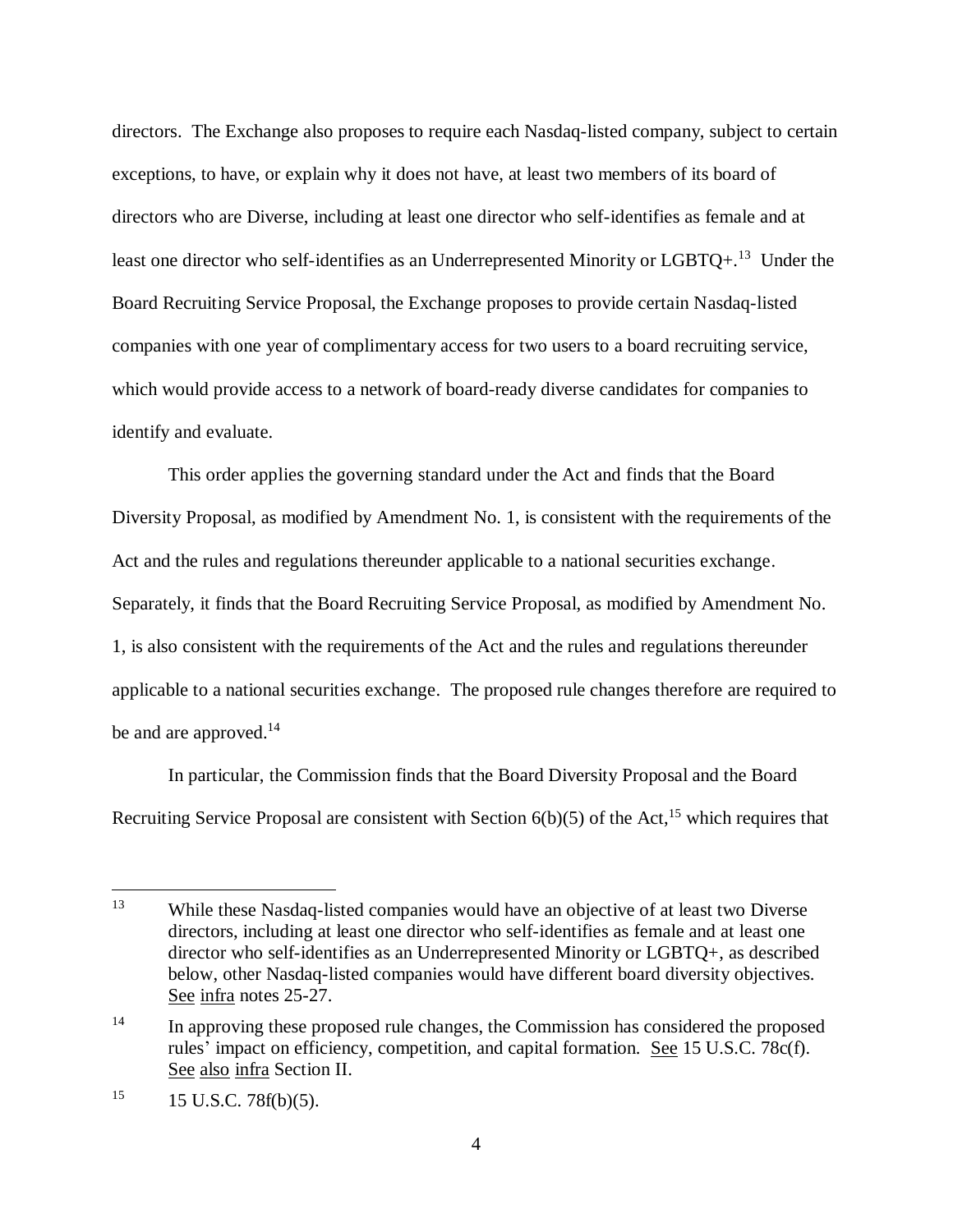the rules of a national securities exchange be designed, among other things, to prevent fraudulent and manipulative acts and practices, to promote just and equitable principles of trade, to remove impediments to and perfect the mechanism of a free and open market and a national market system and, in general, to protect investors and the public interest, not be designed to permit unfair discrimination between customers, issuers, brokers, or dealers, and not be designed to regulate by virtue of any authority conferred by the Act matters not related to the purposes of the Act or the administration of the exchange; and Section  $6(b)(8)$  of the Act,<sup>16</sup> which requires that the rules of a national securities exchange not impose any burden on competition that is not necessary or appropriate in furtherance of the purposes of the Act. The Commission also finds that the Board Recruiting Service Proposal, as modified by Amendment No. 1, is consistent with Section  $6(b)(4)$  of the Act,<sup>17</sup> which requires that national securities exchange rules provide for the equitable allocation of reasonable dues, fees, and other charges among its members and issuers and other persons using its facilities. The proposals and Commission findings are discussed below.

#### II. Discussion and Commission Findings

The Board Diversity Proposal would establish a disclosure-based framework that would make consistent and comparable statistics widely available to investors regarding the number of Diverse directors serving on a Nasdaq-listed company's board.<sup>18</sup> Board-level diversity statistics

<sup>16</sup> <sup>16</sup> 15 U.S.C. 78f(b)(8).

 $17 \quad 15 \text{ U.S.C. } 78f(b)(4).$ 

<sup>&</sup>lt;sup>18</sup> Pursuant to proposed Rule  $5605(f)(1)$ , "Diverse" would be defined to mean an individual who self-identifies in one or more of the following categories: (i) Female, (ii) Underrepresented Minority, or (iii) LGBTQ+. Also pursuant to proposed Rule 5605(f)(1), "Female" would be defined to mean an individual who self-identifies her gender as a woman, without regard to the individual's designated sex at birth;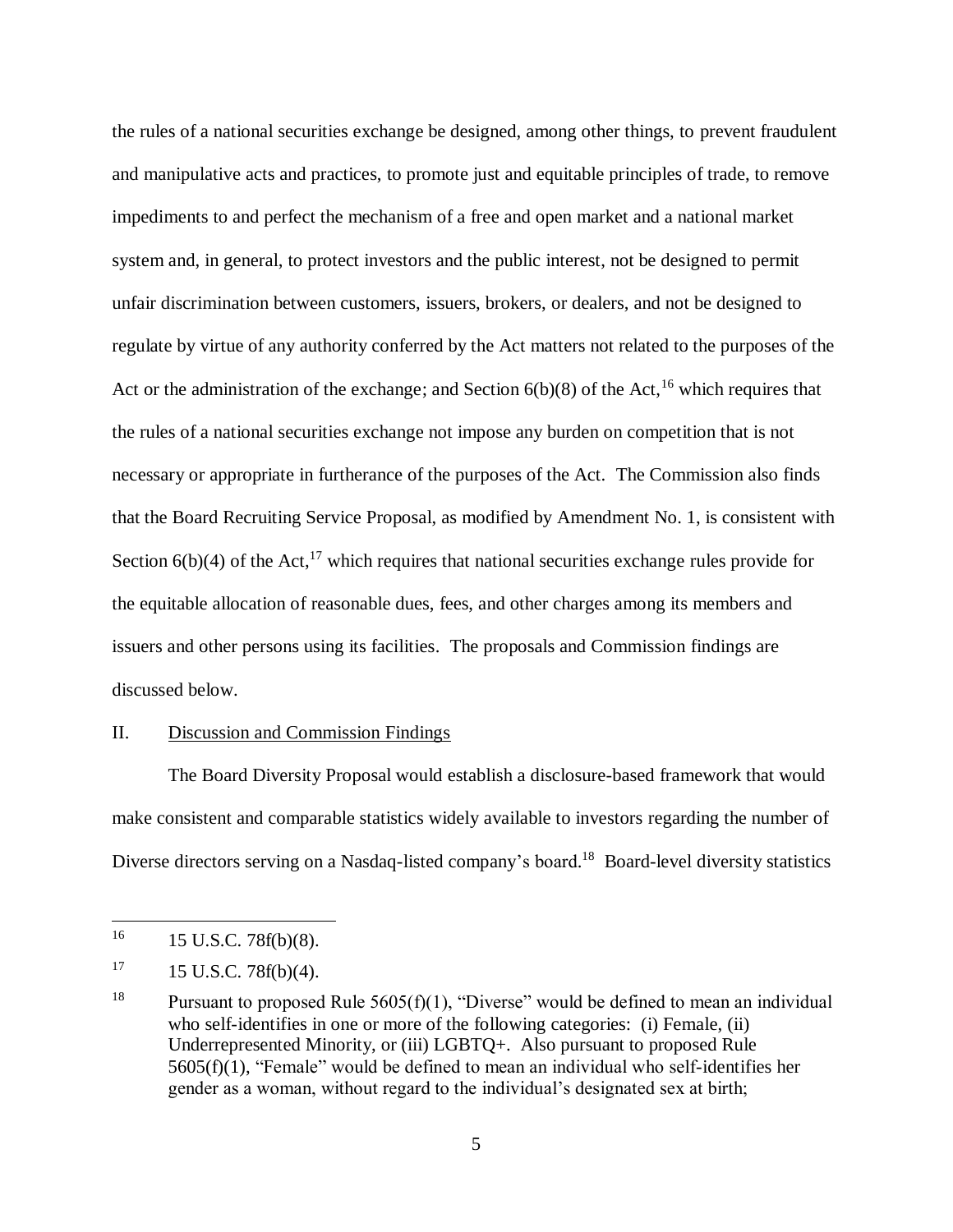are currently not widely available on a consistent and comparable basis, even though the Exchange and many commenters argue that this type of information is important to investors.<sup>19</sup> The Board Diversity Proposal would also provide increased transparency and require an explanation regarding why a Nasdaq-listed company does not meet the proposed board diversity objectives, for those companies that do not choose to meet such objectives. It would augment existing Commission requirements that companies disclose whether, and how, their boards or board nominating committees consider diversity in nominating new directors.<sup>20</sup> As noted by the Exchange and a number of commenters, $^{21}$  a better understanding of why a company does not meet the proposed objectives would contribute to investors' investment and voting decisions. Investors and companies have different views regarding board diversity and whether board diversity affects company performance and governance.<sup>22</sup> As discussed below, commenters representing a broad array of investors have indicated an interest in board diversity information. And, regardless of their views on those issues, the Board Diversity Proposal would provide

<sup>&</sup>quot;Underrepresented Minority" would be defined to mean an individual who self-identifies as one or more of the following: Black or African American, Hispanic or Latinx, Asian, Native American or Alaska Native, Native Hawaiian or Pacific Islander, or Two or More Races or Ethnicities; and "LGBTQ+" would be defined to mean an individual who selfidentifies as any of the following: lesbian, gay, bisexual, transgender, or as a member of the queer community. See Amendment No. 1 to the Board Diversity Proposal at 327; proposed Rule  $5605(f)(1)$ .

 $19$  See infra Section II.A.2. (describing the Exchange's and commenters' arguments regarding the demand for board diversity information, including board-level diversity statistics).

<sup>&</sup>lt;sup>20</sup> See Regulation S-K, Item  $407(c)(2)(vi)$ .

 $21$  See infra Section II.A.2. (describing the Exchange's and commenters' arguments regarding the demand for board diversity information, including explanations for why a company does not meet the proposed diversity objectives).

<sup>&</sup>lt;sup>22</sup> See infra Section II.B. (describing commenters' differing views regarding board diversity and whether board diversity affects company performance and governance).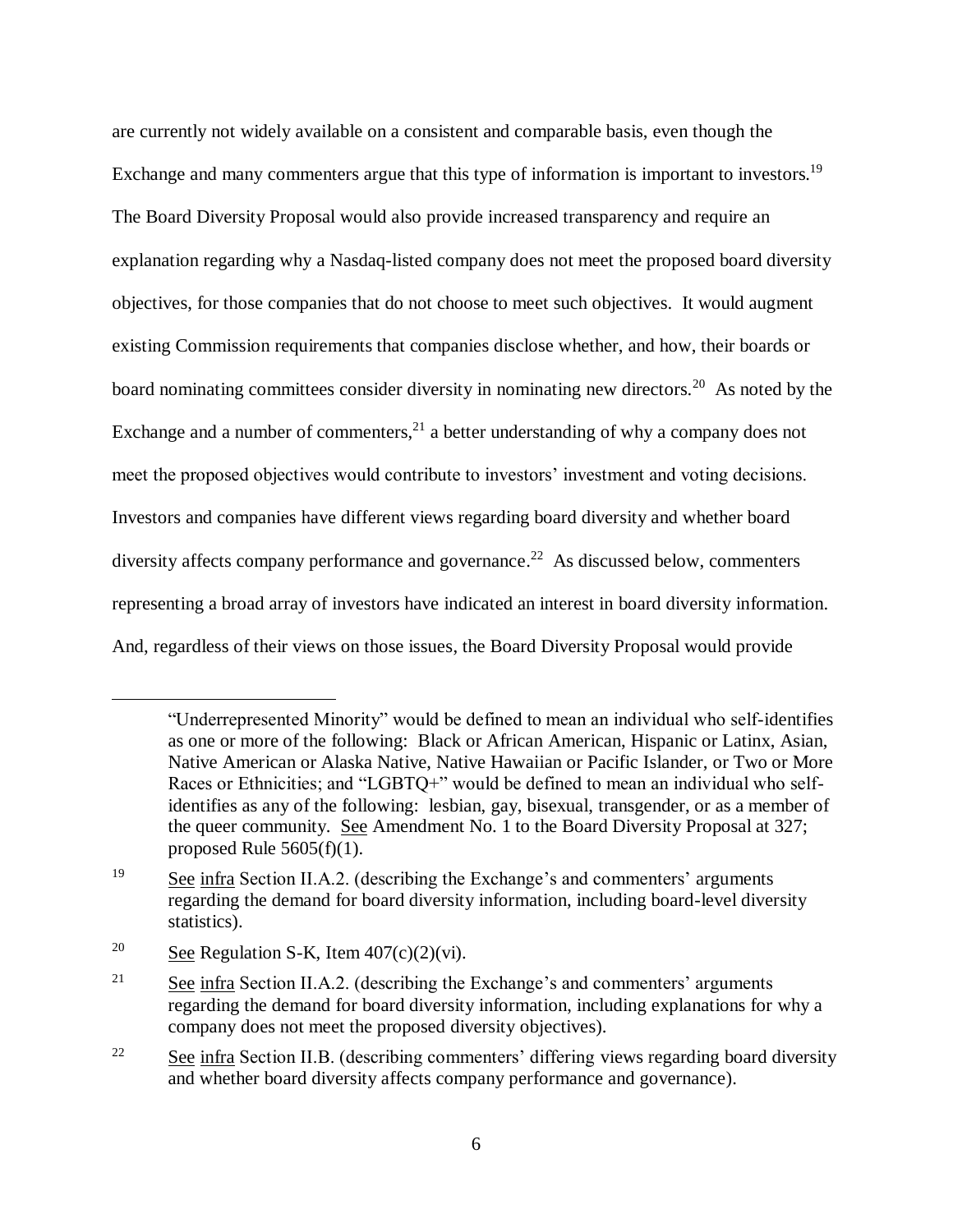investors with information to facilitate their evaluation of companies in which they might invest. The Board Diversity Proposal would therefore contribute to the maintenance of fair and orderly markets, which has previously been found by the Commission to support a finding that an exchange listing standard satisfied the requirements of Section  $6(b)(5)$ .<sup>23</sup> Accordingly, as discussed below, the Commission finds that the Board Diversity Proposal is designed to promote just and equitable principles of trade, remove impediments to and perfect the mechanism of a free and open market and a national market system, and protect investors and the public interest. The Commission also finds that the Board Diversity Proposal is not designed to permit unfair discrimination between issuers or to regulate by virtue of any authority conferred by the Act matters not related to the purposes of the Act or the administration of the Exchange, and would not impose any burden on competition that is not necessary or appropriate in furtherance of the purposes of the Act.

The Board Recruiting Service Proposal would provide Eligible Companies,<sup>24</sup> which by definition do not have a specified number of Diverse directors, with access to a network of

 $\overline{a}$ 

<sup>24</sup> The Board Recruiting Service Proposal in general defines "Eligible Company" as a listed company that represents to the Exchange that it does not have: (i) at least one director who self-identifies as Female; and (ii) at least one director who self-identifies as one or more of the following: an Underrepresented Minority or LGBTQ+. See proposed IM-5900-9(a); Amendment No. 1 to the Board Recruiting Service Proposal at 11 n.20 (describing the treatment of a Company with a Smaller Board). A Foreign Issuer would be an Eligible Company if it represents to the Exchange that it does not have: (i) at least one director who self-identifies as Female; and (ii) at least one director who selfidentifies as one or more of the following: Female, an Underrepresented Individual, or LGBTQ+. See proposed IM-5900-9(b). A Smaller Reporting Company would be an

<sup>23</sup> See Securities Exchange Act Release No. 78223 (July 1, 2016), 81 FR 44400, 44403 (July 7, 2016) (order approving SR-NASDAQ-2016-013) ("2016 Approval Order") (finding that exchange disclosure-related listing standards contribute to the maintenance of fair and orderly markets). The maintenance of "fair and orderly markets" is a statutory goal included throughout the Act, including components that apply to SROs such as Nasdaq. See, e.g., Sections 6(f), 9(i), 11, 11A, 12(f), and 19(b)(3) of the Act.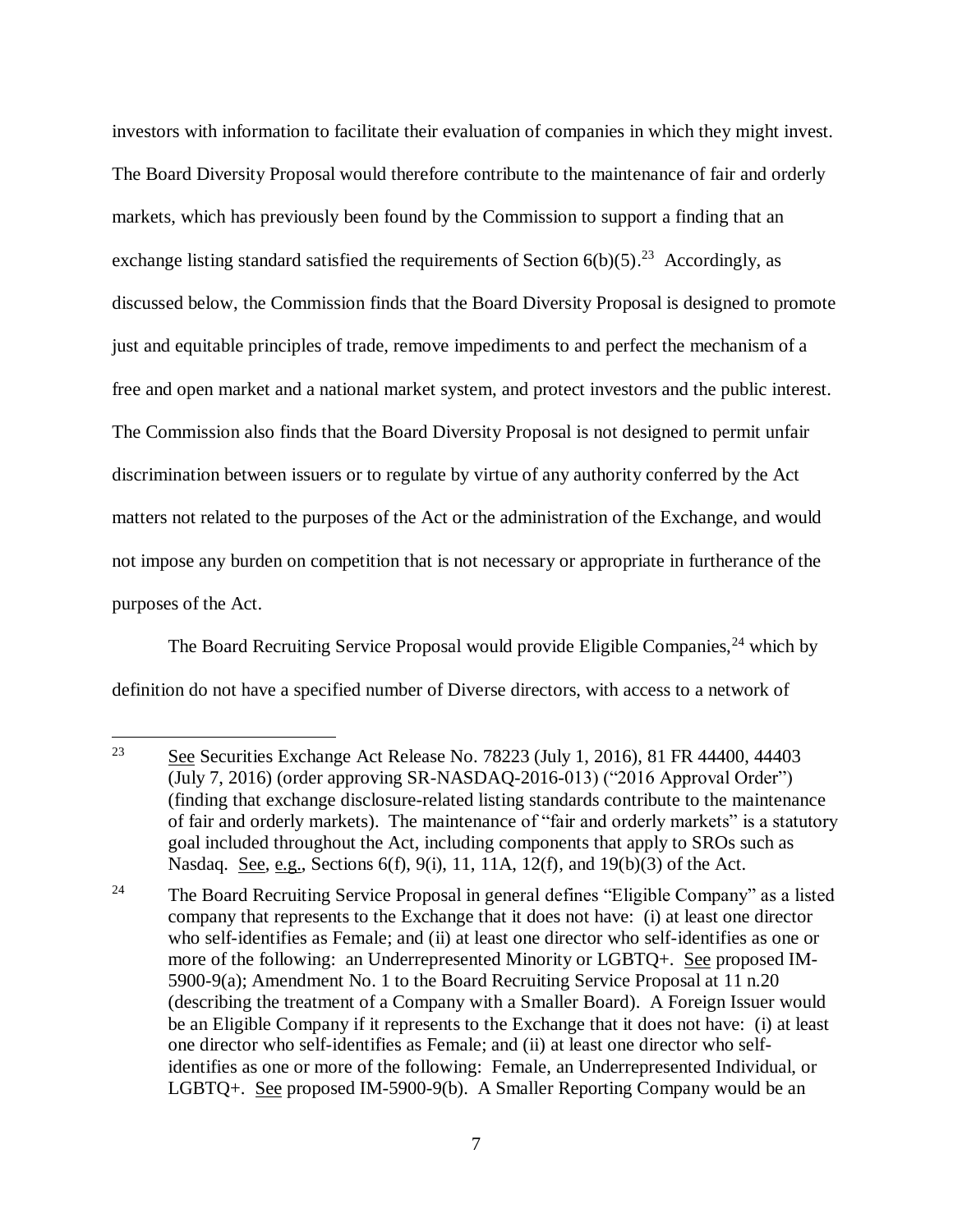<span id="page-7-0"></span>board-ready diverse candidates, allowing these companies to identify and evaluate such candidates if they choose to use the service to increase diverse representation on their boards. The Board Recruiting Service Proposal would also help Eligible Companies to meet (or exceed, in the case of a Company with a Smaller Board<sup>25</sup>) the diversity objectives under the separately approved Board Diversity Proposal, if they elect to meet those objectives rather than disclose why they have not met the objectives. Further, the Board Recruiting Service Proposal could help the Exchange compete to attract and retain listings, particularly in light of the diversity objectives in the Board Diversity Proposal, which is also approved by this order and that will apply to Nasdaq-listed companies. Accordingly, and as discussed below in Section II.I., the Commission finds that the Board Recruiting Service Proposal is designed to provide for the equitable allocation of reasonable dues, fees, and other charges among issuers, is not designed to permit unfair discrimination between issuers, and does not impose any burden on competition not necessary or appropriate in furtherance of the purposes of the Act. The Commission further believes that the Board Recruiting Service Proposal would provide for the equitable allocation of complimentary services and reflects the current competitive environment for listings among national securities exchanges.

Eligible Company if it represents to the Exchange that it does not have: (i) at least one director who self-identifies as Female, and (ii) at least one director who self-identifies as one or more of the following: Female, an Underrepresented Minority, or LGBTQ+. See proposed IM-5900-9(c).

<sup>&</sup>lt;sup>25</sup> Proposed Rule 5605(f)(2)(D) would require each company with a board of directors of five or fewer members ("Company with a Smaller Board") to have, or explain why it does not have, at least one member of its board of directors who is Diverse.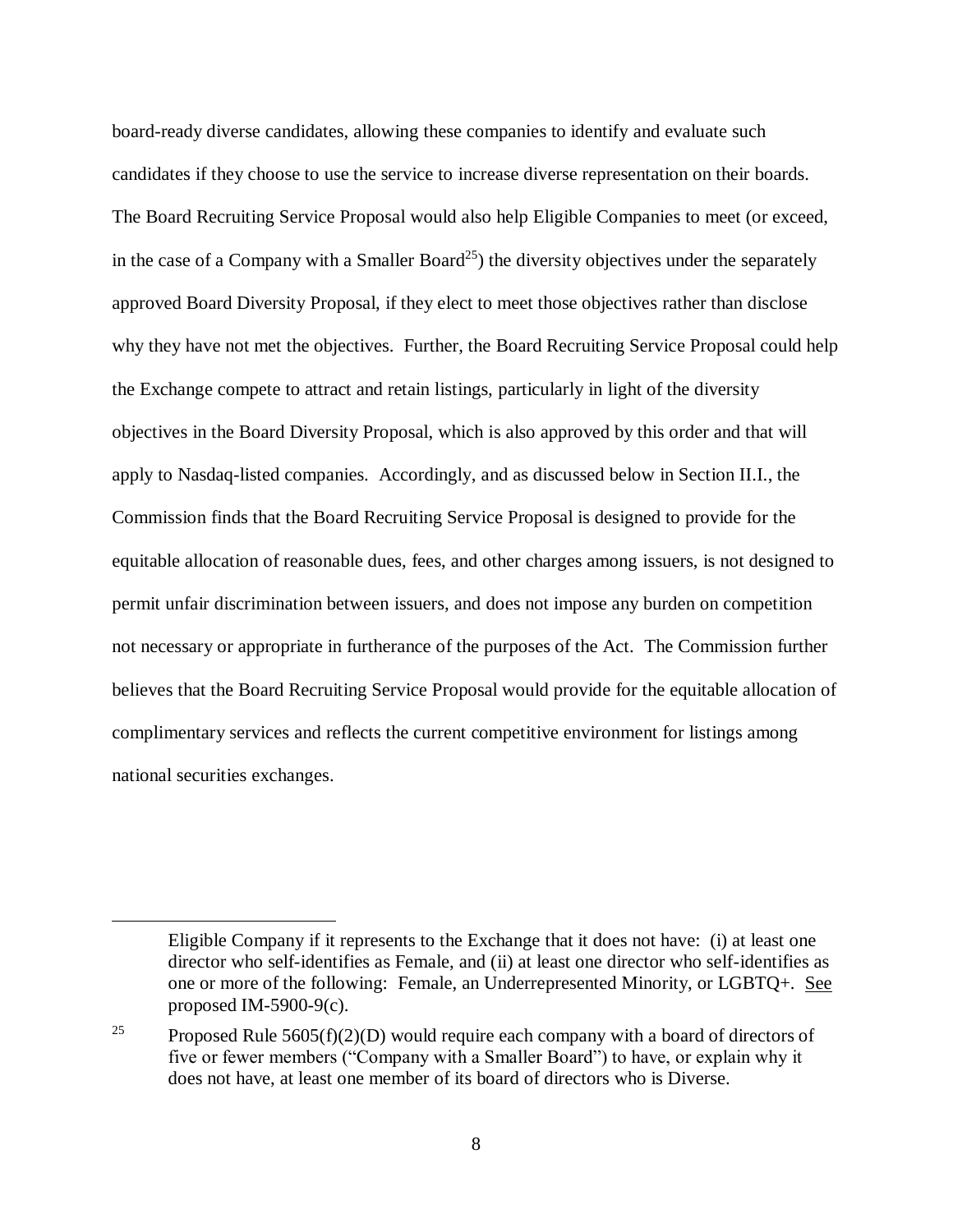### A. Disclosures under the Board Diversity Proposal

#### 1. Disclosure-Based Framework

 $\overline{a}$ 

<span id="page-8-0"></span>The Board Diversity Proposal's disclosure-based framework would be established by proposed Rules 5605(f) and 5606. The Exchange proposes to adopt new Rule 5605(f)(2), which would require each Nasdaq-listed company (other than a Foreign Issuer,  $^{26}$  Smaller Reporting Company,<sup>27</sup> or Company with a Smaller Board) to have, or explain why it does not have, at least two members of its board of directors who are Diverse,<sup>28</sup> including at least one Diverse director who self-identifies as Female and at least one Diverse director who self-identifies as an

<sup>&</sup>lt;sup>26</sup> The Exchange proposes to define a Foreign Issuer as: (a) a Foreign Private Issuer (as defined in Rule  $5005(a)(19)$ ; or (b) a company that (i) is considered a "foreign issuer" under Rule 3b-4(b) under the Act, 17 CFR 240.3b-4(b), and (ii) has its principal executive offices located outside of the United States. See proposed Rule  $5605(f)(1)$ . For Foreign Issuers, the Exchange proposes to define "Diverse" to mean an individual who self-identifies as one or more of the following: Female, LGBTQ+, or an underrepresented individual based on national, racial, ethnic, indigenous, cultural, religious, or linguistic identity in the country of the company's principal executive offices as reported on the company's Form F-1, 10-K, 20-F, or 40-F ("Underrepresented Individual"). See proposed Rule  $5605(f)(2)(B)(i)$ . Proposed Rule  $5605(f)(2)(B)$  would require each Foreign Issuer (other than a Company with a Smaller Board) to have, or explain why it does not have, at least two members of its board of directors who are Diverse, including at least one Diverse director who self-identifies as Female. The second Diverse director may include an individual who self-identifies as one or more of the following: Female, LGBTQ+, or an Underrepresented Individual.

<sup>&</sup>lt;sup>27</sup> The Exchange proposes to define a Smaller Reporting Company as set forth in Rule 12b-2 under the Act. See proposed Rule  $5605(f)(1)$ . Proposed Rule  $5605(f)(2)(C)$  would require each Smaller Reporting Company (other than a Company with a Smaller Board, as discussed below) to have, or explain why it does not have, at least two members of its board of directors who are Diverse, including at least one Diverse director who selfidentifies as Female. The second Diverse director may include an individual who selfidentifies as one or more of the following: Female, LGBTQ+, or an Underrepresented Minority.

<sup>&</sup>lt;sup>28</sup> As proposed, "two members of its board of directors who are Diverse" would exclude emeritus directors, retired directors, and members of an advisory board. See Amendment No. 1 to the Board Diversity Proposal at 73 n.187.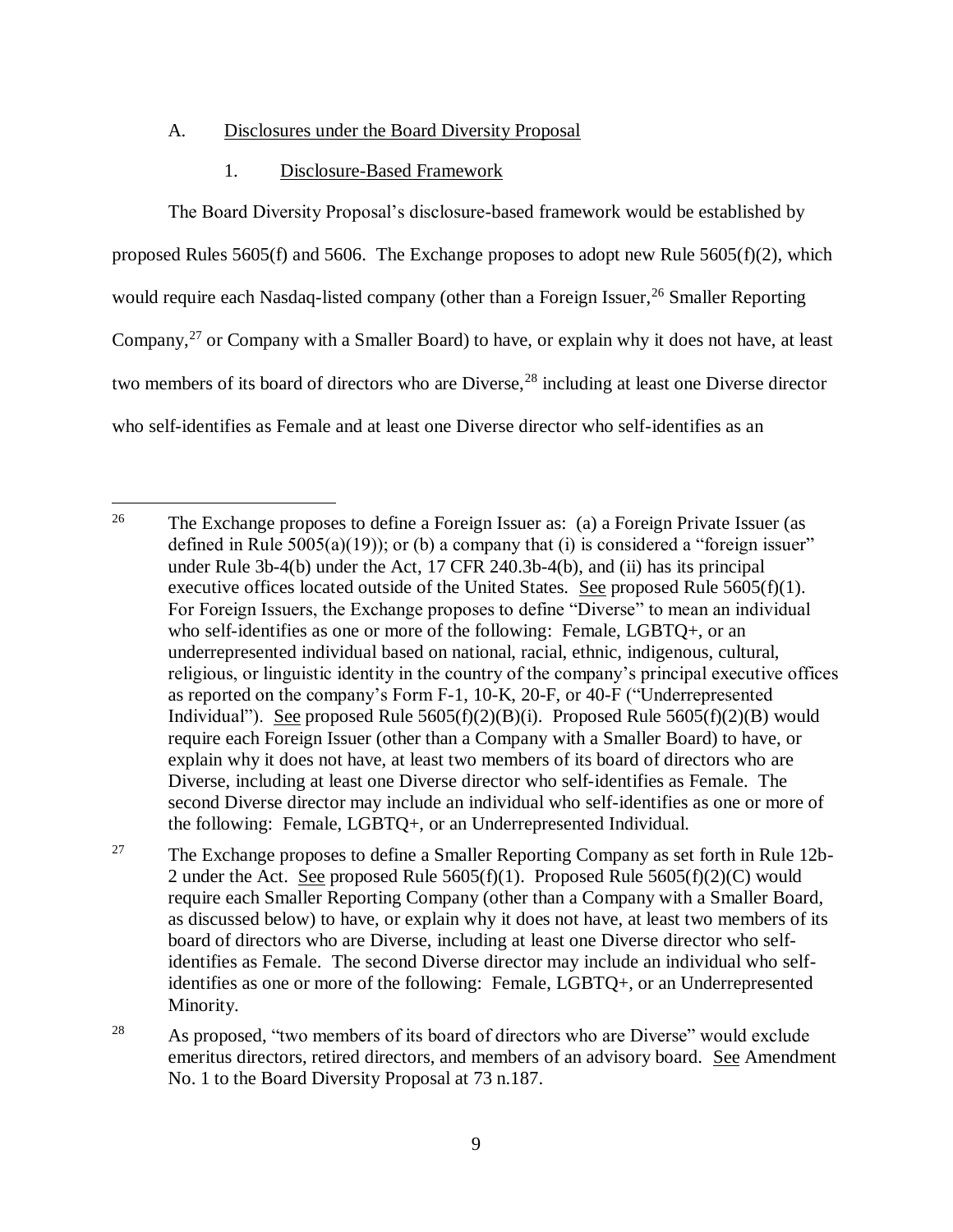Underrepresented Minority or  $LGBTQ +$ <sup>29</sup> If a company elects to satisfy the requirements of proposed Rule 5605(f)(2) by disclosing why it does not meet the applicable diversity objectives, the company would be required to: (i) specify the requirements of proposed Rule  $5605(f)(2)$  that are applicable; and (ii) explain the reasons why it does not have two Diverse directors (or one Diverse director for a Company with a Smaller Board).<sup>30</sup> The Exchange would not evaluate the substance or merits of a company's explanation.<sup>31</sup>

As proposed, if a company fails to adhere to proposed Rule 5605(f), the Exchange's Listing Qualifications Department would promptly notify the company and inform it that it has until the later of its next annual shareholders meeting or 180 days from the event that caused the deficiency to cure the deficiency.<sup>32</sup> If a company does not regain compliance within the

 $31$  See Amendment No. 1 to the Board Diversity Proposal at 74-75 (emphasizing that an explanation must "satisfy subparagraphs (i) and (ii) of proposed Rule  $5605(f)(3)$ "—the company must "explain the reasons why it does not have the applicable number of Diverse directors," it is not enough "merely to state that 'the Company does not comply with Nasdaq's diversity rule'"). See also letter from John A. Zecca, Executive Vice President, Chief Legal Officer, and Chief Regulatory Officer, Nasdaq, to Vanessa A. Countryman, Secretary, Commission, dated February 26, 2021 ("Nasdaq Response Letter II"), at 8 ("The company can choose to disclose as much, or as little, insight into the company's circumstances or diversity philosophy as the company determines, and shareholders may request additional information directly from the company if they need additional information to make an informed voting or investment decision."). See id., for examples of specific disclosures the Exchange would consider sufficient to satisfy the requirements of proposed Rule 5605(f)(3).

<sup>29</sup> See proposed Rule  $5605(f)(2)(A)$ .

<sup>&</sup>lt;sup>30</sup> See proposed Rule 5605(f)(3). The disclosure must be provided in advance of the company's next annual meeting of shareholders: (a) in any proxy statement or any information statement (or, if a company does not file a proxy, in its Form 10-K or 20-F); or (b) on the company's website. See id. If the company provides the disclosure on its website, the company must submit such disclosure concurrently with the filing made pursuant to (a) above and submit a URL link to the disclosure through the Nasdaq Listing Center, within one business day after such posting. See id.

<sup>&</sup>lt;sup>32</sup> See proposed Rule 5605(f)(6)(A). Proposed Rule 5605(f)(6)(B) would provide a grace period for a company that has satisfied the diversity objectives within the applicable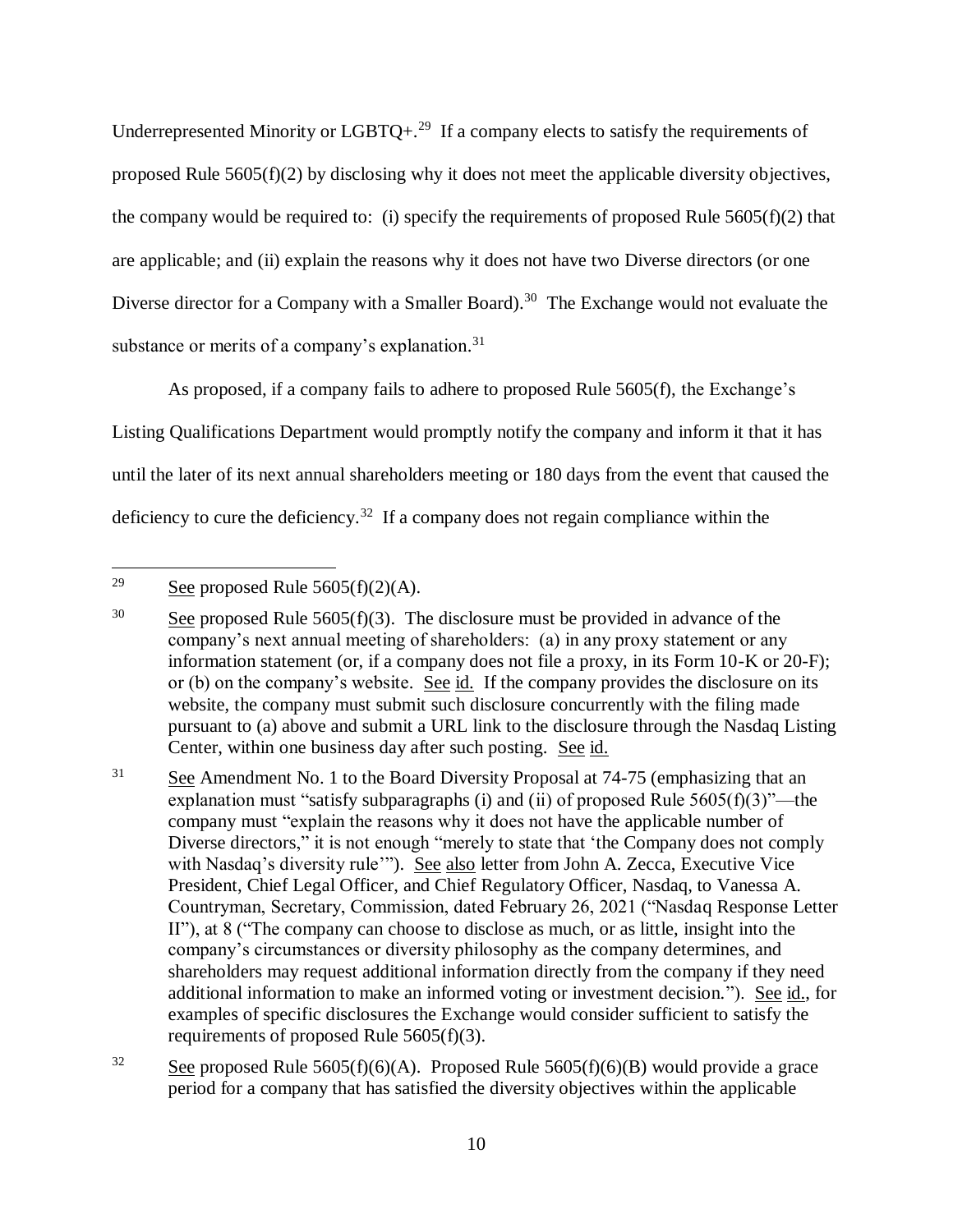applicable cure period, the Listings Qualifications Department would issue a Staff Delisting Determination Letter.<sup>33</sup>

Pursuant to proposed Rule 5606(a), each Nasdaq-listed company would be required to annually disclose its board-level diversity data in a substantially similar format as the "Board Diversity Matrix." In the proposed Board Diversity Matrix, a company would be required to provide the total number of directors on its board, and the company (other than a Foreign Issuer) would be required to provide the following: (1) the number of directors based on gender identity (female, male, or non-binary<sup>34</sup>) and the number of directors who did not disclose gender; (2) the number of directors based on race and ethnicity (African American or Black, Alaskan Native or Native American, Asian, Hispanic or Latinx, Native Hawaiian or Pacific Islander, White, or Two or More Races or Ethnicities<sup>35</sup>), disaggregated by gender identity (or did not disclose gender); (3) the number of directors who self-identify as LGBTQ+; and (4) the number of directors who did not disclose a demographic background under item  $(2)$  or  $(3)$  above.<sup>36</sup>

timeframes, but later ceases to meet the diversity objectives due to a vacancy on its board of directors.

<sup>&</sup>lt;sup>33</sup> See Rule 5810(c)(3). A company that receives a Staff Delisting Determination can appeal the determination to the Hearings Panel through the process set forth in Rule 5815. See Amendment No. 1 to the Board Diversity Proposal at 88.

<sup>&</sup>lt;sup>34</sup> See Amendment No. 1 to the Board Diversity Proposal at 327 (defining "non-binary"). Although non-binary is included as a category in the Board Diversity Matrix, a company would not satisfy the diversity objectives in proposed Rule 5605(f)(2) if a director selfidentifies solely as non-binary. See id. at 66 n.173.

<sup>&</sup>lt;sup>35</sup> If a director self-identifies in the "Two or More Races or Ethnicities" category, the director must also self-identify in each individual category, as appropriate. See id. at 66 n.174.

 $36$  See proposed Rule 5606(a).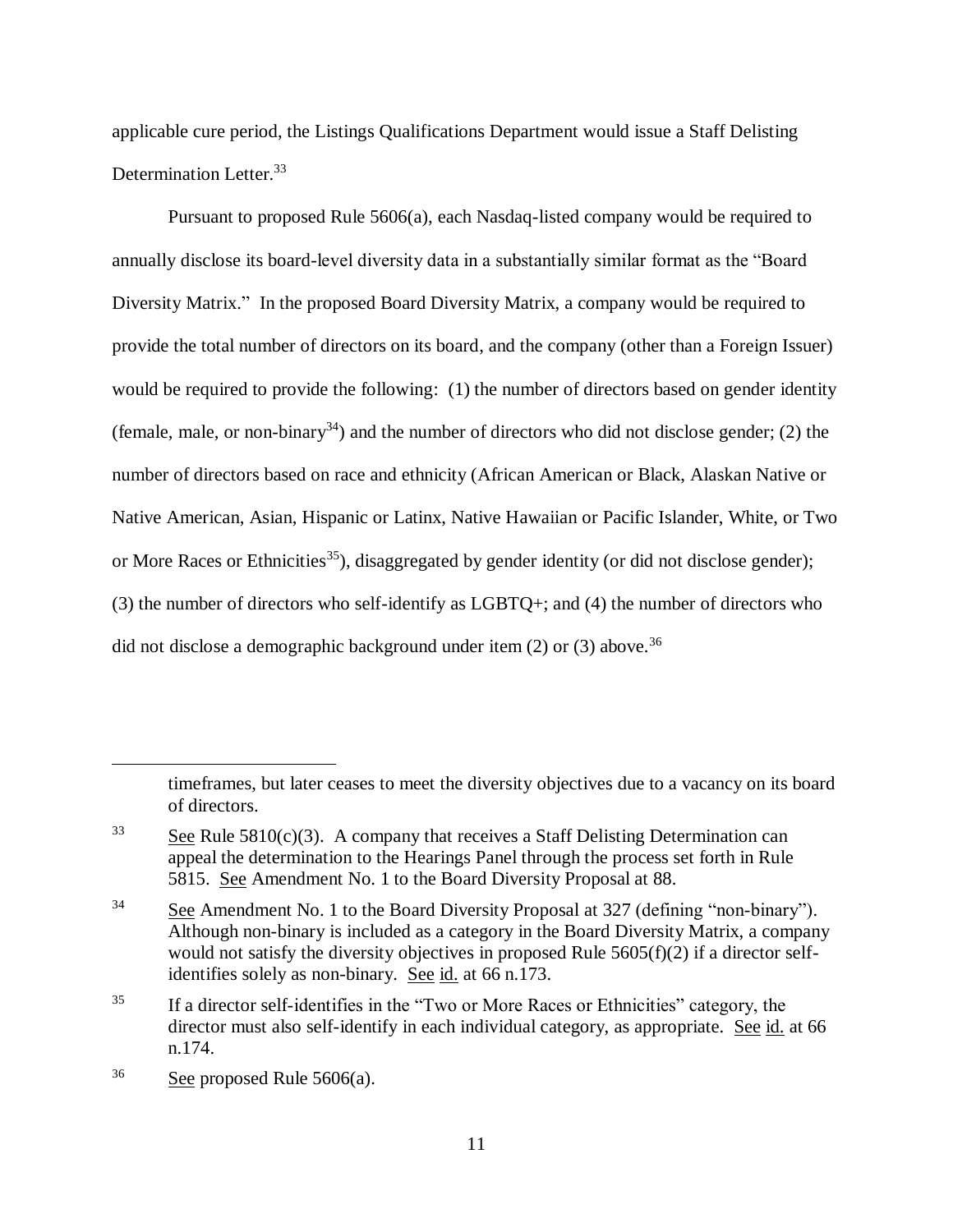A company that qualifies as a Foreign Issuer may elect to use an alternative Board Diversity Matrix format.<sup>37</sup> A Foreign Issuer would be required to provide the total number of directors on its board, and would also be required to provide the following: (1) its country of principal executive offices; (2) whether it is a Foreign Private Issuer; (3) whether disclosure is prohibited under its home country law; (4) the number of directors based on gender identity (female, male, or non-binary) and the number of directors who did not disclose gender; (5) the number of directors who self-identify as Underrepresented Individuals in its home country jurisdiction;(6) the number of directors who self-identify as LGBTQ+; and (7) the number of directors who did not disclose the demographic background under item  $(5)$  or  $(6)$  above.<sup>38</sup>

As proposed, if a company fails to adhere to proposed Rule 5606, the Exchange would notify the company that it is not in compliance with a listing standard and allow the company 45 calendar days to submit a plan to regain compliance and, upon review of such plan, the Exchange may provide the company with up to 180 days to regain compliance.<sup>39</sup> If the company does not submit a plan or regain compliance within the applicable time periods, it would be issued a Staff Delisting Determination, which the company could appeal to a Hearings Panel.<sup>40</sup>

 $\overline{a}$ 

 $39$  See Rule 5810(c)(2).

<sup>40</sup> See id.

<sup>37</sup> See id.

 $\frac{38}{2}$  See id. Proposed Rule 5606 would become operative one year after Commission approval of the proposal. See proposed Rule 5606(e). A company would be required to be in compliance with proposed Rule 5606 by the later of: (i) one calendar year from the approval date ("Effective Date"); or (ii) the date the company files its proxy statement or its information statement for its annual meeting of shareholders (or, if the company does not file a proxy or information statement, the date it files its Form 10-K or 20-F) during the calendar year of the Effective Date.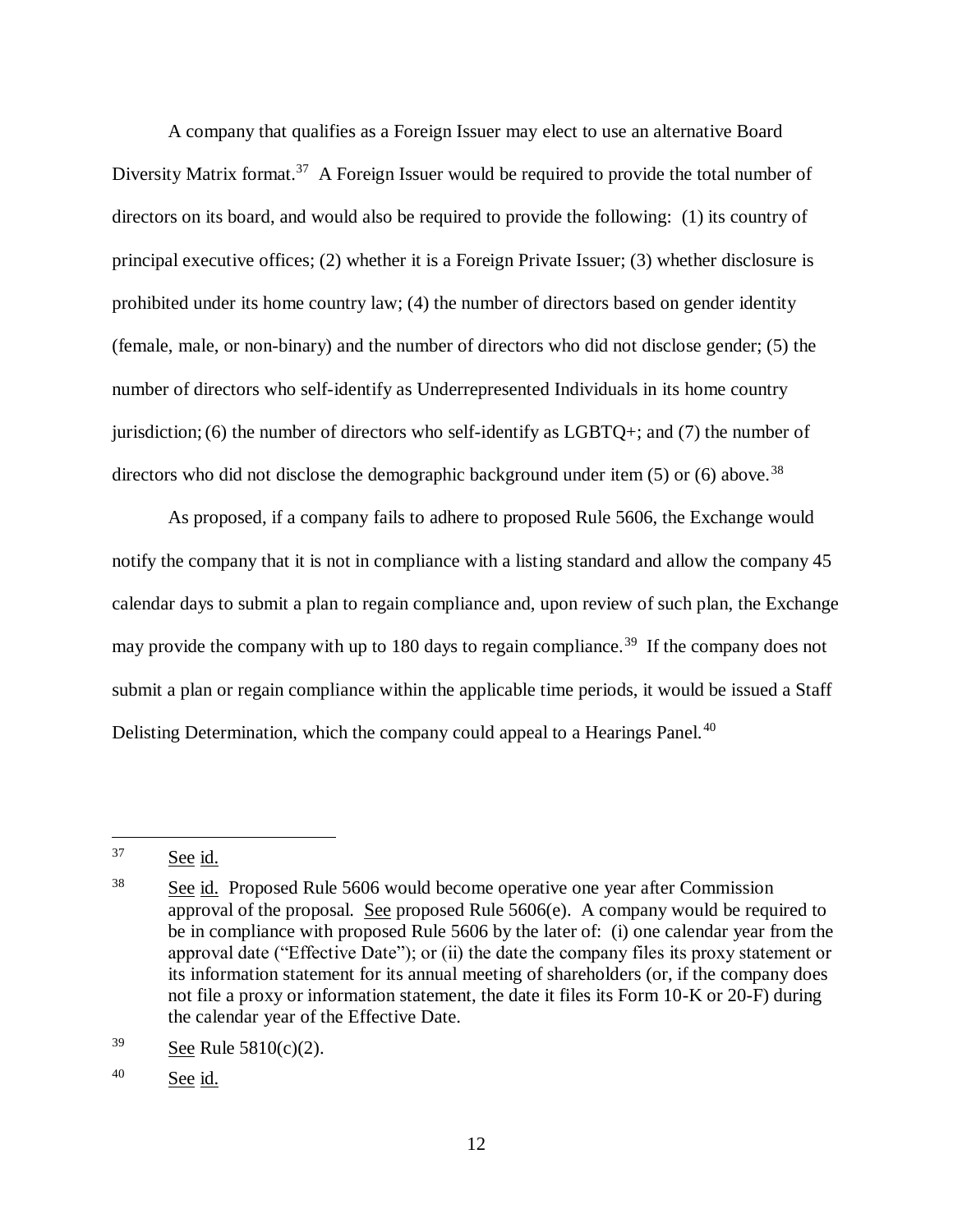The Exchange states that, with these provisions, it is proposing a disclosure-based

framework and not a mandate.<sup>41</sup> The Exchange also states that while some companies have

made progress in diversifying their boardrooms, the national market system and the public

interest would be well-served by a "disclosure-based, business driven" framework for companies

to embrace meaningful and multi-dimensional diversification of their boards.<sup>42</sup>

Some commenters express support for a "flexible" "comply-or-disclose" approach.<sup>43</sup>

Some commenters state that the proposal would not impose a quota for board diversity,<sup>44</sup> and

 $41$ See Amendment No. 1 to the Board Diversity Proposal at 19. See also id. at Section 3.a.VII.D (discussing the alternatives that the Exchange has considered, including a mandate versus a disclosure-based approach).

<sup>&</sup>lt;sup>42</sup> See id. at 8-9, 12, 41. The Exchange states that, although gender diversity has improved among U.S. company boards in recent years, the pace of change has been gradual and the U.S. still lags behind jurisdictions that have focused on board diversity, and progress toward bringing underrepresented racial and ethnic groups into the boardroom has been slower. See id. at 12, Section 3.a.IV.

<sup>&</sup>lt;sup>43</sup> See, e.g., letter from Kristi Mitchem, Chief Executive Officer, BMO Global Asset Management, to Vanessa Countryman, Secretary, Commission, dated January 11, 2021 ("BMO Letter"), at 2; letter from Brian V. Breheny, Skadden, Arps, Slate, Meagher & Flom LLP, to Vanessa Countryman, Secretary, Commission, dated January 4, 2021 ("Skadden Letter"), at 2; letter from Lisa M. Fairfax, Alexander Hamilton Professor of Business Law, George Washington University Law School, to Vanessa Countryman, Secretary, Commission, dated January 4, 2021 ("Fairfax Letter"), at 10; letter from Molly Gochman, Founder & President, Stardust, to Vanessa Countryman, Secretary, Commission, dated January 4, 2021 ("Stardust Letter"), at 2; letter from Brenda Chia and Sanjiv Shah, Co-Chairs, Association of Asian American Investment Managers, dated December 28, 2020 ("AAAIM Letter"), at 2; letter from Betty T. Yee, California State Controller, to Vanessa Countryman, Secretary, Commission, dated December 21, 2020, at 1-2; letter from Hershel Harper, Chief Investment Officer, UAW Retiree Medical Benefits Trust, to Vanessa Countryman, Secretary, Commission, dated December 22, 2020 ("UAW Letter"), at 2-3; letter from Jay Huish, Executive Director, and William J. Coaker Jr., Chief Investment Officer, San Francisco Employees' Retirement System, to Vanessa Countryman, Secretary, Commission, dated December 17, 2020, at 2.

<sup>&</sup>lt;sup>44</sup> See, e.g., letter from Kurt Schacht, Head of Advocacy, CFA Institute Advocacy and Karina Karakulova Sr. Manager, Capital Markets Policy – Americas, CFA institute, to Vanessa Countryman, Secretary, Commission, dated January 4, 2021 ("CFA Letter") at 6; letter from Scott M. Stringer, New York City Comptroller, to Vanessa Countryman,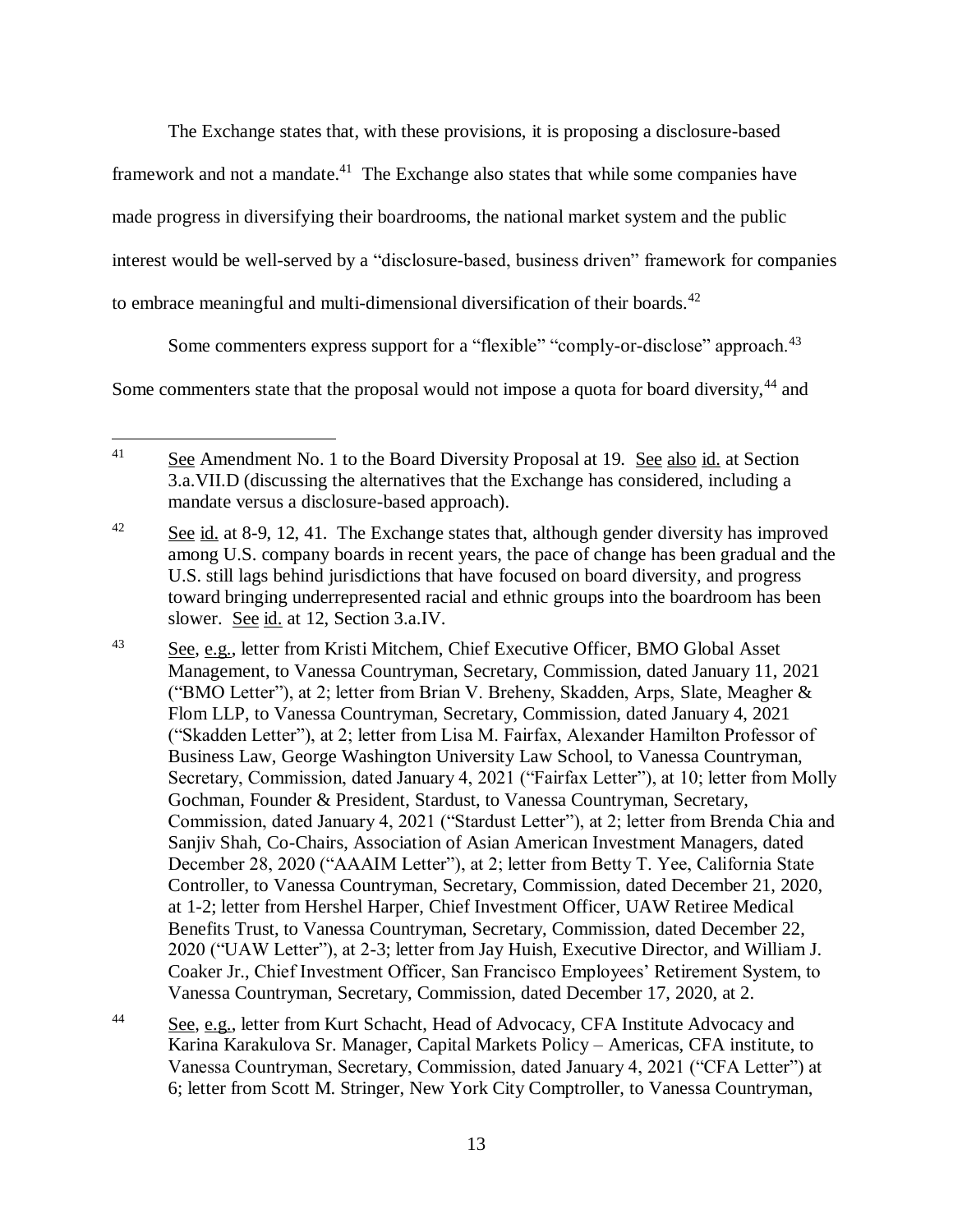emphasize that the Exchange does not plan to judge the merits of a company's explanation relating to board diversity.<sup>45</sup> Other commenters express the concern that the Board Diversity Proposal would establish a quota for a minimum number of Diverse directors.<sup>46</sup> Some

 $\overline{a}$ 

Secretary, Commission, dated January 4, 2021 ("New York City Comptroller Letter"), at 1 and 3; letter from William J. Stromberg, President and CEO, and David Oestreicher, General Counsel and Corporate Secretary, T. Rowe Price Group, Inc., to Vanessa Countryman, Secretary, Commission, dated December 29, 2020 ("T. Rowe Letter"), at 2; letter from Joseph M. Torsella, Pennsylvania State Treasurer, to Vanessa Countryman, Secretary, Commission, dated January 4, 2021, at 1-2; AAAIM Letter at 2; letter from Douglas K. Chia, Soundboard Governance LLC, to Vanessa Countryman, Secretary, Commission, dated December 29, 2020 ("Soundboard Letter"), at 2; letter from Amy L. Goodman and John F. Olson to Vanessa A. Countryman, Secretary, Commission, dated December 24, 2010 ("Goodman and Olson Letter"), at 2; letter from Patricia Gazda, Corporate Governance Officer, Ohio Public Employees Retirement System, to Vanessa Countryman, Secretary, Commission, dated December 23, 2020 ("OPERS Letter"), at 2; UAW Letter at 2-3; letter from Barb Smoot, President and CEO, Women for Economic and Leadership Development, to Vanessa Countryman, Secretary, Commission, dated December 21, 2020.

<sup>45</sup> See, e.g., letter from John W. Rogers, Jr., Chairman and Co-CEO, and Mellody Hobson, President and Co-CEO, Ariel Investments, LLC, to Vanessa Countryman, Secretary, Commission, dated December 29, 2020 ("Ariel Letter"), at 1; letter from Aeisha Mastagni, Portfolio Manager, Sustainable Investment and Stewardship Strategies, California State Teachers' Retirement System, to Vanessa A. Countryman, Secretary, Commission, dated December 23, 2020, at 2.

<sup>46</sup> See, e.g., letter from Publius Oeconomicis to Vanessa Countryman, Secretary, Commission, dated May 3, 2021 ("Publius Letter II"), at 1-2; letter from Peter Flaherty, Chair, and Paul D. Kamenar, Counsel, National Legal and Policy Center, to Vanessa Countryman, Secretary, Commission, dated January 14, 2021 ("NLPC Letter"); letter from Henry D. Wolfe, Chairman, De la Vega Occidental & Oriental Holdings L.L.C., to Vanessa Countryman, Secretary, Commission, dated January 4, 2021 ("De La Vega Letter"), at 2; letter from Dennis E. Nixon, President, International Bancshares Corporation, to Vanessa A. Countryman, Secretary, Commission, dated December 31, 2020 ("IBC Letter"), at 5; anonymous letter with pseudonym "Publius Oeconomicis" to Vanessa Countryman, Secretary, Commission, dated December 28, 2020 ("Publius Letter"), at 8-10; letter from Walter Donnellan dated December 14, 2020 ("Donnellan Letter"), at 3. One commenter argues that the Exchange downplays the consequences of non-compliance, and that the proposed framework would require companies to either discriminate based on sex, race, or sexual orientation or assume a serious risk of reputational and litigation harm. See letter from C. Boyden Gray and Jonathan Berry, Boyden Gray & Associates, submitted on behalf of the Alliance for Fair Board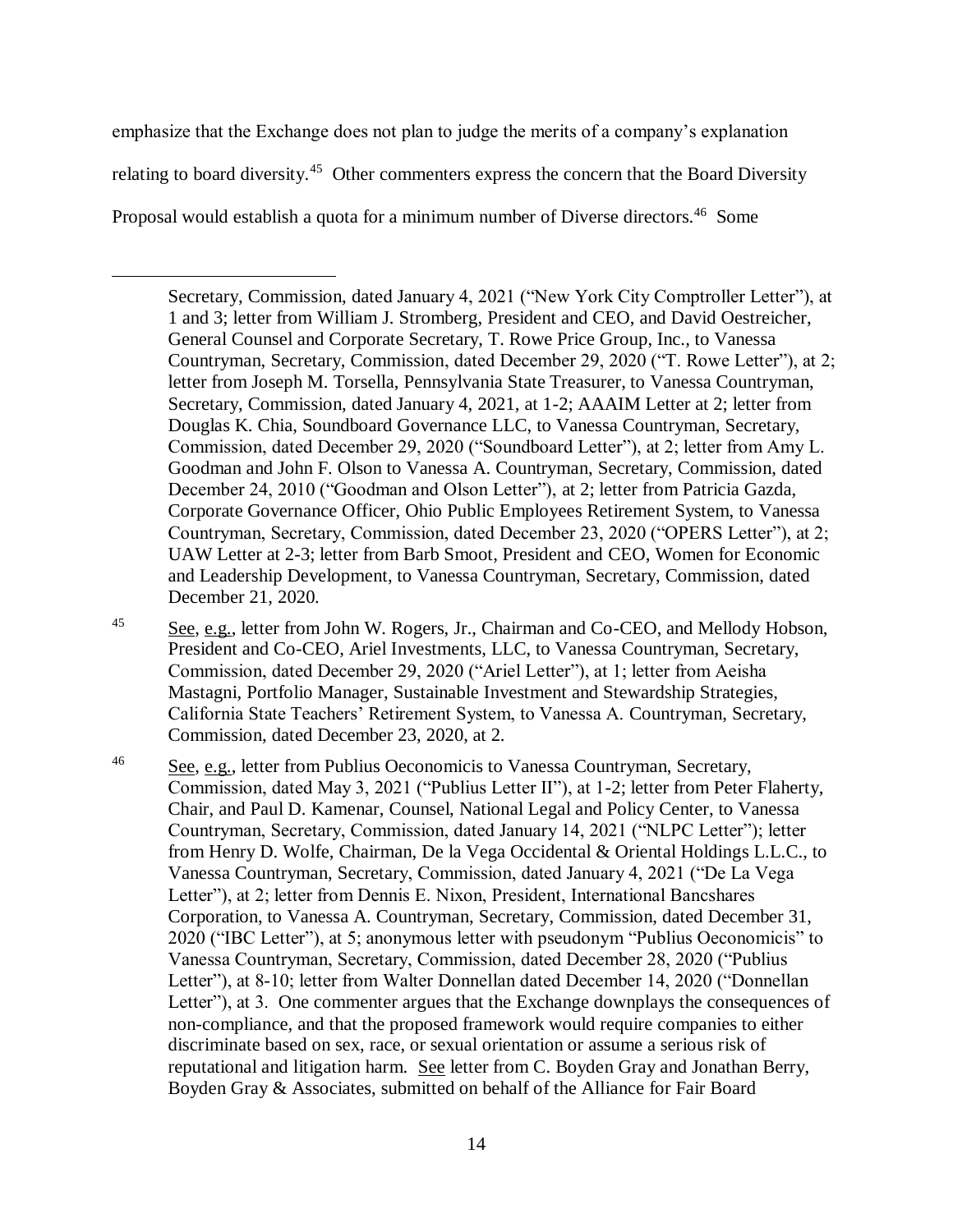commenters also argue that the proposal would substitute a regulator's judgment for that of shareholders' and companies' boards and management in choosing directors,<sup>47</sup> and that directors should be selected for their experience, competence, and skills.<sup>48</sup>

In response to comments, the Exchange notes that the Board Diversity Proposal would establish a disclosure-based framework and not a mandate or quota.<sup>49</sup> According to the Exchange, proposed Rule 5605(f) would set forth "aspirational diversity objectives" and not quotas, mandates, or set-asides, and companies that do not meet the objectives need only explain why they do not.<sup>50</sup> The Exchange also provides examples of what might be contained in such an explanation and reiterates that it would not assess the substance of the explanation, but would merely verify that the company has provided one.<sup>51</sup> The Exchange further states that the proposal would not require any particular board composition or require a company to select

Recruitment, dated April 6, 2021 ("Alliance for Fair Board Recruitment Letter"), at 31- 33. Some commenters also argue that men and women do not choose or desire all professions equally. See letter from Richard Morrison, Research Fellow, Competitive Enterprise Institute, dated March 11, 2021 ("CEI Letter"), at 3-4; letter from Independent Women's Forum, dated December 24, 2020 ("Independent Women's Forum Letter"), at 2.

<sup>&</sup>lt;sup>47</sup> See, e.g., letter from David R. Burton, Senior Fellow in Economic Policy, The Heritage Foundation, to J. Matthew DeLesDernier, Assistant Secretary, Commission, dated January 4, 2021 ("Heritage Foundation Letter"), at 6-7; IBC Letter at 2; Donnellan Letter at 2-3; Type A Letter.

<sup>&</sup>lt;sup>48</sup> See, e.g., De La Vega Letter at 2-3; Heritage Foundation Letter at 16.

 $\frac{49}{2}$  See Nasdaq Response Letter II at 6-7. The Exchange also rejects the comments that claim that the proposal is a de facto quota, and states that the proposal is intended to provide shareholders with sufficient information to make an informed voting or investment decision, or to facilitate informed discussions with companies. See id. at 8.

<sup>50</sup> See letter from Stephen J. Kastenberg, Ballard Spahr LLP, to Vanessa Countryman, Secretary, Commission, dated February 5, 2021 (submitted on behalf of the Exchange by its counsel) ("Nasdaq Response Letter I"), at 2.

<sup>51</sup> See id. at 2-3. See also Nasdaq Response Letter II at 7.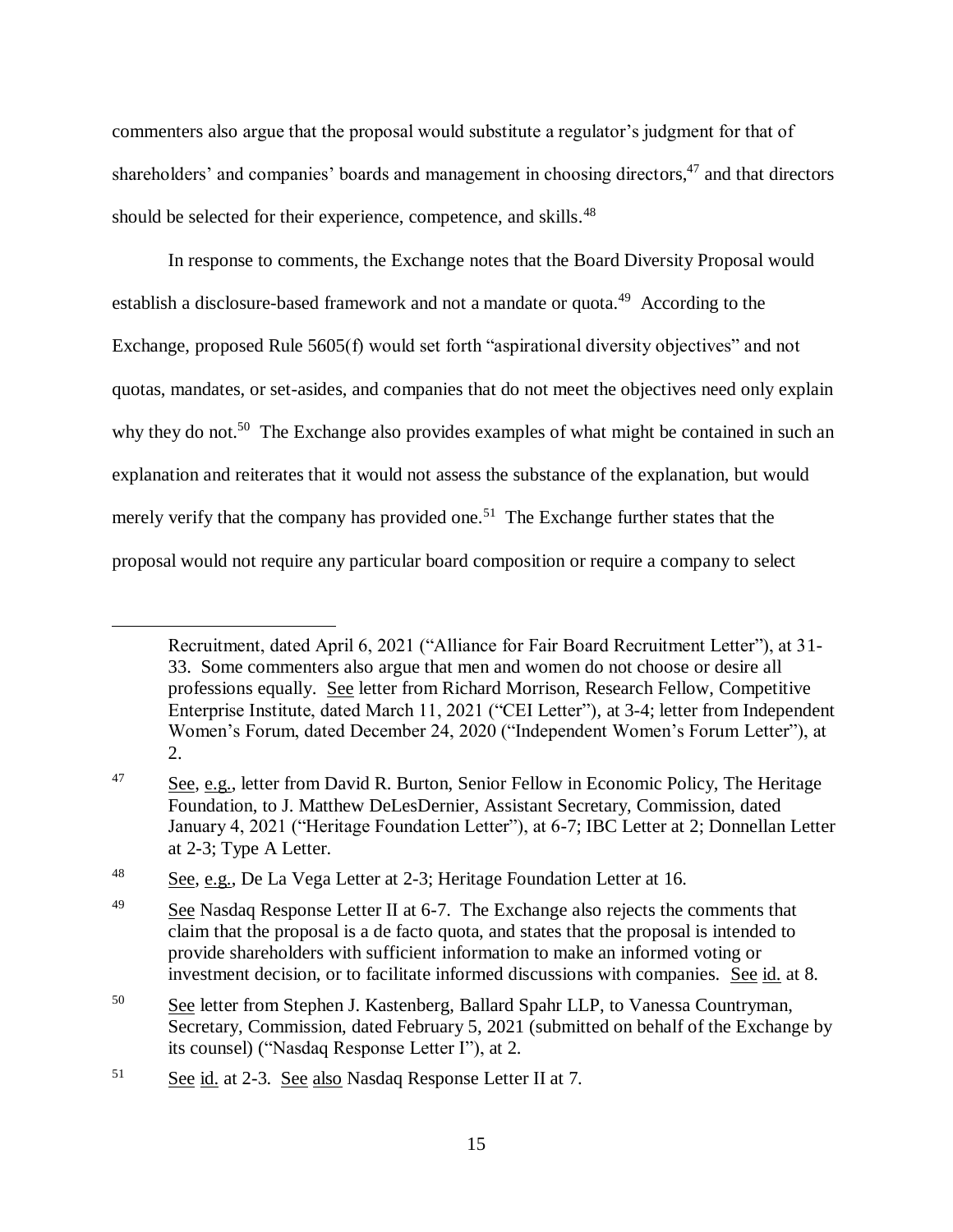directors based on any criteria other than an individual's qualifications for the position.<sup>52</sup> The Exchange believes that its proposal would balance the calls of investors for companies to increase diverse representation on their boards with the need for companies to maintain flexibility and decision-making authority over their board composition.<sup>53</sup>

The Board Diversity Proposal would establish a disclosure-based framework for Nasdaqlisted companies that would contribute to investors' investment and voting decisions. While the proposal may have the effect of encouraging some Nasdaq-listed companies to increase diversity on their boards, the proposed rules do not mandate any particular board composition. The proposal would not require a company to select a director solely because that person falls within the proposed definition of "Diverse," would not prevent companies and their shareholders from selecting directors based on experience, competence, and skills, and would not substitute a regulator's judgment for companies' or their shareholders' judgment in selecting directors. Rather, a Nasdaq-listed company that does not meet the board diversity objectives may comply with proposed Rule 5605(f) by identifying the requirements of Rule 5605(f)(2) that apply to the company and explaining why it does not meet the objectives, and the Exchange would not assess the substance of the company's explanation.<sup>54</sup>

<sup>52</sup> See Nasdaq Response Letter I at 3.

<sup>53</sup> See Nasdaq Response Letter II at 7. See also infra Section II.D. (describing the Exchange's argument that companies are free to decide where to list and may switch listing markets).

<sup>&</sup>lt;sup>54</sup> One commenter states that, if the Exchange is truly interested in establishing only a disclosure framework, it should remove the diversity objectives and only require boardlevel statistical disclosure, or alternatively require all companies to disclose an explanation for the constitution of their boards. See Publius Letter II at 2. As discussed in Section II.C.2., it is not unreasonable to only require companies that do not meet the proposed diversity objectives to disclose why they have not done so, rather than to require all Nasdaq-listed companies to disclose their approach to board diversity.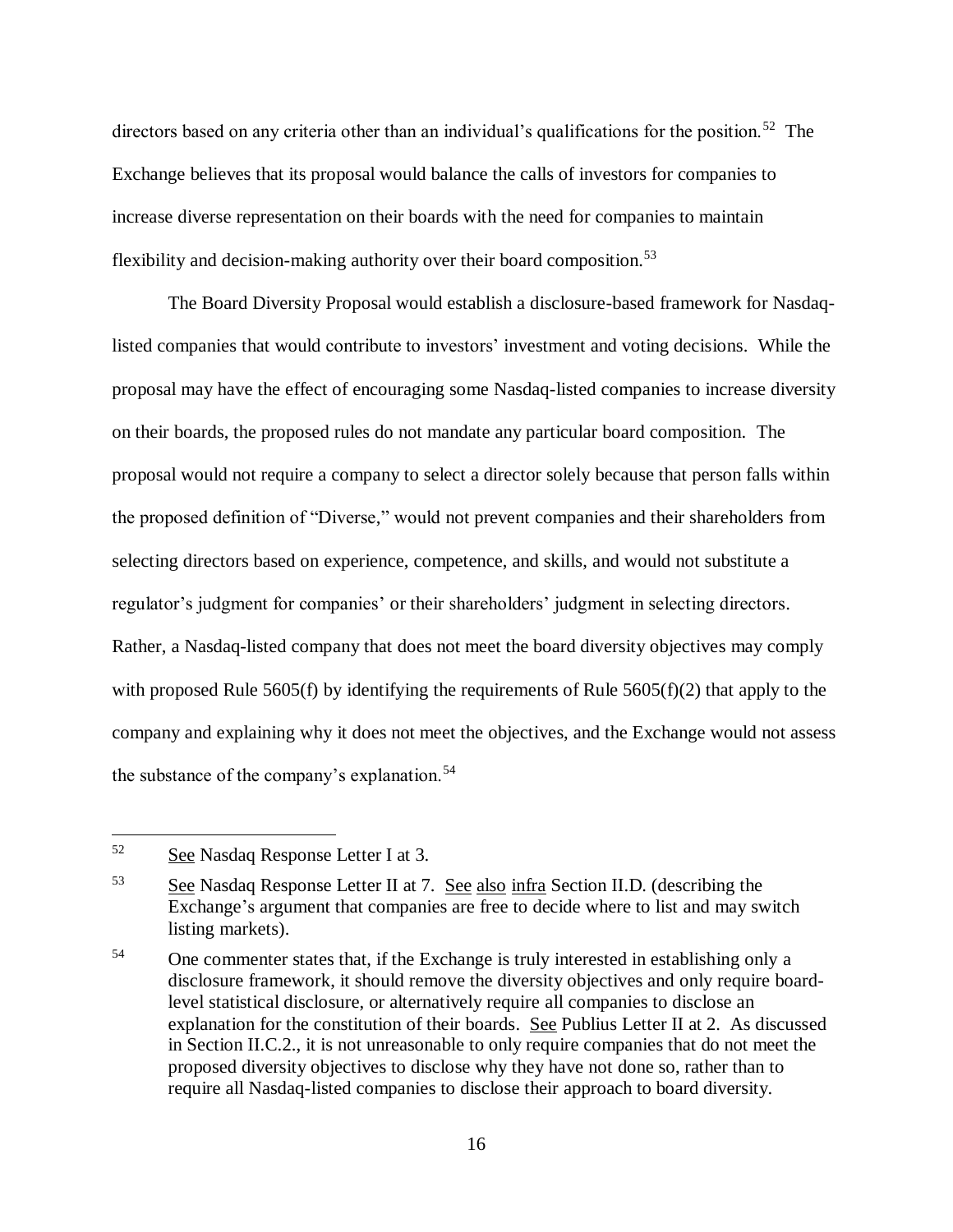<span id="page-16-0"></span>Some companies may prefer not to explain their approach to board diversity for various reasons, such as concerns regarding perceived reputational, legal, or other harm. However, the proposal could mitigate potential concerns by giving companies substantial flexibility in crafting the required explanation – including how much detail to provide – and the Exchange would not evaluate the substance of the explanation. Moreover, while there would be costs to listing elsewhere,<sup>55</sup> companies that object to providing any explanation can choose instead to list on a different exchange. No company is required to list on Nasdaq. Rather, exchanges compete for listings, with four exchanges that currently list securities of operating companies<sup>56</sup> and nine exchanges that have rules for the listing of issuers on the exchange.<sup>57</sup> Listing exchanges compete with each other for listings in many ways, including listing fees, listing standards, and listing services.<sup>58</sup> In approving proposed rule changes relating to complimentary services that

 $\overline{a}$ 

<sup>56</sup> These exchanges are Nasdaq; New York Stock Exchange LLC ("NYSE"); Cboe BZX Exchange, Inc. ("BZX"); and NYSE American LLC ("NYSE American").

Moreover, as discussed in Section II.A.2., explanations from companies that do not meet the proposed diversity objectives, in addition to board-level statistical disclosure, would contribute to investors' investment and voting decisions.

<sup>&</sup>lt;sup>55</sup> These costs would include the fixed costs associated with listing on a different exchange (such as the exchange's application fee, and the legal and accounting expenses associated with ensuring that the issuer satisfies the listing standards of the new exchange), as well as the costs associated with communicating with investors about the transfer of listing. See Securities Act Release No. 10428 (October 24, 2017), 82 FR 50059, 50065 (October 30, 2017) ("Rule 146 Release").

<sup>57</sup> These exchanges are Nasdaq; NYSE; BZX; NYSE American; Investors Exchange LLC ("IEX"); Long-Term Stock Exchange, Inc. ("LTSE"); Nasdaq BX, Inc.; NYSE Arca, Inc.; and NYSE Chicago, Inc. See also, e.g., LTSE Rule 14.425(a)(1)(C) (requiring LTSE-listed issuers to adopt and publish a policy on the company's approach to diversity and inclusion).

<sup>58</sup> See Rule 146 Release, supra note [55,](#page-16-0) at 50064. The Exchange, along with other exchanges, currently have a number of listing standards governing a listed company's board of directors. See, e.g., Nasdaq Rule 5600 Series; NYSE Listed Company Manual Section 303A.00.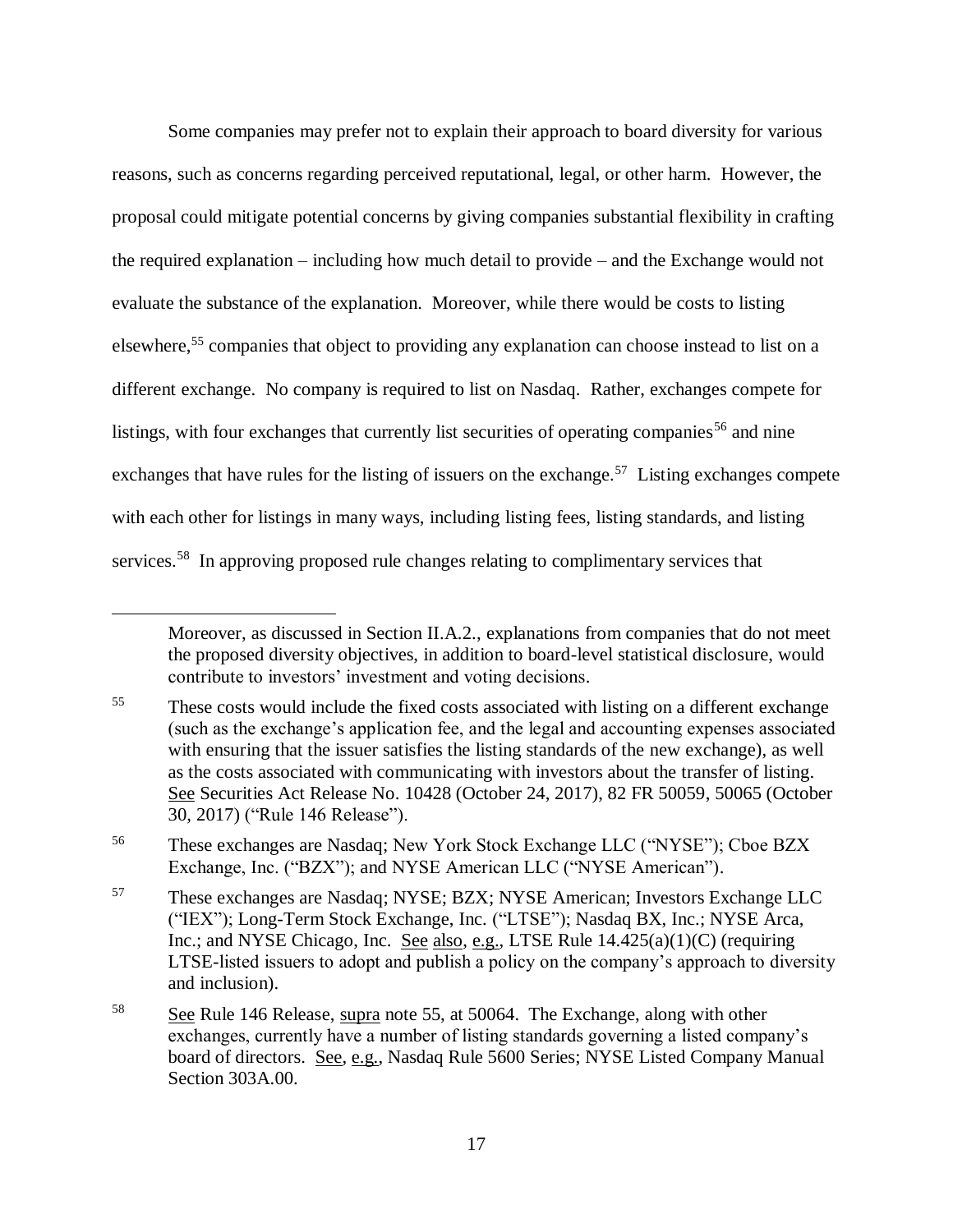exchanges offer to issuers, including issuers that switch listing markets, the Commission has also explained that exchanges are responding to competitive market pressures.<sup>59</sup> As discussed in Section II.D. below, the current proposals may provide another way in which the exchanges compete for listings.

### 2. Demand for and Potential Benefits of the Proposed Disclosures

In the Board Diversity Proposal, the Exchange states that its discussions with organizational leaders representing a broad spectrum of market participants and stakeholders (including members of the business, investor, governance, legal, and civil rights communities) revealed strong support for disclosure requirements that would standardize the reporting of board diversity statistics.<sup>60</sup> The Exchange also states that current reporting of board diversity data is not provided in a consistent manner or on a sufficiently widespread basis and, as such, investors are not able to readily compare board diversity statistics across companies.<sup>61</sup> In pointing out the

<sup>59</sup> See, e.g., Securities Exchange Act Release No. 90893 (January 11, 2021), 86 FR 4166 (January 15, 2021) (approving SR-NYSE-2020-94 relating to certain complimentary services); Securities Exchange Act Release No. 90729 (December 18, 2020), 85 FR 84434 (December 28, 2020) (approving SR-NASDAQ-2020-060 relating to certain complimentary services).

 $60$  See Amendment No. 1 to the Board Diversity Proposal at Section 3.a.V. The Exchange also states that such discussions reinforced the notion that if companies recruit by skill set and experience rather than title, diverse talent would satisfy demand. See id. at 19-20, 46. According to the Exchange, studies suggest that the traditional director candidate selection process may create barriers to considering qualified diverse candidates for board positions. See id. at 41-44, Section 3.b.II.A.

 $\frac{61}{2}$  See id. at 9. The Exchange also states that, while conducting research on the state of board diversity among its listed companies, it encountered multiple key challenges, such as: (1) inconsistent disclosure and definitions of "diversity" across companies; (2) limited data on diverse characteristics outside of gender; (3) inconsistent or no disclosure of a director's race, ethnicity, or other diversity attributes (e.g., nationality); (4) difficultto-extract data because statistics are often embedded in graphics; and (5) aggregation of information, making it difficult to separate gender from other categories of diversity. See id. at 51. See also id. at 59, 107.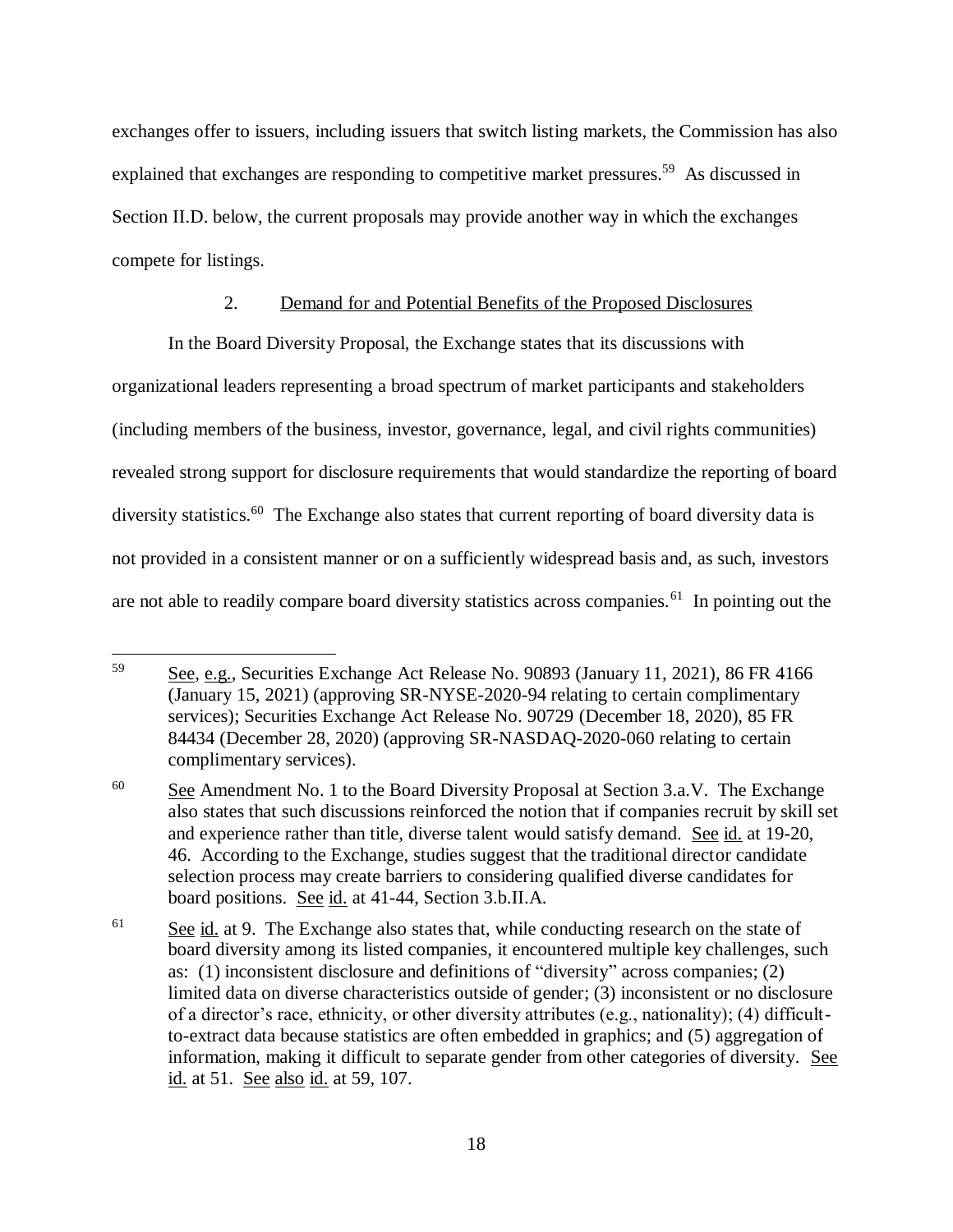"broad latitude" afforded to companies by Commission rules relating to board diversity and proxy disclosure, the Exchange states that the absence of a specific definition of "diversity" for such disclosures has resulted in current reporting of board-level diversity statistics being significantly unreliable and unusable to investors.<sup>62</sup> The Exchange notes that the lack of transparency creates barriers to investment analysis, due diligence, and academic study, and affects investors who are increasingly basing public advocacy, proxy voting, and direct shareholder-company engagement decisions on board diversity considerations.<sup>63</sup>

The Exchange asserts that the disclosure-based framework of proposed Rule 5605(f) may influence corporate conduct if a company chooses to meet the proposed diversity objectives, <sup>64</sup> and could help increase opportunities for Diverse candidates.<sup>65</sup> Moreover, the Exchange states that, if a company does not meet the proposed objectives, the disclosure under proposed Rule  $5605(f)(3)$  would provide analysts and investors with a better understanding about a company's reasons for not doing so.<sup>66</sup> The Exchange believes that this disclosure would enable the investment community to conduct more informed analyses of, and have more informed

<sup>62</sup> See id. at Sections 3.a.VI.A-B.

<sup>63</sup> See id. at 51-52. See also id. at Section 3.a.VI.C. (describing examples of support for board diversity disclosures).

 $64$  See id. at 121.

 $\frac{65}{2}$  See id. The Exchange also states that proposed Rule 5605(f) would empower companies to maintain decision-making authority over the composition of their boards. See id. at 122. The Exchange recognizes that directors may bring diverse perspectives, skills, and experiences to the board, notwithstanding that they have similar attributes; therefore, the Exchange believes that it is in the public interest to permit a company to choose whether to meet the proposed diversity objectives or explain why it does not. See id. at 129-30.

<sup>66</sup> See id. at 122.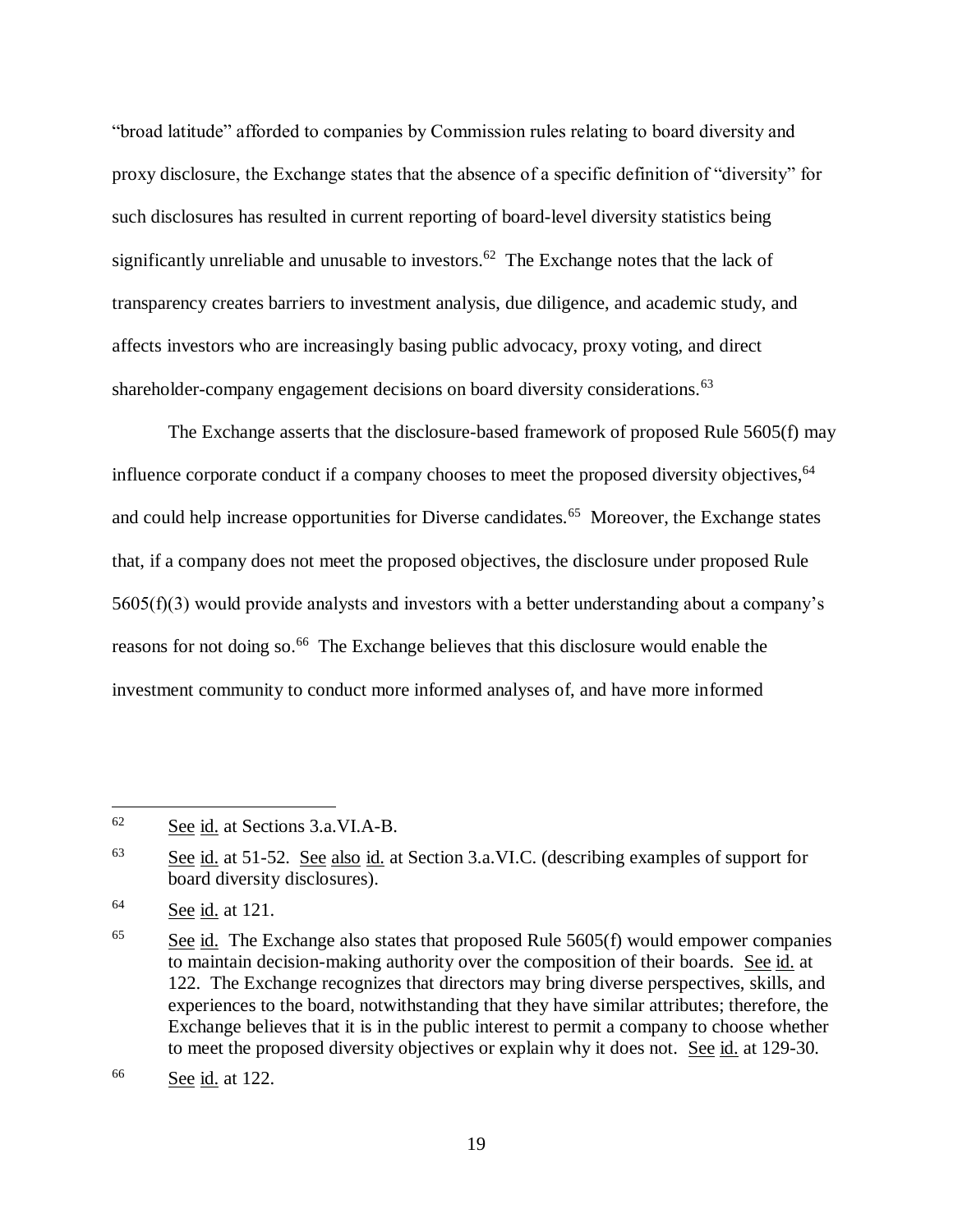conversations with, companies and improve the quality of information available to investors who rely on this information to make informed investment and voting decisions.<sup>67</sup>

In addition, the Exchange believes that the disclosure-based framework of proposed Rule 5606 would eliminate data collection inaccuracies, decrease investors' costs, enhance investors' ability to utilize the information disclosed, and make information available to investors who otherwise would not be able to obtain individualized disclosures.<sup>68</sup> The Exchange also states that proposed Rule 5606 would protect investors that view information related to board diversity as material to their investment and voting decisions, and enhance investor confidence by assisting investors in making more informed decisions.<sup>69</sup> Moreover, the Exchange believes that the disclosures would provide consistent information to the public and would enable investors to continually review the board composition of a company to track trends,  $\frac{70}{10}$  as well as simplify or eliminate the need for a company to respond to multiple investor requests for board diversity information.<sup>71</sup>

Many commenters who support the Board Diversity Proposal believe that investors currently do not have sufficient access to consistent, meaningful, or reliable board diversity information.<sup>72</sup> Many commenters believe that board diversity information is important for

<sup>67</sup> See id. at 122-23.

 $68$  See id. at 110-13.

 $^{69}$  See id. at 110-11.

 $70$  The Exchange also states that the disclosures under proposed Rule 5606 would provide a means for the Exchange to assess whether companies meet the diversity objectives under proposed Rule 5605(f). See id. at 116.

 $\frac{71}{2}$  See id. at 112.

 $72$  See, e.g., letter from Aron Szapiro, Head of Policy Research, Morningstar, Inc., and Michael Jantzi, Chief Executive Officer, Sustainalytics, to Vanessa Countryman, Secretary, Commission, dated January 13, 2021 ("Morningstar Letter"), at 1-2; letter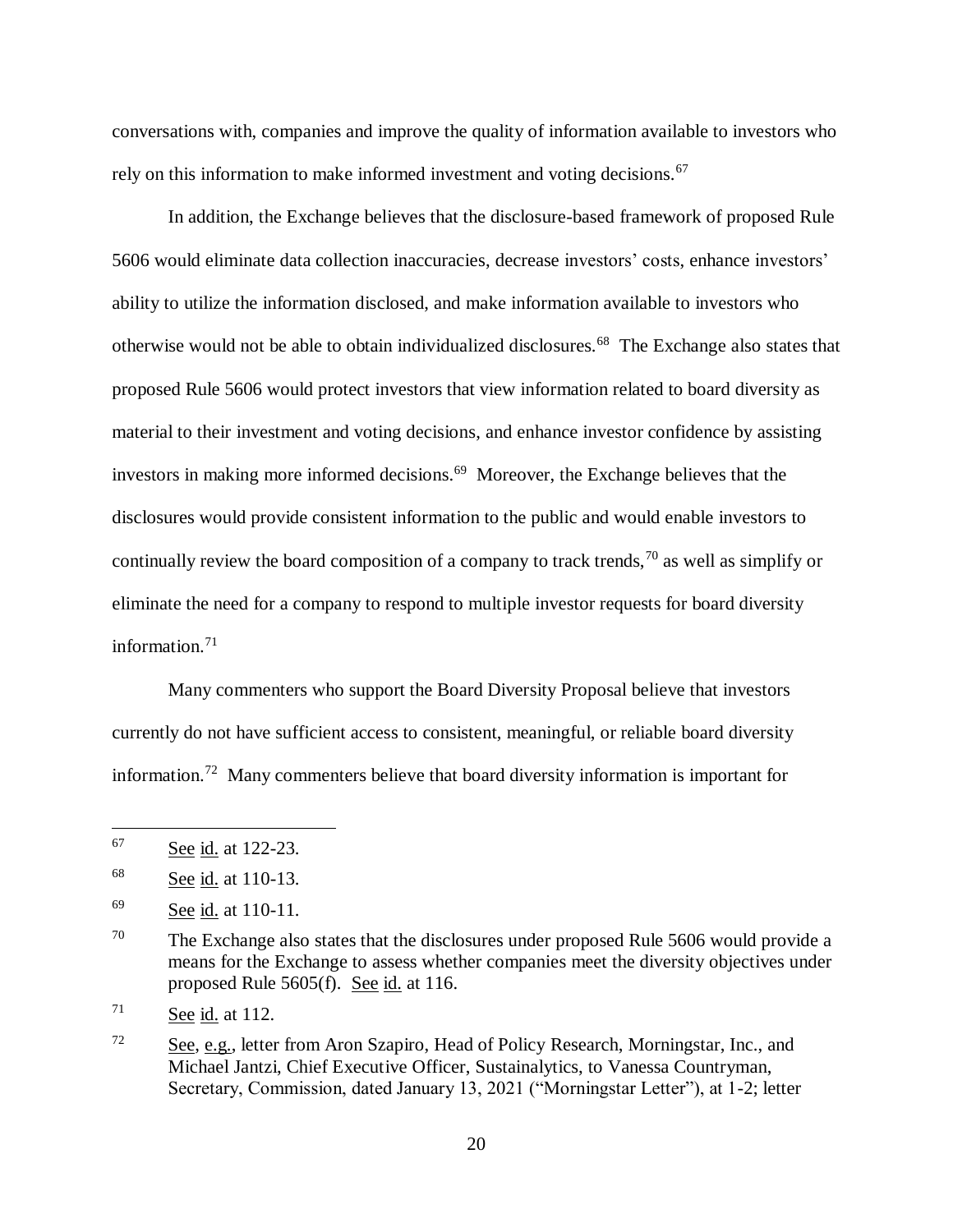from Ramiro A. Cavazos, President and CEO, United States Hispanic Chamber of Commerce, to Vanessa Countryman, Secretary, Commission, dated January 4, 2021 ("Hispanic Chamber of Commerce Letter"), at 3; New York City Comptroller Letter at 2- 3; Fairfax Letter at 7; letter from Michael W. Frerichs, Illinois State Treasurer, to Vanessa Countryman, Secretary, Commission, dated December 31, 2020 ("Illinois State Treasurer Letter"), at 2; Constance F. Armstrong, Executive Director, The Boston Club, to Vanessa Countryman, Secretary, Commission, dated December 31, 2020 ("Boston Club Letter") at 1; letter from Roger W. Ferguson, Jr., President and CEO, Teachers Insurance and Annuity Association of America, and Jose Minaya, CEO, Nuveen, LLC, to Vanessa Countryman, Secretary, Commission, dated December 31, 2020 ("TIAA Letter"), at 2; letter from Esther Aguilera, President and CEO, Latino Corporate Directors Association, to Vanessa Countryman, Secretary, Commission, dated December 30, 2020 ("LCDA Letter"), at 9-11; letter from Robert W. Lovelace, Chief Executive Officer, Capital Research and Management Company, to Vanessa Countryman, Secretary, Commission, dated December 22, 2020 ("Capital Research and Management Company Letter"), at 2-3; letter from Rachel Stern, Executive Vice President, Chief Legal Officer and Global Head of Strategic Resources, FactSet Research Systems Inc., to Vanessa Countryman, Secretary, Commission, dated December 22, 2020 ("FactSet Letter"), at 1- 2. Some commenters also note that not all investors currently have the same access to board diversity information. See, e.g., Fairfax Letter at 6 (stating that collection of board diversity data on a company-by-company basis creates informational asymmetries, particularly for investors without the time or resources to effectively engage in this manner); New York City Comptroller Letter at 3 (stating that the proposal would level the playing field for smaller institutional investors who may not have the resources available to do the research and engagement necessary to ascertain the racial and ethnic diversity of boards).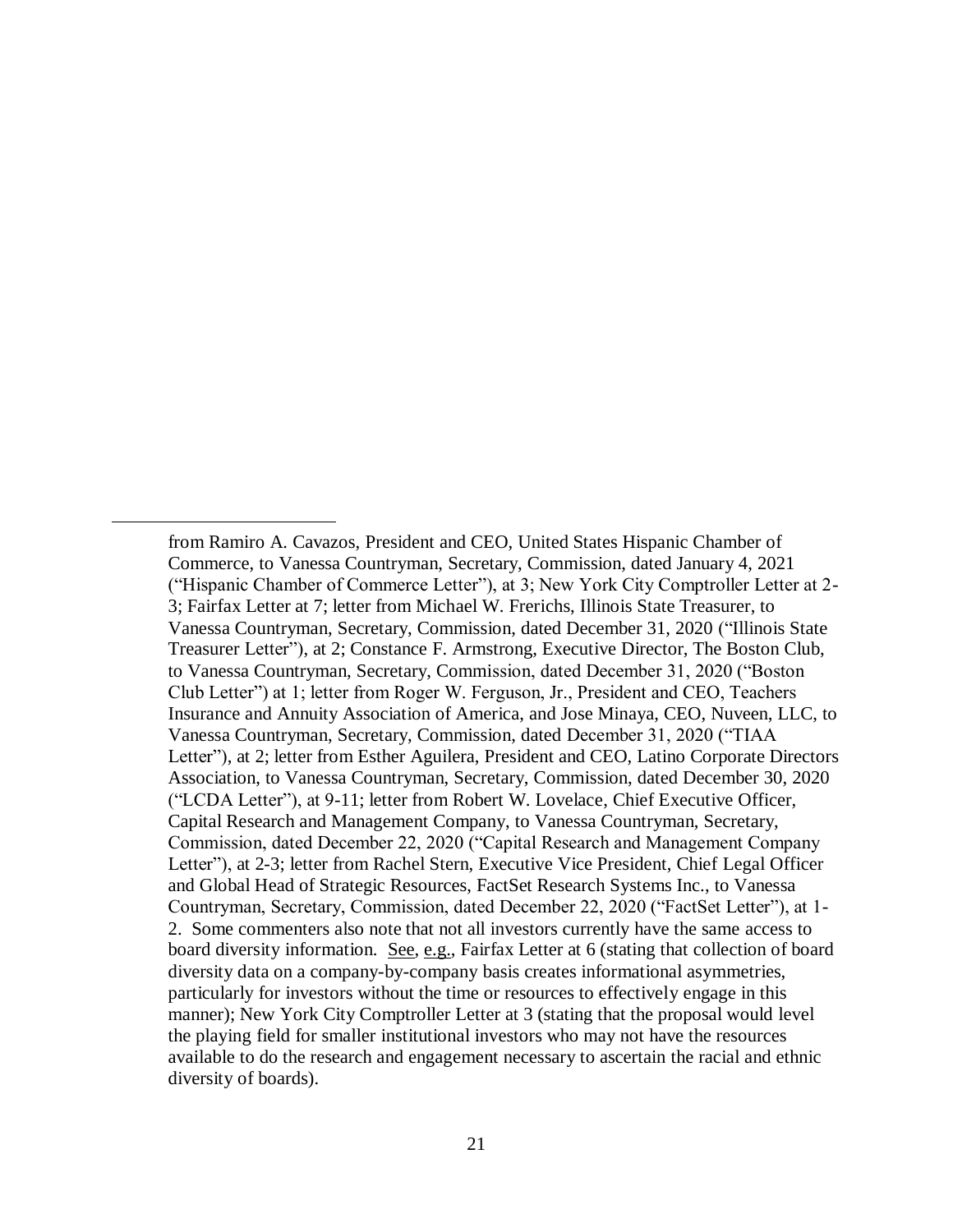investment decision making,<sup>73</sup> investment strategies and analysis,<sup>74</sup> and voting decisions.<sup>75</sup> Some commenters also believe that the availability of board diversity information would facilitate studies on the impact of board diversity.<sup>76</sup> In addition, many commenters believe that the proposed board diversity disclosures would be material to investors,  $77$  would improve access

 $\overline{a}$ <sup>73</sup> See, e.g., BMO Letter at 1; letter from Olshan Frome Wolosky LLP to Vanessa A. Countryman, Secretary, Commission, dated January 6, 2021 ("Olshan Letter"), at 3-4; letter from Steve Nelson, Chief Executive Officer, Institutional Limited Partners Association, to Vanessa Countryman, Secretary, Commission, dated January 4, 2021 ("Institutional Limited Partners Association Letter"), at 2; TIAA Letter at 3; LCDA Letter at 6-10; letter from Mary Pryshlak, Head of Investment Research, Wellington Management Company LLP, to Vanessa Countryman, Secretary, Commission, dated December 30, 2020 at 1-2; Ariel Letter at 1. Some commenters also specifically express support for the proposed disclosures of the reason why a company does not meet the board diversity objectives and believe that such disclosures would contribute to investment or voting decisions. See, e.g., letter from Jeffrey P. Mahoney, General Counsel, Council of Institutional Investors, to Secretary, Commission, dated December 30, 2020, at 4-5; Ariel Letter at 1.

<sup>74</sup> See, e.g., T. Rowe Letter at 1-2; UAW Letter at 6; FactSet Letter at 1-2.

<sup>75</sup> See, e.g., letter from Dev Stahlkopf, Corporate Vice President, General Counsel and Secretary, Microsoft Corporation, to Vanessa Countryman, Secretary, Commission, dated January 4, 2021 ("Microsoft Letter"), at 2; New York City Comptroller Letter at 2-3.

<sup>76</sup> See, e.g., letter from Olivia D. Morgan, Executive Director and Co-Founder, California Partners Project, to Vanessa Countryman, Secretary, Commission, dated January 3, 2020 [sic] ("California Partners Project Letter"), at 2; letter from Dieter Waizenegger, Executive Director, CtW Investment Group, to Vanessa Countryman, Secretary, Commission, dated December 31, 2020 ("CtW Letter"), at 2; Soundboard Letter at 2; UAW Letter at 6; letter from Sarah Keohane Williamson, Chief Executive Officer, Ariel Fromer Babcock, Managing Director, Head of Research, and Victoria Tellez Leal, Senior Associate, Research, FCLTGlobal, to Vanessa Countryman, Secretary, Commission, dated December 18, 2020, at 3.

<sup>&</sup>lt;sup>77</sup> See, e.g., letter from Fran Seegull, President, U.S. Impact Investing Alliance, to Vanessa Countryman, Secretary, Commission, dated March 5, 2021 ("Alliance Letter"), at 1; CFA Letter at 3; letter from Edgar Hernandez, Assistant Director, Capital Stewardship, Service Employees International Union, to Vanessa A. Countryman, Secretary, Commission, dated January 4, 2020 [sic] ("SEIU Letter"), at 2; Illinois State Treasurer Letter at 1-2.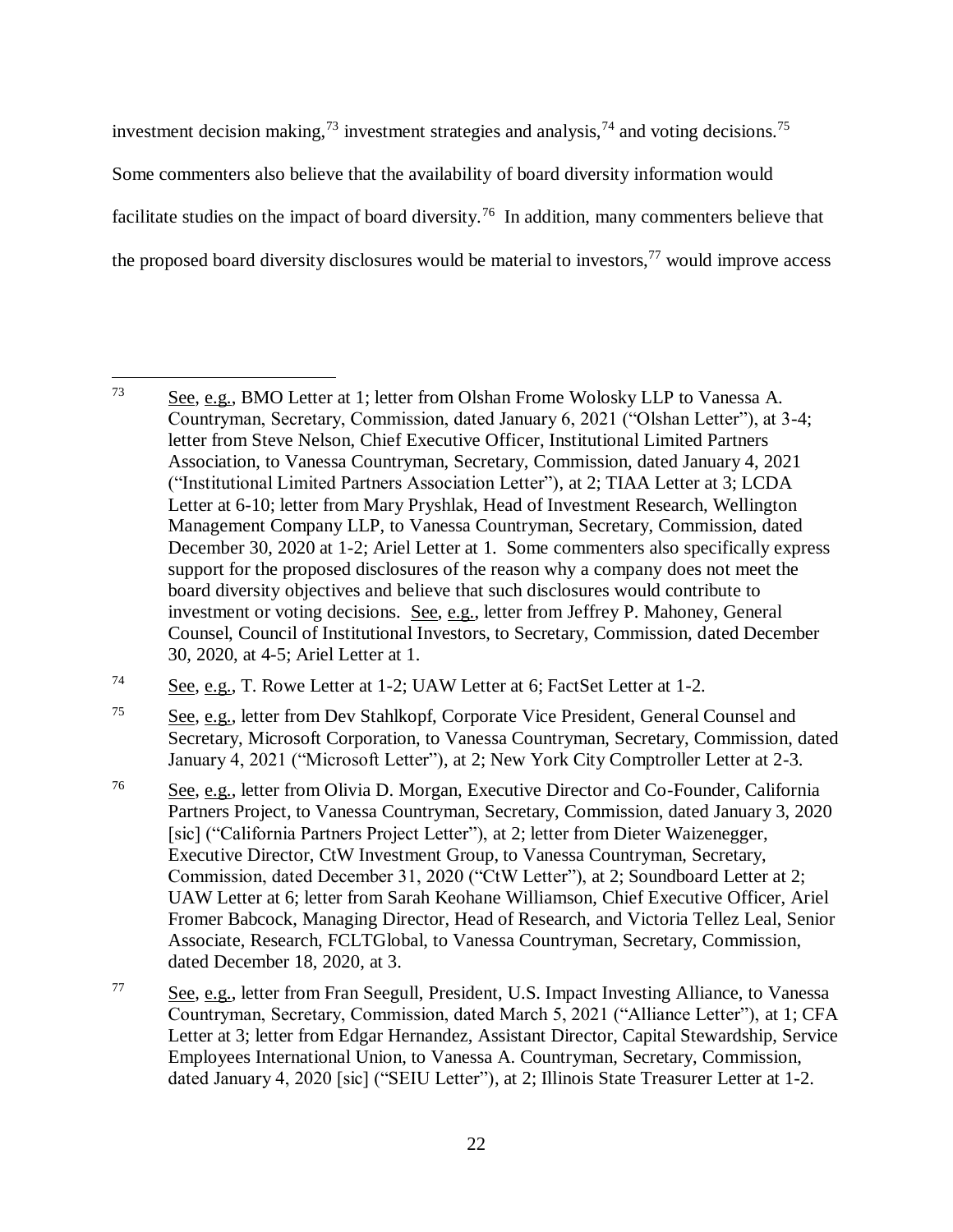to transparent and comparable board diversity disclosures across companies,<sup>78</sup> would allow more efficient and less costly access to and usage of board diversity information,<sup>79</sup> and would allow investors to monitor and assess companies' board diversity.<sup>80</sup> Moreover, some commenters believe that the proposal would enhance progress in increasing board diversity.<sup>81</sup>

Some commenters, by contrast, argue that the perceived investor demand for diverse boards and diversity information is overstated, and if diversity requirements increase returns, then boards, management, and shareholders would not require any regulatory mandate to adopt them.<sup>82</sup> Further, some commenters argue that the proposal is unnecessary and that company

<sup>78</sup> See, e.g., BMO Letter at 1; SEIU Letter at 2; letter from Alfred P. Poor, Chief Executive Officer, Ideanomics, Inc., to Vanessa Countryman, Secretary, Commission, dated December 28, 2020 ("Ideanomics Letter"), at 1, 3; letter from Kimberly Jeffries Leonard, National President, The Links, Incorporated, to Vanessa A. Countryman, Secretary, Commission, dated December 17, 2020 ("Links Letter"), at 2.

<sup>&</sup>lt;sup>79</sup> See, e.g., letter from Paul M. Kinsella, Emily J. Oldshue, Jeremiah Williams, Partners, Ropes & Gray LLP, to Vanessa Countryman, Secretary, Commission, dated December 31, 2020 ("Ropes & Gray Letter"), at 4; UAW Letter at 6.

<sup>80</sup> See, e.g., Fairfax Letter at 7; letter from Lisa Hayles, Investment Manager, Trillium Asset Management, to Vanessa Countryman, Secretary, Commission, dated January 4, 2021 ("Trillium Letter"), at 3; letter from Charlotte Laurent-Ottomane, Executive Director, and Toni Wolfman, Co-Chair, Public Policy Outreach Committee, Thirty Percent Coalition, to Vanessa Countryman, Secretary, Commission, dated January 1, 2021 ("Thirty Percent Coalition Letter"), at 1; CtW Letter at 2; OPERS Letter at 1-2.

<sup>81</sup> See, e.g., FactSet Letter at 2; letter from Fiona Ma, California State Treasurer, to Vanessa Countryman, Secretary, Commission, dated December 15, 2020 ("California State Treasurer Letter"). See also, e.g., letter from Thomas Chow, Irene Liu, and Andrew Song, Co-Chairs, Bay Area Asian American General Counsel, to Vanessa Countryman, Secretary, Commission, dated January 4, 2021, at 2 (stating that the Board Diversity Proposal provides an appropriate impetus to depart from the traditional director search process and to diversify the candidate pool).

<sup>&</sup>lt;sup>82</sup> See, e.g., Alliance for Fair Board Recruitment Letter at 43; CEI Letter at 1-2; letter from John Quigley to Vanessa Countryman, Secretary, Commission, dated January 25, 2021 ("Quigley Letter"), at 1; Heritage Foundation Letter at 3, 5-6; letter from Boyden Gray & Associates PLLC, dated January 4, 2020 [sic] ("Project on Fair Representation Letter"), at 5; Publius Letter at 3. See also NLPC Letter at 4 (stating that it is in a company's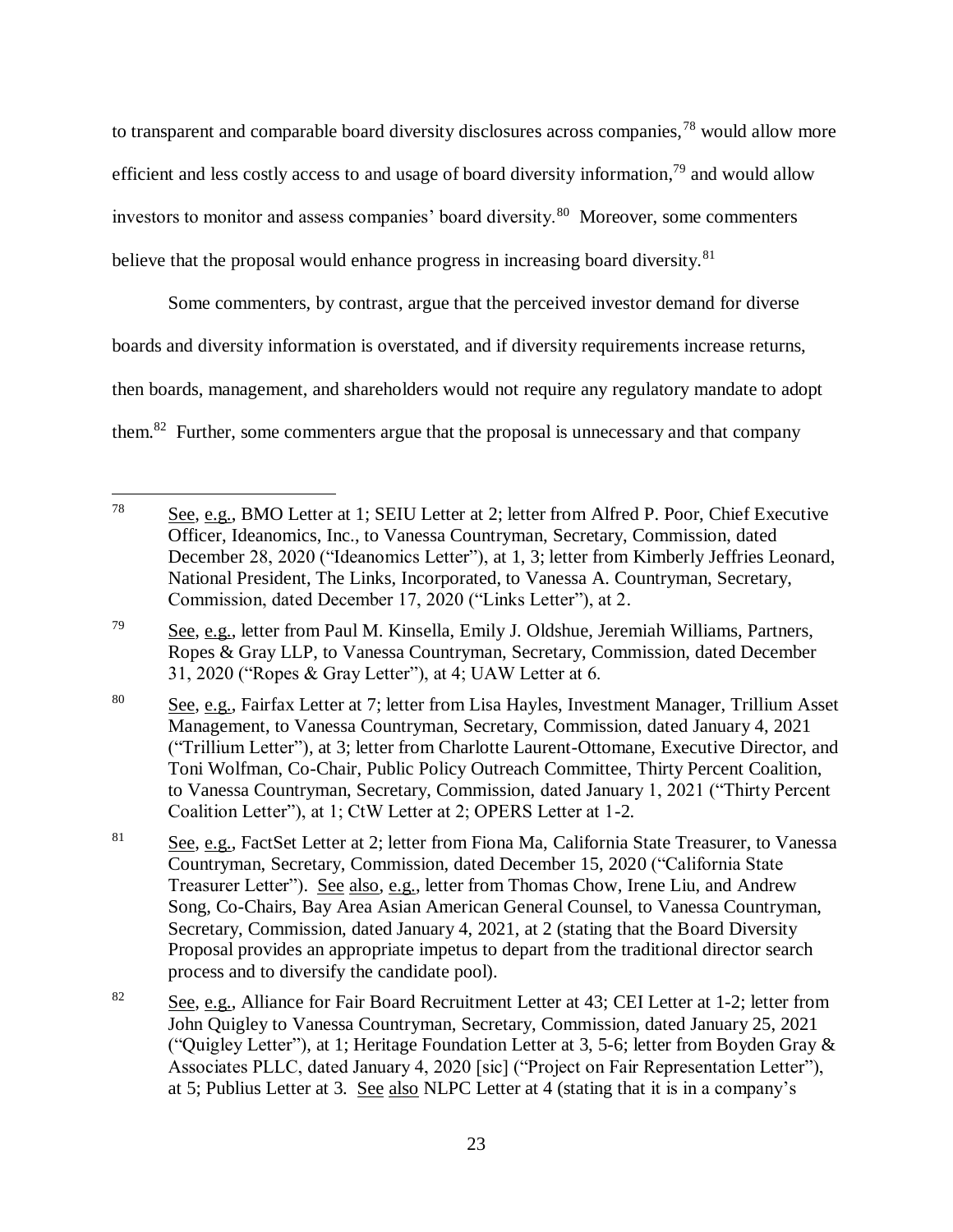boards are already becoming more diverse,<sup>83</sup> and some commenters argue that shareholders have the power to push for diversity changes in the boardroom.<sup>84</sup>

In response, the Exchange states that investors are increasingly interested in board diversity data, as investors view board diversity as a key indicator of corporate governance.<sup>85</sup> Moreover, the Exchange states that the wave of investors increasingly calling for companies to disclose diversity metrics and diversify their boards, and basing their voting decisions on whether companies do or do not, demonstrates that investors consider diversity disclosures material to their voting and investment decisions.<sup>86</sup> The Exchange explains that its goal is to facilitate the collection, reliability, and uniformity of board diversity data, while expanding access to the information.<sup>87</sup> The Exchange also states that its proposal would level the playing field for retail and institutional investors, and decrease the cost and time associated with data collection for all investors, by providing them with accessible, comparable, and transparent information by which they could critically evaluate a company's decisions with respect to how,

interest to promote and advertise the diversity of its board if it believes that such diversity would attract investors, regardless of, or in addition to, the economic performance of the company).

<sup>83</sup> See, e.g., letter from Pat Toomey et al, U.S. Senators, to Allison Herren Lee, Acting Chair, Commission, dated February 12, 2021 ("Toomey Letter"), at 3; NLPC Letter at 3- 4 (also arguing that information is available on a company's website with the biographical information of its board members and officers, and that investors are unlikely to access such information from the Commission); Publius Letter at 2-3.

<sup>&</sup>lt;sup>84</sup> See, e.g., Project on Fair Representation Letter at 5; letter from Jerry D. Guess, Founder, Chairman, and CEO, Guess & Co. Corporation, to Martha Miller, Director, Office of the Advocate for Small Business Formation, Commission, dated December 2, 2020 ("Guess Letter"), at 2.

<sup>85</sup> See Nasdaq Response Letter II at 20.

<sup>86</sup> See id. at 12.

<sup>87</sup> See id. at 20.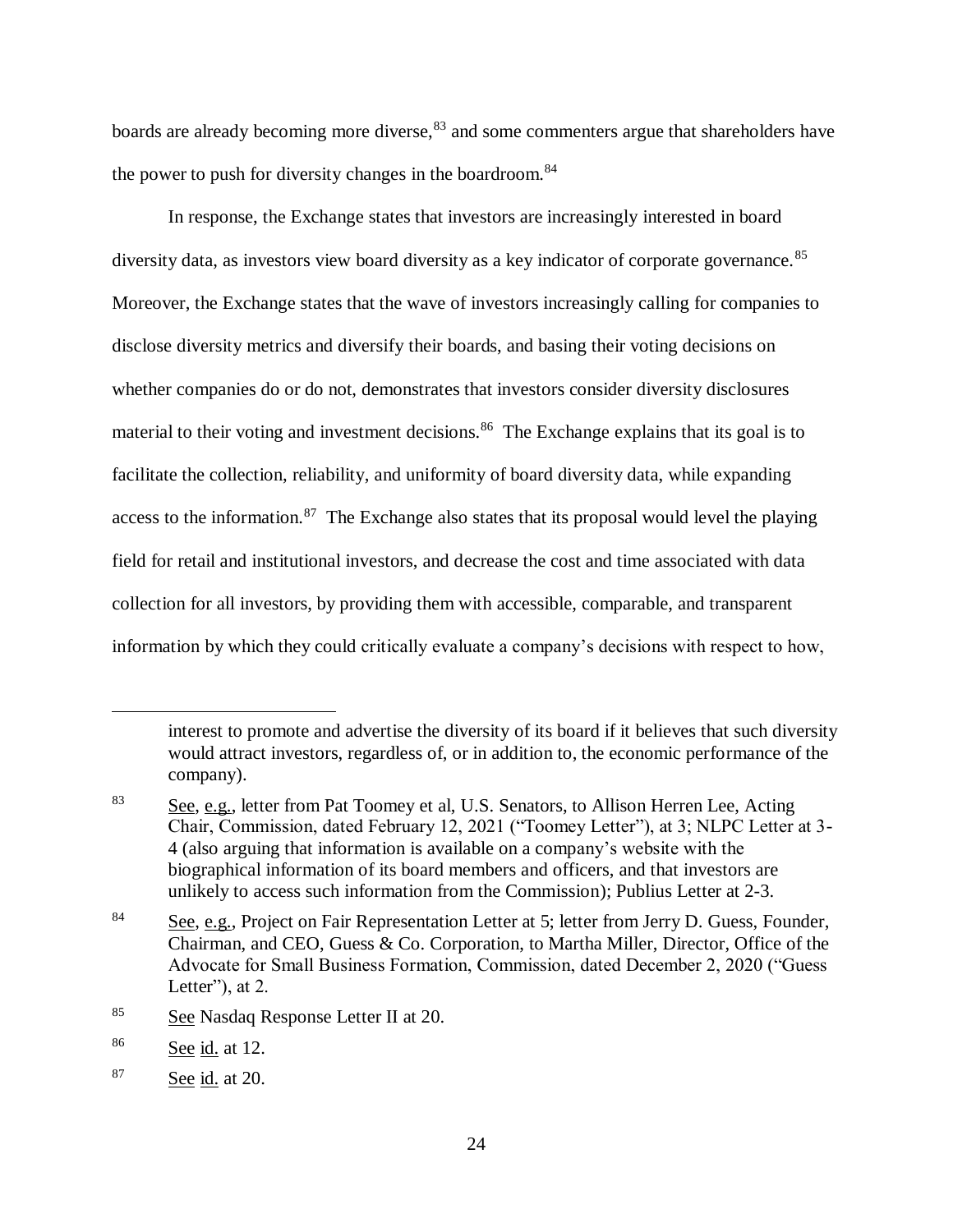whether, or when to pursue board diversity.<sup>88</sup> And the Exchange reiterates that the proposal provides flexibility for companies that do not wish to achieve the diversity objectives or wish to do so on a different timeline.<sup>89</sup>

The Commission finds that the Board Diversity Proposal would provide widely available, consistent, and comparable information that would contribute to investors' investment and voting decisions. Because the Exchange would define "Diverse" for purposes of the proposed disclosures and would require consistent format and timing for the proposed disclosures,  $90$  the proposal would make it more efficient and less costly for investors to collect, use, and compare information on board diversity. The reduced cost and improved efficiency in collecting, using, and comparing such information could enhance investors' investment and voting decisionmaking processes, and enhance investors' ability to make informed investment and voting decisions. Because the proposal would make such information widely available on the same basis to all investors, the proposal would also mitigate any concerns regarding unequal access to information that may currently exist between certain (likely larger and more resourceful)

 $\overline{a}$ 

<sup>90</sup> In particular, companies would be required to: make board-level diversity disclosures in a substantially similar format as the Board Diversity Matrix; following the first year of disclosure, disclose the current year and immediately prior year Board Diversity Matrix; provide the Board Diversity Matrix in a searchable format; and provide the required disclosures in a proxy statement or information statement (or if a company does not file a proxy, in its Form 10-K or 20-F) in advance of the company's annual shareholders meeting or provide the required disclosures on the company's website concurrently with the filing of the company's proxy statement or information statement (or, if the company does not file a proxy, its Form 10-K or 20-F).

<sup>88</sup> See id. at 13, 25.

 $89$  See id. at 25. The Exchange also states that, absent encouragement, progress toward increased board diversity has been demonstrably slow, and that regulatory action has proven effective in removing barriers and increasing board diversity among those traditionally underrepresented in other jurisdictions. See id. at 15, 25-26.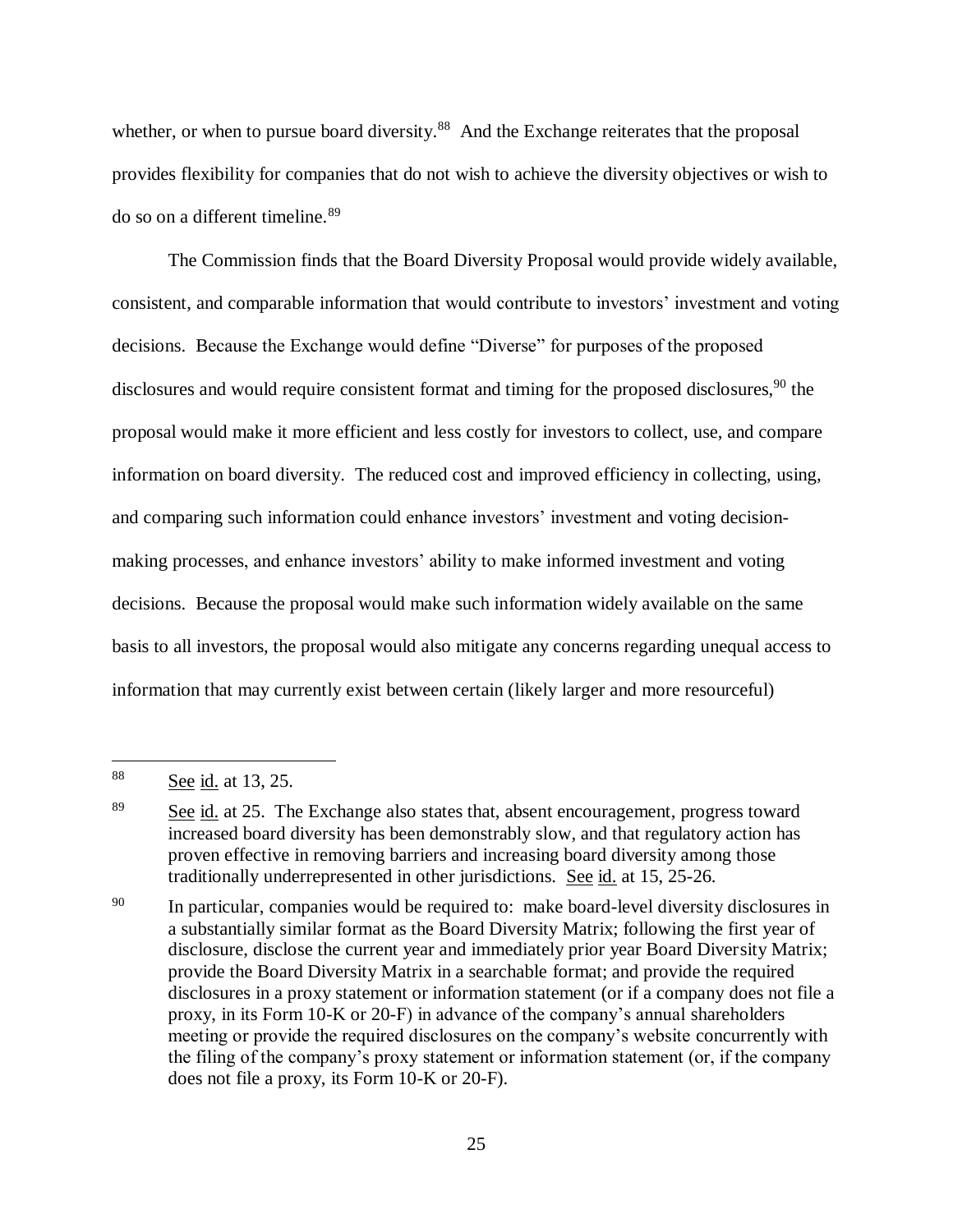investors who could obtain the information and other (likely smaller) investors who may not be able to do so. Accordingly, the Commission finds that the proposal is designed to promote just and equitable principles of trade, remove impediments to and perfect the mechanism of a free and open market and a national market system, and protect investors and the public interest.

The diverse collection of commenters who expressed interest in board diversity information, including institutional investors, investment managers, listed companies, and individual investors, as well as statements made by institutional investors, asset managers, and business organizations,<sup>91</sup> demonstrates the broad demand for this information.<sup>92</sup> Moreover, while investors may have differing views regarding whether companies should increase board diversity and whether and how board diversity affects company performance and governance, the proposed disclosures would contribute to investors' investment and voting decisions

<sup>91</sup> See, e.g., Amendment No. 1 to the Board Diversity Proposal at 8 n.9, 54 n.142 (referencing statements from Vanguard, State Street Global Advisors, and BlackRock that call for companies to disclose board diversity information); id. at 54 nn.139-40 (referencing petitions for Commission rulemaking from groups of institutional investors that call for disclosures of board diversity information); id. at 54 n.143 (referencing an initiative by a state treasurer and group of institutional investors calling for Russell 3000 companies to disclose board diversity information); id. at 57 n.152 (referencing a letter from various business associations expressing support for the passage of a bill by the U.S. House of Representatives that would require board diversity disclosures).

 $92$  Commenters who express support for the proposed disclosures include institutional investors, investment managers, listed companies, and individual investors. See, e.g., letter from Cynthia Overton to Vanessa Countryman, Secretary, Commission, dated January 3, 2021; letter from Dan Dees, Co-Head Investment Banking Division, Goldman Sachs Group, Inc., to Secretary, Commission, dated January 1, 2021 ("Goldman Sachs Letter"); letter from Marcie Frost, Chief Executive Officer, California Public Employees' Retirement System, to Vanessa Countryman, Secretary, Commission, dated December 31, 2020; TIAA Letter; letter from Jo Brickman, dated December 18, 2020. They also include listed companies. See, e.g., Microsoft Letter; letter from Sheryl Sandberg, Chief Operating Officer, Facebook Inc., to Vanessa Countryman, Secretary, Commission, dated January 3, 2021; letter from Jeff Ray, CEO, Brightcove, to Vanessa Countryman, dated December 23, 2020 ("Brightcove Letter").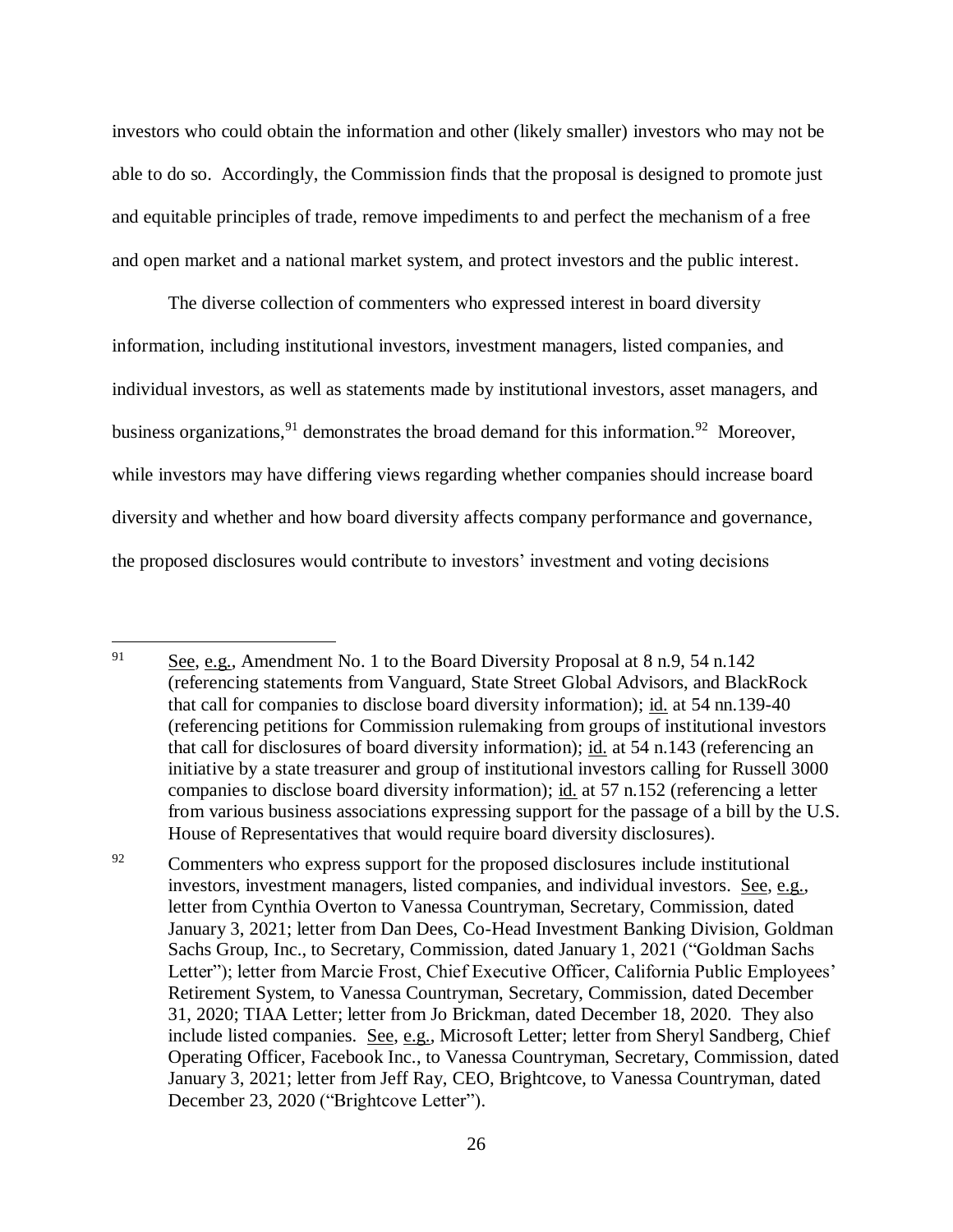regardless of their views on whether board diversity is desirable or beneficial. For example, for investors who support board diversity, the proposed disclosures could inform their decision on issues related to corporate governance, including director elections, and company explanations as to why they do not meet the diversity objectives could better inform those investors as to the risks and costs of increased board diversity. And for investors who do not believe that having additional "Diverse" directors would be beneficial for a company, the proposed disclosures could inform their decision to vote to preserve the existing board composition in a company. The disclosures' focus on providing greater transparency regarding existing board composition and companies' approaches to board diversity—rather than mandating any particular board composition or requiring Nasdaq-listed companies to change the composition of their boards will provide investors with board-level diversity statistics and explanations for certain companies' approaches to board diversity, which would contribute to investors' investment and voting decisions, including decisions related to companies' board compositions.

#### B. Potential Effects of Board Diversity on Companies and Investors

 $\overline{a}$ 

In the Board Diversity Proposal, the Exchange states that it has reviewed dozens of empirical studies and found that an extensive body of empirical research demonstrates that diverse boards are positively associated with improved corporate governance and company performance.<sup>93</sup> While the Exchange states that the overwhelming majority of empirical studies it

<sup>&</sup>lt;sup>93</sup> See Amendment No. 1 to the Board Diversity Proposal at 13. The Exchange states that studies have identified positive relationships between board diversity and commonly used financial metrics, including higher returns on invested capital, returns on equity, earnings per share, earnings before interest and taxation margin, asset valuation multiples, and credit ratings. See id. at 13, Section 3.a.III.A. The Exchange also points to a report that suggests that the relationship between board gender diversity and corporate performance may extend to LGBTQ+ diversity. See id. at 25.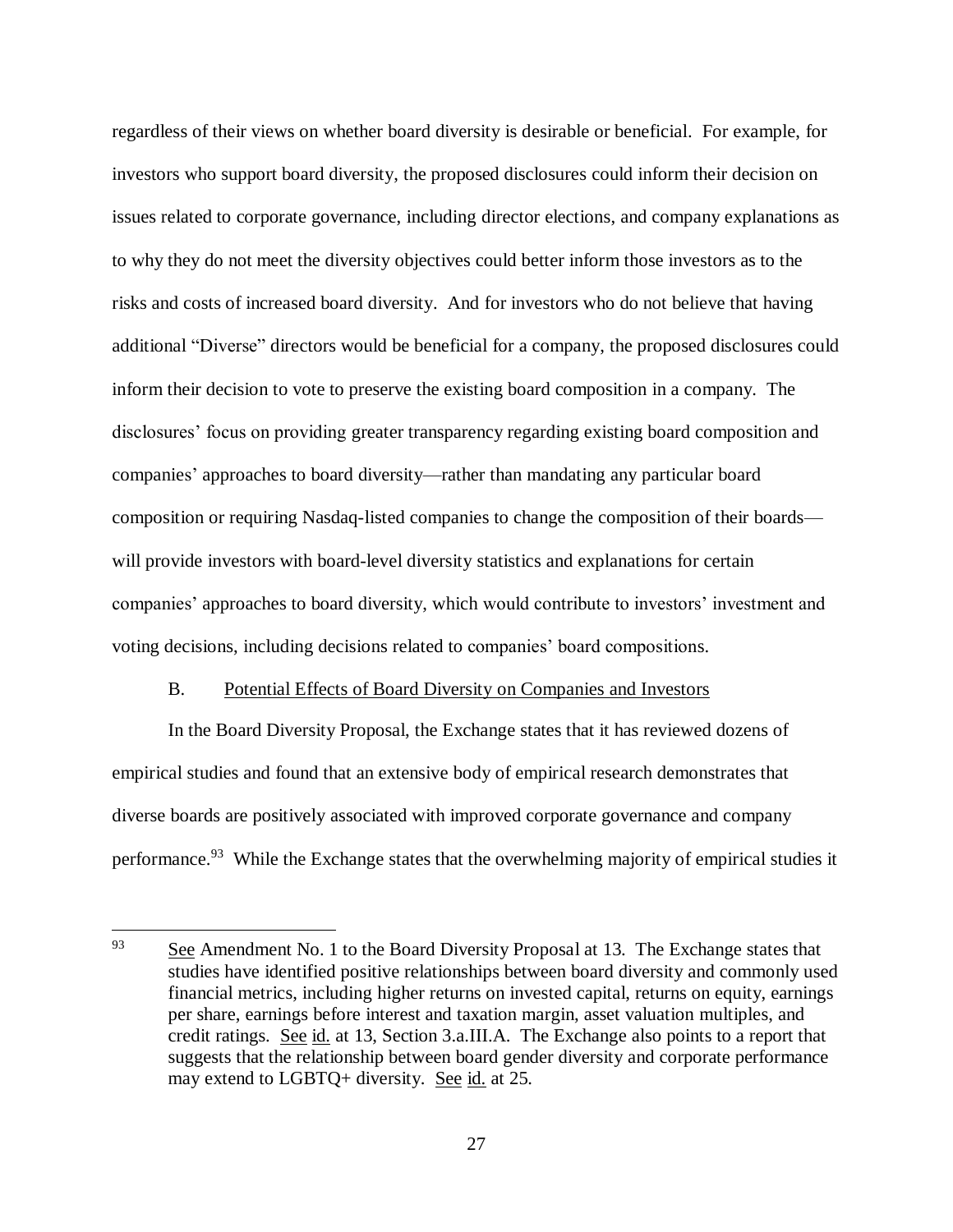has reviewed indicate that board diversity is positively associated with company performance, it acknowledges that the results of some studies on gender diversity are mixed.<sup>94</sup> Nevertheless, the Exchange believes that "there is a compelling body of credible research on the association between company performance and board diversity" and, at a minimum, the academic and empirical studies support the conclusion that board diversity does not have adverse effects on company performance.<sup>95</sup>

The Exchange also states that there is substantial evidence that board diversity promotes investor protection, including by enhancing the quality of a company's financial reporting, internal controls, public disclosures, and management oversight.<sup>96</sup> According to the Exchange, more than a dozen studies have found a positive association between gender diversity and important investor protections,  $97$  and some academics assert that such findings may extend to other forms of diversity, including racial and ethnic diversity.<sup>98</sup> The Exchange also states that it

<sup>94</sup> See id. at 25-28 (referencing Carter et al., infra note [119,](#page-31-0) and the U.S. Government Accountability Office's conclusion that the mixed nature of various academic and empirical studies may be due to differences in methodologies, data samples, and time periods).

<sup>95</sup> See id. at 28.

<sup>96</sup> See id. at 29.

 $97$  See id. at 29, Section 3.a.III.B. The Exchange states that studies have found that genderdiverse boards or audit committees are associated with: more transparent public disclosures and less information asymmetry; better reporting discipline by management; a lower likelihood of manipulated earnings through earnings management; an increased likelihood of voluntarily disclosing forward-looking information; a lower likelihood of receiving audit qualifications due to errors, non-compliance, or omission of information; and a lower likelihood of securities fraud. See id. at 13, Section 3.a.III.B. In addition, the Exchange states that studies found that having at least one woman on the board is associated with a lower likelihood of material weaknesses in internal control over financial reporting and a lower likelihood of material financial restatements. See id. at 13, Section 3.a.III.B, Section 3.b.II.B.

<sup>98</sup> See id. at 29, Section 3.a.III.B.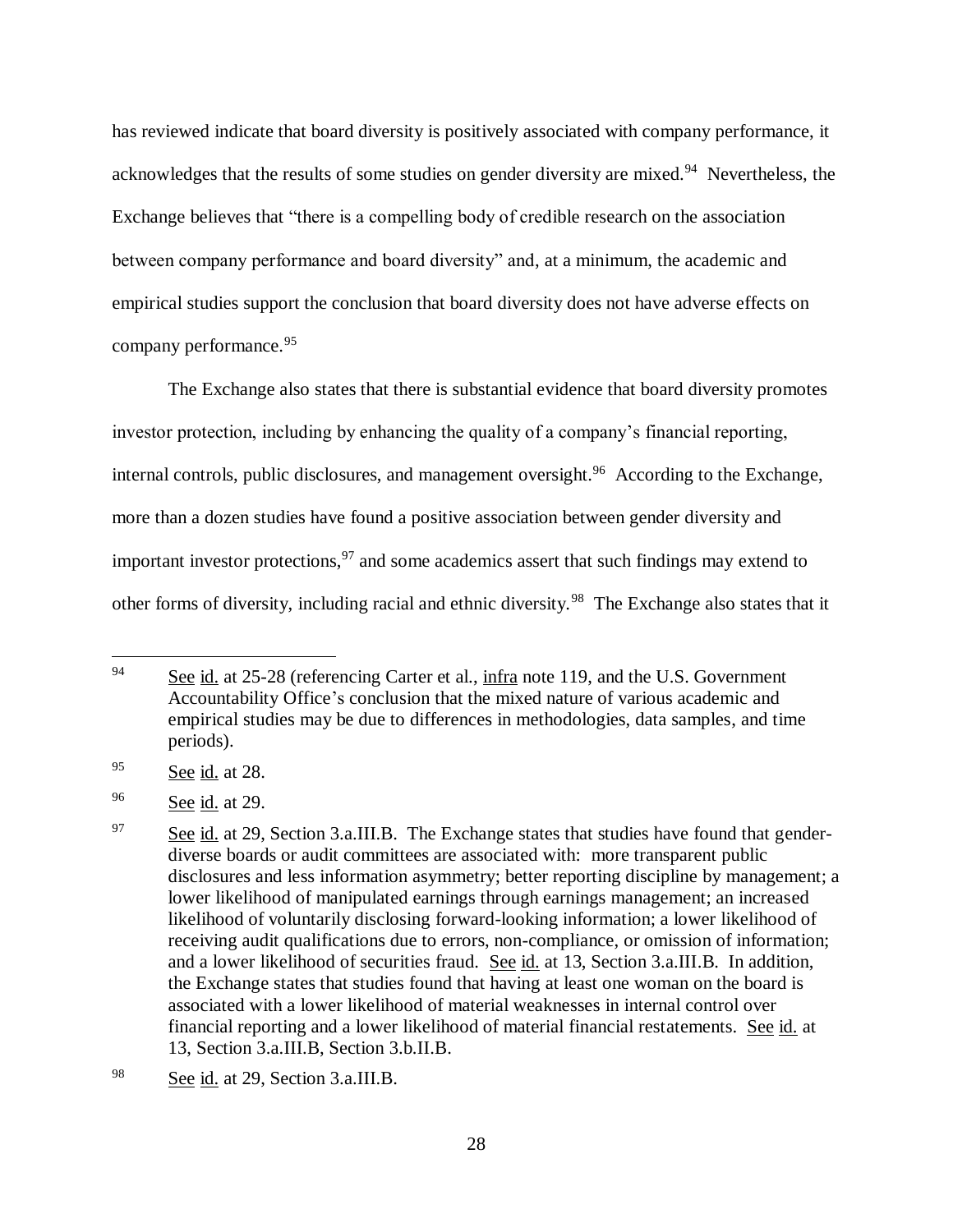has reviewed studies suggesting that board diversity could enhance a company's ability to monitor management by reducing "groupthink" and improving decision-making.<sup>99</sup>

Some commenters similarly believe that there are benefits associated with board diversity, such as improved board decision-making,<sup>100</sup> corporate governance,<sup>101</sup> financial

<sup>99</sup> See id. at Section 3.a.III.C.

 $\overline{a}$ 

<sup>101</sup> See, e.g., Carlyle Letter at 1; letter from Dorri McWhorter, Chief Executive Officer, YWCA Metropolitan Chicago, to Vanessa Countryman, Secretary, Commission, dated January 4, 2021; Women's Forum Letter at 2; AAAIM Letter at 2; Miller/Howard Letter at 1; letter from Seth Brody, Partner and Global Head of the Operational Excellence Practice, Apax Partners, to Vanessa Countryman, Secretary, Commission, dated December 16, 2020.

<sup>100</sup> See, e.g., letter from Kewsong Lee, Chief Executive Officer, The Carlyle Group, to Vanessa Countryman, Secretary, Commission, dated March 16, 2021 ("Carlyle Letter"), at 1; letter from Joan Haffenreffer, President, Women's Forum of New York, to Vanessa Countryman, Secretary, Commission, dated January 4, 2021 ("Women's Forum Letter"), at 1-2; letter from Abraham Kim, Executive Director, Council of Korean Americans, to Vanessa Countryman, Secretary, Commission, dated January 3, 2021, at 1; Goldman Sachs Letter at 1; T. Rowe Letter at 1-2; Ideanomics Letter at 2, 4; letter from Aaron Meder, CEO, LGIM America, to Vanessa Countryman, Secretary, Commission, dated December 23, 2020 ("LGIM America Letter"), at 2; Goodman and Olson Letter at 1-2; letter from Mercy Investment Services, Inc., to Vanessa Countryman, Secretary, Commission, dated December 22, 2020 ("Mercy Investment Letter"), at 1; letter from Luan Jenifer, President, Miller/Howard Investments, Inc., to Vanessa Countryman, Secretary, Commission, dated December 22, 2020 ("Miller/Howard Letter"), at 1; letter from Kerrie Waring, Chief Executive Officer, International Corporate Governance Network, to Jay Clayton, Chairman, Commission, dated December 16, 2020, at 2.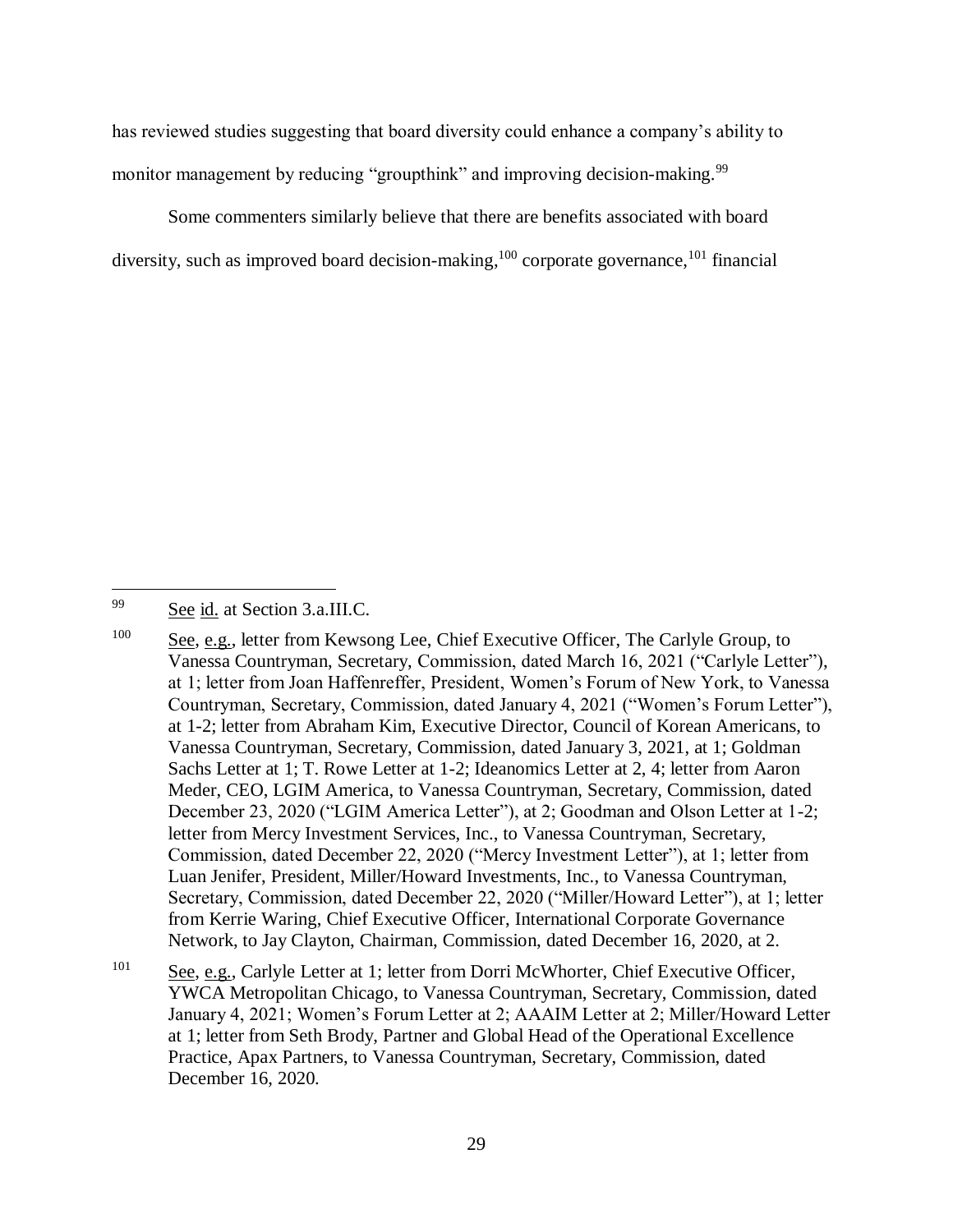performance or shareholder value,  $^{102}$  risk mitigation,  $^{103}$  innovation,  $^{104}$  investor protection,  $^{105}$ investor confidence,  $106$  and corporate culture.  $107$  By contrast, some commenters argue that the Exchange has not demonstrated causation between board diversity and the benefits described in the Board Diversity Proposal, and that the supporting studies cited by the Exchange do not show that diversity on a company's board causes, rather than is merely correlated with, performance enhancement.<sup>108</sup> Commenters further assert that the peer-reviewed economics literature is inconclusive, with most studies showing little or no discernable effect based on the sexual, racial, or ethnic composition of corporate boards.<sup>109</sup> In addition, some commenters state that some

<sup>102</sup> See, e.g., Carlyle Letter at 1; letter from Kerry E. Berchem, Akin Gump Strauss Hauer  $\&$ Feld LLP, to Vanessa Countryman, Secretary, dated January 4, 2021 ("Akin Gump Letter"), at 2; Goldman Sachs Letter at 1; Capital Research and Management Company Letter at 1; FactSet Letter at 1.

<sup>&</sup>lt;sup>103</sup> See, e.g., Akin Gump Letter at 4; letter from Michelle Dunstan, SVP, Global Head of Responsible Investing, and Diana Lee, AVP, Director of Corporate Governance, AllianceBernstein L.P., to Vanessa A. Countryman, Secretary, Commission, dated January 4, 2021 ("AllianceBernstein Letter"), at 1; Hispanic Chamber of Commerce Letter at 3.

<sup>104</sup> See, e.g., LGIM America Letter at 2; Miller/Howard Letter at 1.

<sup>105</sup> See, e.g., Women's Forum Letter at 2; Miller/Howard Letter at 1; Douglas B. Sieg, Managing Partner, Lord Abbett, to Vanessa Countryman, Secretary, Commission, dated December 18, 2020, at 1.

<sup>106</sup> See, e.g., FactSet Letter at 2; Miller/Howard Letter at 1; UAW Letter at 3-4.

<sup>107</sup> See, e.g., Akin Gump Letter at 4; California Partners Project Letter at 2; Capital Research and Management Company Letter at 1-2.

<sup>108</sup> See, e.g., Publius Letter II at 2; Toomey Letter at 2; Heritage Foundation Letter at 7-10; Project on Fair Representation Letter at 3-4; letter from Scott Shepard, Free Enterprise Project, National Center for Public Policy Research, to Vanessa Countryman, Secretary, Commission, dated December 30, 2020 ("Free Enterprise Project Letter"), at 2-3; Publius Letter at 4-7; letter from John Richter dated December 12, 2020 ("Richter Letter"), at 1- 2.

<sup>109</sup> See Heritage Foundation Letter at 7-10. See also, e.g., Alliance for Fair Board Recruitment Letter at 7-31; De La Vega Letter at 2; Richter Letter at 1.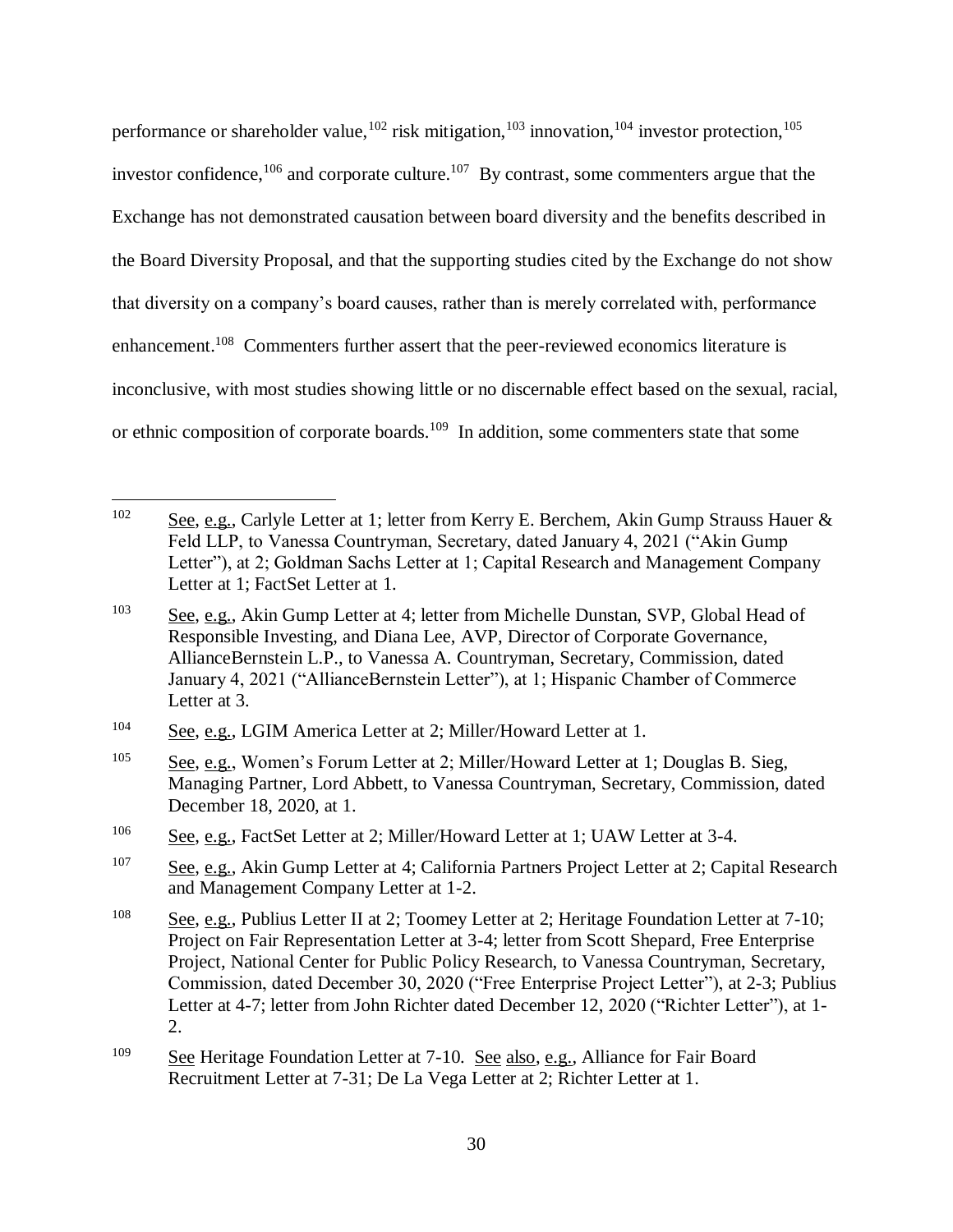studies have not found a positive correlation between board diversity and benefits, and point out the lack of research relating to LBGTQ+ board representation and diversity relating to Underrepresented Minorities.<sup>110</sup> Moreover, some commenters argue that there is academic work reporting that diversifying boards can harm financial performance or shareholder value.<sup>111</sup> Another commenter argues that the proposal is not consistent with a free market because the proposed diversity requirement does not demonstrably improve corporate performance, and could sometimes harm it. $112$  This commenter further argues that the proposal may result in increases in the size of boards, potentially hindering corporate oversight and governance.<sup>113</sup>

With respect to comments that disagree that board diversity is linked to enhanced company performance, innovation, long-term sustainable returns, or investor protection, the Exchange states that "the weight of empirical evidence" supports its belief in the benefits of board diversity for companies that choose to meet the proposed diversity objectives.<sup>114</sup> With respect to commenters' view that there is insufficient evidence to establish a positive relationship between LGBTQ+ diversity and board performance, the Exchange reiterates that it is reasonable

<sup>&</sup>lt;sup>110</sup> See, e.g., Toomey Letter at 2; Donnellan Letter at 1; Project on Fair Representation Letter at 6-7; Publius Letter at 6-7; Alliance for Fair Board Recruitment Letter at 26-28.

<sup>&</sup>lt;sup>111</sup> See, e.g., letter from Samuel S. Guzik, Guzik & Associates, to J. Matthew DeLesDernier, Assistant Secretary, Commission, dated April 5, 2021 ("Guzik Letter"), at 3-5; letter from Theo Vermaelen, dated December 29, 2020.

<sup>112</sup> See Toomey Letter at 2.

 $\frac{113}{113}$  See id. at 3. Another commenter also predicts that the proposal will weaken corporate governance. See De La Vega Letter at 2-3.

<sup>114</sup> See Nasdaq Response Letter II at 8-10.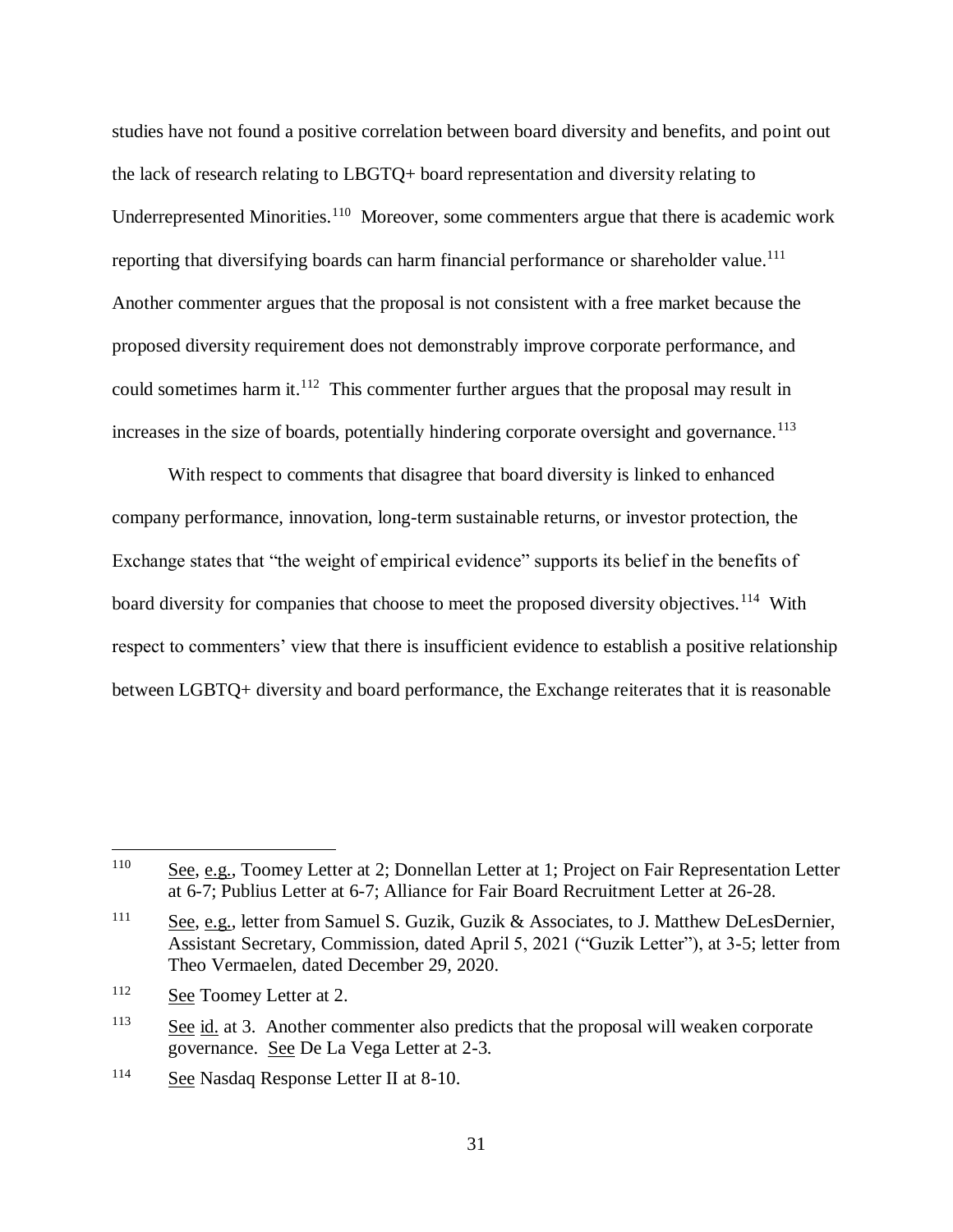and in the public interest to treat LGBTQ+ status as "inextricably" intertwined with gender identity.<sup>115</sup>

The Exchange also states that Section 6(b)(5) of the Act does not require the Exchange to show that its listing rules enhance the financial performance of listed companies.<sup>116</sup> With respect to the comment that adding board members to satisfy the proposal could create less effective corporate oversight and governance due to a larger board, the Exchange states that the proposal would not require that companies add or remove any directors in order to increase diversity.<sup>117</sup>

<span id="page-31-0"></span>The conclusions from the studies together referenced by the Exchange and commenters on the effects of changes in board diversity on investors are mixed.<sup>118</sup> Some of the results from the studies cited by the Exchange and commenters are consistent with the view that increases in board diversity cause increases in shareholder wealth.<sup>119</sup> One study concludes that greater board diversity leads to better firm performance, consistent with diversity fostering more efficient (real) risk-taking, firms with greater board diversity are found to invest persistently more in

 $\overline{a}$ 

<sup>118</sup> The studies and their findings are also subject to the various caveat and limitations that are described in the studies.

<sup>119</sup> See, e.g., Gennaro Bernile et al., Board Diversity, Firm Risk, and Corporate Policies, 127 J. Fin. Econ. 588, 605 (2018); David A. Carter et al., The Gender and Ethnic Diversity of US Boards and Board Committees and Firm Financial Performance, 18 Corporate Governance 396, 410 (2010); Jason M. Thomas & Megan Starr, The Carlyle Group, Global Insights: From Impact Investing to Investing for Impact 5 (2020). See also Olga Kuzmina & Valentina Melentyeva, Gender Diversity in Corporate Boards: Evidence from Quota-Implied Discontinuities (CEPR, Discussion Paper No. DP14942, 2021), available at https://papers.ssrn.com/sol3/papers.cfm?abstract\_id=3638047; Muhammad Nadeem et al., Women on Boards, Firm Risk and the Profitability Nexus: Does Gender Diversity Moderate the Risk and Return Relationship?, 64 Int'l Rev. Econ. & Fin. 427 (2019).

<sup>115</sup> See id. at 10.

 $116$  See id.

<sup>117</sup> See id. at 28.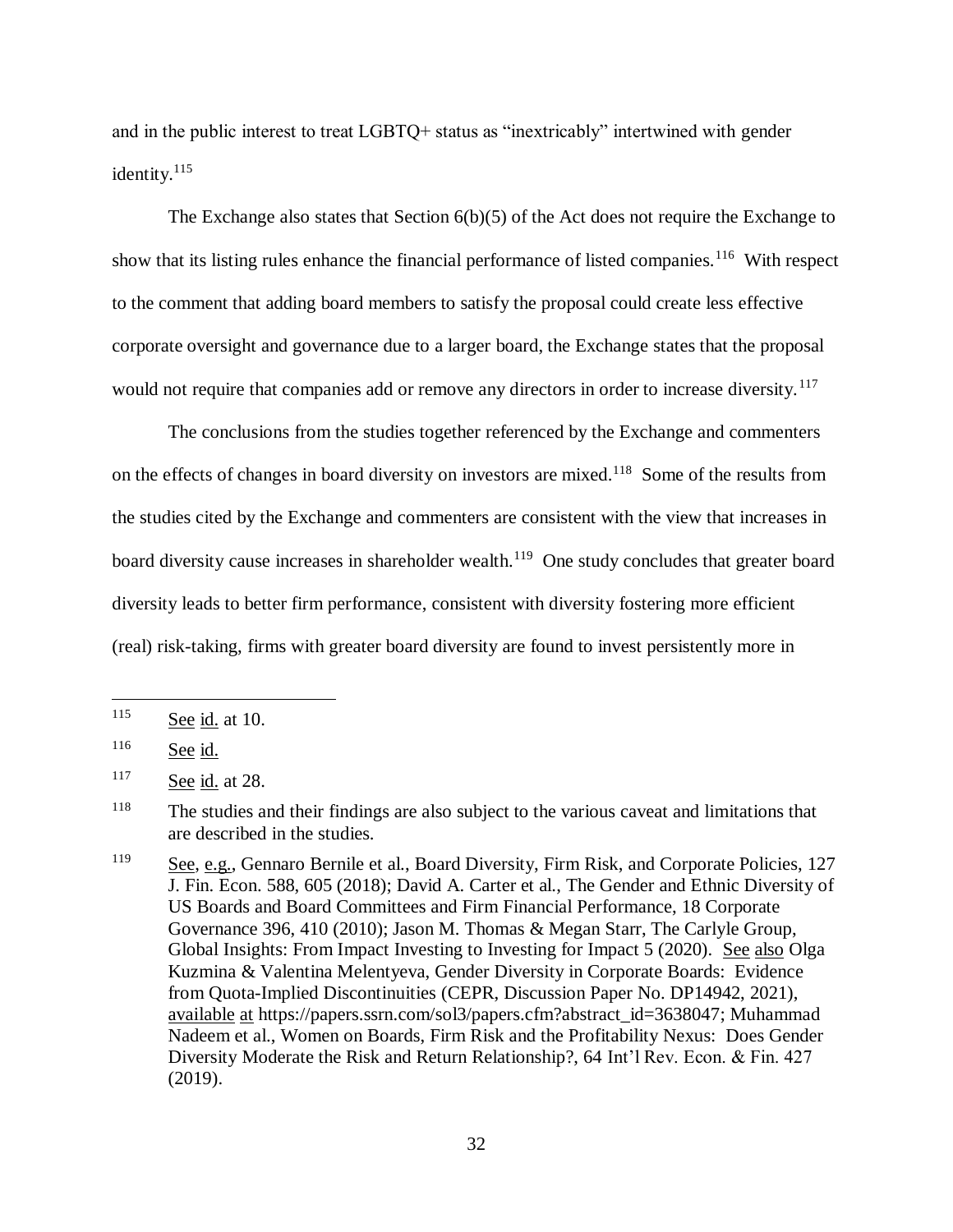research and development and have more efficient innovation processes.<sup>120</sup> Other studies have concluded that increases in board diversity may not be beneficial to investors. For example, one study concludes that the effect of gender diversity on firm performance is negative for some companies.<sup>121</sup> In addition, some studies of some board diversity mandates have concluded they are not beneficial to investors.<sup>122</sup> For example, studies of the effects of the board diversity mandates in Norway have presented indications that the mandates caused a decline in company performance and reduced shareholder wealth.<sup>123</sup> According to one study, some companies chose to go private rather than comply with the Norway board diversity mandate.<sup>124</sup> A more recent study, however, questions the statistical significance of these findings.<sup>125</sup> Taken together, studies

<sup>120</sup> See Bernile et al., supra note [119.](#page-31-0)

<sup>&</sup>lt;sup>121</sup> See Renée B. Adams & Daniel Ferreira, Women in the Boardroom and Their Impact on Governance and Performance, 94 J. Fin. Econ. 291 (2009). This study observes that the effect of gender diversity on firm performance may be negative and in general depends on the specification of the analysis.

<sup>&</sup>lt;sup>122</sup> See Alliance for Fair Board Recruitment Letter at 2, 24.

<sup>&</sup>lt;sup>123</sup> See, e.g., Kenneth R. Ahern & Amy K. Dittmar, The Changing of the Boards: The Impact on Firm Valuation of Mandated Female Board Representation, 127 Q.J. Econ. 137 (2012); David A. Matsa & Amalia R. Miller, A Female Style in Corporate Leadership? Evidence from Quotas, 5 Am. Econ. J. Applied Econ. 136 (2013). As an additional example, some studies of the effects of the 2018 California law requiring increased board gender diversity have reported indications of negative effects on shareholder wealth. See, e.g., Daniel Greene et al., Do Board Gender Quotas Affect Firm Value? Evidence from California Senate Bill No. 826, J. Corp. Fin., (February 2020); Sunwoo Hwang et al., Mandating Women on Boards: Evidence from the United States (Kenan Institute of Private Enterprise, Research Paper No. 18-34, 2018), available at [https://ssrn.com/abstract=3265783.](https://ssrn.com/abstract=3265783)

<sup>&</sup>lt;sup>124</sup> See Øyvind Bøhren & Siv Staubo, Does Mandatory Gender Balance Work? Changing Organizational Form to Avoid Board Upheaval, 28 J. Corp. Fin. 152 (2014).

<sup>&</sup>lt;sup>125</sup> See B. Espen Eckbo et al., Valuation Effects of Norway's Board Gender-Quota Law Revisited (ECGI, Finance Working Paper No. 463/2016, 2021), available at [https://ssrn.com/abstract=2746786.](https://ssrn.com/abstract=2746786)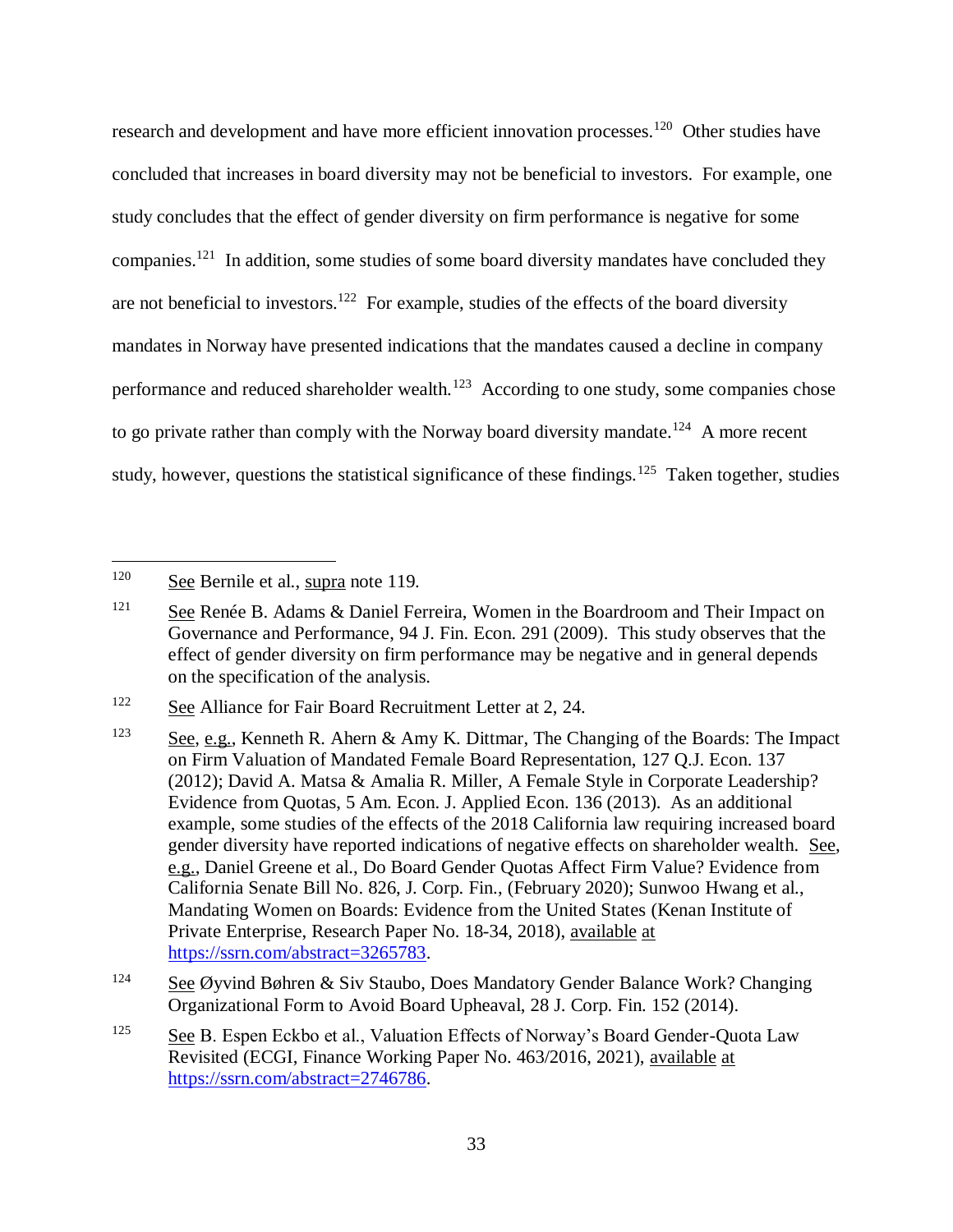of the effects of board diversity are generally inconclusive, and suggest that the effects of even mandated changes remain the subject of reasonable debate.

Studies of board diversity mandates, in any event, do not provide a reliable basis for evaluating the likely overall effects of the Board Diversity Proposal, which does not mandate any particular board composition. Unlike companies in those studies, Nasdaq-listed companies would have the option of providing an explanation for their board composition under the new listing standard. This is distinct from facing a fine as an alternative to compliance or possibly facing the requirement to dissolve for non-compliance. Some of the mandates requiring increased board diversity do not present companies with the option of providing an explanation rather than facing a sanction, or any other option besides compliance with the mandate.<sup>126</sup> According to one study, comply-or-explain corporate governance reforms have been found to increase shareholder wealth more than corporate governance mandates, on average.<sup>127</sup> Further, under the Board Diversity Proposal, Nasdaq-listed companies would be required to disclose board-level diversity statistics, and those companies that do not meet the proposed diversity objectives would be required to choose between providing an explanation and increasing the diversity of their boards. In responding to the disclosure requirements, companies can consider the analyses and conclusions from academic and other studies on the effects of changes in board

<sup>126</sup> See A.B. 979, 2019-2020 Leg., Reg. Sess. (Cal. 2020) (amending Cal. Corp. Code Section 301.3 and adding Cal. Corp. Code Sections 301.4 and 2115.6), available at [http://leginfo.legislature.ca.gov/faces/billTextClient.xhtml?bill\\_id=201920200AB979;](http://leginfo.legislature.ca.gov/faces/billTextClient.xhtml?bill_id=201920200AB979) S.B. 826, 2017-2018 Leg., Reg. Sess. (Cal. 2018) (adding Cal. Corp. Code Sections 301.3 and 2115.5), available at [https://leginfo.legislature.ca.gov/faces/billNavClient.xhtml?bill\\_id=201720180SB826.](https://leginfo.legislature.ca.gov/faces/billNavClient.xhtml?bill_id=201720180SB826)

<sup>&</sup>lt;sup>127</sup> See Larry Fauver et al., Board Reforms and Firm Value: Worldwide Evidence, 125 J. Fin. Econ. 120 (2017) (providing evidence of a greater increase in firm value from comply-or-explain-based reforms than for rule-based reforms in a study of the impact of corporate board reforms on firm value across 41 countries).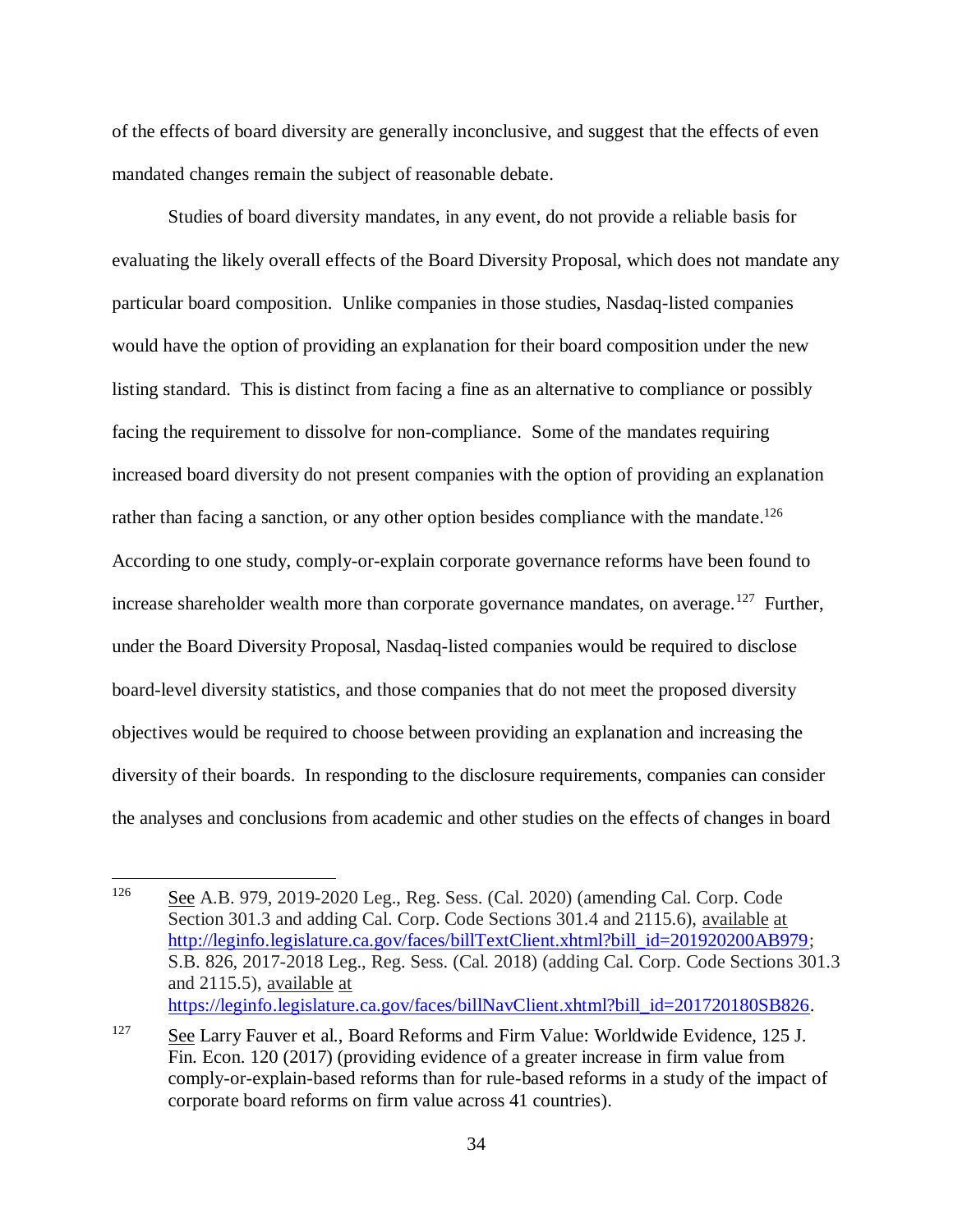composition on company performance and share value. And they may apply those conclusions to their own circumstances.

The Board Diversity Proposal is thus distinguishable from the board diversity mandates described above. Moreover, the Exchange's proposal would mitigate concerns regarding unequal access to information that may currently exist between certain (likely larger and more resourceful) investors who could obtain board diversity information and other (likely smaller) investors who may not be able to do the same. And, because the Board Diversity Proposal would not mandate any particular board composition, companies that choose to meet the diversity objectives are likely to be the ones who stand to benefit the most, or incur the least cost. Those companies which view the diversity objectives themselves as challenging are likely to choose to explain rather than incur the costs to them of meeting the objectives, and those companies for whom explaining would be challenging will have the option to list on a different exchange. For these reasons, the costs of the Board Diversity Proposal are likely to be relatively limited as compared to those regulatory regimes that have mandated board diversity and provided neither the option to explain or to opt-out of the regimes by listing elsewhere.

In light of the disclosure benefits that the Board Diversity Proposal would provide, and given that the studies of the effects of board diversity are generally inconclusive and the costs of the proposal are likely to be comparatively limited, the Commission finds that the Board Diversity Proposal is consistent with the requirements of the Act.

#### C. Applicability of the Board Diversity Rules

### 1. Definition of Diverse

In the Board Diversity Proposal, the Exchange states that current reporting of board-level diversity statistics is unreliable and unusable to investors and points to inconsistencies in the

35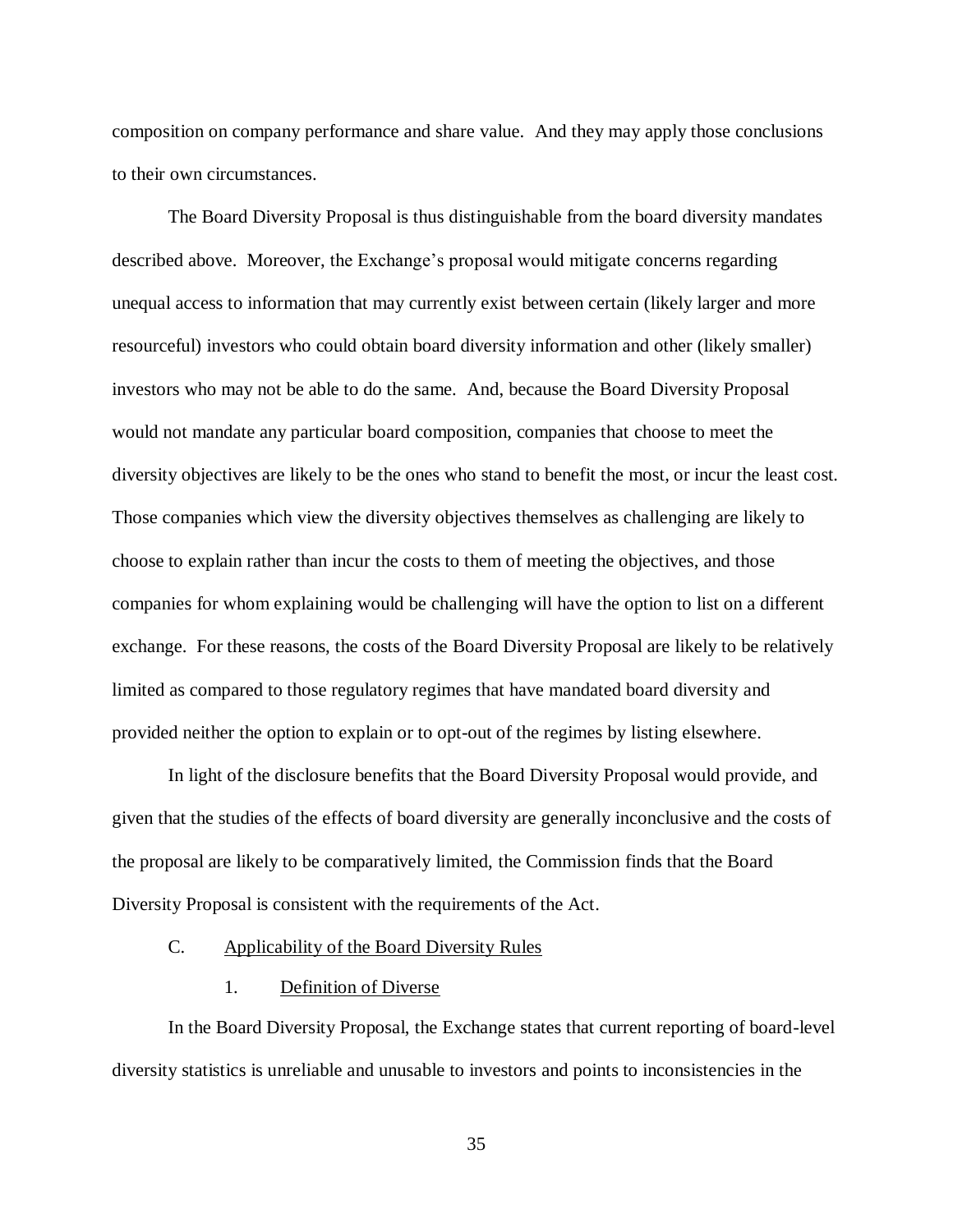definitions of diversity characteristics across companies.<sup>128</sup> It notes that a transparent, consistent definition of Diverse would provide stakeholders with a better understanding of a company's current board composition and philosophy regarding diversity if the company does not meet the proposed diversity objectives.<sup>129</sup> In addition, the Exchange believes that having a broader definition of "Diverse" would permit inconsistent, non-comparable disclosures, whereas a narrower definition of "Diverse" focused on race, ethnicity, sexual orientation, and gender identity will promote the public interest by improving transparency and comparability.<sup>130</sup>

Some commenters support the proposed definition of "Diverse" because it would improve the transparency, consistency, and comparability of disclosures across companies, whereas a broader definition would maintain the status quo of inconsistent, non-comparable data.<sup>131</sup> One commenter points out that the proposal would not prevent companies from considering other attributes beyond the proposed definition of "Diverse," such as veteran or disability status.<sup>132</sup> By contrast, other commenters object to the proposed definition of "Diverse"

<sup>128</sup> See Amendment No. 1 to the Board Diversity Proposal at 50-51.

<sup>129</sup> See id. at 107.

 $\frac{130}{2}$  See id. The Exchange also states that the categories it has proposed to comprise an Underrepresented Minority are consistent with the categories reported to the Equal Employment Opportunity Commission ("EEOC") through the Employer Information Report EEO-1 Form ("EEO-1"). See id. at 9-10, 61. In addition, the Exchange states that, while the EEO-1 report refers to "Hispanic or Latino" rather than "Latinx," the Exchange proposes to use the term "Latinx" to apply broadly to all gendered and genderneutral forms that may be used by individuals of Latin American heritage. See id. at 61 n.160. The Exchange further states that the terms in the proposed definition of LGBTQ+ are similar to the identities defined in California's A.B. 979, but have been expanded to include the queer community. See id. at 61.

<sup>&</sup>lt;sup>131</sup> See, e.g., Women's Forum Letter at 2; Miller/Howard Letter at 2. See also, e.g., Fairfax Letter at 8-9; CFA Letter at 4-5.

<sup>&</sup>lt;sup>132</sup> See Goodman and Olson Letter at 2.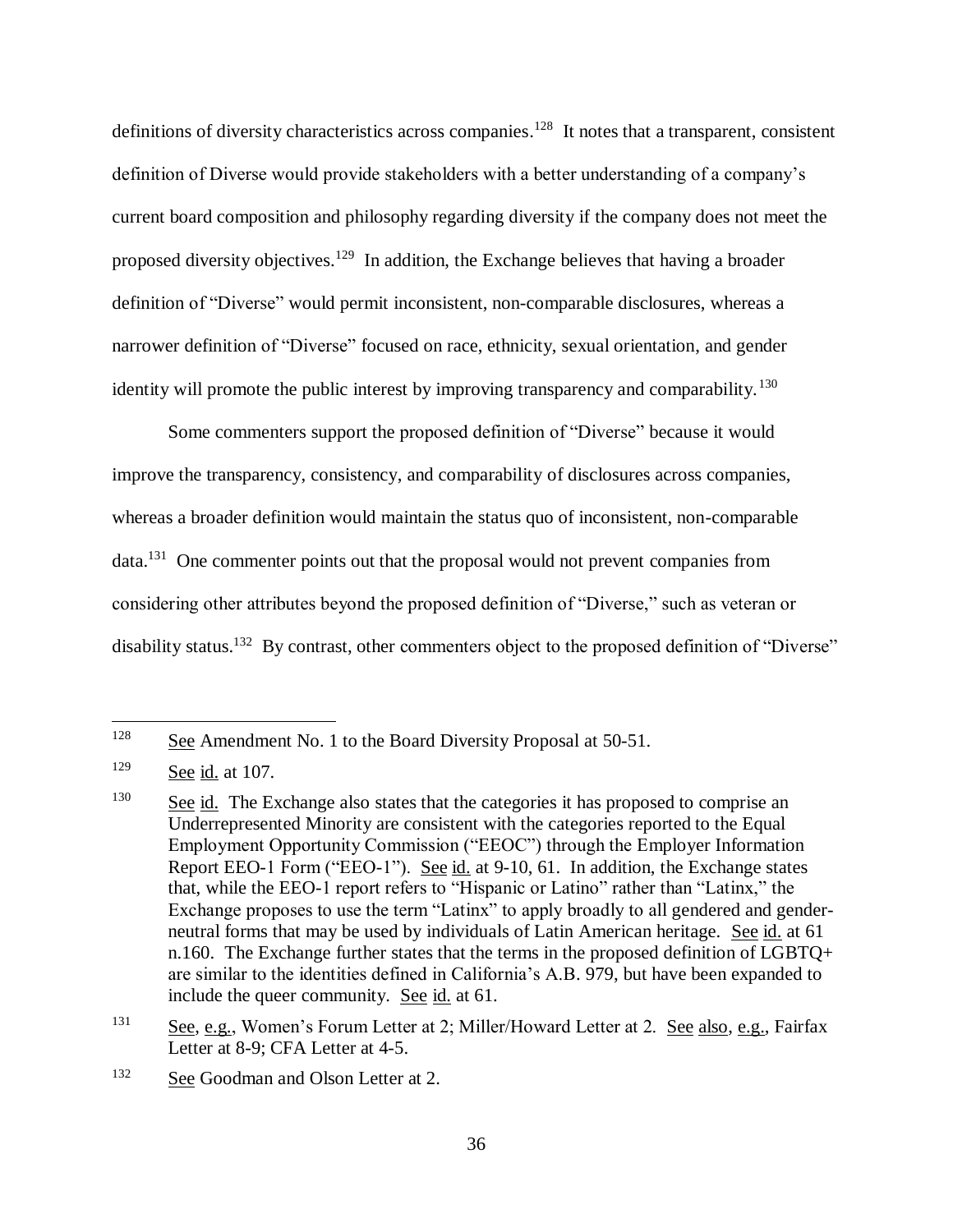as narrow and superficial.<sup>133</sup> Moreover, some commenters request that the Exchange expand the proposed definition of "Diverse" to include individuals with disabilities, <sup>134</sup> veterans, or others who are not typically well-represented at the board level.<sup>135</sup>

<sup>133</sup> See, e.g., Toomey Letter at 1-3; Heritage Foundation Letter at 16; Richter Letter at 2-3.

<sup>134</sup> See, e.g., letter from National LGBT Chamber of Commerce (NGLCC), National Veteran-Owned Business Association (NaVOBA), Out & Equal Workplace Advocates, U.S. Black Chambers, Inc. (USBC), United States Hispanic Chamber of Commerce (USHCC), US Pan Asian American Chamber of Commerce Education Foundation (USPAACC), and Women Impacting Public Policy (WIPP), to Vanessa Countryman, Secretary, Commission, dated April 2, 2021; letter from The Members of the National Disability Alliance, to Adena T. Friedman, President and Chief Executive Officer, Nasdaq, dated March 9, 2021; letter from Maria Town, President & CEO, American Association of People with Disabilities, and Jill Houghton, President & CEO, Disability:IN, to Allison Lee, Acting Chair, Commission, dated February 2, 2021; letter from Janice S. Lintz, CEO, Hearing Access & Innovations, Inc., dated January 25, 2021; letter from Jennifer Laszlo Mizrahi, President, RespectAbility, Carol Glazer, President, National Organization on Disability, Katherine McCary, CEO, Disability: IN DC Metro, William D. Goren, Attorney and Consultant, Americans with Disabilities, Thomas Foley, President, National Disability Institute, and Sean Luechtefeld, Senior Director Communications, ANCOR, to Vanessa Countryman, Secretary, dated January 25, 2021; letter from Zainab Alkebsi, President, Board of Directors, Deaf and Hard of Hearing Bar Association, to Vanessa Countryman, Secretary, Commission, dated January 25, 2021; letter from Victor Calise, Commissioner, New York City Mayor's Office for People with Disabilities, dated January 8, 2021; letter from Nicholas D. Lawson, J.D. Candidate, Georgetown University Law Center, to Vanessa Countryman, Secretary, Commission, dated January 15, 2021; letter from Robert Ludke, Founder, Ludke Consulting, LLC, and Regina Kline, Founder and CEO, SmartJob, LLC, to Vanessa Countryman, Secretary, Commission, dated December 31, 2020; CFA Letter at 5; Ideanomics Letter at 4; letter from James Morgan dated December 22, 2020; letter from Carol Glazer, CEO, National Organization on Disability, to Vanessa Countryman, Secretary, Commission, dated December 9, 2020.

<sup>135</sup> See, e.g., CFA Letter at 5; Ideanomics Letter at 4-5. See also, e.g., letter from Kevin R. Eckert, Partner, Task Force X Capital, to Vanessa Countryman, Secretary, Commission, dated April 20, 2021 (urging the inclusion of veterans in the definition of Diverse); letter from David A. Morken, CEO and Chairman, Bandwidth Inc., to Vanessa Countryman, Secretary, Commission, dated April 6, 2021. One commenter states that the proposal would fail to treat similarly situated categories alike, and that the proposal's distinctions are arbitrary and capricious. See Alliance for Fair Board Recruitment Letter at 53-54.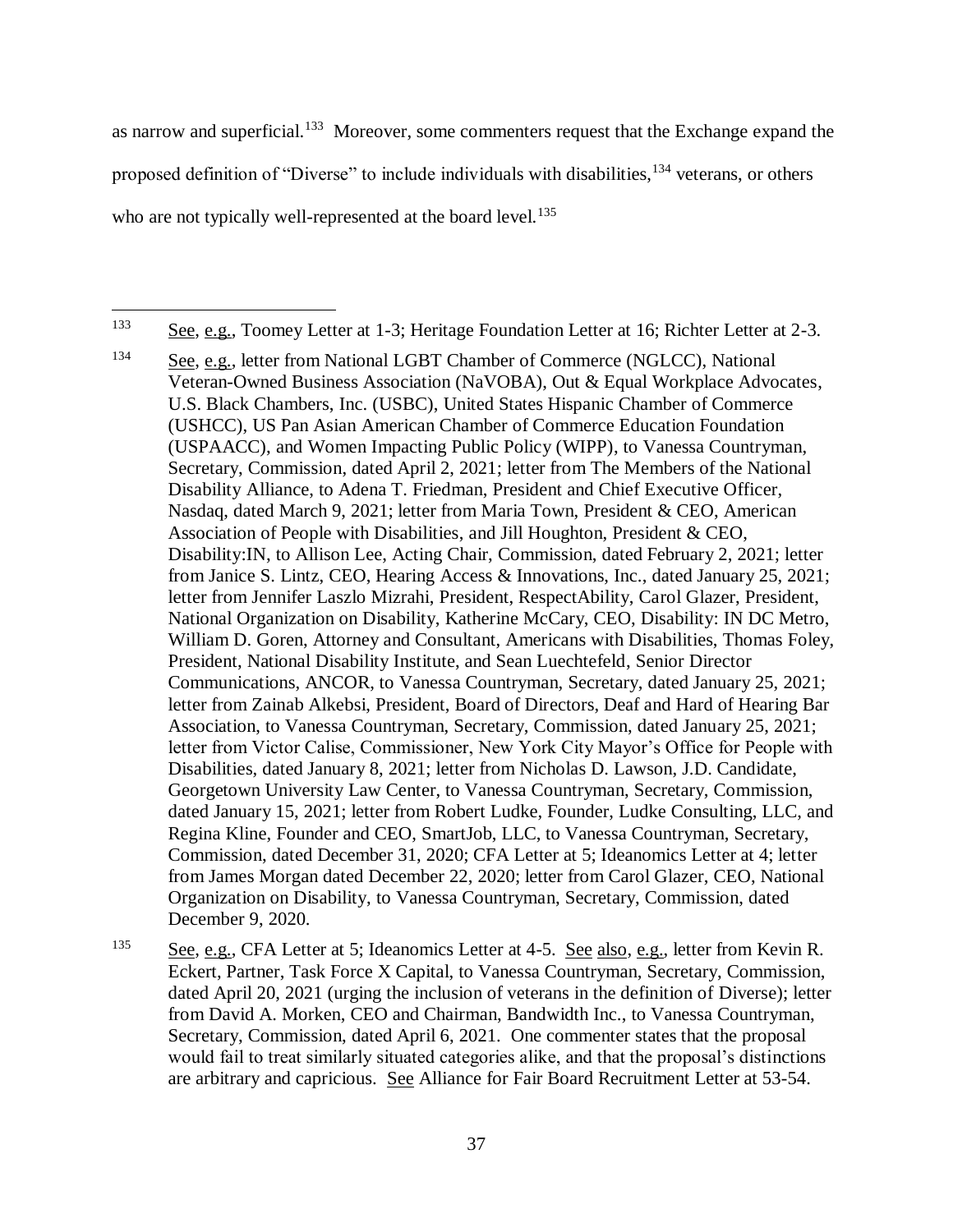In response to comments,  $136$  the Exchange reiterates that the proposed definition of "Diverse" is suitable to improve transparency and comparability of disclosures across companies.<sup>137</sup> The Exchange also states that companies are not precluded from using a broader definition of diversity, including persons with disabilities and other categories such as veteran status or age, provided that these companies disclose this under proposed Rule  $5605(f)(3)$ .<sup>138</sup>

The proposal would facilitate comparable board diversity disclosures by Nasdaq-listed companies, which would lead to more efficient collection and use of the information by investors. In connection with facilitating comparable board diversity disclosures and for the reasons discussed below, the Exchange's proposed definition of "Diverse" is not unreasonable. It is not unreasonable for the Exchange to propose a definition of "Underrepresented Minority" that is consistent with the EEO-1 categories reported to the EEOC because, among other reasons, companies may already be familiar with the EEO-1 categories, which could promote efficiency for companies in complying with the proposed rules. It is also not unreasonable for the Exchange to include LGBTQ+ in its proposed definition of "Diverse." Moreover, as stated by the Exchange, companies are not precluded from considering director characteristics that do not

<sup>&</sup>lt;sup>136</sup> The Exchange also points to commenters who argue that the proposal would not promote diversity because, for example, it would not prohibit homogenous boards, and Diverse directors would bring similar perspectives to those of white male board members. See Nasdaq Response Letter II at 10-11. The Exchange states that companies are free to consider additional diverse attributes when identifying director nominees (e.g., nationality, disability, veteran status) and are free to disclose information relating to diverse attributes beyond those highlighted in the proposal. See id. at 11.

<sup>137</sup> See id. at 14.

<sup>&</sup>lt;sup>138</sup> See id. The Exchange also encourages companies to disclose board diversity metrics beyond those categories identified in the proposal, to the extent a company considers it material to its investors' voting and investment decisions. See id.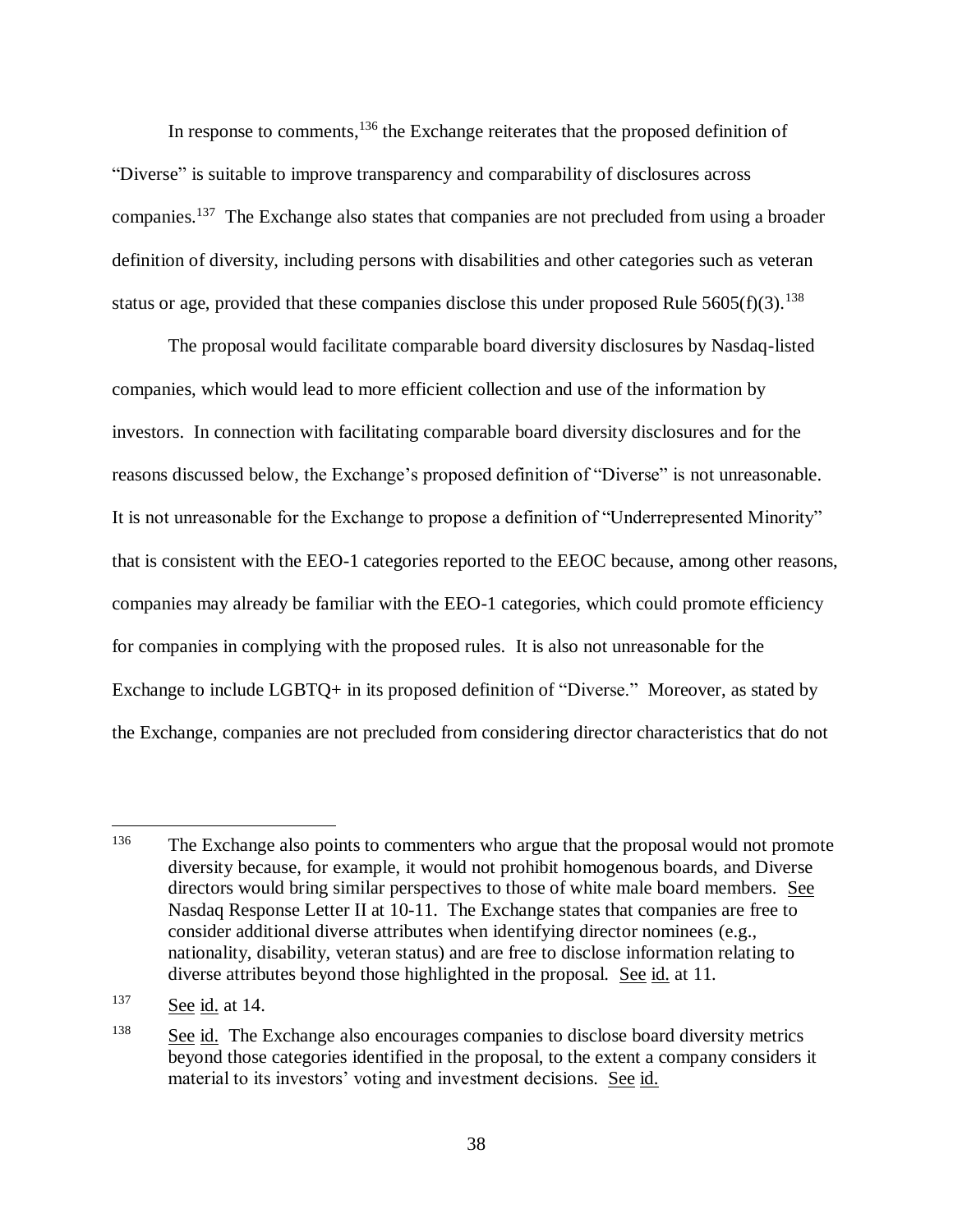fall within the proposed definition of "Diverse" and providing the disclosures under proposed Rule  $5605(f)(3)$  if the company does not satisfy the proposed board diversity objectives.

# 2. Flexibility for Certain Companies

In the Board Diversity Proposal, the Exchange recognizes that the operations, size, and current board composition of each Nasdaq-listed company are unique, and states that it endeavors to provide a disclosure-based, business-driven framework to enhance board diversity that balances the need for flexibility with each company's particular circumstances.<sup>139</sup> According to the Exchange, the proposed disclosure framework and phase- $\text{in}^{140}$  and transition

<sup>&</sup>lt;sup>139</sup> See Amendment No. 1 to the Board Diversity Proposal at 16-17.

<sup>&</sup>lt;sup>140</sup> Proposed Rule 5605(f)(5) would specify the phase-in period for any company newly listing on the Exchange (including companies listing through an initial public offering, direct listing, transfer from another exchange or the over-the-counter market, in connection with a spin-off or carve-out from a company listed on the Exchange or another exchange, or through a merger with an acquisition company listed under IM-5101-2 ("acquisition company")) that was not previously subject to a substantially similar requirement of another national securities exchange, and any company that ceases to be a Foreign Issuer, a Smaller Reporting Company, or an Exempt Company. In particular, any newly-listed company on the Nasdaq Global Select Market ("NGS") or Nasdaq Global Market ("NGM") would be permitted to satisfy the requirement to have, or explain why it does not have: (i) at least one Diverse director by the later of (a) one year from the date of listing or (b) the date the company files its proxy statement or information statement (or, if the company does not file a proxy, its Form 10-K or 20-F) for the company's first annual meeting of shareholders subsequent to the company's listing; and (ii) at least two Diverse directors by the later of (a) two years from the date of listing or (b) the date the company files its proxy statement or information statement (or, if the company does not file a proxy, its Form 10-K or 20-F) for the company's second annual meeting of shareholders subsequent to the company's listing. See proposed Rule 5605(f)(5)(A). In addition, any newly-listed company on the Nasdaq Capital Market ("NCM") would be permitted to satisfy the requirement to have, or explain why it does not have, at least two Diverse directors by the later of: (i) two years from the date of listing; or (ii) the date the company files its proxy statement or information statement (or, if the company does not file a proxy, its Form 10-K or 20-F) for the company's second annual meeting of shareholders subsequent to the company's listing. See proposed Rule 5605(f)(5)(B). Moreover, any newly listed Company with a Smaller Board would be permitted to satisfy the requirement to have, or explain why it does not have, at least one Diverse director by the later of: (i) two years from the date of listing, or (ii) the date the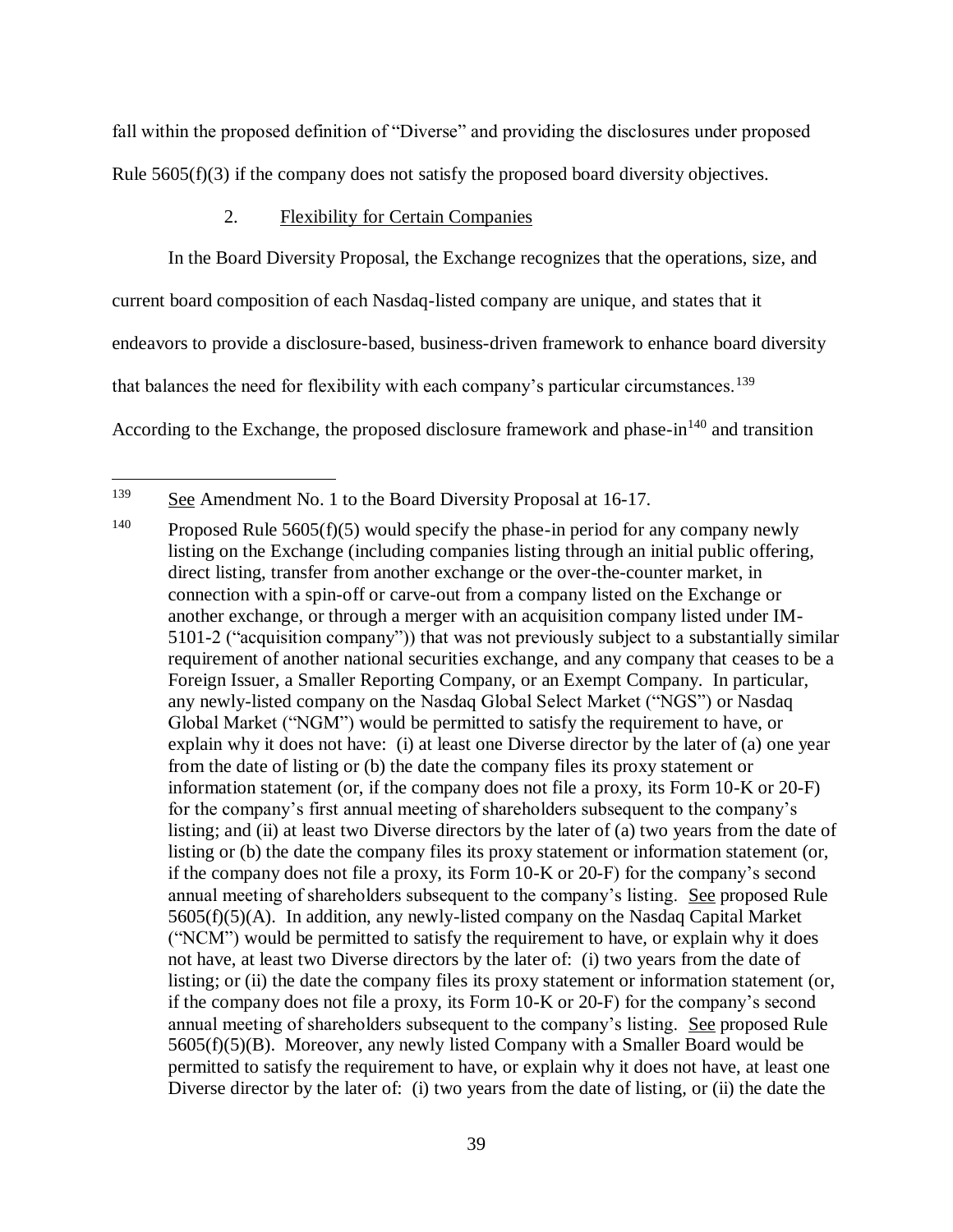periods<sup>141</sup> under Rule 5605(f) recognize the differences (e.g., in demographics or resources)

among different types of companies and would not unfairly discriminate among companies.<sup>142</sup>

 $\overline{a}$ 

company files its proxy statement or information statement (or, if the company does not file a proxy, its Form 10-K or 20-F) for the company's second annual meeting of shareholders subsequent to the company's listing. See proposed Rule  $5605(f)(5)(D)$ . Any company that ceases to be a Foreign Issuer, Smaller Reporting Company, or Exempt Company would be permitted to satisfy the requirements of proposed Rule 5605(f) by the later of: (i) one year from the date that the company no longer qualifies as a Foreign Issuer, Smaller Reporting Company, or Exempt Company; or (ii) the date the company files its proxy statement or information statement (or, if the company does not file a proxy, its Form 10-K or 20-F) for the company's first annual meeting of shareholders subsequent to such event. See proposed Rule  $5605(f)(5)(C)$ .

<sup>141</sup> Proposed Rule 5605(f)(7) would specify the transition period for the implementation of proposed Rule 5605(f). As proposed, each company listed on the Exchange (including a Company with a Smaller Board) would be required to have, or explain why it does not have, at least one Diverse director by the later of: (i) two calendar years after the approval date of the proposal ("First Effective Date"); or (ii) the date the company files its proxy statement or information statement (or, if the company does not file a proxy, its Form 10-K or 20-F) for the company's annual shareholders meeting during the calendar year of the First Effective Date. See proposed Rule 5605(f)(7)(A). In addition, each company listed on NGS or NGM must have, or explain why it does not have, at least two Diverse directors by the later of: (i) four calendar years after the approval date of the proposal ("Second NGS/NGM Effective Date"); or (ii) the date the company files its proxy statement or information statement (or, if the company does not file a proxy, its Form 10-K or 20-F) for the company's annual shareholders meeting during the calendar year of the Second NGS/NGM Effective Date. See proposed Rule 5605(f)(7)(B). Moreover, each company listed on NCM must have, or explain why it does not have, at least two Diverse directors by the later of: (i) five calendar years after the approval date of the proposal ("Second NCM Effective Date"); or (ii) the date the company files its proxy statement or information statement (or, if the company does not file a proxy, its Form 10-K or 20-F) for the company's annual shareholders meeting during the calendar year of the Second NCM Effective Date. See proposed Rule 5605(f)(7)(C).

<sup>142</sup> See Amendment No. 1 to the Board Diversity Proposal at Section 3.b.II.D. According to the Exchange, the proposed transition and phase-in periods are intended to provide newly listed public companies with additional time to meet the diversity objectives of proposed Rule 5605(f)(2), as newly listed public companies may have unique governance structures, such as staggered boards or director seats held by venture capital firms, that require additional timing considerations when adjusting the board's composition. See id. at 79. The Exchange further states that the proposed transition and phase-in periods are intended to provide additional flexibility to companies listed on NCM, as such companies are typically smaller and may face additional challenges and resource constraints when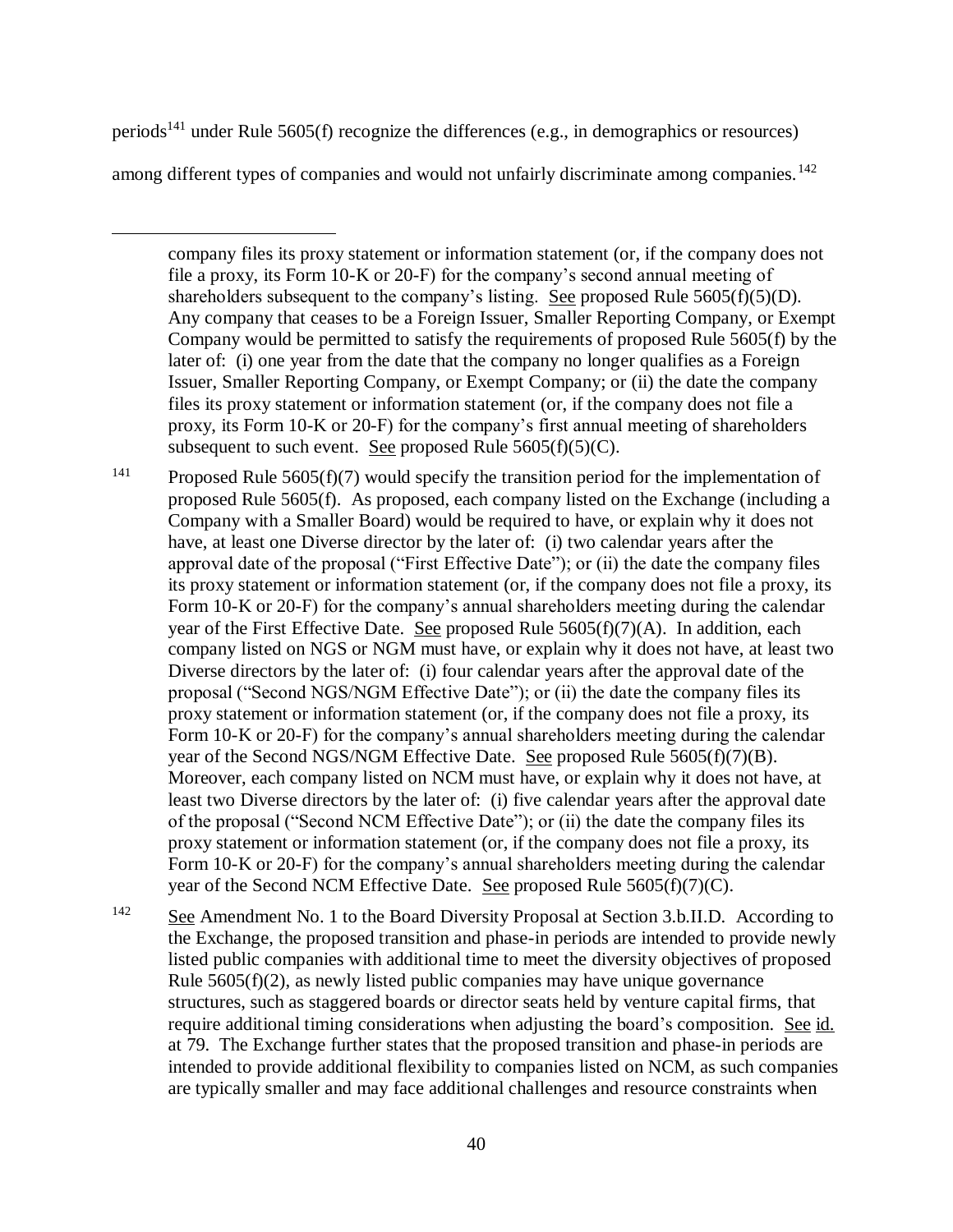The Exchange states that the definition of Foreign Issuer is designed to recognize that companies that are not Foreign Private Issuers but are headquartered outside of the United States are foreign companies, notwithstanding the fact that they file domestic Commission reports, and is designed to exclude companies that are domiciled in a foreign jurisdiction without having a physical presence in that country.<sup>143</sup> Further, according to the Exchange, because the EEOC categories of race and ethnicity may not extend to all countries globally since each country has its own unique demographic composition, and because on average women tend to be underrepresented in boardrooms across the globe, proposed Rule  $5605(f)(2)(B)$  would allow Foreign Issuers to meet the diversity objectives by having one Female director and one Underrepresented Individual<sup>144</sup> (rather than Underrepresented Minority) or LGBTQ+ director, or two Female directors.<sup>145</sup> With respect to Smaller Reporting Companies, the Exchange states that, because these companies may not have the resources necessary to compensate an additional director or engage a search firm to search outside of directors' networks, it proposes to provide these companies with additional flexibility in their approach.<sup>146</sup> Moreover, in providing additional flexibility to Companies with a Smaller Board, the Exchange states that these companies may face similar resource constraints

identifying additional director nominees who self-identify as Diverse. See id. The Exchange also states that its proposed phase-in periods are consistent with the phase-in periods it provides to companies for other board composition requirements. See id. at 81. See also, e.g., Rules 5615(b)(1), 5615(b)(3), and 5620.

<sup>&</sup>lt;sup>143</sup> See Amendment No. 1 to the Board Diversity Proposal at 83.

<sup>&</sup>lt;sup>144</sup> The definition of Underrepresented Individual is based on the United Nations Declaration on the Rights of Persons Belonging to National or Ethnic, Religious and Linguistic Minorities and the United Nations Declaration on the Rights of Indigenous Peoples. See id. at 69, 140-41.

<sup>145</sup> See id. at 81-82.

<sup>146</sup> See id. at 84-85.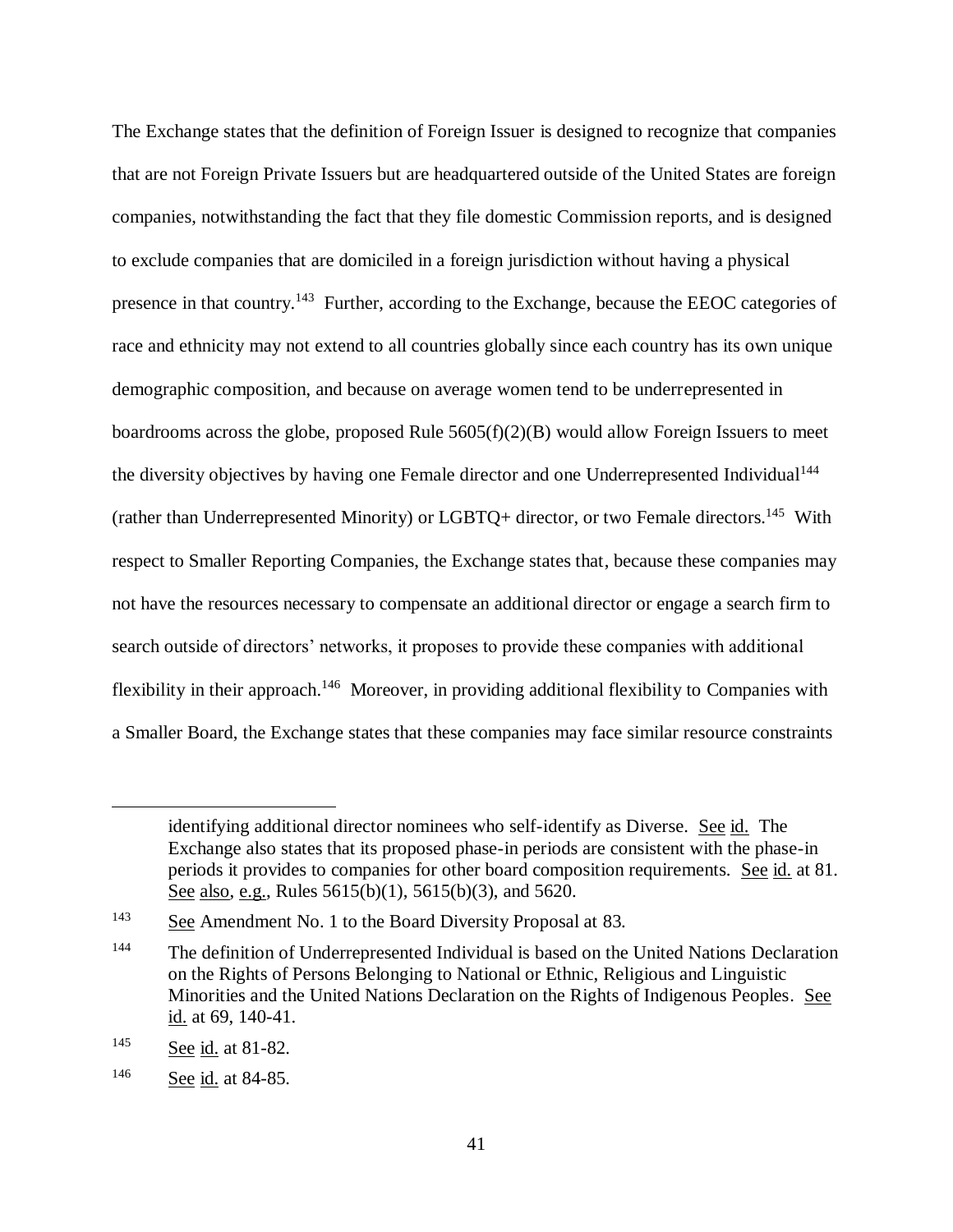to those of Smaller Reporting Companies, but not all Companies with a Smaller Board are Smaller Reporting Companies, and therefore the alternative diversity objective that would be provided to Smaller Reporting Companies may not be available to them.<sup>147</sup> The Exchange further states that Companies with a Smaller Board may be disproportionately impacted if they plan to satisfy proposed Rule  $5605(f)(2)$  by adding additional directors, which may impose additional costs in the form of director compensation and D&O insurance.<sup>148</sup> With respect to Exempt Companies,  $^{149}$  the Exchange states that they do not have boards, do not list equity securities, list only securities with no voting rights towards the election of directors, or are not operating companies, and that holders of the securities they issue do not expect to have a say in the composition of their boards.<sup>150</sup> And the Exchange states that proposed Rule 5606 would

<sup>147</sup> See id. at 86.

<sup>&</sup>lt;sup>148</sup> See id. The Exchange also states that proposed Rule  $5605(f)(2)(D)$  would avoid complexity for Companies with a Smaller Board that attempt to satisfy the diversity objectives by adding a Diverse director to their board, and prevent such companies from thereby being subject to a higher threshold (i.e., that of proposed Rule  $5605(f)(2)(A)$ , (B), or (C)) as a result. See id. at 86-87.

<sup>&</sup>lt;sup>149</sup> Proposed Rule 5605(f)(4) would exempt the following types of companies from the requirements of proposed Rule 5605(f) ("Exempt Companies"): (1) acquisition companies; (2) asset-backed issuers and other passive issuers (as set forth in Rule  $5615(a)(1)$ ; (3) cooperatives (as set forth in Rule  $5615(a)(2)$ ); (4) limited partnerships (as set forth in Rule 5615(a)(4)); (5) management investment companies (as set forth in Rule  $5615(a)(5)$ ; (6) issuers of non-voting preferred securities, debt securities, and derivative securities (as set forth in Rule  $5615(a)(6)$ ) that do not have equity securities listed on the Exchange; and (7) issuers of securities listed under the Rule 5700 series.

<sup>&</sup>lt;sup>150</sup> See Amendment No. 1 to the Board Diversity Proposal at 90, 150. The Exchange states that, although it is exempting acquisition companies from the requirements of proposed Rule 5605(f), upon such a company's completion of a business combination with an operating company, the post-business combination entity would be provided the same phase-in period as other newly listed companies to satisfy the requirements of proposed Rule 5605(f). See id. at 90-91, 151.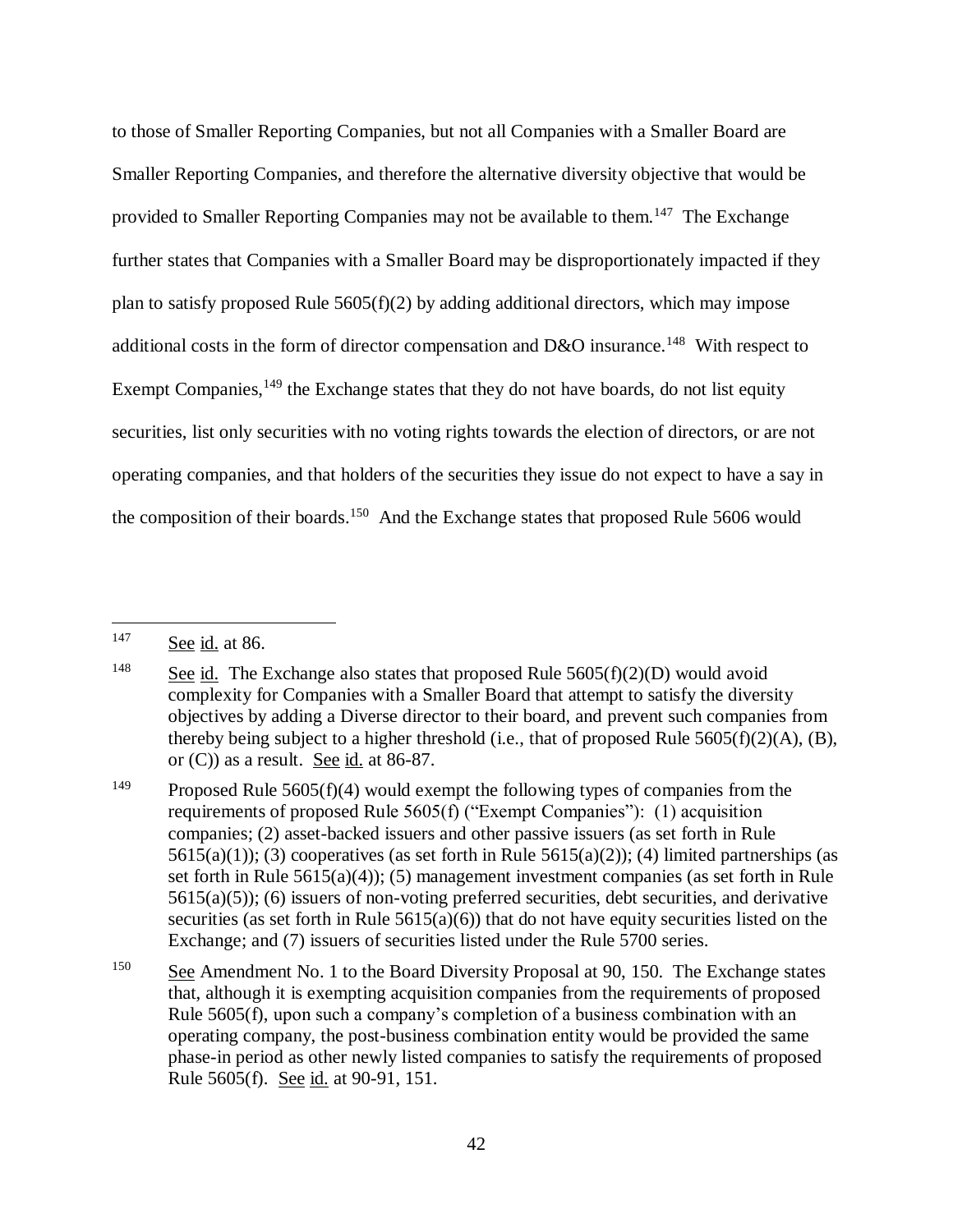provide appropriate flexibility for Foreign Issuers<sup>151</sup> and exceptions for certain types of Nasdaqlisted companies.<sup>152</sup>

Some commenters express support for the proposed additional flexibility for foreign or smaller companies, or "other groups of issuers that are more constrained for valid reasons."<sup>153</sup> Another commenter contends, however, that the proposal is inconsistent with Section 6(b)(5) of the Act because it appears to be designed to permit unfair discrimination between issuers and impose burdens on competition that are not necessary or appropriate in furtherance of the applicable provisions of the Act.<sup>154</sup> One commenter further asserts that the proposal is inconsistent with Section 6(b)(5) of the Act because it unfairly discriminates among issuers by giving foreign issuers flexibility that is not available to domestic issuers.<sup>155</sup> One commenter also argues that the proposal would unnecessarily burden competition and unfairly discriminate between issuers who meet the proposed diversity objectives and those who do not,<sup>156</sup> and one

<sup>151</sup> See id. at 115-16. The Exchange recognizes that some Foreign Issuers may have their principal executive offices located outside of the U.S. and in jurisdictions that may impose laws limiting or prohibiting self-identification questionnaires. See id. at 68. The Exchange also states that the proposed definition of Underrepresented Minority may be inapplicable to a Foreign Issuer and make the Board Diversity Matrix data less relevant for such companies and not useful for investors. See id.

<sup>152</sup> See id. at 117-18.

<sup>&</sup>lt;sup>153</sup> See AllianceBernstein Letter at 2. See also, e.g., Stardust Letter at 2; letter from Gary A. LaBranche, FASAE, CAE, President & CEO, National Investor Relations Institute, to Vanessa Countryman, Secretary, Commission, dated December 30, 2020, at 4.

<sup>154</sup> See Guzik Letter at 1, 7-10.

<sup>155</sup> See Alliance for Fair Board Recruitment Letter at 47-49.

<sup>156</sup> See Guzik Letter at 8.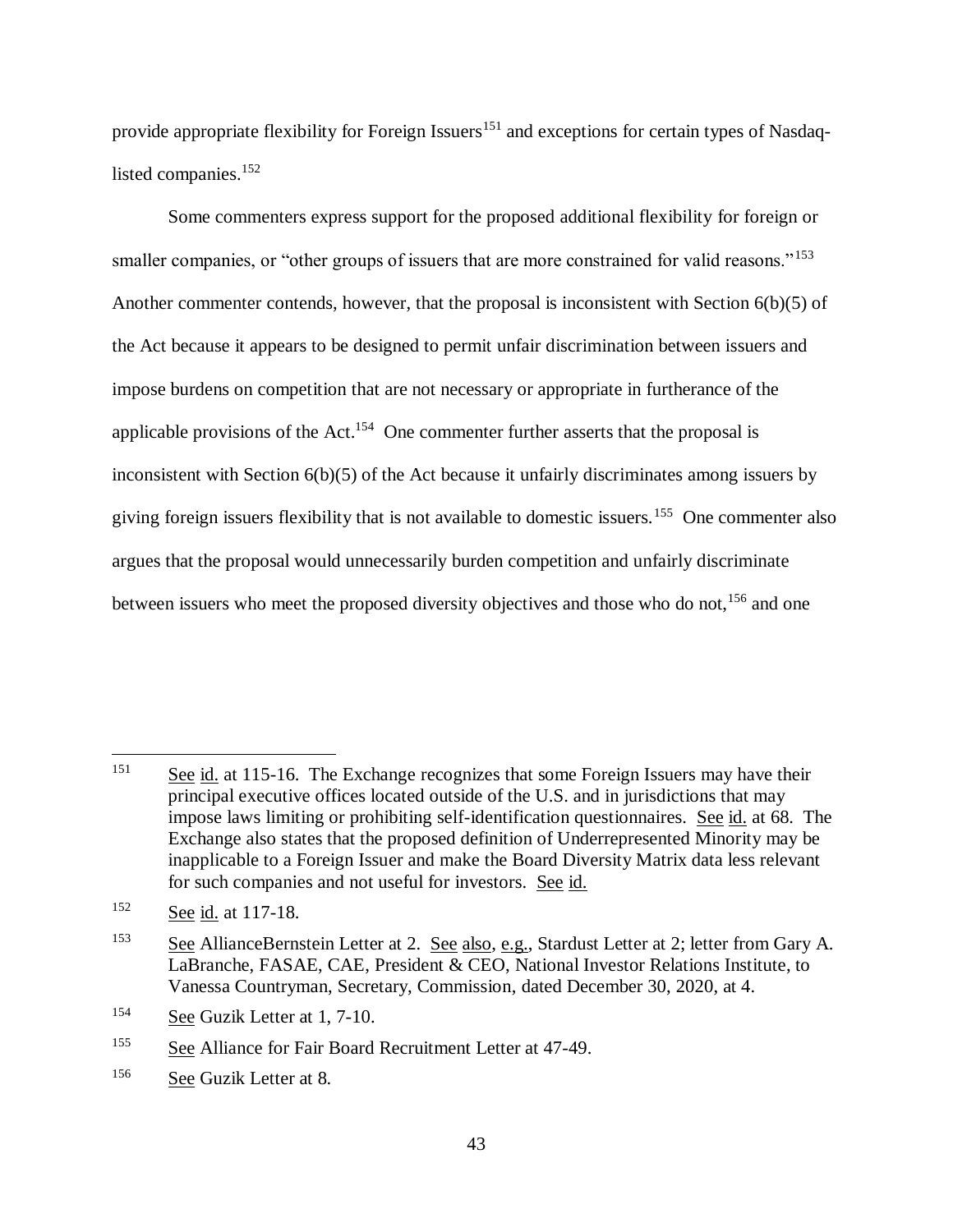commenter argues that the proposal would burden competition between exempt and non-exempt companies. 157

In response to comments, the Exchange states that the Board Diversity Proposal would provide companies with a flexible, attainable approach to achieving a reasonable objective that is not overly burdensome or coercive.<sup>158</sup> The Exchange also states that the Board Diversity Proposal would align investors' demands for increased diversity with companies' needs for a flexible approach that accommodates each company's unique circumstances.<sup>159</sup>

The Board Diversity Proposal is consistent with Sections 6(b)(5) and 6(b)(8) of the Act. As discussed below, the proposal is not designed to permit unfair discrimination between issuers and would not impose a burden on competition between issuers that is not necessary or appropriate in furtherance of the purposes of the Act.<sup>160</sup> As an initial matter, even though the Board Diversity Proposal would establish different diversity objectives and disclosures for different types of Nasdaq-listed companies, it would not mandate any particular board composition for Nasdaq-listed companies, companies that do not meet the applicable diversity objectives would only need to explain their reason(s) for not meeting the objectives and would have substantial flexibility in crafting such an explanation, and directors would not be required to self-identify their Diverse characteristics for purposes of the Board Diversity Matrix.

<sup>&</sup>lt;sup>157</sup> See Project on Fair Representation Letter at 6.

<sup>158</sup> See Nasdaq Response Letter II at 4.

<sup>&</sup>lt;sup>159</sup> See id. The Exchange also states that companies are not precluded from striving to achieve higher or lower diversity objectives. See id.

<sup>&</sup>lt;sup>160</sup> Exchanges currently provide flexibilities to certain issuers under their listing standards. See, e.g., Nasdaq Rule  $5615(a)(3)$  (providing certain flexibility to foreign private issuers); Nasdaq Rule 5605(d)(5) (providing certain flexibility to smaller reporting companies); NYSE Listed Company Manual Section 303A.00 (providing certain flexibility to foreign private issuers and smaller reporting companies).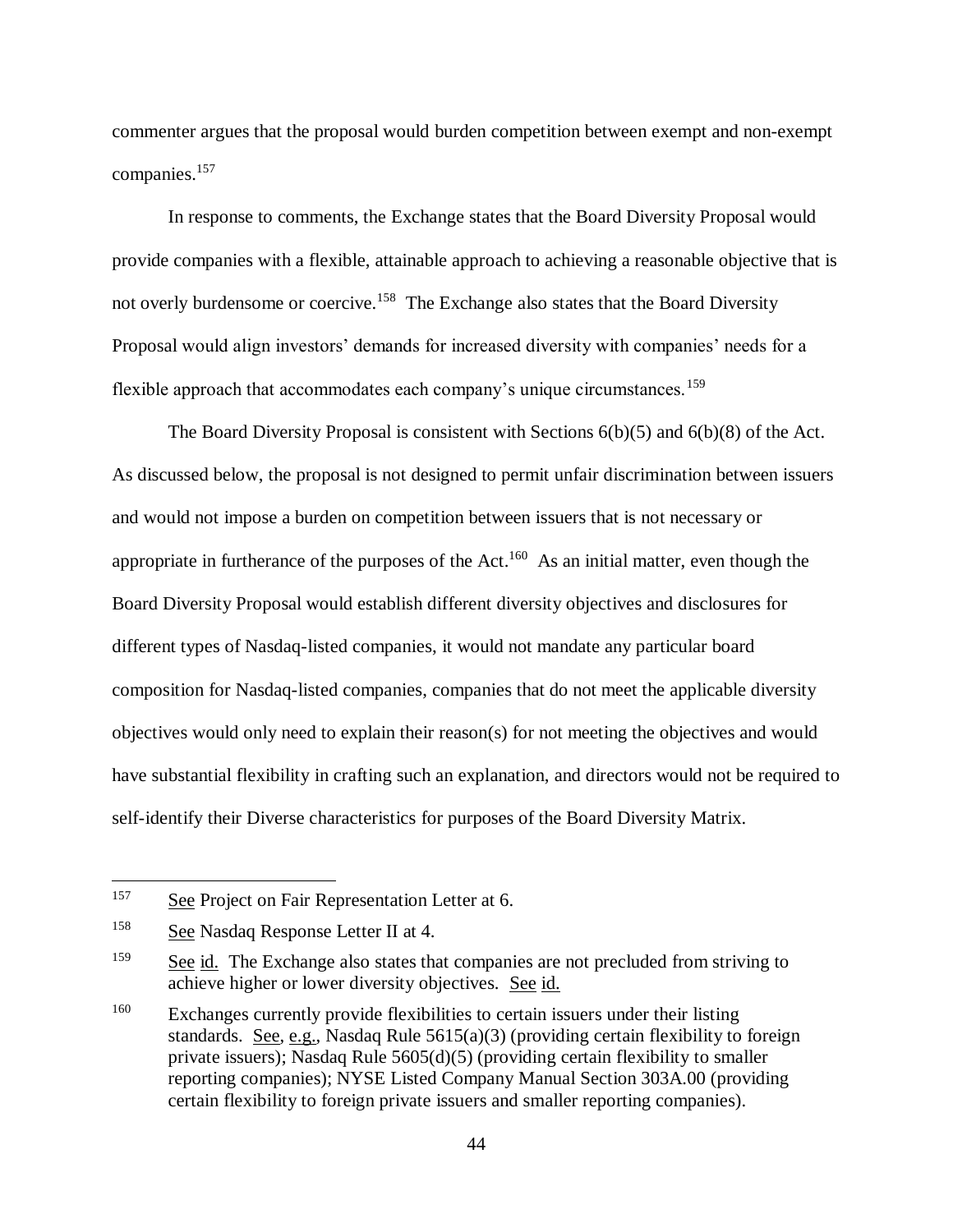Moreover, it is not unreasonable for the Exchange, in crafting board diversity disclosures, to recognize that the proposed definition of "Underrepresented Minority" for domestic companies may not be as effective in identifying underrepresented board members in foreign countries that have differing ethnic and racial compositions, and may therefore result in disclosures that are less useful for investors who seek board diversity information for Foreign Issuers. It is therefore not unreasonable for the Exchange to require Foreign Issuers to provide disclosures relating to underrepresented individuals based on national, racial, ethnic, indigenous, cultural, religious, or linguistic identity in the country of the issuer's principal executive offices. Similarly, to the extent Foreign Issuers choose to meet the proposed diversity objectives, it is not unreasonable for the Exchange to take into account the differing demographic compositions of foreign countries and to provide Foreign Issuers flexibility in recognition of the different circumstances associated with Foreign Issuers hiring Diverse directors. Moreover, investors would still have access to a Foreign Issuer's Board Diversity Matrix and any disclosures explaining why it does not meet the applicable diversity objective, and this information may still be important to investors' investment and voting decisions notwithstanding the flexibility provided to Foreign Issuers. Accordingly, it is not unfairly discriminatory, and does not impose an unnecessary or inappropriate burden on competition, for the Exchange to provide this flexibility to Foreign Issuers.

In addition, it is not unreasonable for the Exchange to recognize the unique challenges (including potential resource constraints) faced by Smaller Reporting Companies and Companies with a Smaller Board in meeting the proposed diversity objectives and to provide more flexibility to these companies to the extent they choose to meet the diversity objectives (i.e., two Diverse directors, which could be satisfied with two Female directors, for a Smaller Reporting Company

45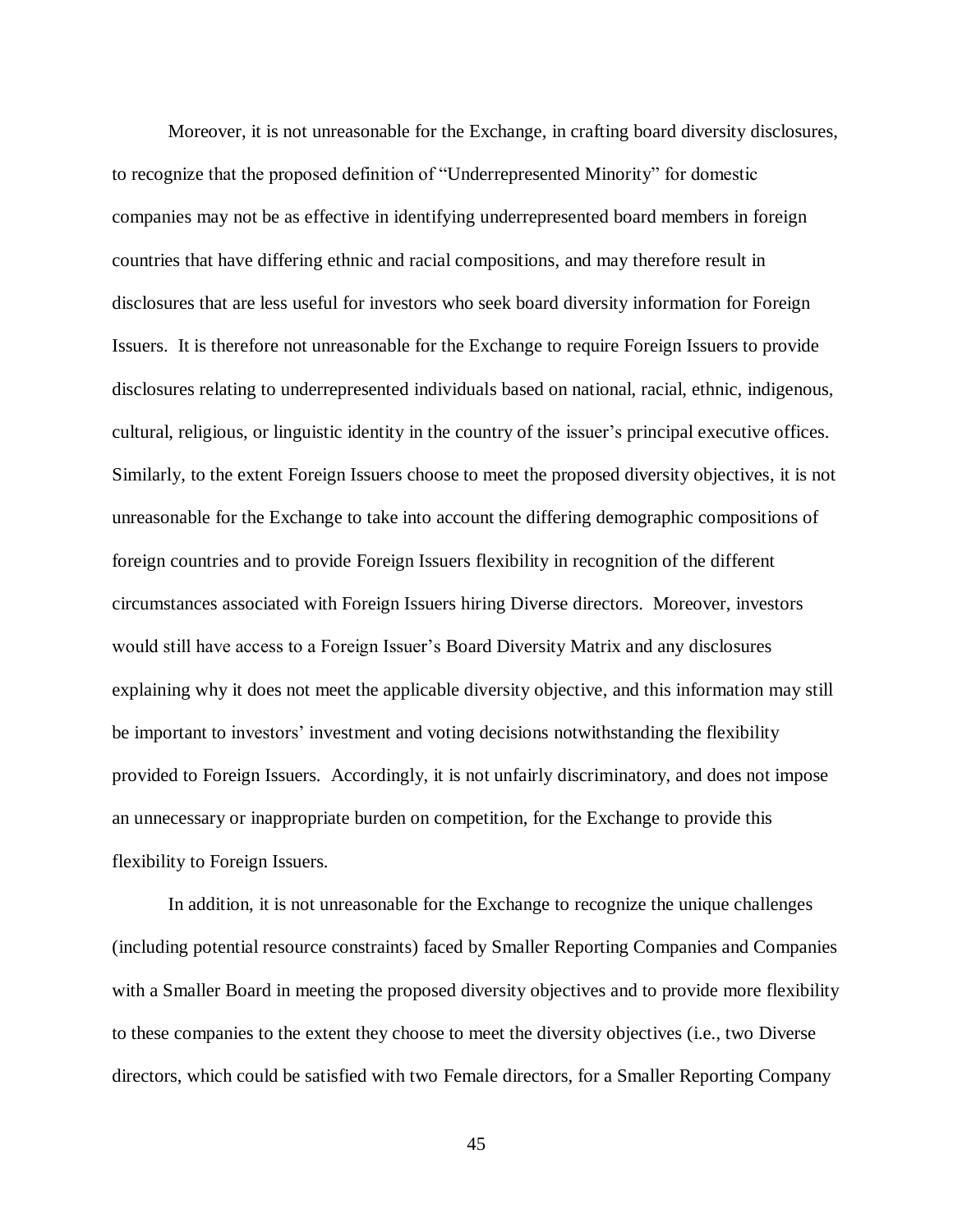and one Diverse director for a Company with a Smaller Board). And, as with Foreign Issuers, investors would still have access to the Board Diversity Matrix from Smaller Reporting Companies and Companies with a Smaller Board, as well as any disclosures explaining why such companies do not meet their applicable board diversity objectives, and this information may still be important to investors' investment and voting decisions even though these companies have more flexible diversity objectives. Accordingly, it is not unfairly discriminatory, and does not impose an unnecessary or inappropriate burden on competition for the Exchange to provide more flexible diversity objectives for Smaller Reporting Companies and Companies with a Smaller Board.

Moreover, the Board Diversity Proposal would not unfairly discriminate against companies that make disclosures under proposed Rule 5605(f)(3) or impose an unnecessary or inappropriate burden on competition between companies that choose to meet the diversity objectives and companies that make the disclosures under proposed Rule  $5605(f)(3)$ . Specifically, as discussed below, the Board Diversity Proposal is designed to not unduly burden Nasdaq-listed companies and would provide companies flexibility in formulating an explanation for not meeting the diversity objectives, <sup>161</sup> thereby minimizing any potential burdens on competition. In addition, it is not unreasonable, and mitigates the impact of different circumstances on how companies respond to the proposal, to only require companies that do not meet the proposed diversity objectives to disclose why they have not met such objectives, rather than to require all Nasdaq-listed companies (including those that already have Diverse directors on their boards sufficient to satisfy the objectives) to more generally disclose their approaches to board diversity. In addition, the proposal would not mandate any particular board composition,

<sup>161</sup> See infra Section II.D.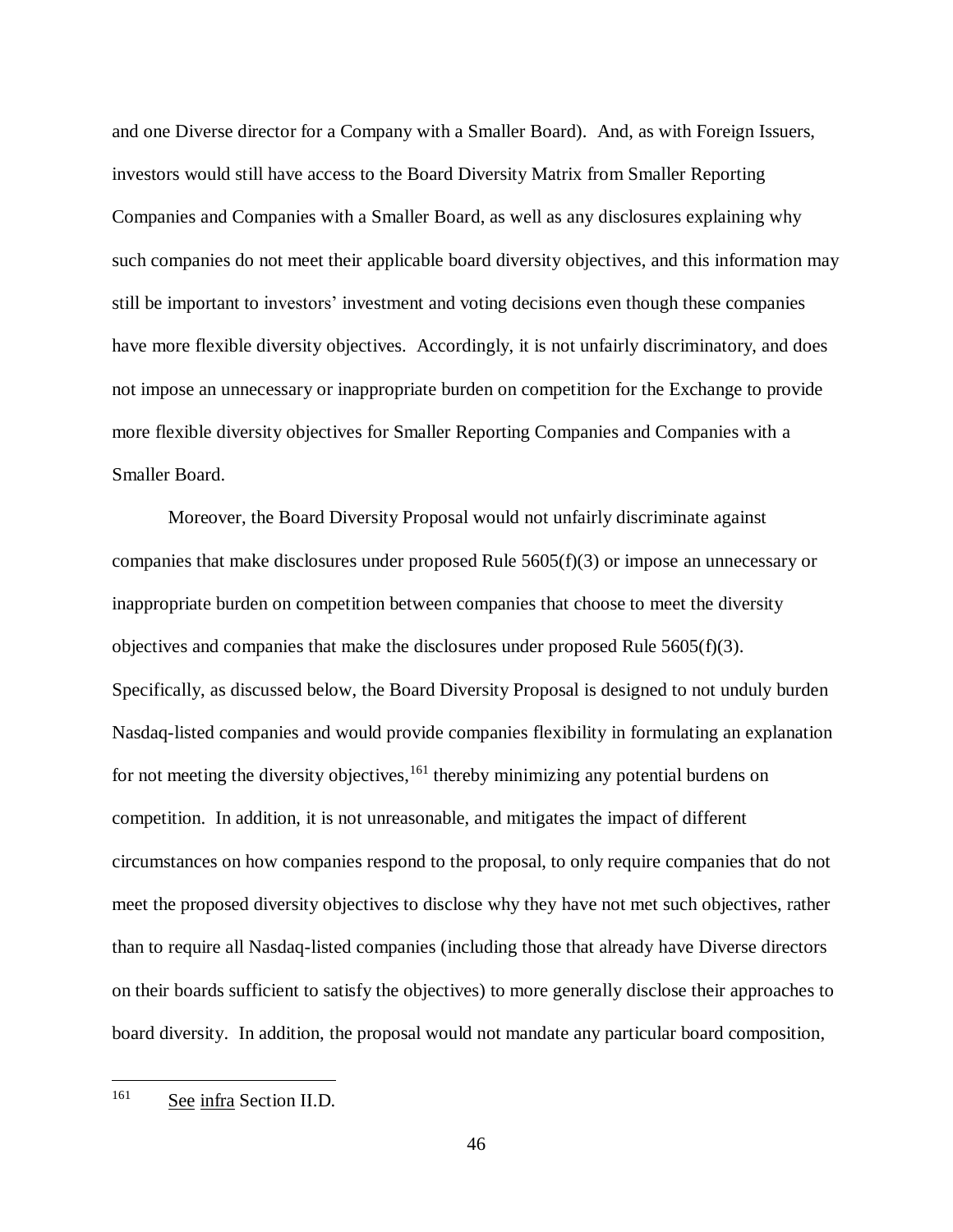and there is competition among the exchanges for listings. A company may choose to meet the proposed diversity objectives or explain its reasons for not doing so, or the company may transfer its listing to another exchange if it does not wish to comply with the proposed listing rules.

Finally, the proposal would not unfairly discriminate against companies that are not exempt from the proposal or impose an unnecessary or inappropriate burden on competition between Exempt Companies and companies that are not exempt. It is not unreasonable for the Exchange to recognize the differences between operating companies that issue equity securities with voting rights that are listed on the Exchange and Exempt Companies.<sup>162</sup>

# D. Burdens Associated with Complying with the Board Diversity Rules and Other Economic Impacts Associated with the Board Diversity Rules

In the Board Diversity Proposal, the Exchange states that collecting and disclosing the statistical data under proposed Rule 5606 would impose a minimal time and economic burden on listed companies, <sup>163</sup> and any such burden would be counterbalanced by the benefits that the information would provide to a company's investors.<sup>164</sup>

The Exchange also argues that because proposed Rule 5605(f) would allow a company to explain why it does not meet the proposed diversity objectives, it would mitigate any burdens on companies for which meeting those objectives is not cost effective, appropriate, feasible, or

<sup>162</sup> The Exchange currently exempts certain types of issuers from certain corporate governance requirements. See Nasdaq Rule 5615.

 $\frac{163}{163}$  See Amendment No. 1 to the Board Diversity Proposal at 159 (stating that, while the time and economic burden may vary based on a company's board size, the Exchange does not believe that there is any significant burden associated with gathering, preparing, and reporting this data).

<sup>164</sup> See id. at 159-60.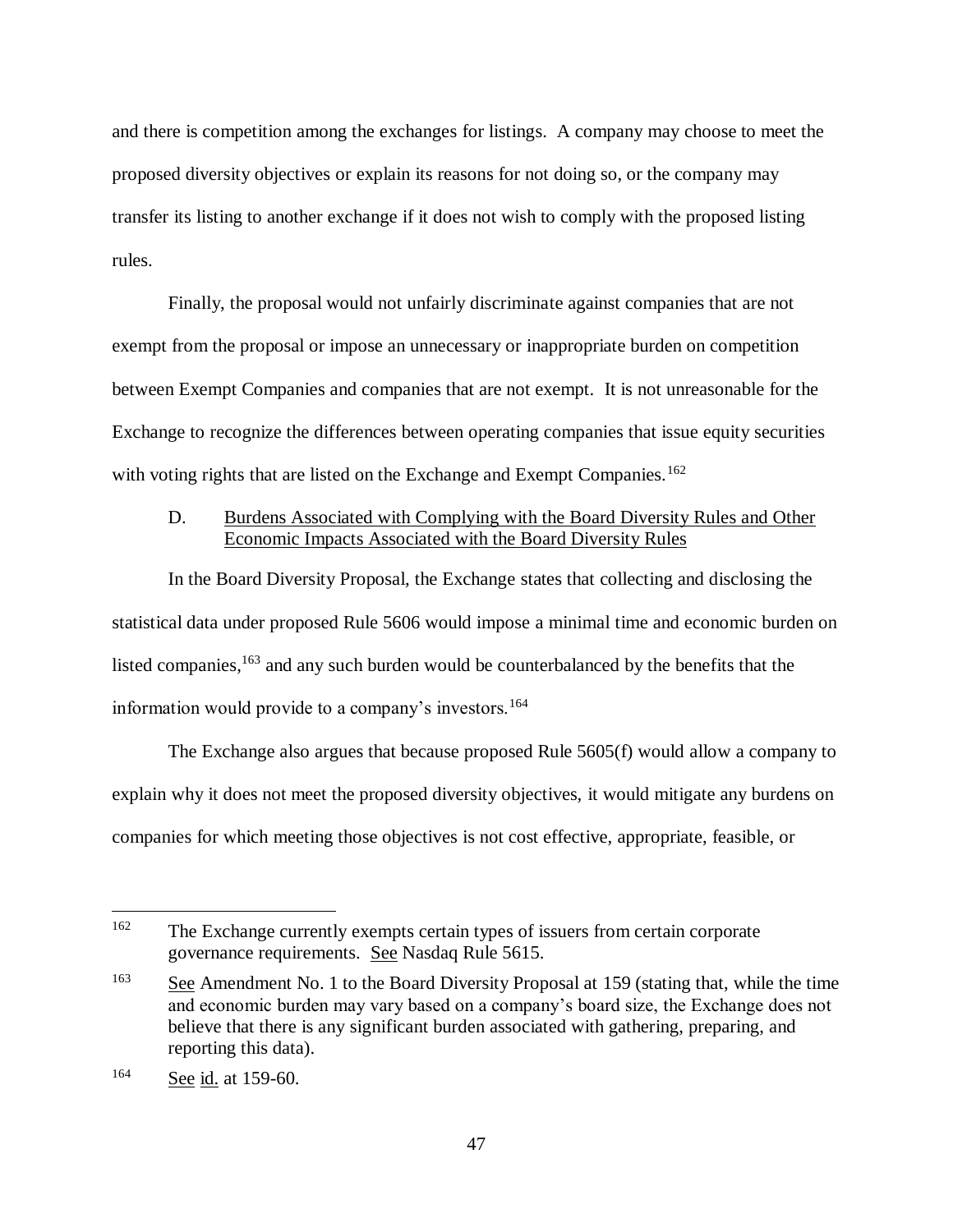desirable.<sup>165</sup> Moreover, the Exchange states that the costs of identifying director candidates and total annual director compensation can range widely.<sup>166</sup> The Exchange states, however, that most, if not all, of these costs would be borne in the search for new directors regardless of the proposed rule.<sup>167</sup> The Exchange also notes that while the proposal may lead some companies to search for director candidates outside of already established networks, the incremental costs of doing so would be tied directly to the benefits of a broader search.<sup>168</sup> Moreover, the Exchange states, the proposed compliance periods would allow companies to avoid incurring immediate costs, and the proposed flexibilities for certain types of companies would reduce their compliance burden.<sup>169</sup>

Some commenters believe that the Board Diversity Proposal would not be burdensome because companies are already familiar with the type of disclosures required, <sup>170</sup> disclosures are required on an aggregate basis, and the disclosures are based on voluntary self-identification.<sup>171</sup>

<sup>165</sup> See id. at 160-61.

<sup>166</sup> See id. at 161.

 $167$  See id.

<sup>&</sup>lt;sup>168</sup> See id. at 161-62 (also stating that the Board Recruiting Service Proposal would reduce costs for companies that do not currently meet the separately proposed diversity objectives, that the Exchange has published FAQs on its Listing Center to provide guidance to companies on the application of the proposed rules in the Board Diversity Proposal, and that the Exchange will establish a dedicated mailbox for companies and their counsel to email additional questions to the Exchange regarding the application of such proposed rules).

<sup>169</sup> See id. at 162.

<sup>&</sup>lt;sup>170</sup> Some commenters point out that the Board Diversity Proposal would require disclosure based on the same categories that companies already use to report workforce diversity data to the EEOC on the EEO-1 report. See, e.g., Morningstar Letter at 1-2; Fairfax Letter at 7-8; Ideanomics Letter at 4; Goodman and Olson Letter at 2.

<sup>171</sup> See, e.g., Olshan Letter at 3-4; CFA Letter at 5; Fairfax Letter at 7-8; Stardust Letter at 1-2; TIAA Letter at 3; Soundboard Letter at 2-3. See also letter from Theresa Whitmarsh,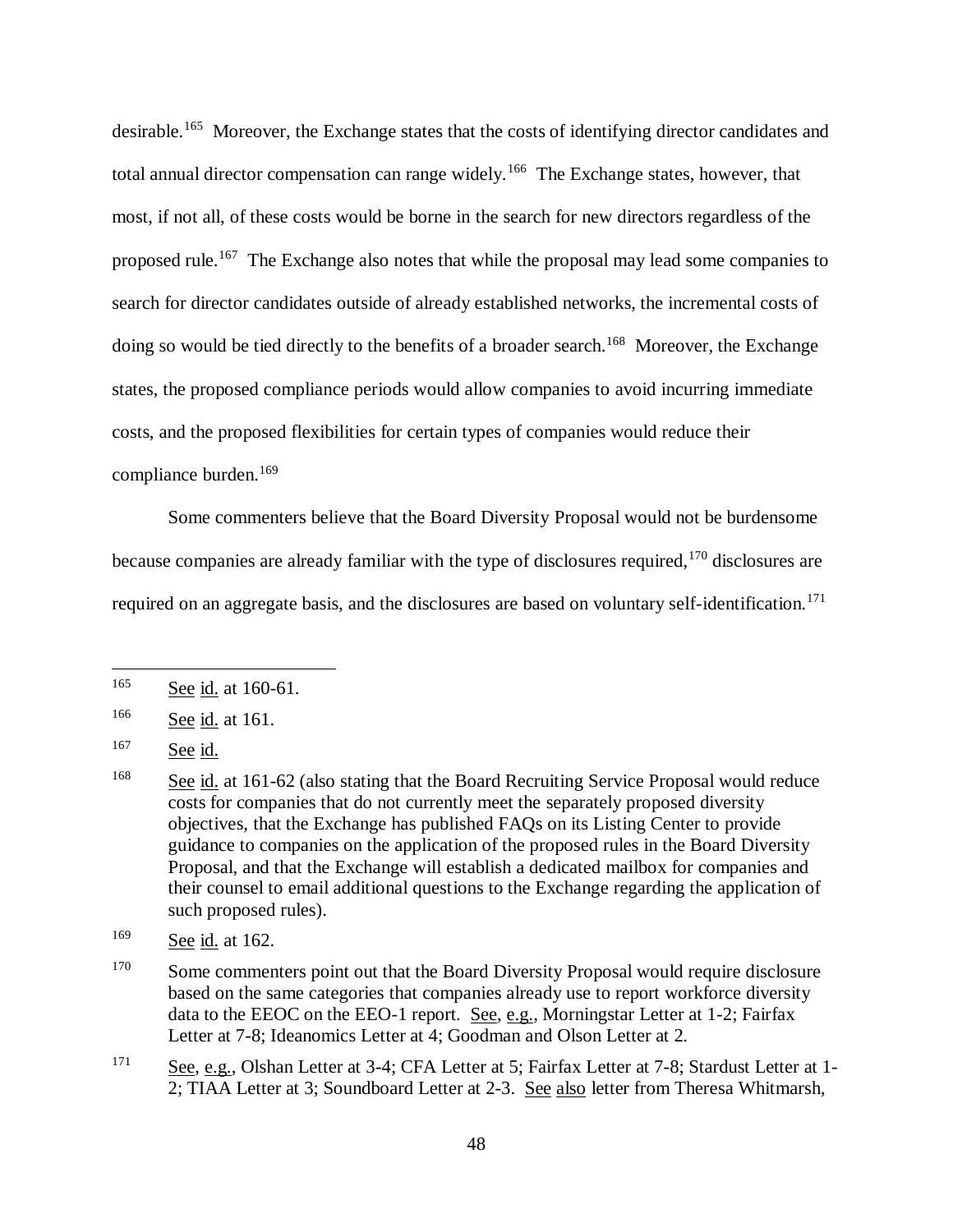One commenter asserts that the proposal would not be burdensome, as companies could expand the size of their boards to add Diverse directors instead of replacing existing directors or could simply explain why they have not met the proposed diversity objectives.<sup>172</sup> Some commenters also state that finding qualified Diverse directors would not be unduly difficult.<sup>173</sup>

Other commenters express concern with the economic impacts of proposed Rule 5605(f), however.<sup>174</sup> One argues that the proposal could harm economic growth by imposing costs on public corporations, discouraging private corporations from going public, and enabling certain groups to initiate pressure campaigns against corporations with non-Diverse boards; the same commenter expresses concern that the Exchange has not undertaken a serious effort to quantify the proposal's costs and benefits.<sup>175</sup>

Executive Director, Washington State Investment Board, to Vanessa A. Countryman, Secretary, Commission, dated December 23, 2020 ("Washington State Investment Board Letter", at 2.

<sup>&</sup>lt;sup>172</sup> See Akin Gump Letter at 5 (also stating that boards of directors of Nasdaq-listed companies will not be confronted with any undue hardship, other than the ordinary course onboarding hurdles or drafting of requisite disclosure).

<sup>&</sup>lt;sup>173</sup> See, e.g., letter from Rosie Bichard and Patricia Rodriguez Christian, Co-Presidents, WomenExecs on Boards, to Jay Clayton, Chairman, Commission, dated January 4, 2021 ("WomenExecs Letter"); Ariel Letter at 1. See also Goodman and Olson Letter at 2-3.

<sup>&</sup>lt;sup>174</sup> See, e.g., CEI Letter at 4-5; Quigley Letter; IBC Letter at 1-4; letter from Matthew Glen dated December 31, 2020 (noting the need for additional services to seek Diverse candidates).

<sup>&</sup>lt;sup>175</sup> See Toomey Letter at 1, 5-6. See also, e.g., Alliance for Fair Board Recruitment Letter at 31-32 (stating that failure to cure a deficiency would result in a staff delisting determination, that the proposal would create a target for activist divestment campaigns or shareholder lawsuits alleging misrepresentations and breach of fiduciary duties, and that companies will need to spend limited resources to hire communications consultants and attorneys to evaluate the marketing and legal risks of providing an explanation for not having the applicable number of Diverse directors); Guzik Letter at 8 (expressing concern regarding pressure from activist groups, as well as litigation, for issuers that are unwilling or unable to meet the proposed diversity objectives); letter from Art Ally, President and CEO, Timothy Plan, dated March 25, 2021 ("Timothy Plan Letter"), at 1-2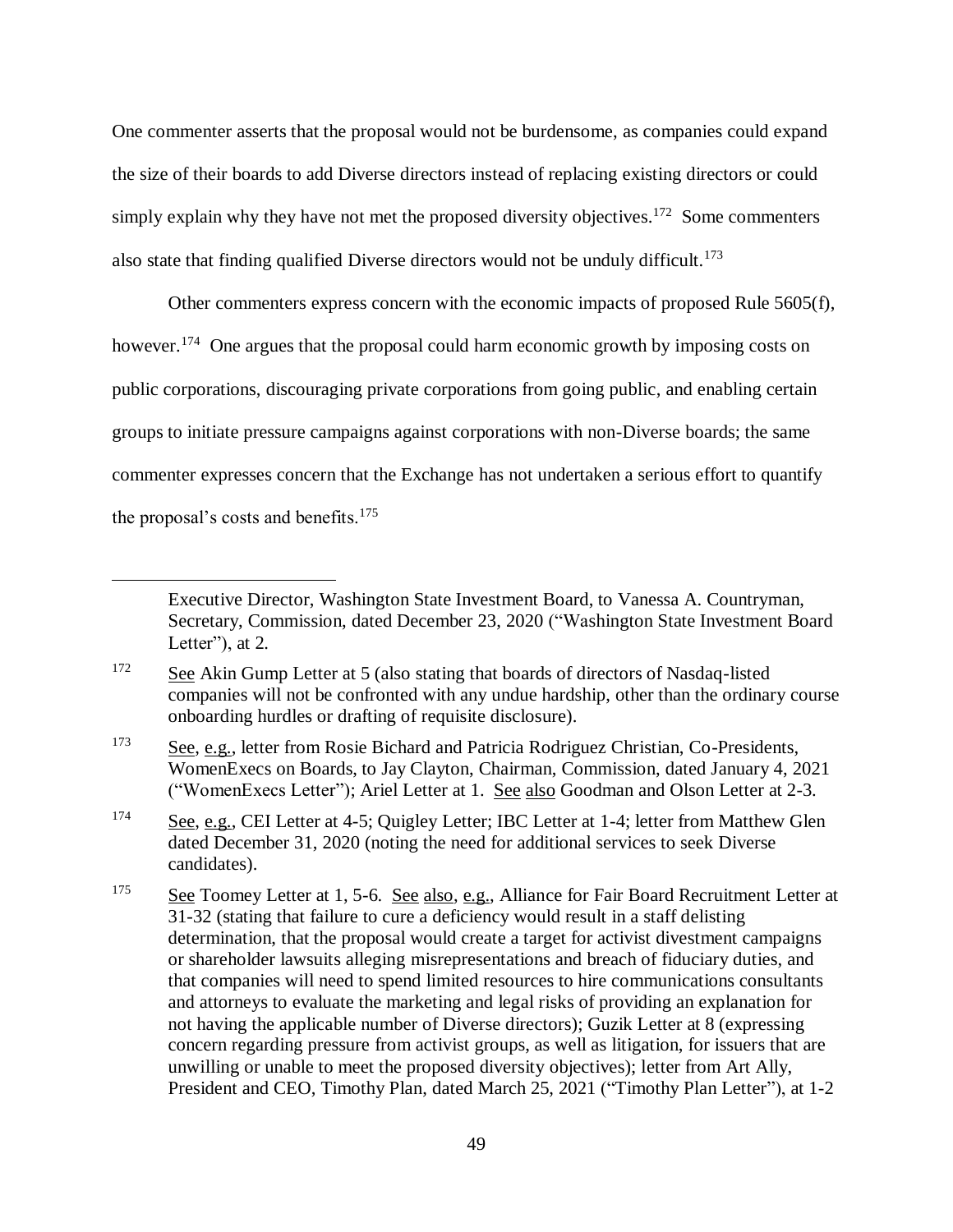In response to such comments, the Exchange states that companies may decide where to list and that listings contracts and fees do not impede issuers from switching listing markets.<sup>176</sup> The Exchange also asserts that many long-term, newer, and potential public companies strongly support and value the objectives of the proposal and may affirm their choice or choose to list on Nasdaq because of it.<sup>177</sup> The Exchange further contends that private companies recognize the value of board diversity for public companies and would not have any misgivings about going public as a result of the proposal.<sup>178</sup> The Exchange additionally states that the proposal's framework would allow companies with non-Diverse boards to simply explain their approach, which would limit pressure campaigns.<sup>179</sup> Further, the Exchange states that it has carefully

<sup>(</sup>stating that the proposal may subject certain firms to harassment, including legal threats); letter from Tom Quaadman, Executive Vice President, U.S. Chamber of Commerce's Center for Capital Markets Competitiveness, to Vanessa Countryman, Secretary, Commission, dated January 4, 2021, at 2 (expressing support for the Board Diversity Proposal while suggesting ongoing careful assessment of how the proposal could affect Emerging Growth Companies, as well as the potential effect that the proposed new listing standards could have on the future of initial public offerings).

<sup>176</sup> See Nasdaq Response Letter II at 28-29.

 $177$  See id. at 29.

<sup>&</sup>lt;sup>178</sup> See id. The Exchange specifically states that, among the many elements companies consider when becoming public, board composition is growing in importance among prepublic company stakeholders. See id. (noting Goldman Sach's new standard for taking companies public (i.e., the company must have at least one diverse board member), and citing Washington State Investment Board Letter at 2, which states that many private equity general partners are already moving toward "new and improved" diversity standards, and Institutional Limited Partners Association Letter at 2, which states that, given the frequency of private equity and venture-backed companies exiting through an IPO, the proposal will likely result in positive movement on board diversity of portfolio companies owned by private funds). The Exchange also states that Amendment No. 1 to the Board Diversity Proposal would provide a newly listed company with a reasonable amount of time to publish its board disclosure and to have Diverse directors in alignment with the proposed diversity objectives after going public. See id.

<sup>179</sup> See id. at 30.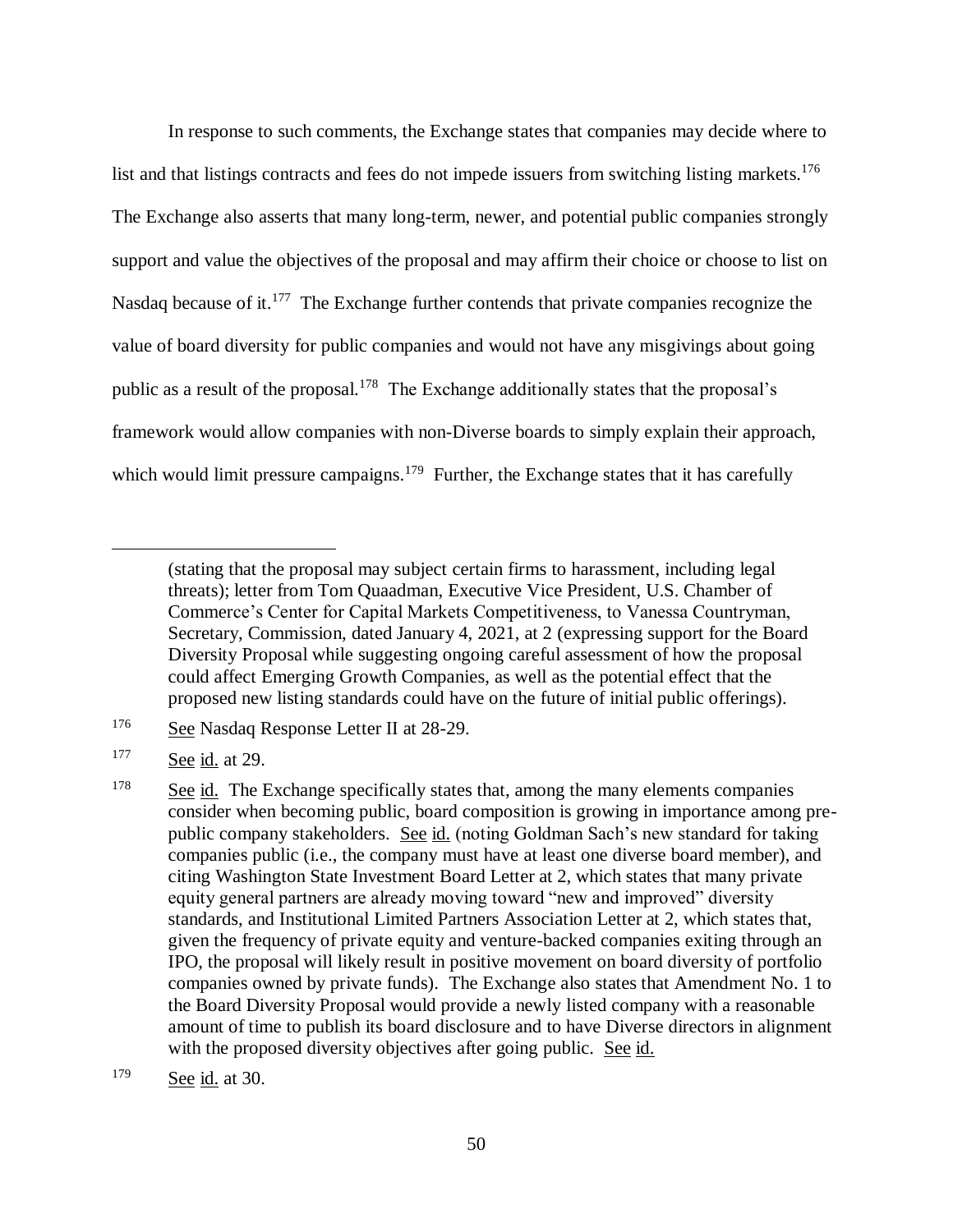considered the potential costs on listed companies (and those considering listing), including the costs of retaining a director search firm to conduct the search for new or replacement directors, the time employees spend conducting the search and completing and providing the required disclosures, and the potential disruption to the board from these activities.<sup>180</sup> The Exchange states, however, because existing, new, and potential public companies would experience those costs in vastly different ways and combinations, those costs cannot be quantified with meaningful certainty.<sup>181</sup>

In approving the Board Diversity Proposal, the Commission has considered the proposal's impact on efficiency, competition, and capital formation and finds that it would not have a material impact on efficiency, that it is reasonably designed not to unduly burden Nasdaqlisted companies, and that it would not unduly deter capital formation (e.g., by affecting companies' decisions to go public and list on the Exchange).<sup>182</sup> As proposed, companies that choose not to meet the diversity objectives would not be required to meet those objectives. Any company that neither wishes to meet the diversity objectives nor disclose its reasons for not doing so may transfer its listing to a competing listing exchange. Moreover, the Board Diversity Proposal would provide directors with the option to not self-identify.

Further, various aspects of the two proposals would mitigate any burdens associated with compliance, as well as any related impact on capital formation. In particular, the Board

<sup>180</sup> See id.

<sup>&</sup>lt;sup>181</sup> See id. The Exchange states that it has taken multiple steps to mitigate the potential costs of the proposal (e.g., proposing to offer the complimentary recruiting service, proposing the alternative of an explanation if a company chooses to not meet the proposed diversity objectives). See id.

<sup>&</sup>lt;sup>182</sup> See 15 U.S.C. 78c(f). See also Section II.A.2. (discussing the efficiencies that could result from the Board Diversity Proposal).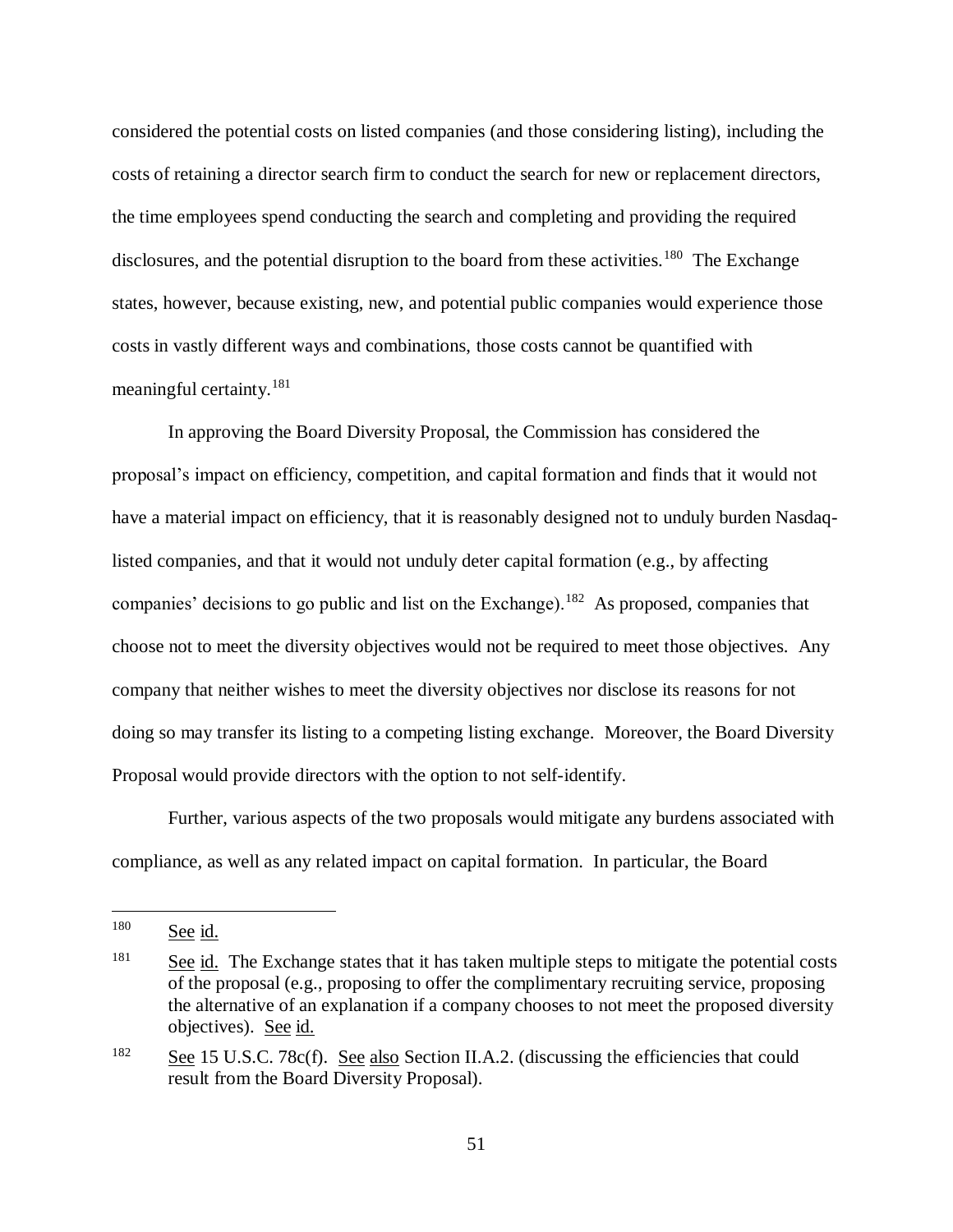Diversity Proposal would provide: flexibility in formulating an explanation for not meeting the diversity objectives; flexibility for Foreign Issuers, Smaller Reporting Companies, and Companies with a Smaller Board; flexibility with respect to the location of the required disclosures (i.e., in the company's proxy statement or information statement (or if the company does not file a proxy, in its Form 10-K or 20-F),  $^{183}$  or on the company's website); phase-in periods for companies newly listing on the Exchange, companies switching listing tiers on the Exchange, and companies that cease to be Foreign Issuers, Smaller Reporting Companies, or Exempt Companies to comply with the proposed rules; a cure period for a company that previously satisfied proposed Rule 5605(f) but subsequently ceases to meet the diversity objective due to a vacancy on its board; and transition periods for companies to comply with the proposals after they are approved.<sup>184</sup> Additionally, the Board Recruiting Service Proposal which is separately approved by this order—would offer a one-year complimentary board

<sup>183</sup> To account for the fact that not every company files a proxy statement, the Exchange amended the Board Diversity Proposal in Amendment No. 1 to allow such companies to provide the disclosures in a Form 10-K or 20-F.

<sup>&</sup>lt;sup>184</sup> In response to comments, the Exchange amended the Board Diversity Proposal to provide a grace period under proposed Rule 5605(f)(6)(B) for a company that satisfied the objectives of proposed Rule  $5605(f)(2)$  but ceases to meet the objectives due to a vacancy on its board of directors, to provide additional time for newly listed companies to satisfy the requirements of proposed Rule 5605(f) and to better align the phase-in and transition periods with a company's proxy season. See also letter from Stephen J. Kastenberg, Ballard Spahr LLP, to Vanessa Countryman, Secretary, Commission, dated January 14, 2021 ("Ballard Spahr Letter"), at 1-2 (submitted on behalf of the Exchange) (stating that the Exchange has received requests to: allow additional time for companies listed on the NGS, NGM, and NCM to comply with the diversity objectives of proposed Rule  $5605(f)(2)$ ; provide a "cure" period for a listed company that does not comply with the diversity objectives of proposed Rule 5605(f)(2) as a result of an unanticipated departure of a Diverse director; and amend the effective date of the proposed rules to better align disclosure requirements with annual meetings and proxy requirements).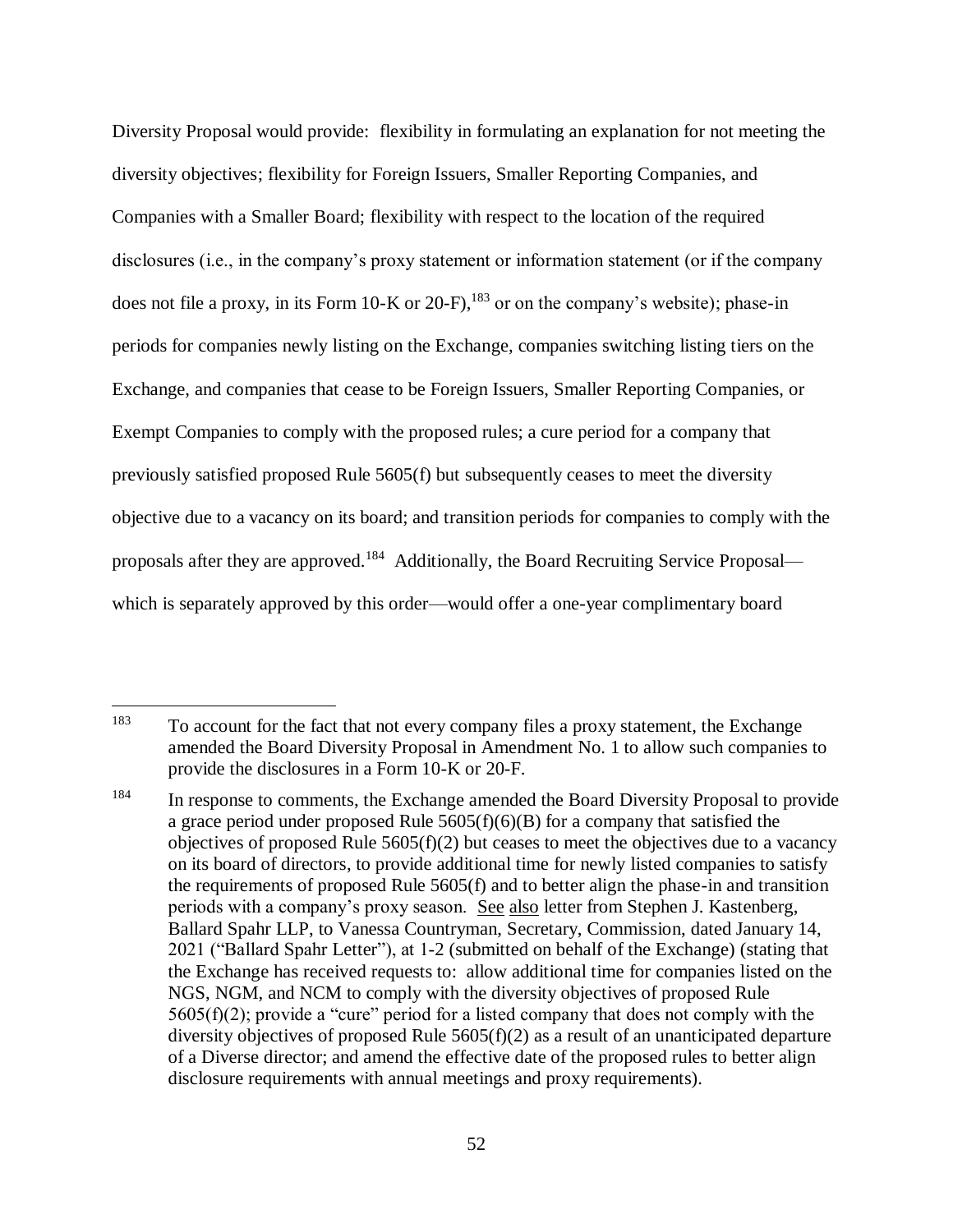recruiting service that would mitigate costs associated with hiring additional Diverse directors.<sup>185</sup> Moreover, the Board Diversity Proposal would provide reasonable time periods for companies that fail to maintain compliance to regain compliance and avoid being delisted from the Exchange: a company that does not comply with proposed Rule  $5605(f)(2)$  would be provided until the later of its next annual shareholders meeting or 180 days from the event that caused the deficiency to cure the deficiency, and a company that does not comply with proposed Rule 5606 would have 45 calendar days to submit a plan of compliance to the Exchange and upon review of such plan, Exchange staff may provide the company with up to 180 days to regain compliance.

Finally, the proposals may promote competition for listings among exchanges by allowing the Exchange to update its disclosure rules and related listing services in a way that better attracts and retains the listings of companies that prefer to be listed on an exchange that provides investors with the information required by the Board Diversity Proposal. While some companies that do not prefer the Board Diversity Proposal's required disclosures may choose to not go public and list on the Exchange, or they may delist from the Exchange, the proposal contains terms to mitigate adverse effects. Moreover, some companies may shift their listings to the Exchange, or may choose to go public on the Exchange rather than remain private, in response to the Board Diversity Proposal's requirements because of the interest shown in

<sup>185</sup> The Exchange proposes to provide certain Nasdaq-listed companies with one-year of complimentary access for two users to a board recruiting service, which would provide access to a network of board-ready diverse candidates, allowing companies to identify and evaluate Diverse board candidates. See proposed IM-5900-9; Amendment No. 1 to the Board Recruiting Service Proposal at 10-11. According to the Exchange, this service has an approximate retail value of \$10,000 per year. See proposed IM-5900-9. As proposed, until December 1, 2022, any Eligible Company that requests access to this service through the Nasdaq Listing Center will receive complimentary access for one year from the initiation of the service. See id.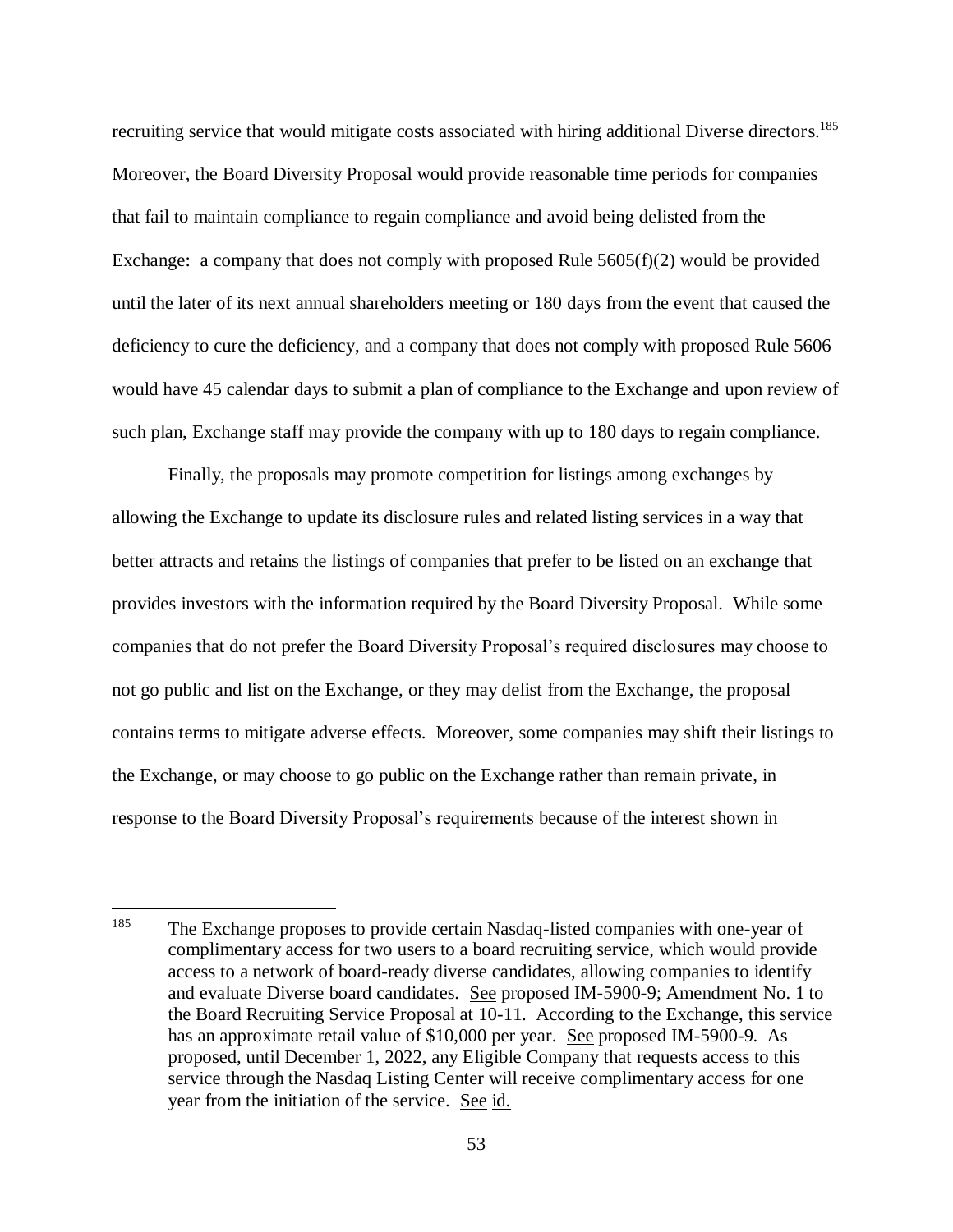comparable and consistent board diversity information, which could benefit investors by increasing the number of publicly listed companies.

## E. The Exchange's Authority for the Board Diversity Rules

Section 6(b)(5) of the Act requires, among other things, that the rules of a national securities exchange not be designed to regulate by virtue of any authority conferred by the Act matters not related to the purposes of the Act or the administration of the exchange. In the Board Diversity Proposal, the Exchange argues that the proposal is related to corporate governance standards for listed companies and is therefore not designed to regulate by virtue of any authority conferred by the Act matters not related to the purposes of the Act or the administration of the Exchange.<sup>186</sup> While the Exchange recognizes that U.S. states are increasingly proposing and adopting board diversity requirements, the Exchange states that certain of its current corporate governance listing rules relate to areas that are also regulated by states (e.g., quorums, shareholder approval of certain transactions).<sup>187</sup> The Exchange states that adopting Exchange rules relating to such matters (and the proposed rule changes described herein) would ensure uniformity of such rules among its listed companies.<sup>188</sup>

The Exchange also states that it can establish practices that would assist in carrying out its mandate to protect investors and remove impediments from the market through the Board

<sup>186</sup> See Amendment No. 1 to the Board Diversity Proposal at Section 3.b.II.E.

 $\frac{187}{2}$  See id. at 155-56. The Exchange recognizes that several states have enacted or proposed legislation relating to board diversity and that Congress is considering legislation to require Commission-registered companies to provide board diversity statistics and disclose whether they have a board diversity policy. See id. at 16.

<sup>188</sup> See id. at 156.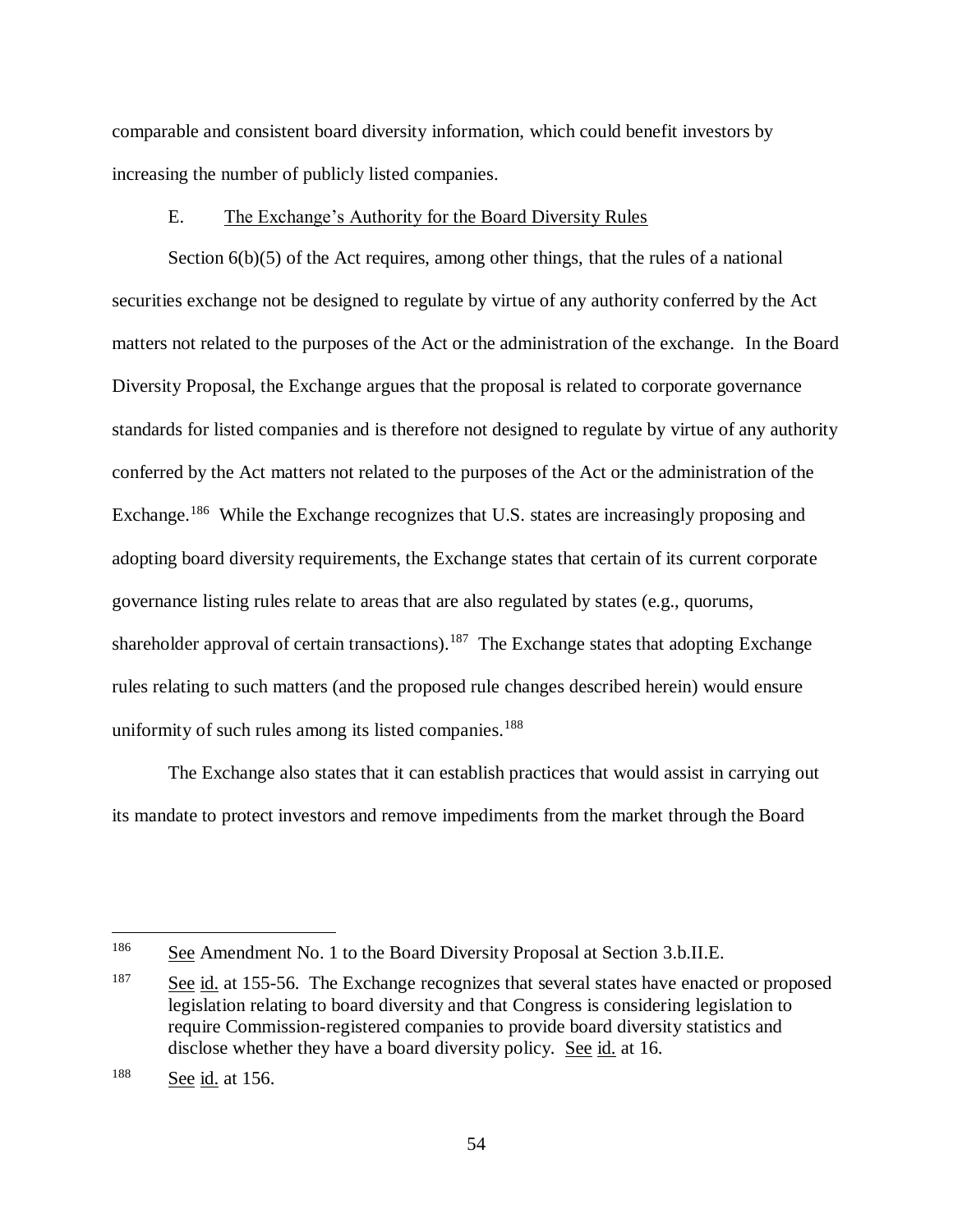Diversity Proposal.<sup>189</sup> The Exchange believes that it is within its delegated authority to propose listing rules designed to enhance transparency, provided that they do not conflict with existing federal securities laws.<sup>190</sup> The Exchange states that, for example, it already requires its listed companies to publicly disclose compensation or other payments by third parties to a company's directors or nominees, notwithstanding that such disclosure is not required by federal securities laws.<sup>191</sup> The Exchange further states that it has designed the proposal to avoid a conflict with existing disclosure requirements under Regulation S-K and to mitigate additional burdens for companies by providing them with flexibility to provide such disclosure on their website, in their proxy statement or information statement, or, if a company does not file a proxy, in its Form 10- K or 20-F, and by not requiring companies to adopt a diversity policy.<sup>192</sup>

Some commenters argue that the Board Diversity Proposal is impermissibly designed to address political and social issues and would redefine the purpose of businesses in a way that is unrelated to traditional business purposes (e.g., profitability, obligation to shareholders, satisfying customers, and treating workers and suppliers fairly).<sup>193</sup> One commenter also asserts

<sup>189</sup> See id. at 53.

<sup>190</sup> See id. at 58.

 $\frac{191}{2}$  See id. at 58-59. Various provisions under the federal securities laws may require disclosure of third party compensation arrangements with or payments to nominees and/or board members. See Securities Exchange Act Release No. 78223 (July 1, 2016), 81 FR 44400, 44403 (July 7, 2016).

<sup>&</sup>lt;sup>192</sup> See Amendment No. 1 to the Board Diversity Proposal at 60.

<sup>193</sup> See, e.g., Timothy Plan Letter at 1-2 (also supporting Toomey Letter); CEI Letter at 1; Toomey Letter at 4; Heritage Foundation Letter at 3-5, 17-18; Guess Letter at 1. Another commenter argues that the Board Diversity Proposal raises concerns about increasing costs and parallels to socialism. See letter from Henryk A Kowalczyk dated January 6, 2021 ("Kowalczyk Letter") (reproducing a December 18, 2020 article published in Medium titled "Socialists Are Taking Over Wall Street").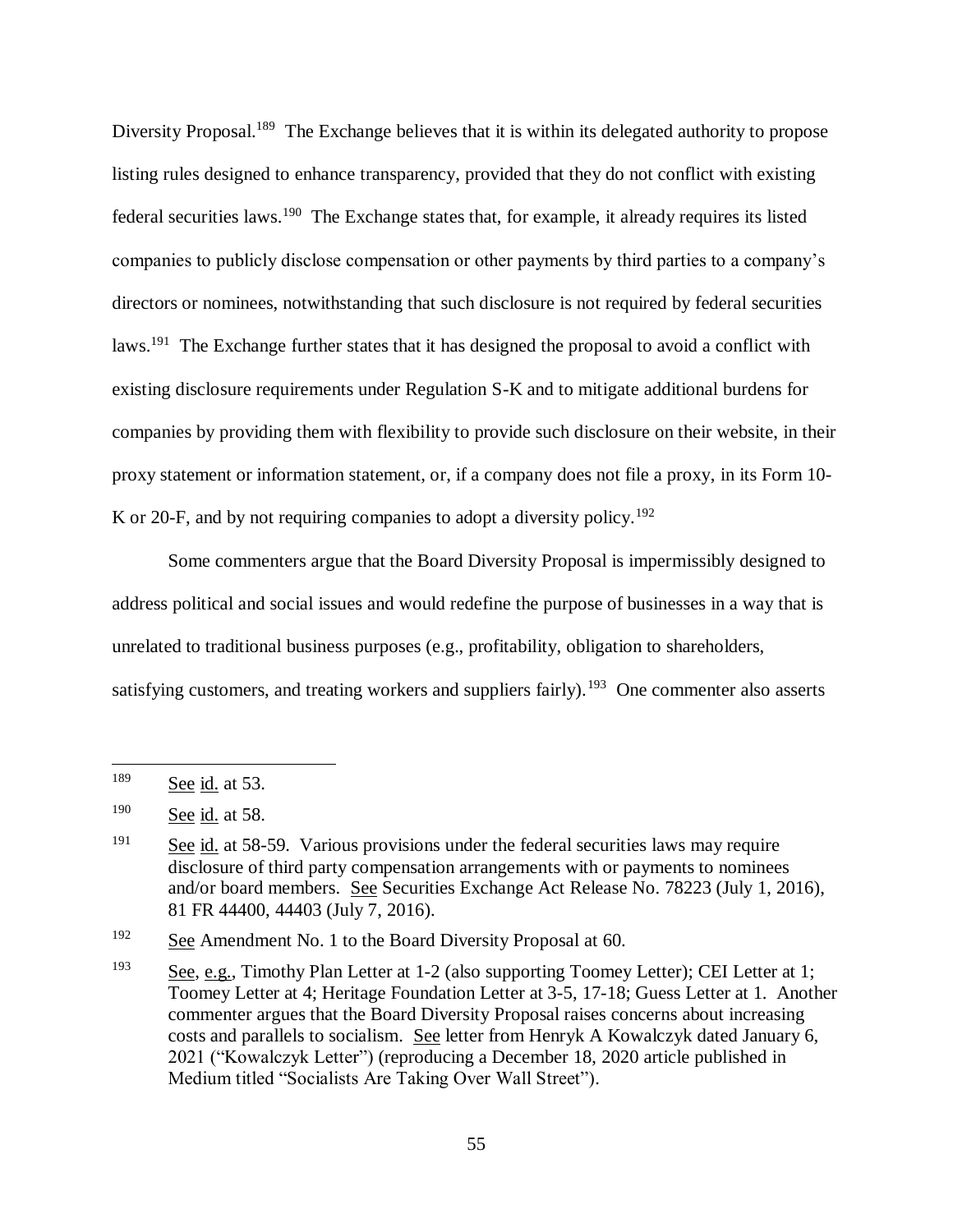that the proposal does not relate to any traditional corporate governance matter.<sup>194</sup> Moreover, some commenters argue that the proposal is not within the purposes of the Act and exceeds the authority of national securities exchanges under the Act.<sup>195</sup>

In response, the Exchange states that the Act provides the standards for approval of rules proposed by SROs, which are different from rulemaking by the Commission.<sup>196</sup> The Exchange states that it is performing its duties as an exchange to fashion listing rules that promote good corporate governance.<sup>197</sup> The Exchange also notes that it is expected and required, in its role operating an exchange, to develop and enforce listing rules that, among other things, "remove impediments to and perfect the mechanisms of a free and open market" and "protect investors and the public interest."<sup>198</sup> With respect to the comment that the proposal contributes to the federalization of corporate governance, the Exchange states that it develops listing rules regarding corporate governance standards to promote uniformity among its listed companies, even if the same areas are regulated by states.<sup>199</sup> In addition, the Exchange states that companies voluntarily list on the Exchange, as a private entity, and choose to submit to the Exchange's listing rules.<sup>200</sup> Moreover, national securities exchanges may adopt different approaches.<sup>201</sup>

<sup>201</sup> See id.

<sup>194</sup> See Alliance for Fair Board Recruitment Letter at 49-50.

<sup>195</sup> See, e.g., Guzik Letter at 1; Alliance for Fair Board Recruitment Letter at 49-50; Heritage Foundation Letter at 2; Project on Fair Representation Letter at 7-11; letter from Christopher A. Iacovella, Chief Executive Officer, American Securities Association, to Vanessa Countryman, Secretary, Commission, dated December 31, 2020, at 1-2; Publius Letter at 4-5.

<sup>196</sup> See Nasdaq Response Letter II at 22.

<sup>197</sup> See id. at 23-24.

 $198$  See id. at 24.

<sup>199</sup> See id.

<sup>200</sup> See id.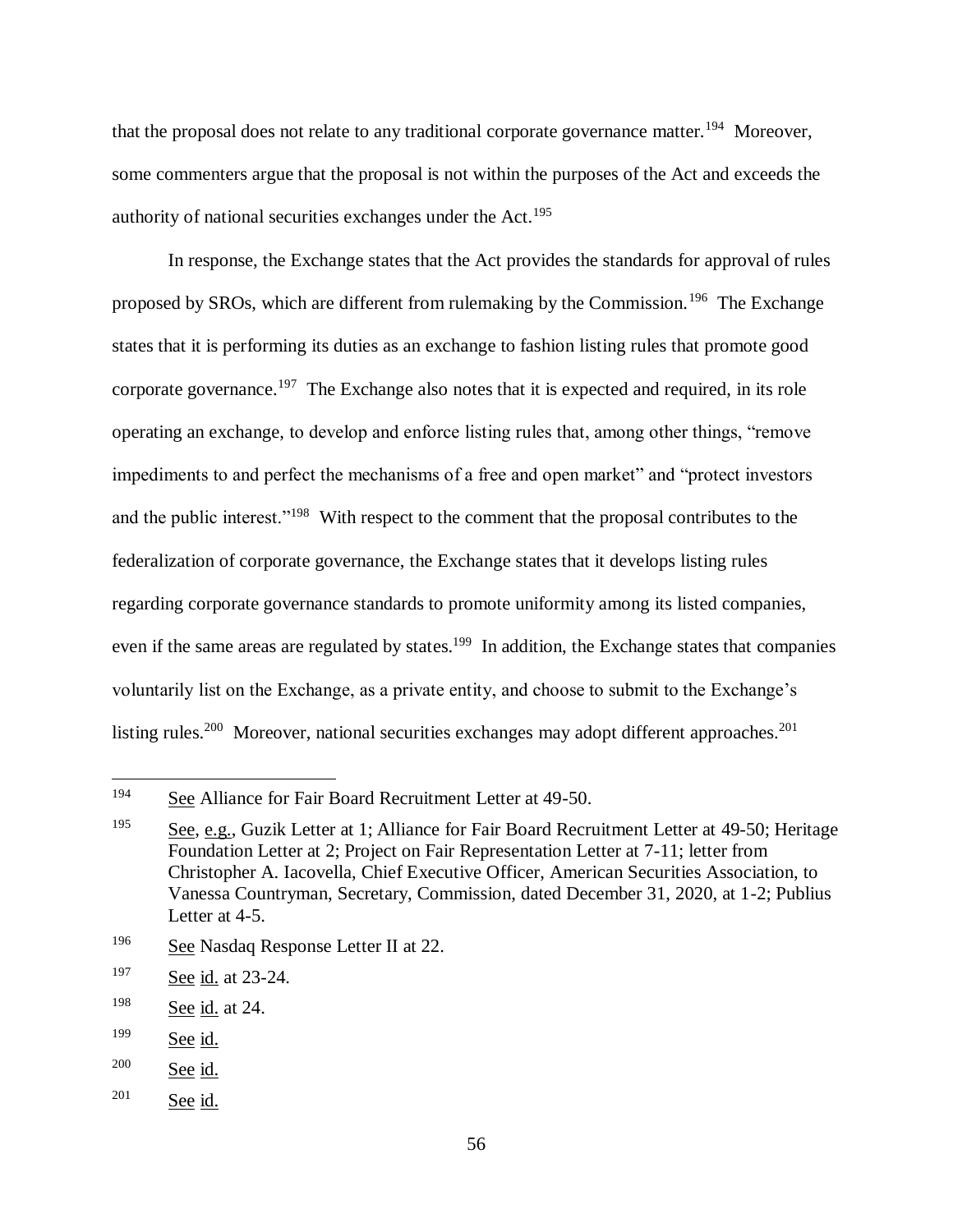The Board Diversity Proposal would make consistent and comparable information relating to the corporate governance of Nasdaq-listed companies (i.e., information regarding board diversity) widely available on the same basis to investors, which would increase efficiency for investors that gather and use this information. In addition, the proposal would not redefine the purpose of Nasdaq-listed companies' businesses in a way that is unrelated to traditional business purposes, as claimed by certain commenters. Rather, it could enhance investors' investment and voting decisions and, as discussed throughout this order, is consistent with Section 6 of the Act, which requires that the rules of an exchange be designed to, among other things, remove impediments to and perfect the mechanism of a free and open market and a national market system and protect investors and the public interest.

Exchanges have historically adopted listing rules that require disclosures in addition to those required by Commission rules.<sup>202</sup> National securities exchanges may choose to adopt disclosure requirements in their listing rules that supplement or overlap with disclosure requirements otherwise imposed under the federal securities laws, and disclosure-related listing standards that provide investors with information that facilitates informed investment and voting decisions contribute to the maintenance of fair and orderly markets.<sup>203</sup> Accordingly, the proposal would not cause the Exchange to regulate, by virtue of any authority conferred by the Act, matters not related to the purposes of the Act or the administration of the Exchange.

<sup>202</sup> See, e.g., Nasdaq IM-5250-2 (requiring Nasdaq-listed companies to publicly disclose the material terms of all agreements and arrangements between any director or nominee and any person or entity (other than the listed company) relating to compensation or other payment in connection with that person's candidacy or service as a director); LTSE Rule  $14.425(a)(1)(C)$  (requiring LTSE-listed issuers to adopt and publish a policy on the company's approach to diversity and inclusion).

<sup>203</sup> See 2016 Approval Order, supra note [23.](#page-6-0)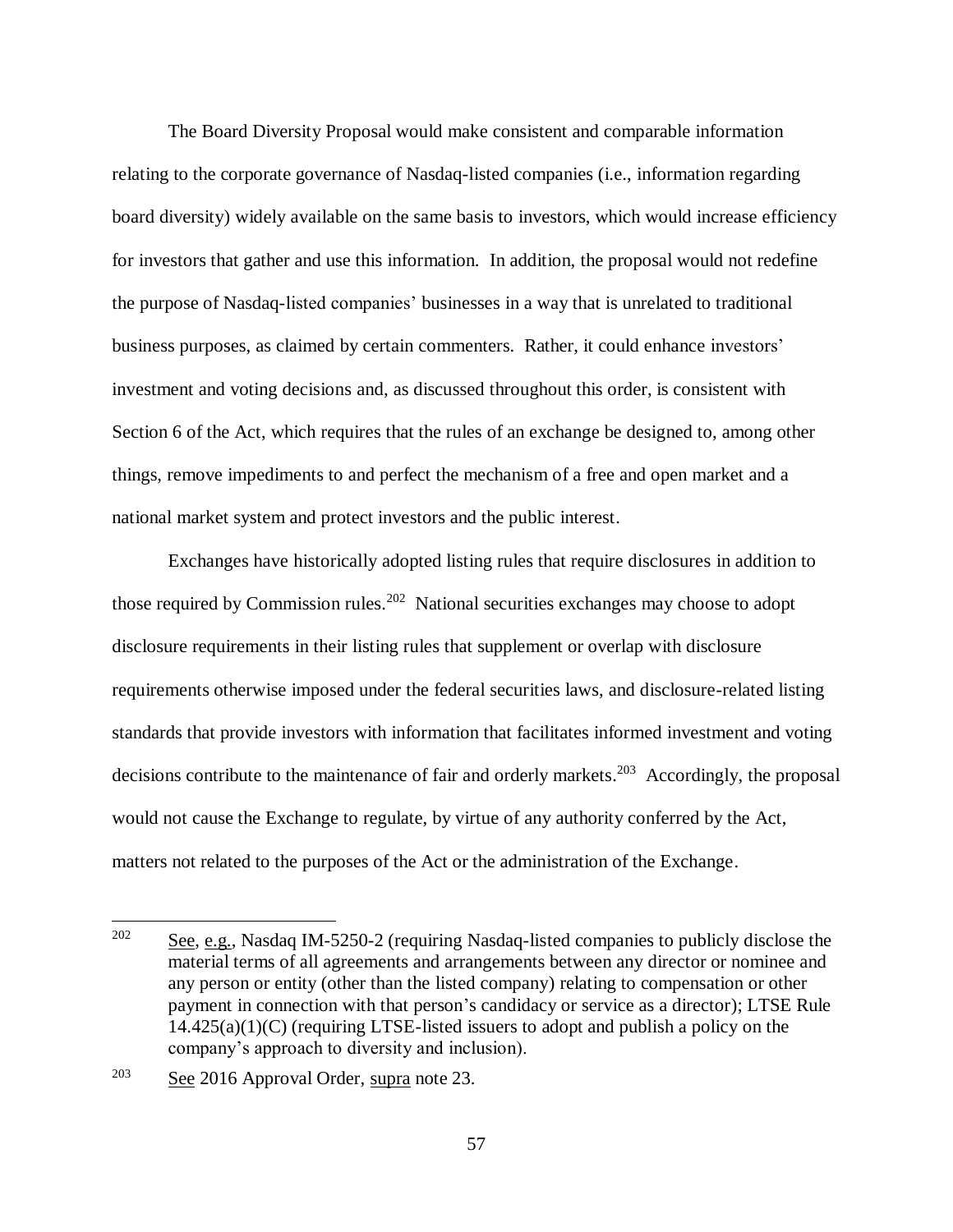## F. Comments on Constitutional Scrutiny of the Board Diversity Proposal

Some commenters argue that the Board Diversity Proposal, if approved by the Commission, would constitute impermissible government action,<sup>204</sup> is discriminatory as it is based on sex, race, ethnicity, and sexual orientation, <sup>205</sup> and would require Nasdaq-listed companies to discriminate in hiring and, if approved, would violate the Fifth Amendment to the U.S. Constitution.<sup>206</sup> According to one commenter, all racial classifications, both disadvantaging and benefitting minorities, are subject to strict scrutiny, and the government must demonstrate that the racial classifications are narrowly tailored to further a compelling government interest.<sup>207</sup> This commenter asserts that "Diversity" itself and "outright racial balancing" are not compelling interests.<sup>208</sup> In addition, this commenter argues that the proposed objective to have at least one director who self-identifies as a female is a gender quota that, like the racial quota, if adopted, would violate the Fifth Amendment.<sup>209</sup> Other commenters argue that the Board Diversity

<sup>204</sup> See, e.g., letter from Thomas J. Fitton, President, Judicial Watch, Inc., to Vanessa Countryman, Secretary, Commission, dated December 29, 2020 ("Judicial Watch Letter"), at 5-6; Project on Fair Representation Letter at 12-13. One commenter argues that the proposal constitutes state action, and that even if the proposal of the board diversity rules is free from government coercion or encouragement, the enforcement of the rules is not. See Alliance for Fair Board Recruitment Letter at 59-64.

<sup>&</sup>lt;sup>205</sup> See, e.g., letter from Colin Gallagher dated January 8, 2021; Heritage Foundation Letter at 12-16; letter from Eugene Kelly to Jay Clayton, Chairman, Commission, dated December 29, 2020; Richter Letter at 3.

<sup>&</sup>lt;sup>206</sup> See, e.g., NLPC Letter at 4-6; Project on Fair Representation Letter at 12-15; Judicial Watch Letter at 2-7.

<sup>&</sup>lt;sup>207</sup> See Judicial Watch Letter at 3-4. See also, e.g., Free Enterprise Project Letter at 2 (arguing that the Board Diversity Proposal is impermissibly vague).

<sup>&</sup>lt;sup>208</sup> See Judicial Watch Letter at 3-4. See also Alliance for Fair Board Recruitment Letter at 67-68.

<sup>&</sup>lt;sup>209</sup> See Judicial Watch Letter at 4. See also Alliance for Fair Board Recruitment Letter at 64-66 (arguing that the proposal relating to female directors would not satisfy heightened scrutiny); NLPC Letter at 4-6.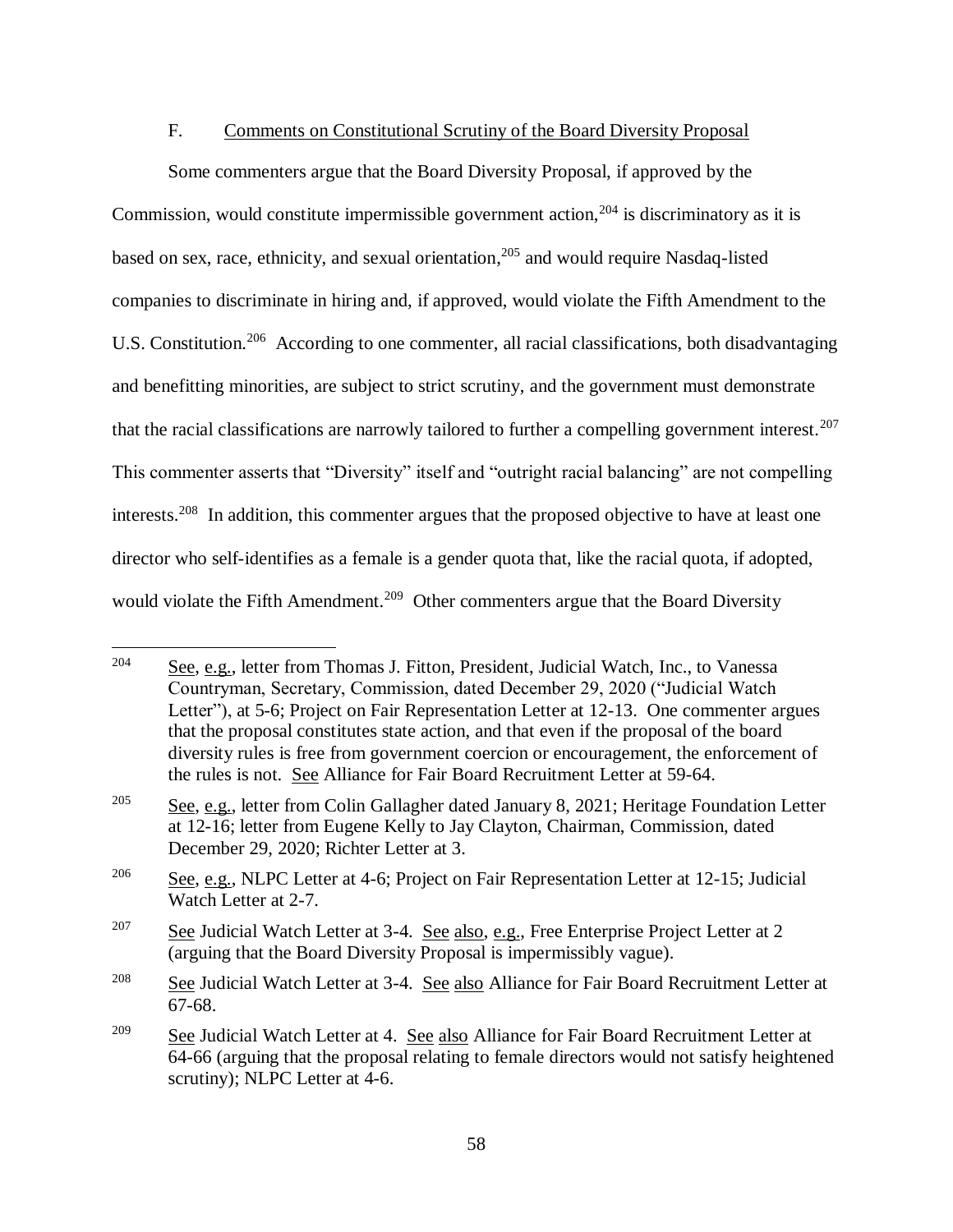Proposal is akin to affirmative action or is distinguishable from permissible affirmative action plans.<sup>210</sup> Finally, some commenters argue that the Board Diversity Proposal would violate the First Amendment because it would require companies to engage in compelled disclosure.<sup>211</sup>

The Exchange states that it is not a state actor, and the proposal does not constitute state action subject to constitutional scrutiny.<sup>212</sup> As support, the Exchange notes that courts have uniformly concluded that SROs like the Exchange are not state actors.<sup>213</sup> The Exchange also argues that the Board Diversity Proposal does not satisfy the test for determining whether actions are fairly attributable to the government because there is no Commission rule or action requiring or encouraging the Exchange to adopt the proposed Exchange rules, and the Commission's approval of a private entity's action does not convert private action into state action.<sup>214</sup>

With respect to concerns expressed by commenters regarding Equal Protection under the Fifth Amendment to the U.S. Constitution, the Exchange states that, even if it were found to be a state actor, the proposal would not mandate any particular number of Diverse directors and would therefore survive scrutiny.<sup>215</sup> The Exchange further notes that proposed Rule  $5605(f)$ establishes aspirational diversity objectives, and proposed Rule 5606 is a disclosure requirement for demographic data on all directors serving on the boards of Nasdaq-listed companies.<sup>216</sup> The

<sup>&</sup>lt;sup>210</sup> See, e.g., Richter Letter at 3; NLPC Letter at 5; Judicial Watch Letter at 3.

<sup>&</sup>lt;sup>211</sup> See Alliance for Fair Board Recruitment Letter at 70-72; Project on Fair Representation Letter at 15-16.

<sup>212</sup> See Nasdaq Response Letter I at 2, 9-13.

<sup>213</sup> See id. at 9-10.

 $214$  See id. at 11-12.

<sup>215</sup> See id. at 14.

<sup>216</sup> See id. at 15.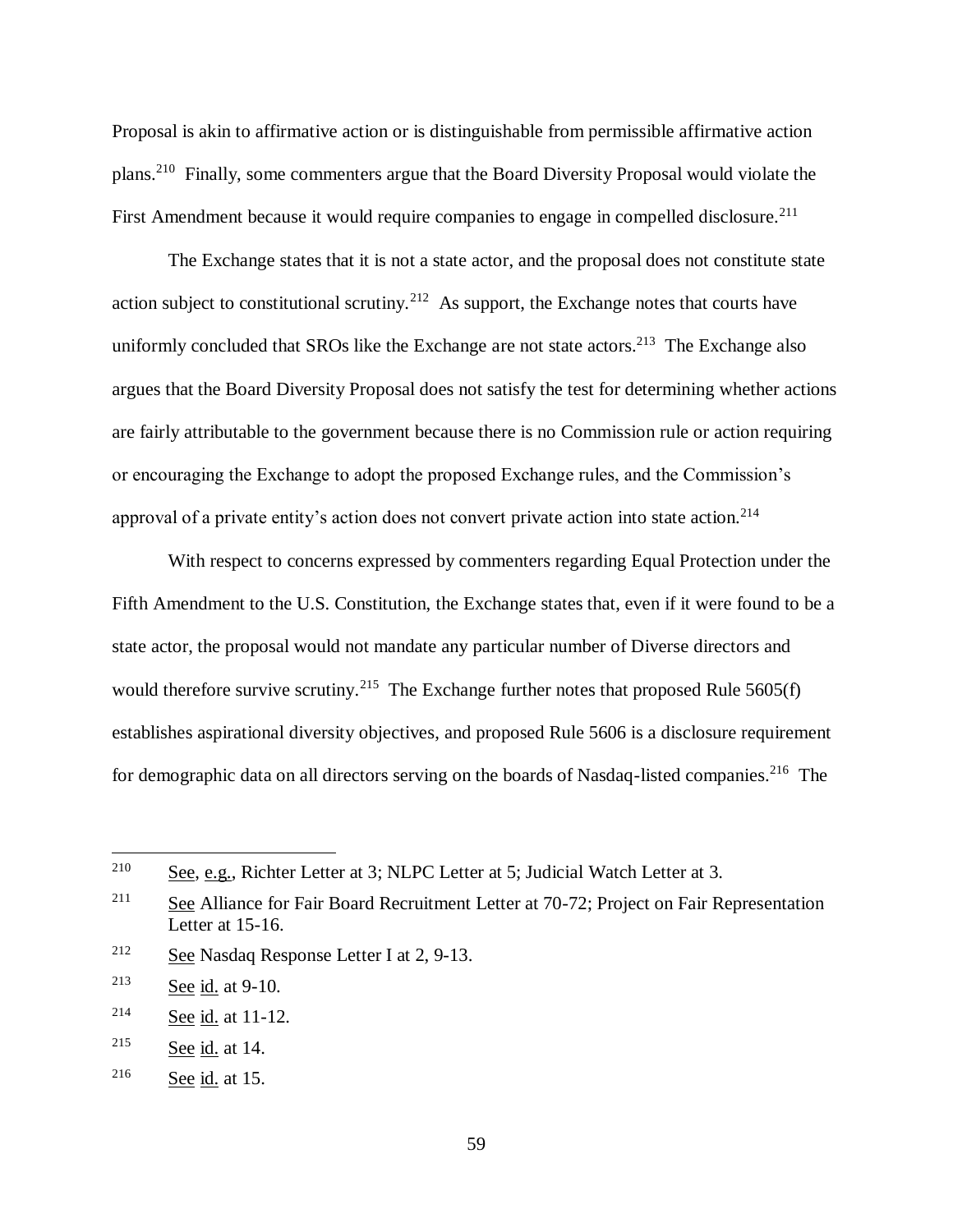Exchange states that, accordingly, the proposal does not impose a burden on or confer a benefit to the exclusion of others based on a suspect classification, and "rational basis" would be the appropriate standard of review.<sup>217</sup> The Exchange also states that the proposal reflects several legitimate government interests, such as increasing transparency about board diversity so that investors can make investment decisions based on consistent and readily accessible data.<sup>218</sup>

The Exchange also argues that even if the proposal triggered heightened scrutiny, proposed Rule 5605(f) would survive strict scrutiny because it is necessary to achieve a compelling state interest<sup>219</sup> and is narrowly tailored to achieve that interest.<sup>220</sup> The Exchange further contends that, with respect to gender and LGBTQ+ status, proposed Rule 5605(f) would satisfy intermediate scrutiny because it is necessary to achieve an important government interest,  $221$  and is substantially related to that important interest.  $222$ 

The Exchange also argues that the proposal is not a form of affirmative action because proposed Rule 5605(f) would allow for explanation as a path to compliance.<sup>223</sup> Even assuming the proposal constitutes affirmative action, the Exchange contends, comparable programs that do not include mandates are lawful. 224

 $217$  See id.

<sup>218</sup> See id. at 15-16.

<sup>219</sup> See id. at 17-18.

 $220$  See id. at 18-22.

 $221$  See id. at 22-24.

 $222$  See id. at 24.

 $223$  See id. at 8.

 $224$  See id.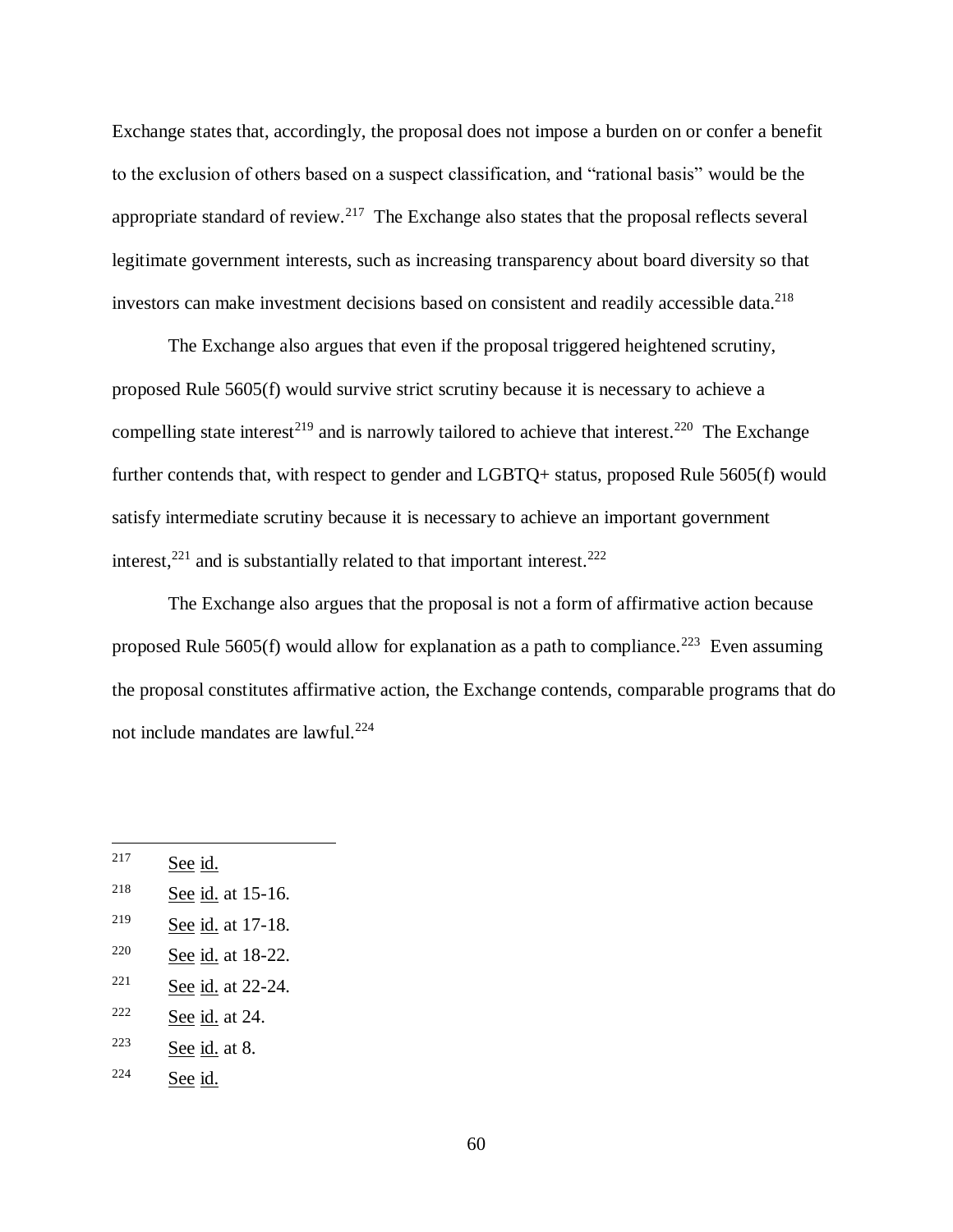With respect to commenters' concerns that the proposal would violate the First Amendment because it would require companies to engage in compelled speech, the Exchange again argues that it is not a state actor.<sup>225</sup> The Exchange also argues that the proposal does not result in compelled speech because it allows a voluntary association of private companies bound together by contract to engage in truthful and lawful speech on the subject of board diversity.<sup>226</sup> The Exchange also states that, even if it were a state actor and the proposal were interpreted as the government requiring speech, the particular speech at issue would not constitute compelled speech.<sup>227</sup> According to the Exchange, proposed Rule 5606's disclosures about board composition are the kinds of disclosures that are routinely permitted, $^{228}$  and the proposed Rule 5605(f) disclosures containing a company's explanation for not meeting the proposed diversity objectives do not compel a company to convey any specific message.<sup>229</sup> Moreover, the Exchange states that even if it were a state actor and the proposal implicated the compelled speech doctrine, the proposal would be constitutional in light of the substantial body of studies showing the benefits of diverse boards.<sup>230</sup>

Numerous courts (and the Commission) have repeatedly held that SROs generally are not state actors,<sup>231</sup> and commenters identify no persuasive basis for reaching a different conclusion

<sup>&</sup>lt;sup>225</sup> See id. at 25.

<sup>226</sup> See id. at 25-26.

<sup>227</sup> See id. at 27.

 $228$  See id.

 $229$  See id.

<sup>230</sup> See id.

<sup>231</sup> See, e.g., Charles C. Fawcett, IV, Securities Exchange Act Release No. 56770, 91 S.E.C. Docket 2594 (November 8, 2007); D.L. Cromwell Invs., Inc. v. NASD Regulation, Inc., 279 F.3d 155, 162 (2d Cir. 2002); Desiderio v. National Ass'n of Secs. Dealers, Inc., 191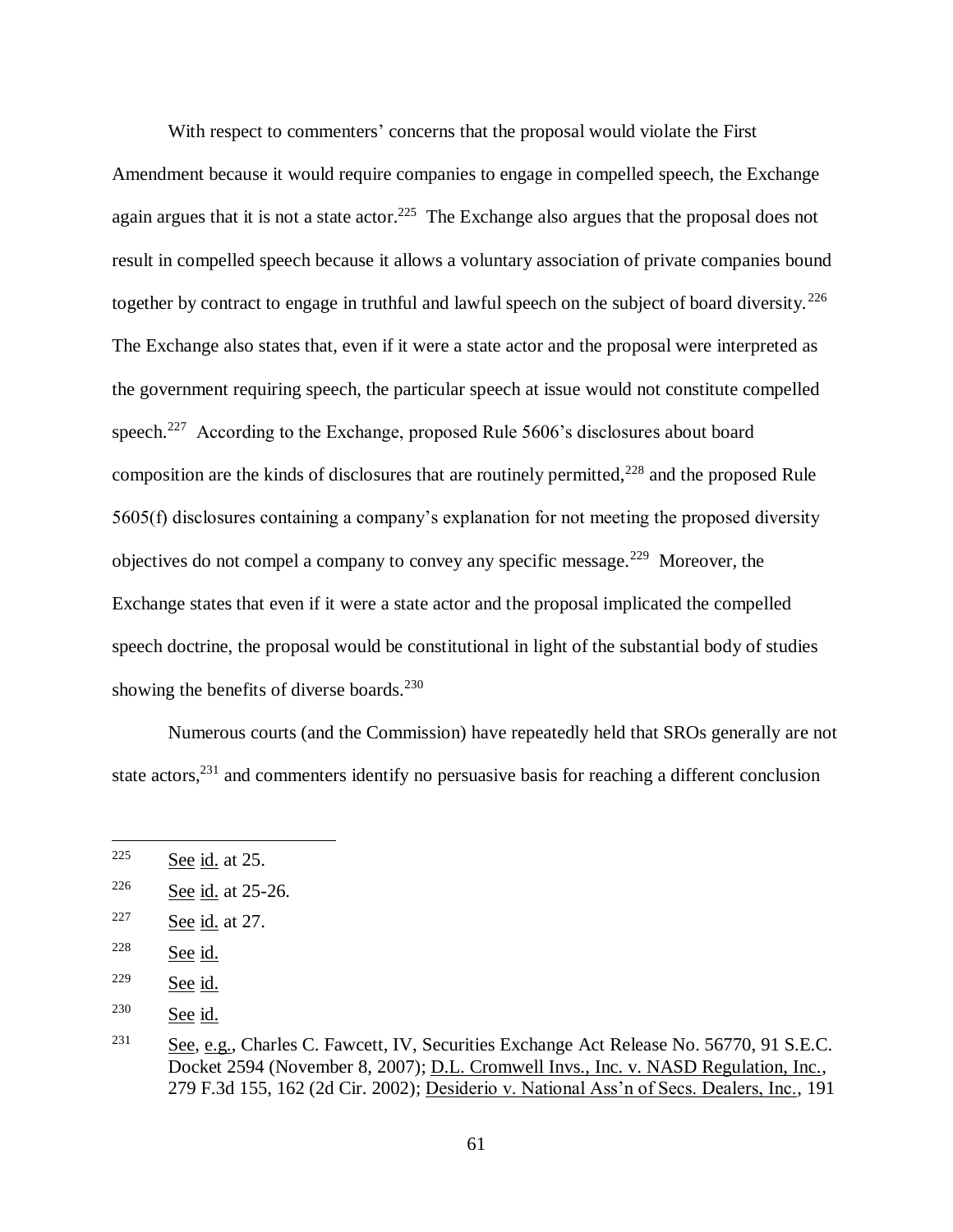with respect to the Exchange's Board Diversity Proposal. The Commission's "[m]ere approval" of the proposal as consistent with the requirements of the Act is "not sufficient" to convert it into state action.<sup>232</sup> Similarly, the fact that the Exchange is subject to "extensive and detailed" regulation by the Commission—including, for example, the Commission's role in reviewing the Exchange's enforcement of its listing standards—"does not convert [its] actions into those of the [Commission]."<sup>233</sup> In any event, the proposal would survive constitutional scrutiny because the objectives set forth in the proposal are not mandates, and the disclosures that the proposal requires are factual in nature and advance important interests as described throughout this order.

## G. Comments on the Applicability of Other Laws to the Board Diversity Proposal

#### 1. Comments on the Materiality Standard

One commenter argues that the Board Diversity Proposal would violate materiality principles that the commenter believes govern securities disclosures because the disclosures would not help a reasonable investor evaluate a company's performance.<sup>234</sup> Another commenter argues that the proposal would conflict with the Commission's existing regulatory framework for diversity disclosures.<sup>235</sup> In response, the Exchange notes the Commission's statement that "it is within the purview of a national securities exchange to impose heightened governance requirements, consistent with the Act, that are designed to improve transparency and

<sup>234</sup> See Toomey Letter at 1, 3-4.

 $\overline{a}$ 

<sup>235</sup> See Alliance for Fair Board Recruitment at 54-56.

F.3d 198, 206-07 (2d Cir. 1999); Jones v. SEC, 115 F.3d 1173, 1183 (4th Cir. 1997); First Jersey Secs., Inc. v. Bergen, 605 F.2d 690, 698 (3d Cir. 1979).

<sup>232</sup> Blum v. Yaretsky, 457 U.S. 991, 1004 (1982). See also Desiderio, 191 F.3d at 207 (Commission's approval of FINRA's Form U-4).

<sup>233</sup> Desiderio, 191 F.3d at 207 (quoting Jackson v. Metropolitan Edison Co., 419 U.S. 345, 350 (1974)).

<sup>62</sup>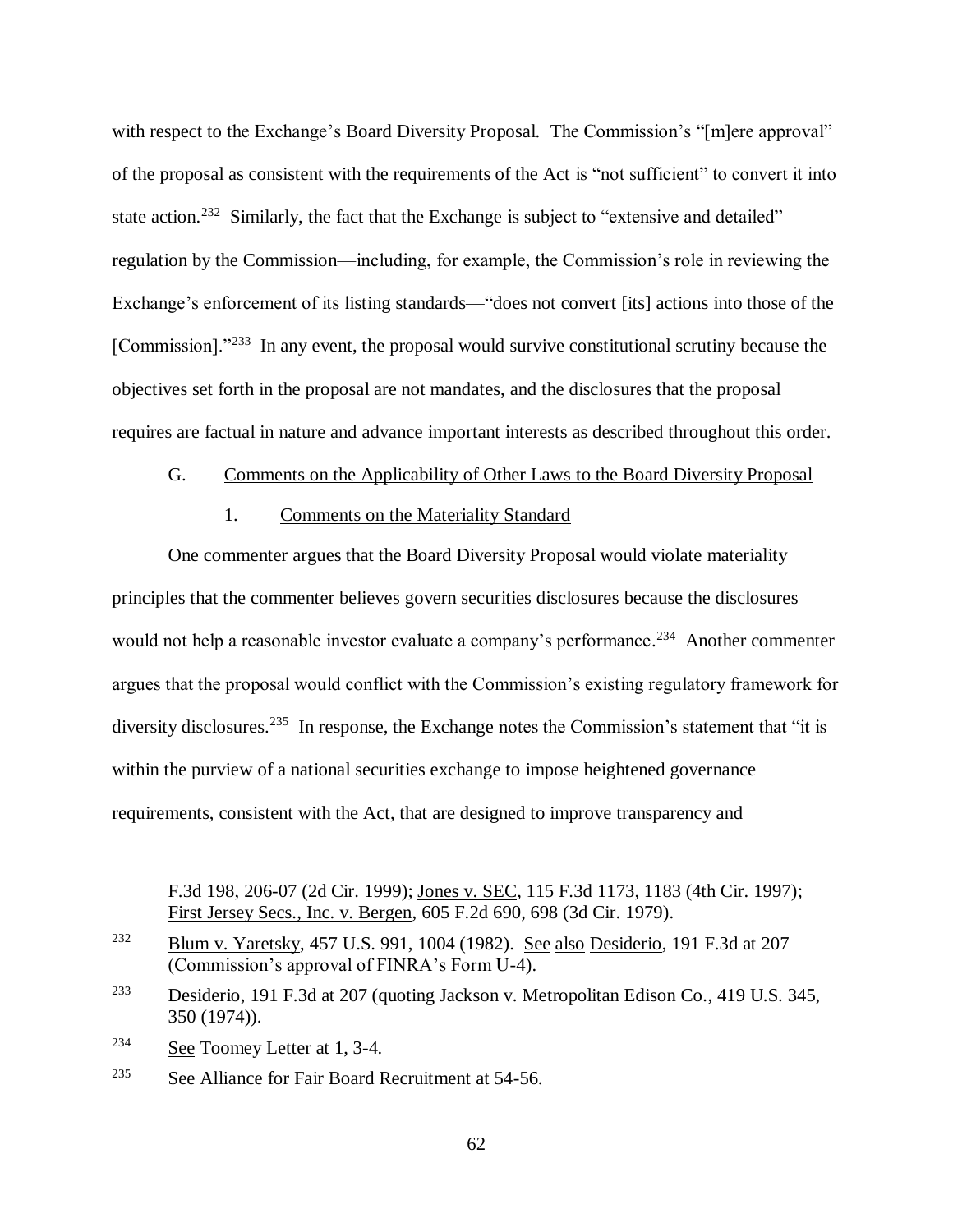accountability into corporate decision making and promote investor confidence in the integrity of the securities markets."<sup>236</sup> The Exchange also states its concern that the current lack of transparency and consistency in board diversity information makes it difficult for investors to determine the state of diversity among listed companies and boards' philosophy regarding diversity.<sup>237</sup> The Exchange believes that it is within its authority to propose listing rules designed to enhance transparency, provided that they do not conflict with existing federal securities laws.<sup>238</sup>

As the Commission has previously stated, national securities exchanges may adopt disclosure requirements in their listing rules designed to improve governance, as well as transparency and accountability into corporate decision making for listed issuers, including imposing heightened standards over that which the Commission currently requires.<sup>239</sup> Disclosure-related listing standards that provide investors with information that facilitates informed investment and voting decisions contribute to the maintenance of fair and orderly markets.<sup>240</sup> Accordingly, to the extent the proposal would result in disclosures that are not currently required by Commission rules, such disclosures would not conflict with the Commission's regulatory framework for diversity disclosures.

 $236$  See Nasdaq Response Letter II at 13.

 $237$  See id.

 $238$  See id.

 $2^{39}$  See 2016 Approval Order, supra note 23 at 44403.

<sup>240</sup> See id.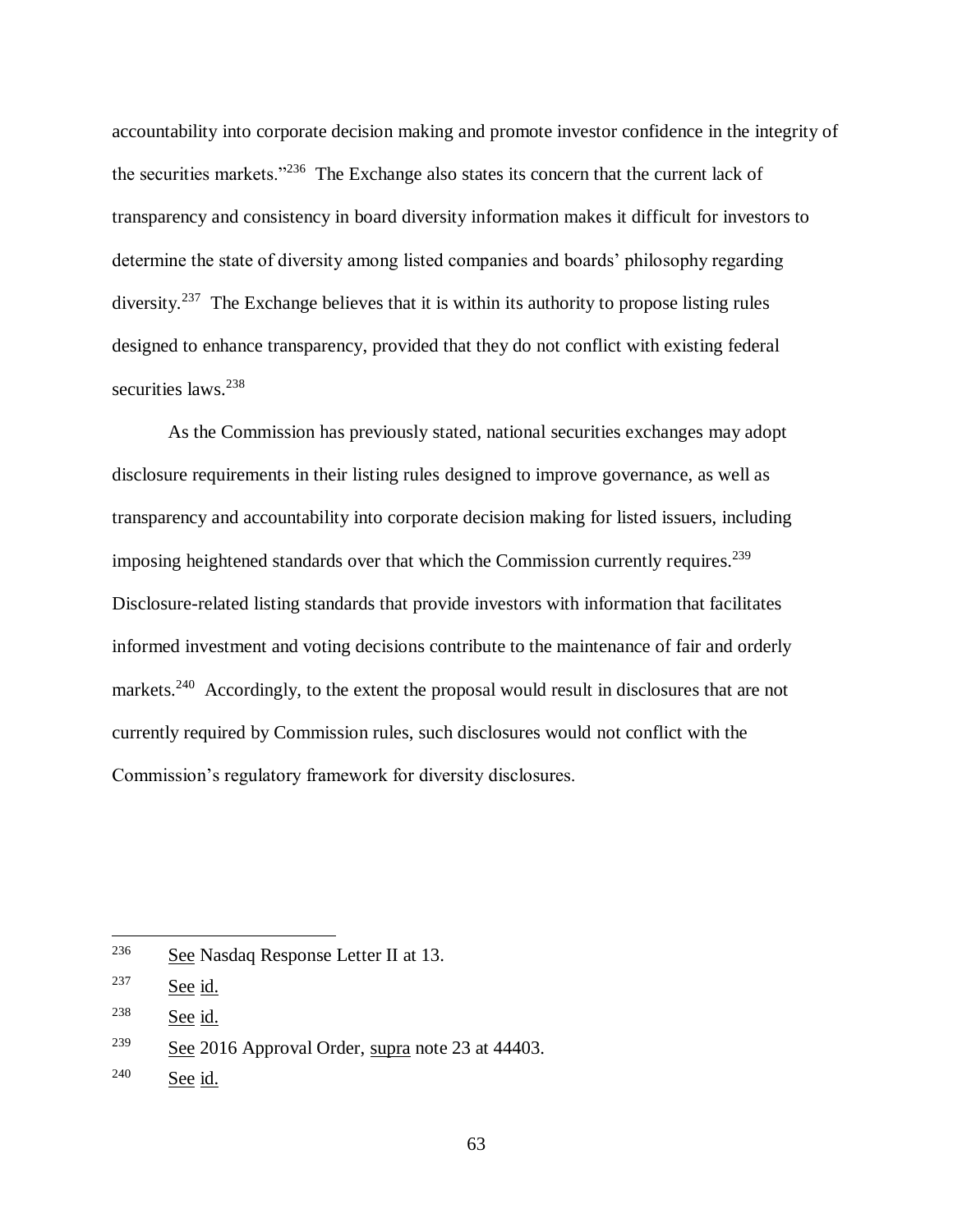### 2. Comments on Reporting Fraud

One commenter argues that the proposal would be subject to reporting fraud,  $241$  and another commenter argues that reliance on self-identification for board diversity disclosures would pose unique liability concerns under the antifraud and reporting provisions of the federal securities laws.<sup>242</sup> In response, the Exchange states that voluntary self-identification of personal characteristics is generally accepted as accurate without a "truth test" and that the Exchange would not judge the accuracy of a director's self-identification.<sup>243</sup> The Exchange also states that some directors may feel that a "truth test" would violate their privacy rights and right to choose their self-identification.<sup>244</sup> Moreover, the Exchange states that any legal risk that may arise from the proposed disclosures would be nominal and are outweighed by transparency benefits.<sup>245</sup>

The Board Diversity Proposal would not pose unique liability concerns as a result of its requirement for companies to disclose their directors' self-identified Diverse characteristics, and the proposed disclosures would not cause a company to be subject to reporting fraud any differently from other types of company disclosures required by an exchange rule. Rather, a company would be obligated to accurately disclose the self-reported information it receives from its directors, and any failure to do so would be comparable to a failure to accurately disclose any other information the company is obligated to disclose.

<sup>241</sup> See Richter Letter at 2.

<sup>242</sup> See Toomey Letter at 4-5.

<sup>243</sup> See Nasdaq Response Letter II at 19.

<sup>244</sup> See id.

<sup>245</sup> See id. at 19-20.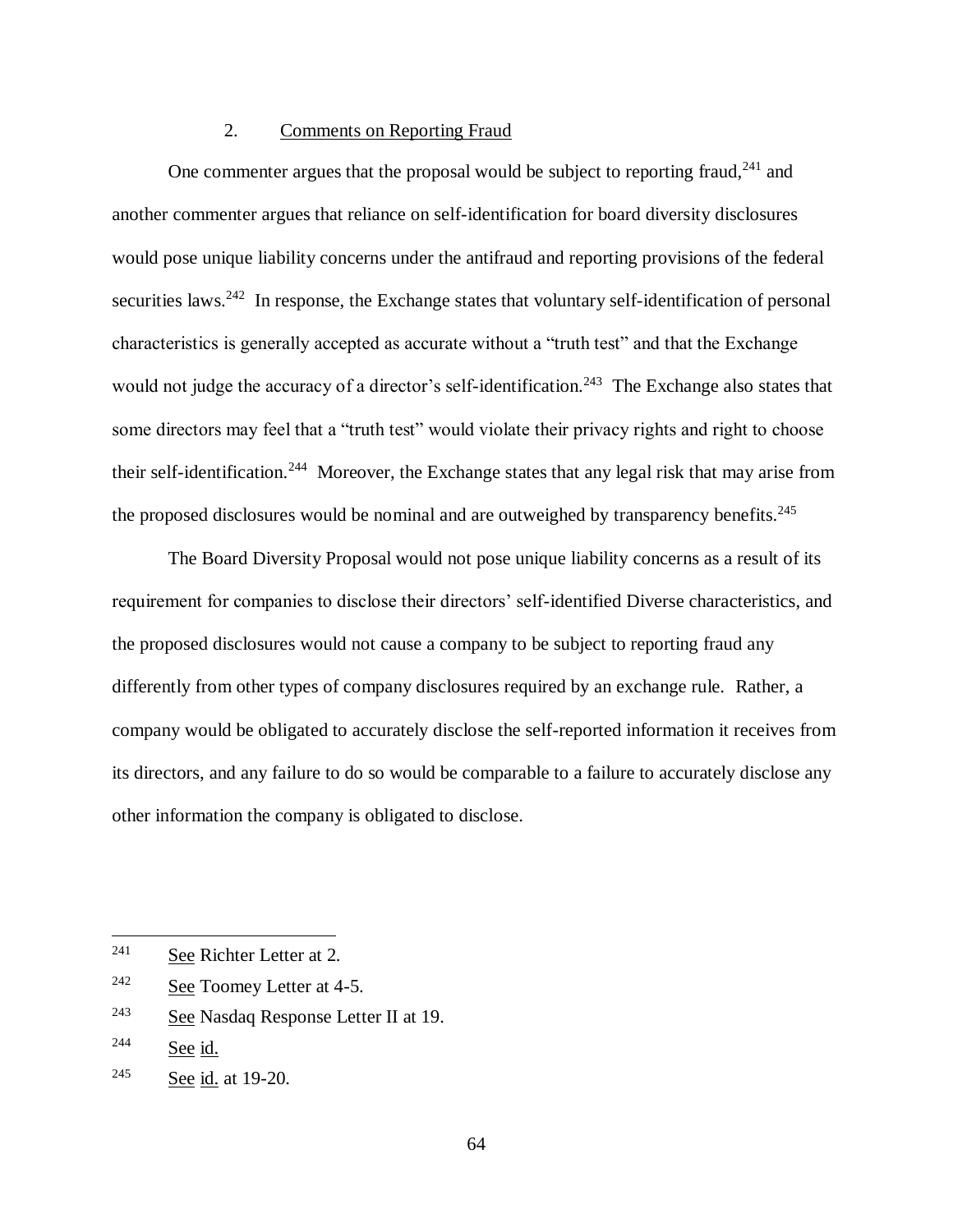# 3. Comments on Director Privacy

Some commenters believe that the proposed aggregated board-level diversity statistics disclosures would respect individual directors' privacy, <sup>246</sup> including in particular because no individual directors would be identified as members of an underrepresented minority group or as LGBTQ $+$ <sup>247</sup>. Some commenters also point out that directors would not be required to disclose information about their diversity attributes and, in cases where they did not, companies would note their status as "undisclosed."<sup>248</sup> Other commenters, however, express concern that the proposed disclosures would violate directors' privacy.<sup>249</sup> Some also argue that individuals do not wish to be characterized by their ethnicity, gender, or sexual orientation<sup>250</sup> and suggest that requiring certain board seats to be filled by specific demographic groups could invite criticism of such board members' achievements and potentially worsen stereotypes and prejudices against these groups. $251$ 

<sup>&</sup>lt;sup>246</sup> See, e.g., Skadden Letter at 3; CFA Letter at 5; letter from Gary A. LaBranche, President & CEO, National Investor Relations Institute, to Vanessa Countryman, Secretary, Commission, dated December 30, 2020 ("NIRI Letter"), at 3; Ideanomics Letter at 3.

<sup>&</sup>lt;sup>247</sup> See NIRI Letter at 3.

<sup>&</sup>lt;sup>248</sup> See, e.g., Fairfax Letter at 7-8; Ideanomics Letter at 3; Goodman and Olson Letter at 2. See also letter from Heidi W. Hardin, MFS Investment Management, to Vanessa Countryman, Secretary, Commission, dated January 4, 2021.

<sup>&</sup>lt;sup>249</sup> See, e.g., CEI Letter at 4; Kowalczyk Letter at 3; IBC Letter at 5 (expressing particular concern for small boards where aggregated data would provide little protection); Publius Letter at 10; Richter Letter at 2.

<sup>&</sup>lt;sup>250</sup> See, e.g., Kowalczyk Letter at 3; Publius Letter at 10-11; letter from John P. Reddy to Adena Friedman, President and CEO, Nasdaq, dated December 5, 2020 ("Reddy Letter").

<sup>&</sup>lt;sup>251</sup> See CEI Letter at 2-3; Quigley Letter; Kowalczyk Letter at 3; Publius Letter at 10-11; Independent Women's Forum Letter at 1-2.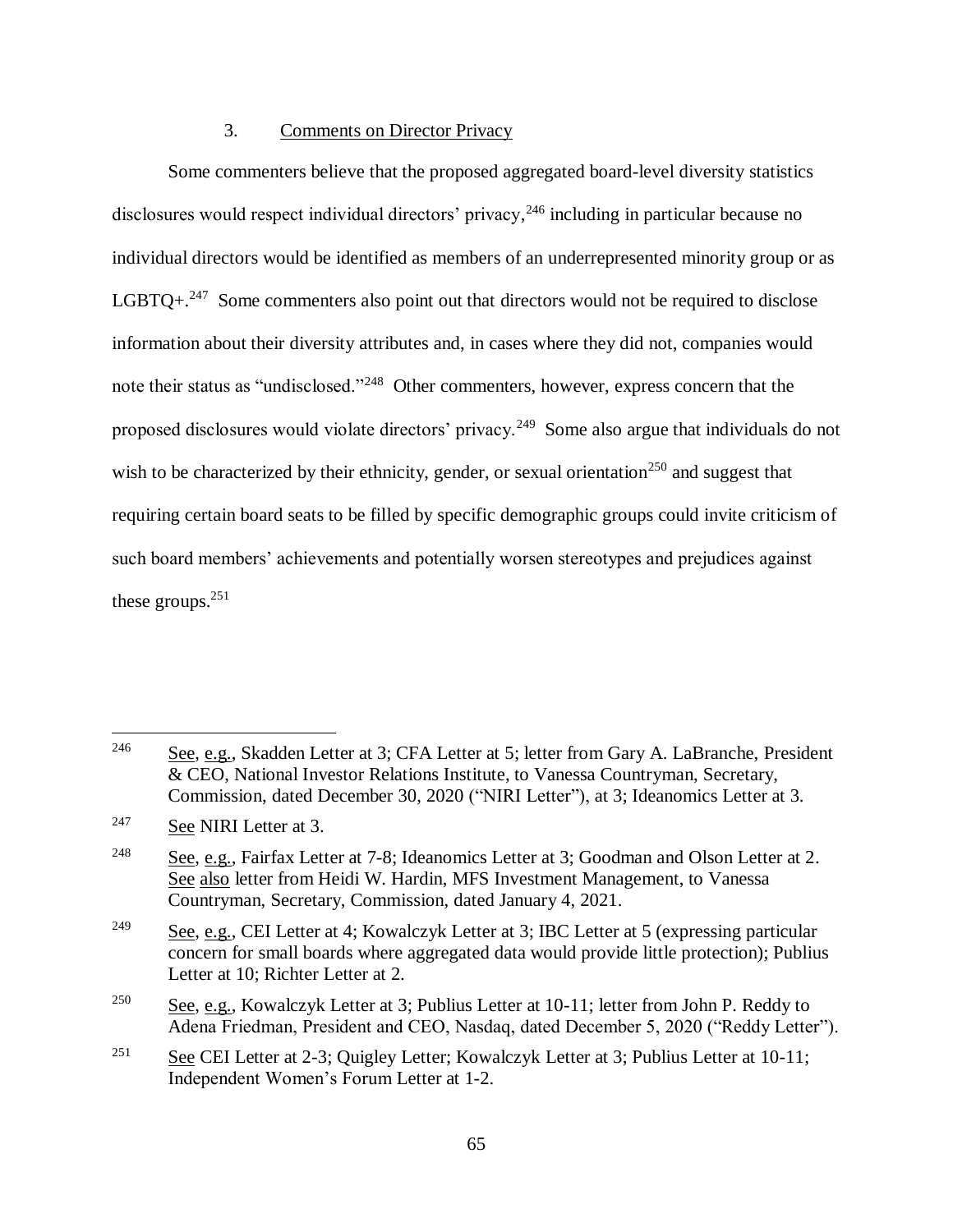In response, the Exchange states that directors may choose not to disclose their race, gender, or LGBTQ+ status.<sup>252</sup> The Exchange further notes that when directors choose to selfidentify, the Board Diversity Matrix requires aggregated disclosures only.<sup>253</sup>

The proposed disclosures are reasonably designed to address potential privacy concerns. Specifically, the disclosures under proposed Rule 5606 would be based on directors' voluntary self-identification and would be provided on an aggregated basis. Moreover, for domestic issuers, while the number of directors who fall under a specific race and ethnicity would be broken down by gender categories, information regarding the number of directors who selfidentify as LGBTQ+ would not be broken down, which would further lower the likelihood that a specific director's Diverse characteristics could be identified from the Board Diversity Matrix and further mitigate privacy concerns. Similarly, Foreign Issuers would not be required to break down the number of directors who are Underrepresented Individuals or who self-identify as LGBTQ+ by gender, which again would further mitigate privacy concerns.

#### 4. Other Comments

Some commenters argue that the Board Diversity Proposal would be inconsistent with the principles underpinning the Civil Rights Act of 1964, which makes it an unlawful employment practice for an employer to limit, segregate, or classify its employees because of such individual's race, color, religion, sex, or national origin.<sup>254</sup> One commenter also states that even

 $252$  See Nasdaq Response Letter II at 27. See also Nasdaq Response Letter I at 13-14.

 $253$  See Nasdaq Response Letter II at 27.

<sup>&</sup>lt;sup>254</sup> See, e.g., Alliance for Fair Board Recruitment Letter at 56-58; letter from A. Christians to Vanessa Countryman, Secretary, Commission, dated February 2, 2021 ("A. Christians Letter"); Heritage Foundation Letter at 12-15; letter from Concerned American Executives dated January 2, 2021. Other commenters also generally assert discrimination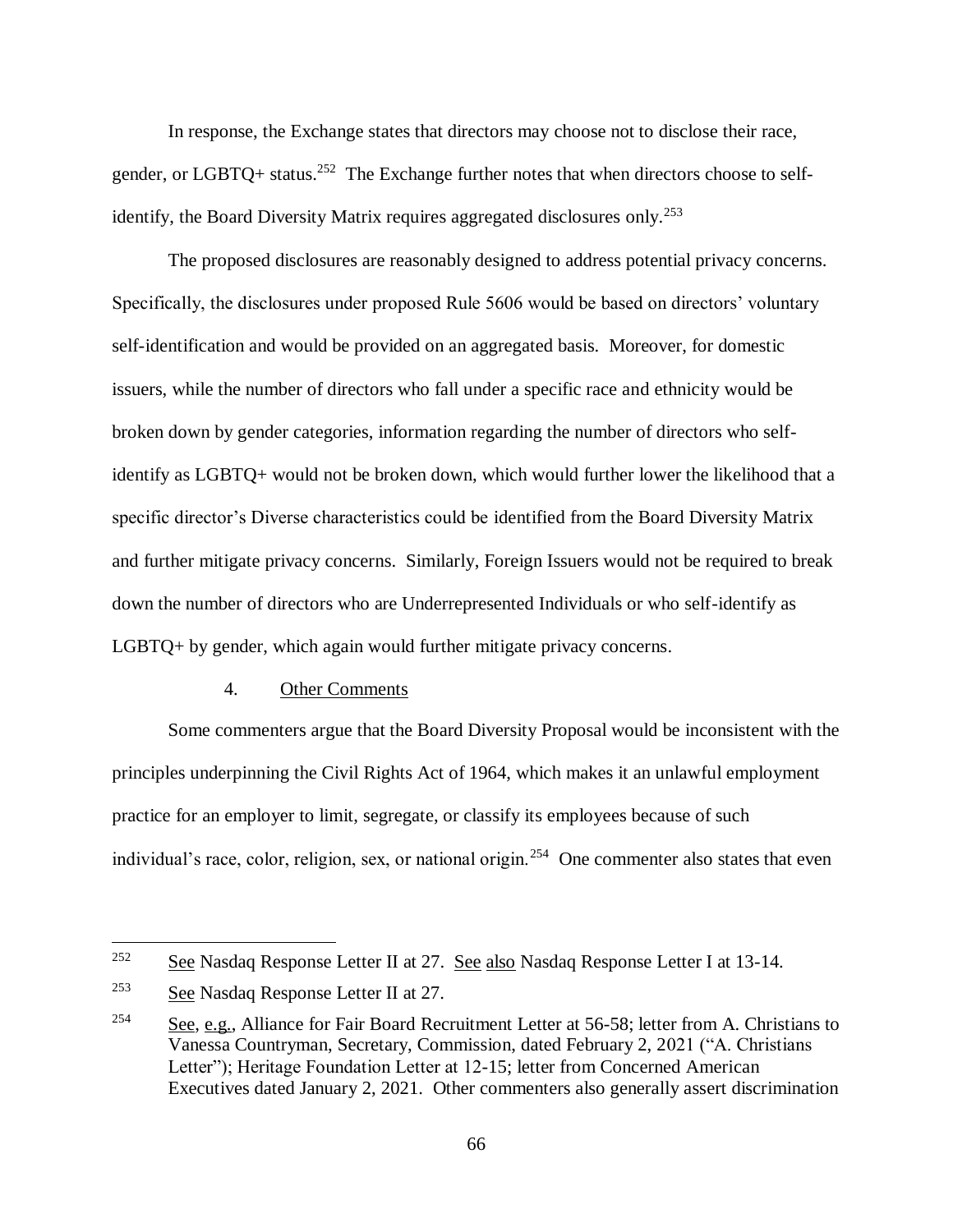if independent directors are not covered by Title VII of the Civil Rights Act, directors selected from among the company's employees are covered; and a company employee who is denied a board position because he or she lacks a particular sex, race, or sexual orientation trait would have a cognizable Title VII claim.<sup>255</sup> In response, the Exchange argues that Title VII does not apply to most directors of Nasdaq-listed companies because they are not employees and, even if Title VII applied, the proposal would not discriminate or encourage discrimination because the proposed board diversity objectives are not mandatory.<sup>256</sup>

Commenters' concerns that the proposal is inconsistent with the principles underlying Title VII are unwarranted in light of the proposal's framework. Moreover, individual employment decisions would continue to be governed by Title VII to the extent they are covered by that statute.

Additionally, although some commenters also express concern that the Board Diversity Proposal may cause Nasdaq-listed companies to violate their legal fiduciary obligations to their shareholders<sup>257</sup> and argue that corporate governance is a matter of state law,  $^{258}$  the proposal would not cause companies to violate their fiduciary obligations or violate state laws because, as discussed above, the proposal would not mandate any particular board composition and would

concerns. See, e.g., Donnellan Letter at 2; letter from Samuel Sloniker, dated December 17, 2020 (comment letter submitted to File No. SR-NASDAQ-2020-082).

<sup>255</sup> See Alliance for Fair Board Recruitment at 57-58.

<sup>&</sup>lt;sup>256</sup> See Nasdaq Response Letter I at 1, 6-8. The Exchange states that only one of the comment letters that raises constitutional or discrimination concerns with the Board Diversity Proposal was submitted by a Nasdaq-listed company that would be subject to the proposal. See  $id$ . at 4-5.

 $\frac{\text{257}}{\text{257}}$  See, e.g., Toomey Letter at 1-3; Free Enterprise Project Letter at 3.

 $258$  See NLPC Letter at 7-8; Heritage Foundation Letter at 20.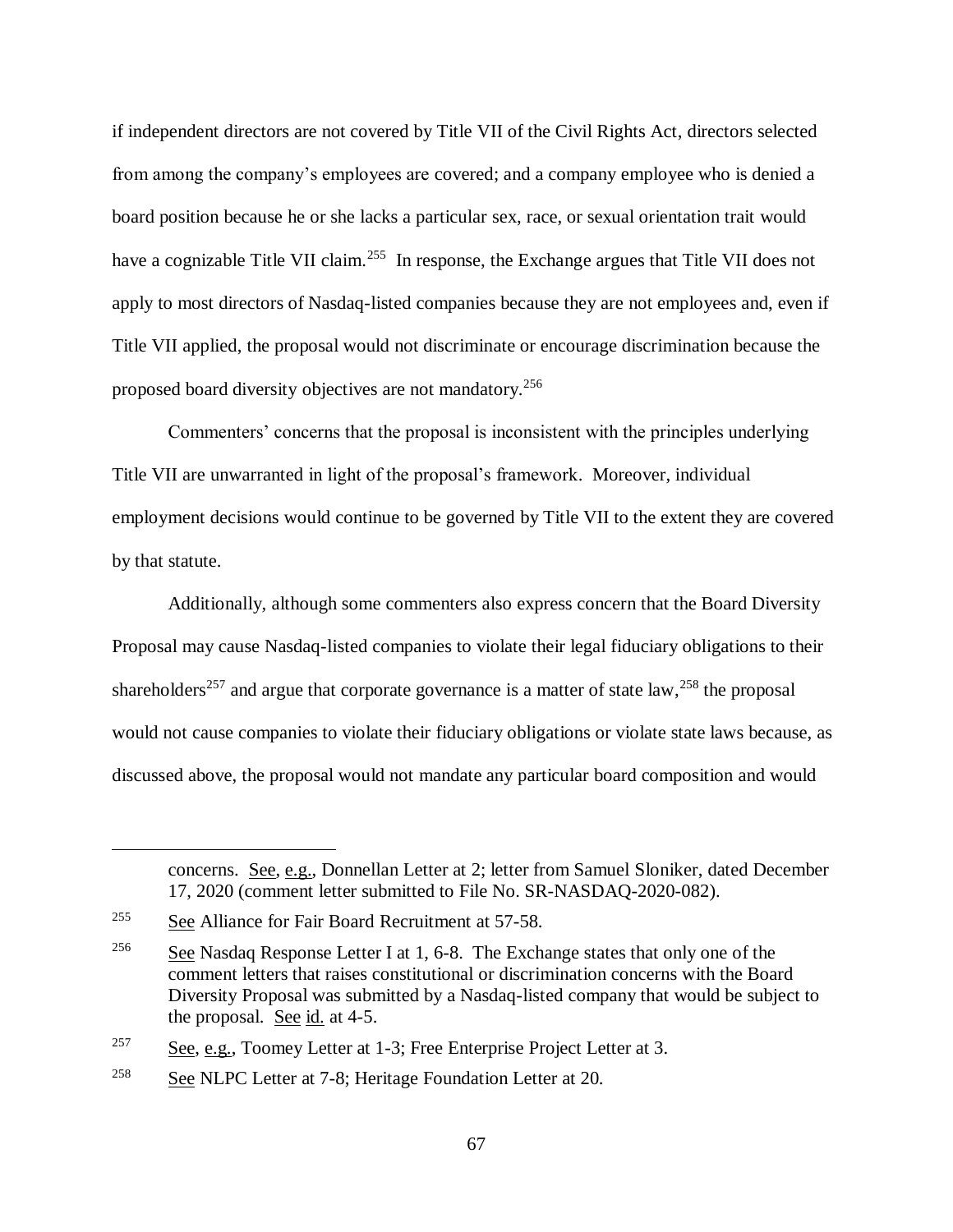not require Nasdaq-listed companies to hire directors based solely on whether they fall within the proposed definition of "Diverse." If a company believes that it cannot meet the proposed diversity objectives because it has concerns regarding compliance with other laws, rules, or obligations, then the company would only need to disclose its reasons for not meeting the objectives.<sup>259</sup> In addition, companies that choose not to meet the diversity objectives and not explain their reasons for not meeting the objectives may transfer their listings to a different exchange.

One commenter argues that the Board Diversity Proposal violates the Paperwork Reduction Act.<sup>260</sup> The Board Diversity Proposal, however, contains no "collection of information" requirements within the meaning of the Paperwork Reduction Act, because the disclosure contemplated under the Board Diversity Proposal is not being done "by or for an agency."<sup>261</sup> Other commenters believe that the proposal could violate various federal statutes, including the federal RICO statute, the Equal Pay Act, and the Genetic Information Nondiscrimination Act.<sup>262</sup> Nothing contemplated in the Board Diversity Proposal constitutes impermissible activity under the federal RICO statute, $^{263}$  wage discrimination between

<sup>&</sup>lt;sup>259</sup> Similarly, the disclosures under proposed Rule 5606 would be required only "to the extent permitted by applicable law."

<sup>260</sup> See NLPC Letter at 6-7.

<sup>&</sup>lt;sup>261</sup> 44 U.S.C. 3502(3) and 5 CFR 1320.3(c).

<sup>&</sup>lt;sup>262</sup> See letter from Werner Lind to Vanessa Countryman, Secretary, Commission, dated February 6, 2021; A. Christians Letter.

 $^{263}$  18 U.S.C. 1961(1).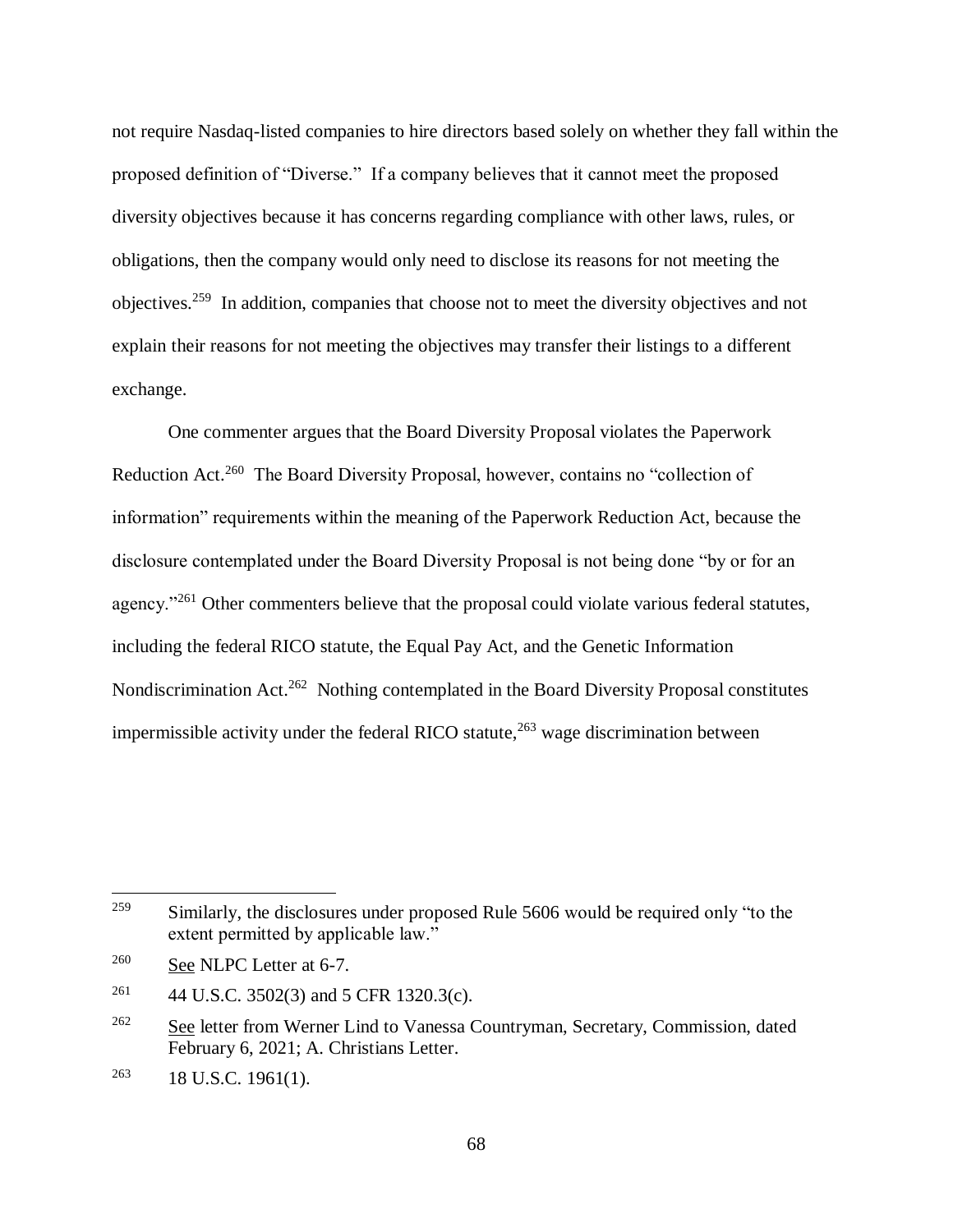employees on the basis of sex under the Equal Pay Act,<sup>264</sup> or discrimination based on genetic information under the Genetic Information Nondiscrimination Act.<sup>265</sup>

One commenter argues that approval of the Board Diversity Proposal would be unconstitutional because the Commission's commissioners are unlawfully insulated from Presidential control.<sup>266</sup> But the Commission's independent structure complies with constitutional requirements.<sup>267</sup> Contrary to the views of one commenter, the Supreme Court's decision in Seila Law LLC v. CFPB, 140 S. Ct. 2183 (2020), does not alter that conclusion. There, the Court twice—expressly declined to "revisit" its earlier decisions affirming Congress's authority to "create expert agencies led by a group of principal officers removable by the President only for good cause."<sup>268</sup> Instead, the Court made clear that it was "the CFPB's leadership by a single independent Director" that "violate<sup>[d]</sup> the separation of powers."<sup>269</sup> And the Court invited Congress to remedy the "problem" by "converting the CFPB into a multimember agency" like the Commission. 270

 $\overline{a}$ 

<sup>268</sup> Seila Law LLC, 140 S. Ct. at 2192, 2206.

 $264$  29 U.S.C. 206(d).

<sup>&</sup>lt;sup>265</sup> 42 U.S.C. 2000ff-1(a).

 $266$  See Alliance for Fair Board Recruitment Letter at 77-78. This commenter also argues that by making certain public statements related to diversity, some Commissioners have prejudged the Board Diversity Proposal and must recuse themselves. See id. at 75-77. But recusal is unwarranted. It is settled law that an official may take public positions like the statements cited by the commenter without diminishing the presumption that the official will act fairly and impartially in any particular matter. See, e.g., Nuclear Info. & Res. Serv. v. NRC, 509 F.3d 562, 571 (D.C. Cir. 2007).

<sup>&</sup>lt;sup>267</sup> See, e.g., Free Enter. Fund v. Pub. Co. Accounting Oversight Bd., 561 U.S. 477, 487, 509 (2010).

<sup>269</sup> Id. at 2207.

<sup>&</sup>lt;sup>270</sup> Id. at 2211. The same commenter's challenge based on the supposition that the proposals would be approved by the acting director of the Commission's Division of Trading and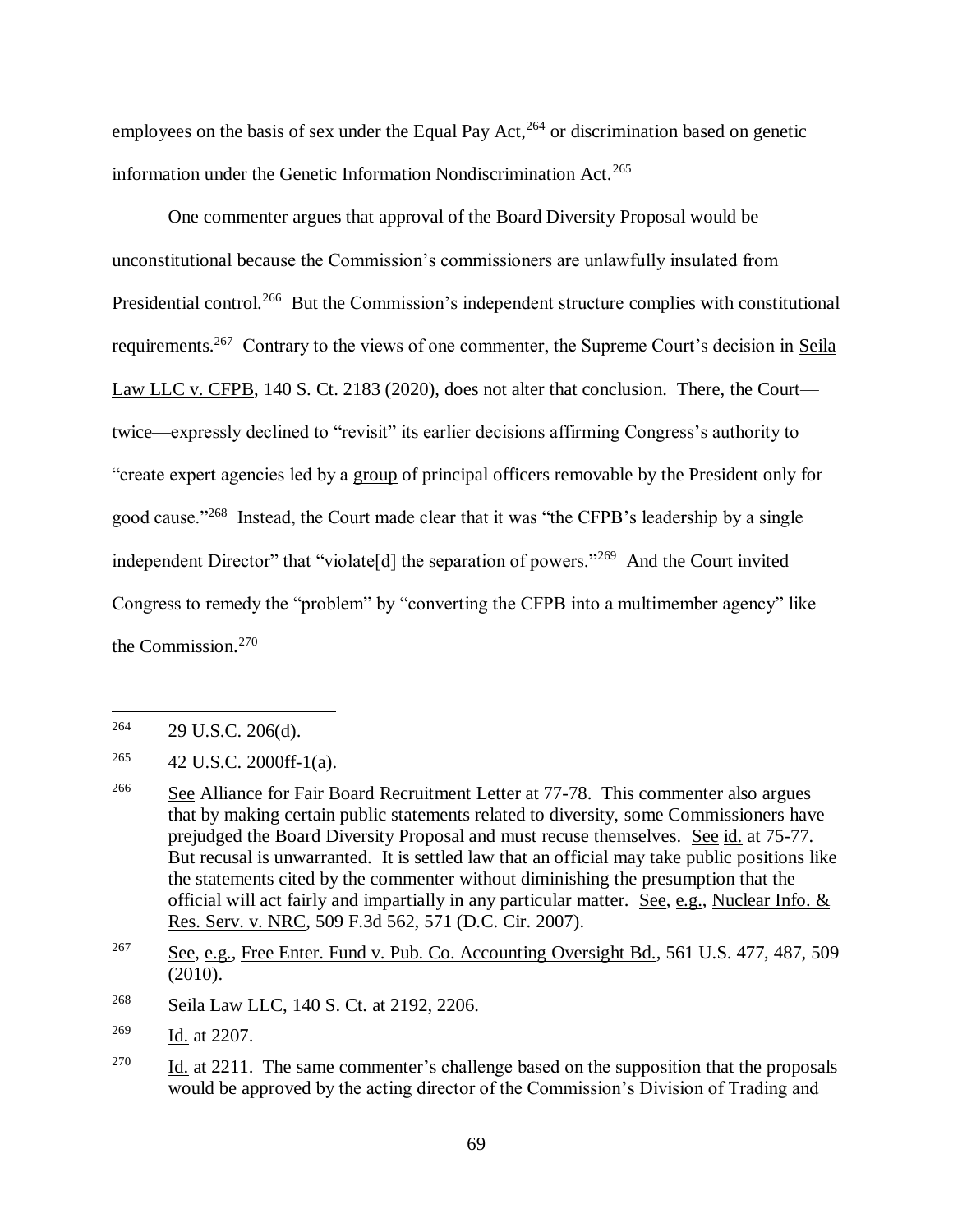## H. Commenter Suggestions on the Board Diversity Proposal

The Exchange revised the Board Diversity Proposal in response to certain commenter suggestions and explained why it did not revise the proposal in response to others. The Exchange's decision not to incorporate certain suggestions does not render the current proposal without a rational basis or inconsistent with the Act. As described throughout this order, the Board Diversity Proposal satisfies the statutory and regulatory requirements for approval. The comments the Exchange did not incorporate into its proposal are nonetheless briefly described below.

Some commenters suggest that the Board Diversity Proposal should impose a diversity requirement rather than provide for a "comply-or-disclose" framework.<sup>271</sup> As discussed above, the Exchange asserts that its proposal appropriately balances the calls of investors for companies to increase diverse representation on their boards with the need for companies to maintain flexibility and decision-making authority over their board composition.<sup>272</sup>

One commenter suggests that the concept of cognitive diversity (or diversity of thought) should be introduced into the proposed rules and disclosures.<sup>273</sup> Another commenter states that the proposed definition of "Diverse" is pragmatic, and that it is important that the proposal

Markets, see Alliance for Fair Board Recruitment Letter at 74-75, is inapplicable because the Commission, not the Division of Trading and Markets pursuant to delegated authority, is approving the proposed rule change.

<sup>&</sup>lt;sup>271</sup> See, e.g., letter from Marc H. Morial, President and CEO, National Urban League, to Vanessa Countryman, Secretary, Commission, dated January 4, 2021 ("NUL Letter"), at 4-5; CtW Letter at 2.

 $272$  See Nasdaq Response Letter II at 6-7.

<sup>&</sup>lt;sup>273</sup> See letter from Snowdon Beinn, Snowdon Beinn Ltd., to Vanessa Countryman, Secretary, Commission, dated January 4, 2021.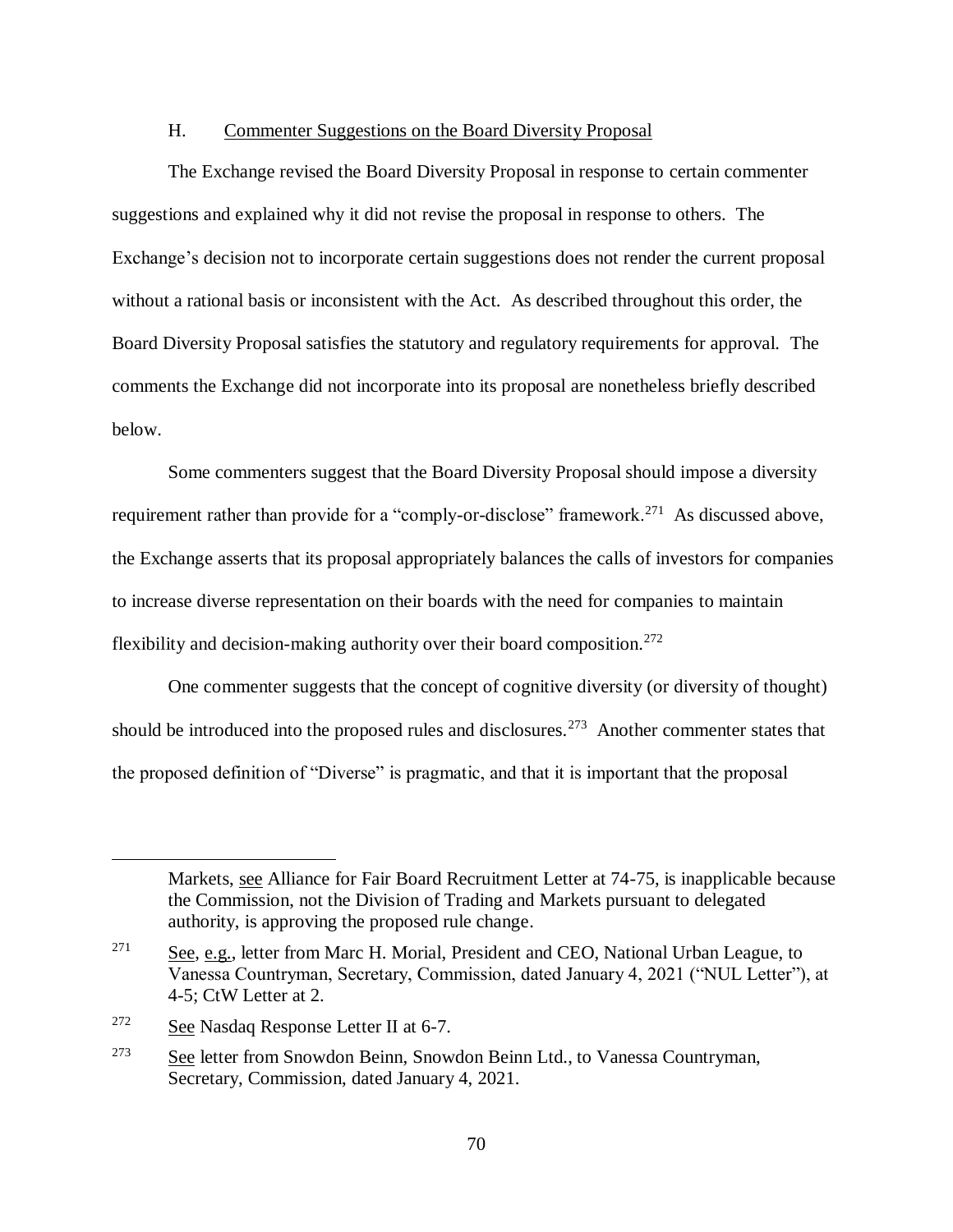include the flexibility to modify or expand the set of included demographic groups.<sup>274</sup> Another commenter encourages the Exchange to assess whether the proposed definition of "Diverse" should be expanded.<sup>275</sup> The Exchange responds that companies would not be precluded from using a broader definition of diversity, provided that the company discloses this under proposed Rule  $5605(f)(3)$ .<sup>276</sup> With respect to commenters' views that the definition of Diverse should be expanded, the Exchange states that its proposal inherently recognizes the cognitive diversity and broader range of experiences that diverse directors bring to the boardroom.<sup>277</sup>

One commenter argues that the Board Diversity Proposal would create structural competition among minorities,  $278$  and some commenters request that the proposal explicitly require two Black or African American directors<sup>279</sup> or require one African American (or another racial/ethnic minority) director and a director who is a member of the LGBTQ community, one of whom might also be female.<sup>280</sup> One commenter suggests that the proposal be limited to individuals of underrepresented racial minorities.<sup>281</sup> Another commenter states that the proposal would not address how a director of Central Asian descent would be classified and that the proposal would potentially preclude them from being considered "Diverse," as it would with

<sup>274</sup> See Carlyle Letter at 2.

<sup>275</sup> See Alliance Letter at 2.

<sup>276</sup> See Nasdaq Response Letter II at 14.

<sup>277</sup> See id.

<sup>278</sup> See NUL Letter at 2-5.

<sup>&</sup>lt;sup>279</sup> See letter from Aldrin K. Enis, President, One Hundred Black Men, Inc., dated January 4, 2021.

<sup>280</sup> See NUL Letter at 4.

 $281$  See letter from Omar A. Karim, President, Banneker Ventures, and Chairman, The Collective, to Vanessa Countryman, Secretary, Commission, dated January 4, 2021 ("Collective Letter").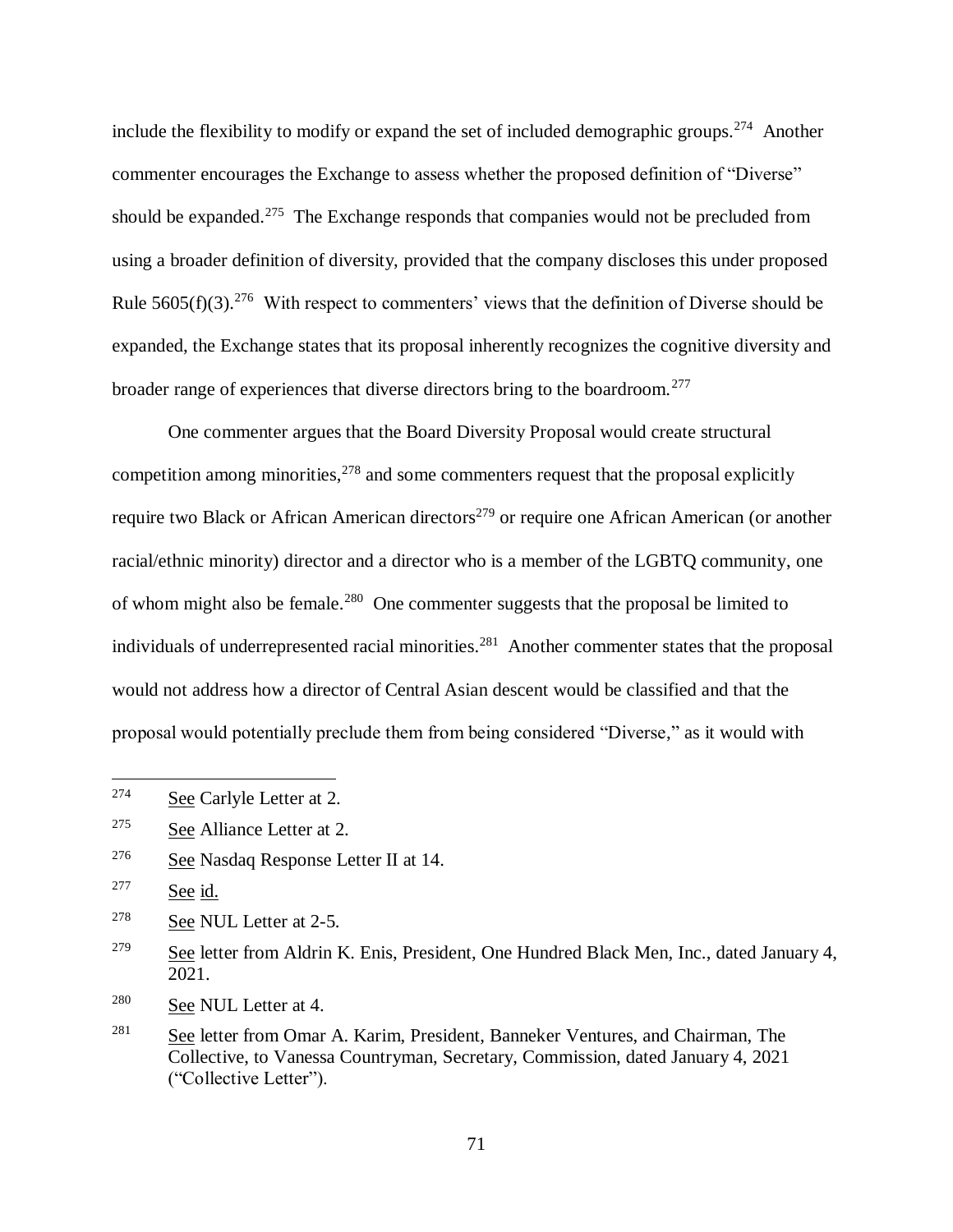persons of North African or Middle Eastern descent.<sup>282</sup> In response, the Exchange states that it chose its definition of "Diverse" to ensure that more categories of historically underrepresented individuals are included and to allow companies the flexibility to diversify their boards in a manner that fits their unique circumstances and stakeholders.<sup>283</sup> The Exchange states that companies may choose to meet the proposed diversity objectives by, for example, having two directors who self-identify as Black or African American, or by having two directors who selfidentify in racial or ethnic categories beyond those included in the EEO-1 report (e.g., Middle Eastern, North African, Central Asian) and describing that the company considers diversity more broadly than the proposed definition of "Diverse."<sup>284</sup>

One commenter suggests that the Exchange expand the definition of "Diverse" to ensure that companies with operations in other countries do not simply use the availability of candidates in those countries to fill a director or officer role when the people within those countries could be considered a minority in the U.S.<sup>285</sup> In response, the Exchange states that a company is not precluded from satisfying proposed Rule 5605(f)(2) with a director who is not a U.S. citizen or resident,<sup>286</sup> and that it is solely in the company's discretion to identify qualified director

<sup>282</sup> See letter from David A. Bell, Co-Chair, Corporate Governance, Fenwick & West LLP, to Vanessa Countryman, Secretary, Commission, dated January 4, 2021, at 2.

<sup>&</sup>lt;sup>283</sup> See Nasdaq Response Letter II at 15-16 (also noting that the Exchange based its proposed definition of Underrepresented Minority on the categories reported to the EEOC through the EEO-1 report and that the Exchange included a category for LGBTQ+ status in recognition of the Supreme Court's decision in Bostock v. Clayton Cnty., Ga., 140 S. Ct. 1731, 1742 (2020), which held that sexual orientation and gender status are "inextricably" intertwined with sex).

 $284$  See id. at 16.

<sup>285</sup> See Ideanomics Letter at 4.

<sup>286</sup> See Nasdaq Response Letter II at 16.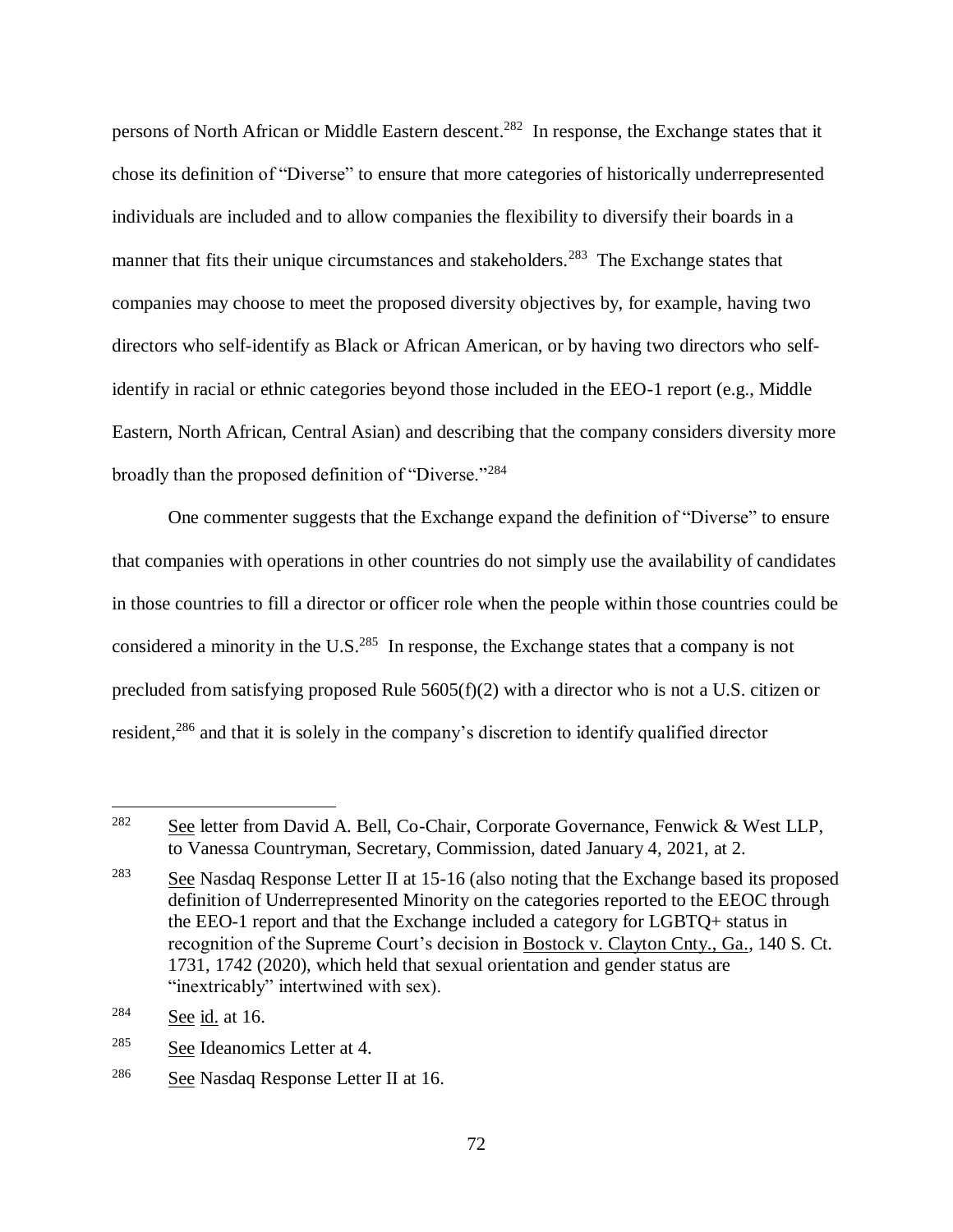nominees who reflect diverse backgrounds that are reflective of the company's communities, employees, investors, or other stakeholders, regardless of the director's nationality.<sup>287</sup>

Some commenters suggest that more than two Diverse directors may be necessary to have a strong voice in the boardroom.<sup>288</sup> Another commenter believes that two Diverse directors is a reasonable minimum standard to escalate market awareness of listed companies with limited diversity.<sup>289</sup> In response, the Exchange states that the Board Diversity Proposal would provide companies with a flexible, attainable approach to achieving a reasonable objective that is not overly burdensome or coercive.<sup>290</sup> The Exchange also states that the proposed objective of two Diverse directors would align investors' demands for increased board diversity with companies' needs for a flexible approach that accommodates each company's unique circumstances.<sup>291</sup>

Some commenters suggest that diversity statistics should be disclosed on a director-bydirector basis,<sup>292</sup> or that companies should at least be permitted to disclose diversity statistics on a director-by-director basis.<sup>293</sup> Some commenters encourage companies to also disclose a skills matrix for the board, aligned with the companies' strategic needs and succession planning, and a policy on board refreshment.<sup>294</sup> One commenter also suggests that directors should be subject to

 $291$  See id.

<sup>287</sup> See id.

<sup>288</sup> See, e.g., CtW Letter at 2; letter from Mark Ferguson and Miguel Nogales, Co-Chief Investment Officers, Global Equity Strategy, Generation Investment Management LLP, at 1.

<sup>289</sup> See LGIM America Letter at 3.

<sup>290</sup> See Nasdaq Response Letter II at 4.

 $292$  See, e.g., New York City Controller Letter at 1.

<sup>&</sup>lt;sup>293</sup> See Ropes & Gray Letter at 2-3. See also Skadden Letter at 3; Trillium Letter at 2.

<sup>&</sup>lt;sup>294</sup> See, e.g., WomenExecs Letter; New York City Comptroller Letter at 3; Ropes & Gray Letter at 3. One commenter asserts that if the Commission "chooses to countenance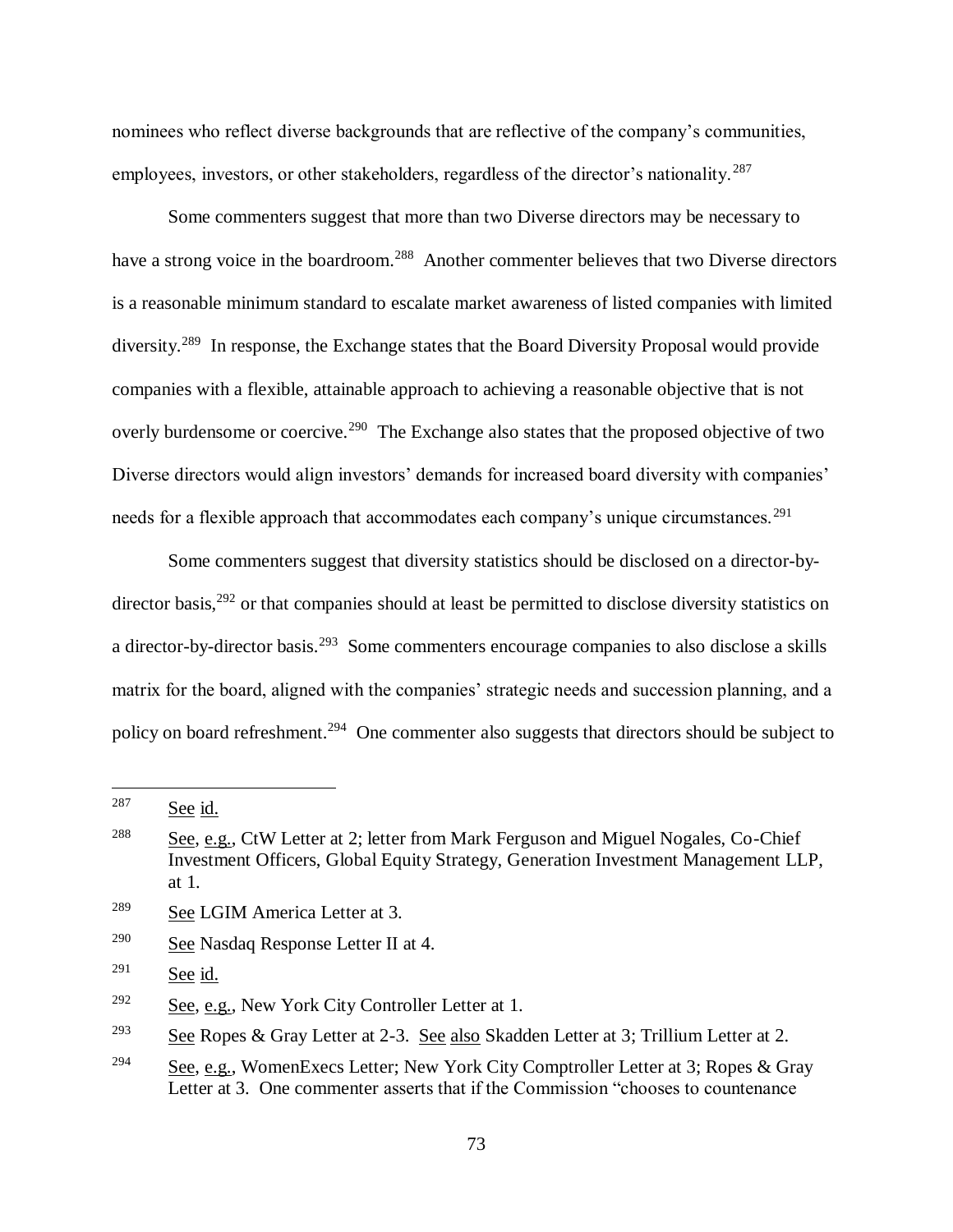regular re-election based on satisfactory evaluation of their contribution to the board, and that a report from the nomination committee explaining how it considered the representation of women and/or other minorities in director selection and board evaluation would also be useful.<sup>295</sup> One commenter encourages the Exchange and the Commission to consider whether the disclosure requirements should extend to board nominees.<sup>296</sup> In response, the Exchange states that the proposal seeks a balance between obtaining key board diversity data and respecting the privacy of directors (with respect to the suggestions for director-by-director disclosures) and that limiting the disclosures to current directors optimizes the consistency and comparability of board diversity statistical information across companies (with respect to the suggestions for disclosures relating to board nominees).<sup>297</sup> Moreover, the Exchange states that a company would not be prohibited from disclosing more detail than required by the Board Diversity Matrix.<sup>298</sup>

Some commenters suggest that the Board Diversity Matrix should be included in companies' annual shareholders meeting proxy or information statement filed with the Commission, rather than solely posted on the web.<sup>299</sup> In response, the Exchange states that it is in the public interest to allow companies the flexibility to publish board diversity information through alternatives other than Commission filings, because it would avoid imposing additional

diversity statistical reporting, it should require reporting of types of diversity that are more relevant to business success than the immutable racial, ethnic or sexual characteristics of its directors." See Heritage Foundation Letter, at 4, 20.

<sup>295</sup> See WomenExecs Letter.

<sup>296</sup> See CFA Letter at 5-6.

<sup>297</sup> See Nasdaq Response Letter II at 18.

 $298$  See id.

<sup>&</sup>lt;sup>299</sup> See, e.g., Thirty Percent Coalition Letter at 2; Boston Club Letter at 2; Ropes & Gray Letter at 2.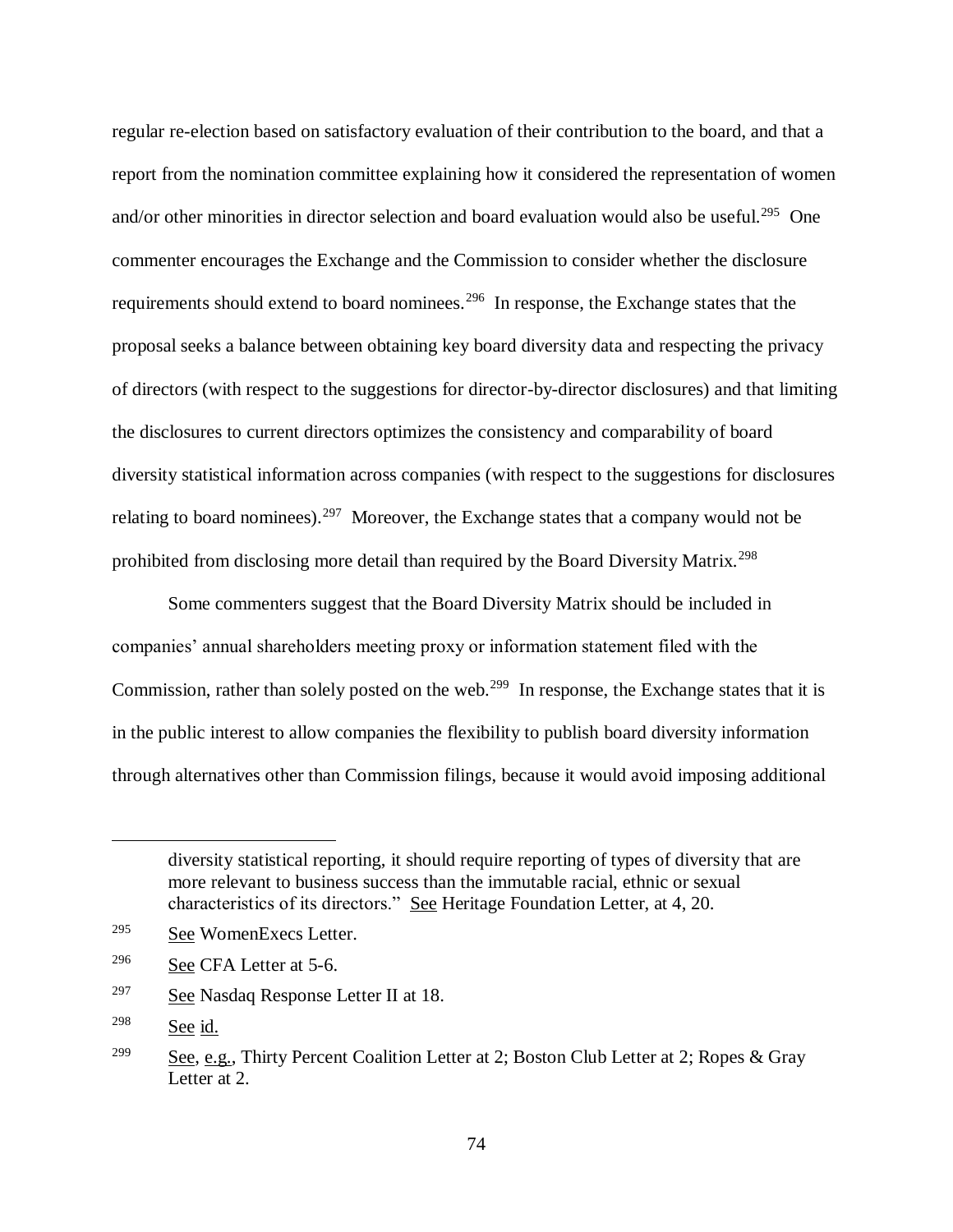disclosure and filing obligations on companies while providing shareholders with access to information in a recognized channel of distribution.<sup>300</sup>

One commenter states that the phase-in periods under proposed Rule 5605(f) are too long.<sup>301</sup> Another suggests that companies should have two Diverse directors within one calendar year after the approval date of proposed Rule  $5605(f)$ .<sup>302</sup> A different commenter suggests reducing the proposed two-, four-, and five-year phase-in periods by one year each.<sup>303</sup> Some commenters instead express support for the proposed phase-in and transition periods.<sup>304</sup> In response, the Exchange notes that an accelerated timeframe may increase challenges for companies seeking to meet the objectives of proposed Rule 5605(f), particularly smaller companies. 305

One commenter requests that the Exchange commit to publishing a study of the impact of the proposals on board diversity and the relationship between diversity and corporate governance and financial results.<sup>306</sup> In response, the Exchange states that the greater benefit of publicly disclosing board diversity data would be that all interested parties can adequately conduct their

<sup>300</sup> See Nasdaq Response Letter II at 17.

<sup>301</sup> See NUL Letter at 5.

<sup>302</sup> See Collective Letter at 2.

<sup>303</sup> See Olshan Letter at 3.

<sup>304</sup> See, e.g., Fairfax Letter at 13; Skadden Letter at 2-3; Microsoft Letter at 2; Ariel Letter at 2; T. Rowe Letter at 2; Brightcove Letter; Mercy Investment Letter at 2; letter from Faye Sahai, Partner, Mirai Global, to Vanessa Countryman, Secretary, Commission, dated December 14, 2020.

<sup>305</sup> See Nasdaq Response Letter II at 5-6.

<sup>&</sup>lt;sup>306</sup> See letter from Suzanne Rothwell, Managing Member, Rothwell Consulting LLC, to Vanessa Countryman, Secretary, Commission, dated December 23, 2020, at 3.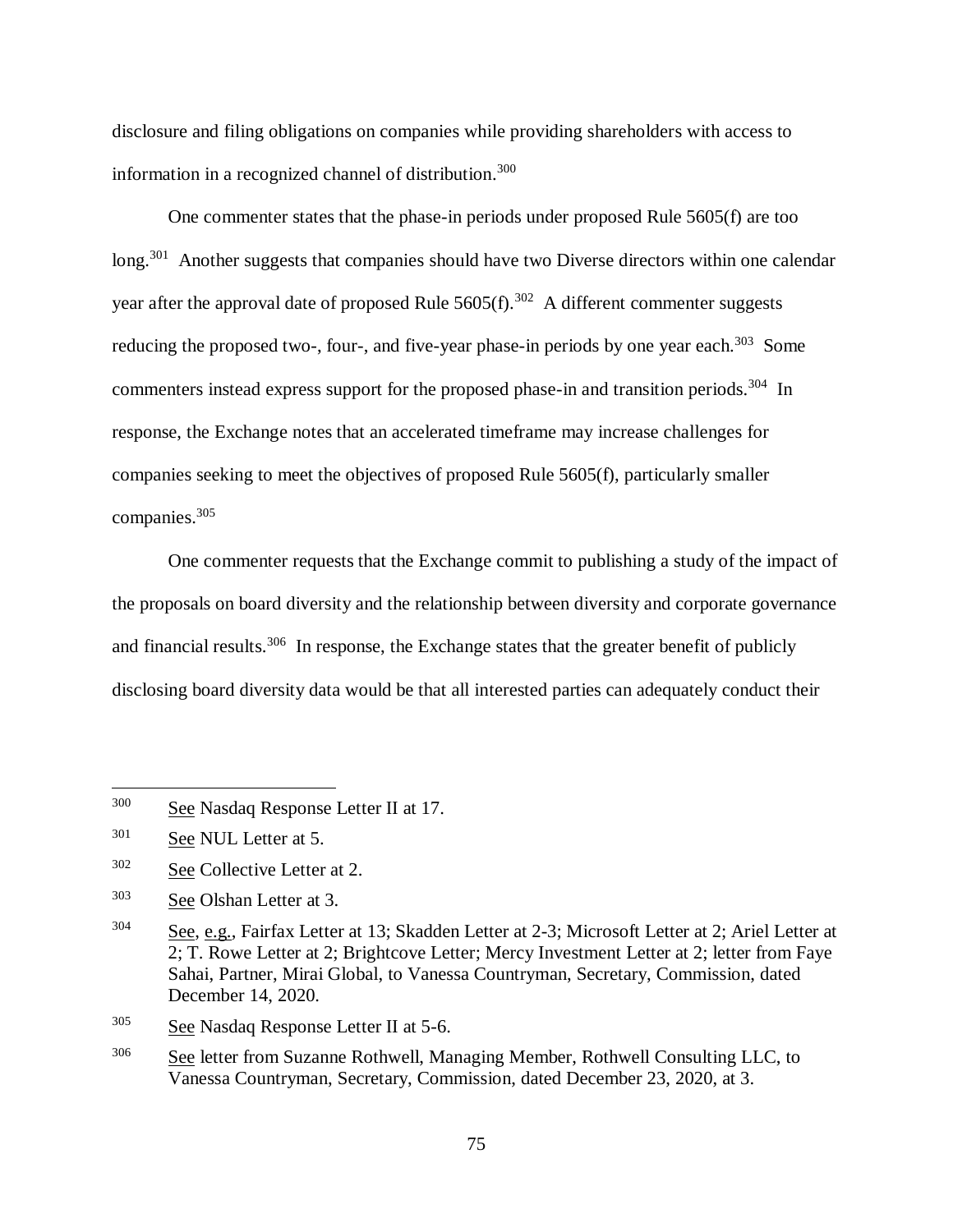own analyses of the impact of the proposal on board diversity and its relationship with company performance and that the Exchange welcomes these analyses.<sup>307</sup>

## I. Board Recruiting Service Proposal

As described above, the Board Recruiting Service Proposal would provide certain Nasdaq-listed companies with one year of complimentary access for two users to a board recruiting service, which would provide access to a network of board-ready diverse candidates for companies to identify and evaluate. In the proposal, the Exchange states that offering a board recruiting service would assist listed companies with increasing diverse board representation, which the Exchange believes could result in improved corporate governance, strengthening of market integrity, and improved investor confidence.<sup>308</sup> The Exchange further states that offering this service would help companies to achieve compliance with the Board Diversity Proposal, if it were approved.<sup>309</sup> The Exchange states that utilization of the complimentary board recruiting service would be optional, and no company would be required to use the service.<sup>310</sup>

<span id="page-75-0"></span>The Exchange further argues that it is reasonable and not unfairly discriminatory to offer the board recruiting service only to Eligible Companies because the Exchange believes these companies have the greatest need to identify diverse board candidates, particularly if these

<sup>&</sup>lt;sup>307</sup> See Nasdaq Response Letter II at 16.

 $308$  See Amendment No. 1 to the Board Recruiting Service Proposal at 10. The Exchange states that research demonstrates diverse boards are positively associated with improved corporate governance and company performance. See id. at 6. Moreover, the Exchange states that investors and investor groups are calling for diversification in the boardroom, and legislators at the federal and state level are increasingly taking action to respond to those calls. See id. at 9-10.

<sup>309</sup> See id. at 10.

<sup>310</sup> See id. at 13, 15.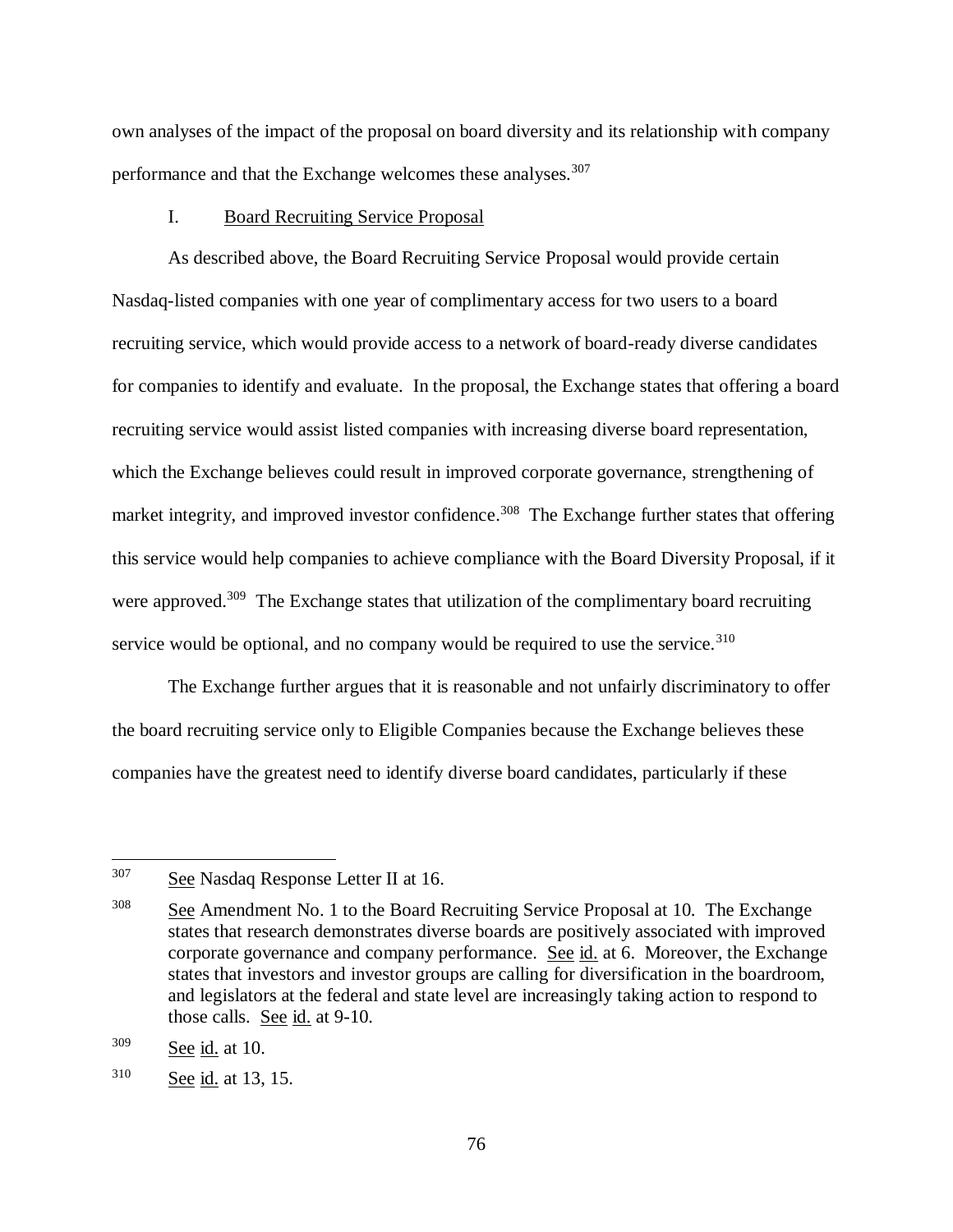companies elect to meet the diversity objectives in the Board Diversity Proposal, if approved, rather than disclosing why they have not met the objectives.<sup>311</sup> Additionally, the Exchange believes that companies that already have two Diverse directors have demonstrated by their current board composition that they do not need additional assistance provided by the Exchange to identify diverse candidates for their boards.<sup>312</sup> Finally, the Exchange believes that offering this service would help it compete to attract and retain listings.  $313$ 

Some commenters express general support for the Board Recruiting Service Proposal, <sup>314</sup> while others oppose the Board Recruiting Service Proposal.<sup>315</sup> The commenters supporting the proposal state that the proposed service would assist companies that choose to diversify their boards<sup>316</sup> and would be of particular benefit to smaller companies.<sup>317</sup> One commenter opposing the proposal argues that the Exchange does not identify how it would address the potential conflicts of interest between establishing a regulatory standard and concurrently promoting a

<sup>311</sup> See id.

<sup>&</sup>lt;sup>312</sup> See id. at 13-14. Although proposed Rule  $5605(f)(2)(D)$  would require a Company with a Smaller Board to have, or explain why it does not have, at least one Diverse director on its board, such a company would be considered an Eligible Company if it does not have at least one director who self-identifies as Female and at least one director who selfidentifies as an Underrepresented Minority or LGBTQ+, which the Exchange believes would help promote greater diversity on boards of all sizes. See id. at 11 n.20.

<sup>313</sup> See id. at 14.

 $314$  See, e.g., Ideanomics Letter at 4; Goodman and Olson Letter at 2-3; Capital Research and Management Company Letter at 2; UAW Letter at 3.

<sup>315</sup> See, e.g., Toomey Letter at 3; letter from Matthew Glen dated December 31, 2020 (comment letter submitted to File No. SR-NASDAQ-2020-082) ("Glen Letter"); letter from Eugene Kelly to Vanessa Countryman, Secretary, Commission, dated December 13, 2020 ("Kelly Letter").

<sup>&</sup>lt;sup>316</sup> See, e.g., Ideanomics Letter at 4; Goodman and Olson Letter at 2-3; Capital Research and Management Company Letter at 2; UAW Letter at 3; California State Treasurer Letter.

<sup>317</sup> See UAW Letter at 3.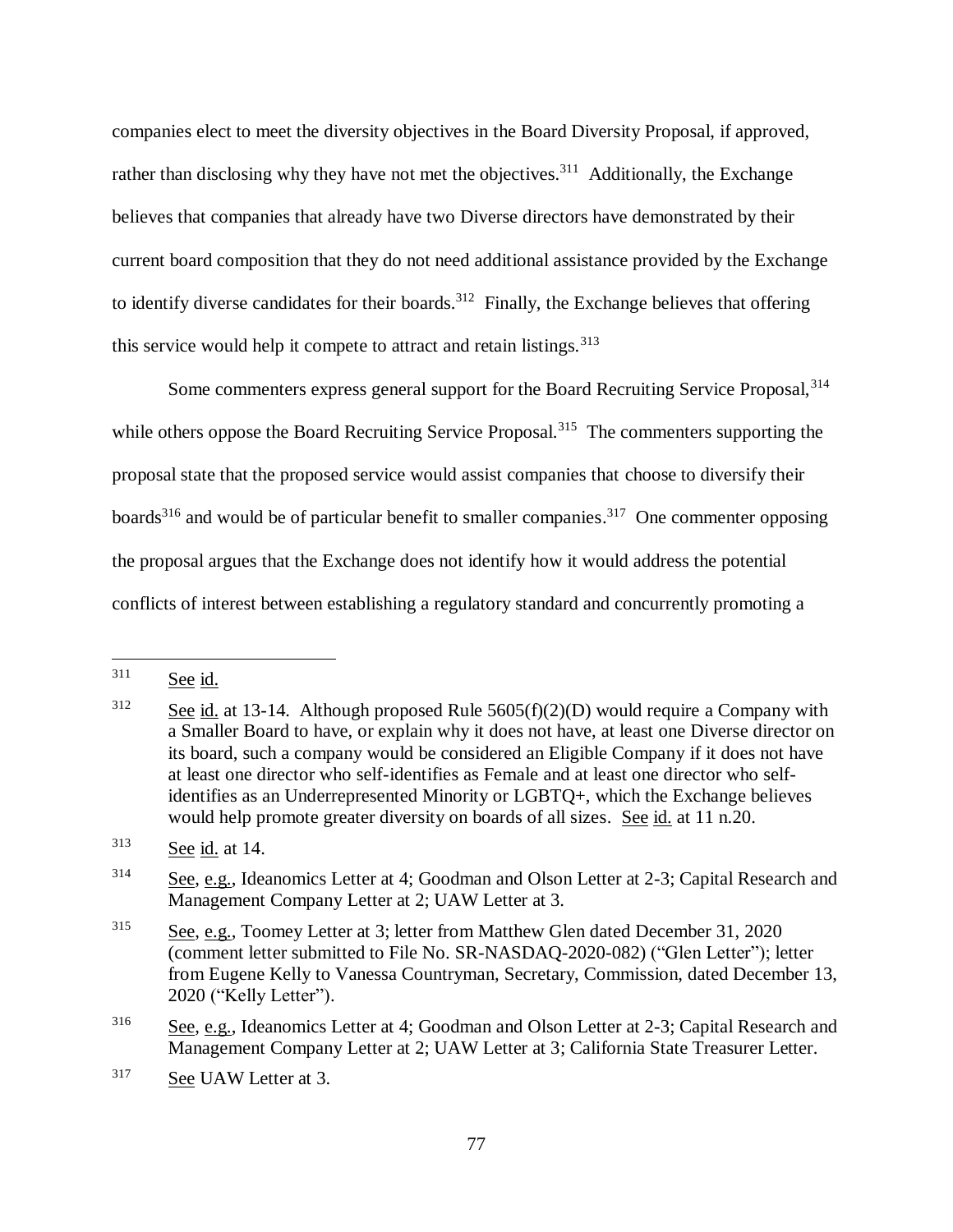revenue-generating compliance solution.<sup>318</sup> Another argues that the Board Recruiting Service Proposal would divert funds from the efficient administration of the Exchange, reducing the order and efficiency of markets that the Commission was created to promote.<sup>319</sup> Finally, another commenter opposing the proposal argues that the proposed complimentary recruiting service would be an extension of the "unlawful" and "discriminatory" quota policy contained in the Board Diversity Proposal by seeking to move Nasdaq-listed companies towards intentionally implementing "discriminatory hiring practices."<sup>320</sup>

<span id="page-77-1"></span><span id="page-77-0"></span>In response, the Exchange states that it is not generating any revenue from its partnership with the proposed provider of the board recruiting service, Equilar, and instead is offering these services to companies at its own expense.<sup>321</sup> The Exchange also states that the complimentary service does not introduce any conflict of interest because the Exchange is not in the board recruitment services business.<sup>322</sup> In addition, the Exchange states that there is no requirement that listed companies take advantage of the complimentary service, and there is no requirement that they pay for the service if they choose to utilize it.<sup>323</sup> Moreover, the Exchange states that whether a listed company takes advantage of the complimentary board recruiting service has no relationship to how, or whether, the Exchange would enforce proposed Rule 5605(f), and there

<sup>318</sup> See Toomey Letter at 3.

<sup>&</sup>lt;sup>319</sup> See Glen Letter.

<sup>320</sup> See Kelly Letter.

 $321$  See Nasdaq Response Letter II at 20-21.

<sup>322</sup> See id. at 21.

<sup>323</sup> See id. at 21-22.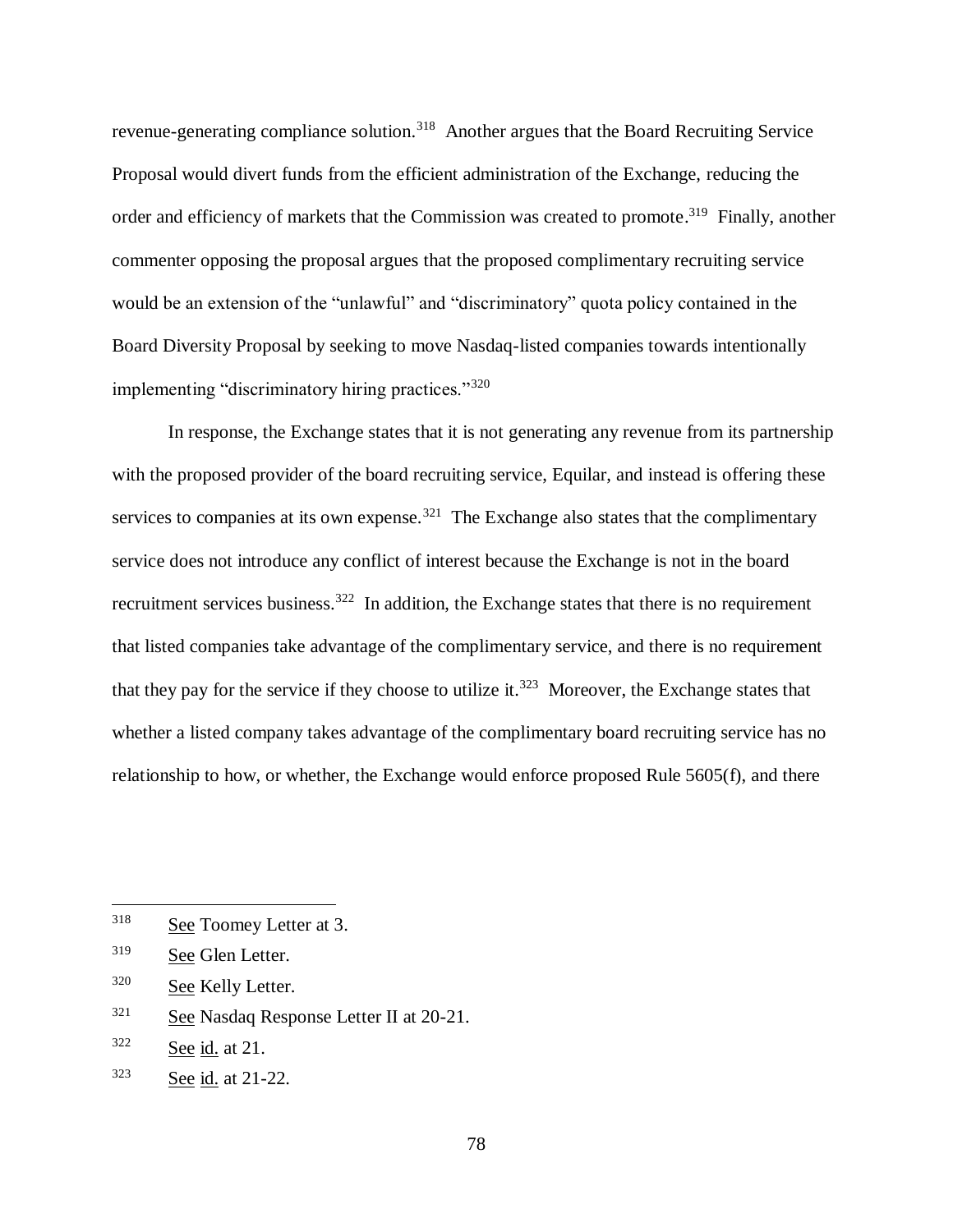<span id="page-78-0"></span>are no circumstances under which the Exchange would penalize a company solely for its decision to not take advantage of a complimentary board recruiting service.<sup>324</sup>

The Board Recruiting Service Proposal is consistent with the requirements of Section 6 of the Act, including Sections  $6(b)(4)$  and  $6(b)(5)$ .<sup>325</sup> The proposal is designed to provide for the equitable allocation of reasonable dues, fees, and other charges among Exchange members, issuers, and other persons using the Exchange's facilities, and is not designed to permit unfair discrimination between customers, issuers, brokers, or dealers. And the proposal is consistent with Section  $6(b)(8)^{326}$  because it does not impose any burden on competition not necessary or appropriate in furtherance of the purposes of the Act.

The Commission finds that it is consistent with the Act for the Exchange to provide a one-year complimentary board recruiting service to Eligible Companies.<sup>327</sup> The board recruiting service would provide access to a network of board-ready diverse candidates, allowing companies to identify and evaluate such candidates. The board recruiting service would also assist Eligible Companies that choose to use the service to increase diverse representation on

<sup>324</sup> See id.

<sup>&</sup>lt;sup>325</sup> 15 U.S.C. 78f, 78f(b)(4)-(5). In approving the Board Recruiting Service Proposal, the Commission has considered the proposed rule's impact on efficiency, competition, and capital formation. See 15 U.S.C. 78c(f).

 $326$  15 U.S.C. 78f(b)(8).

 $327$  The Commission has previously approved the provision of complimentary services by the Exchange to varying categories of eligible listed companies. See, e.g., Securities Exchange Act Release Nos. 65963 (December 15, 2011), 76 FR 79262 (December 21, 2011) (SR-NASDAQ-2011-122) and 72669 (July 24, 2014), 79 FR 44234 (July 30, 2014) (SR-NASDAQ-2014-058).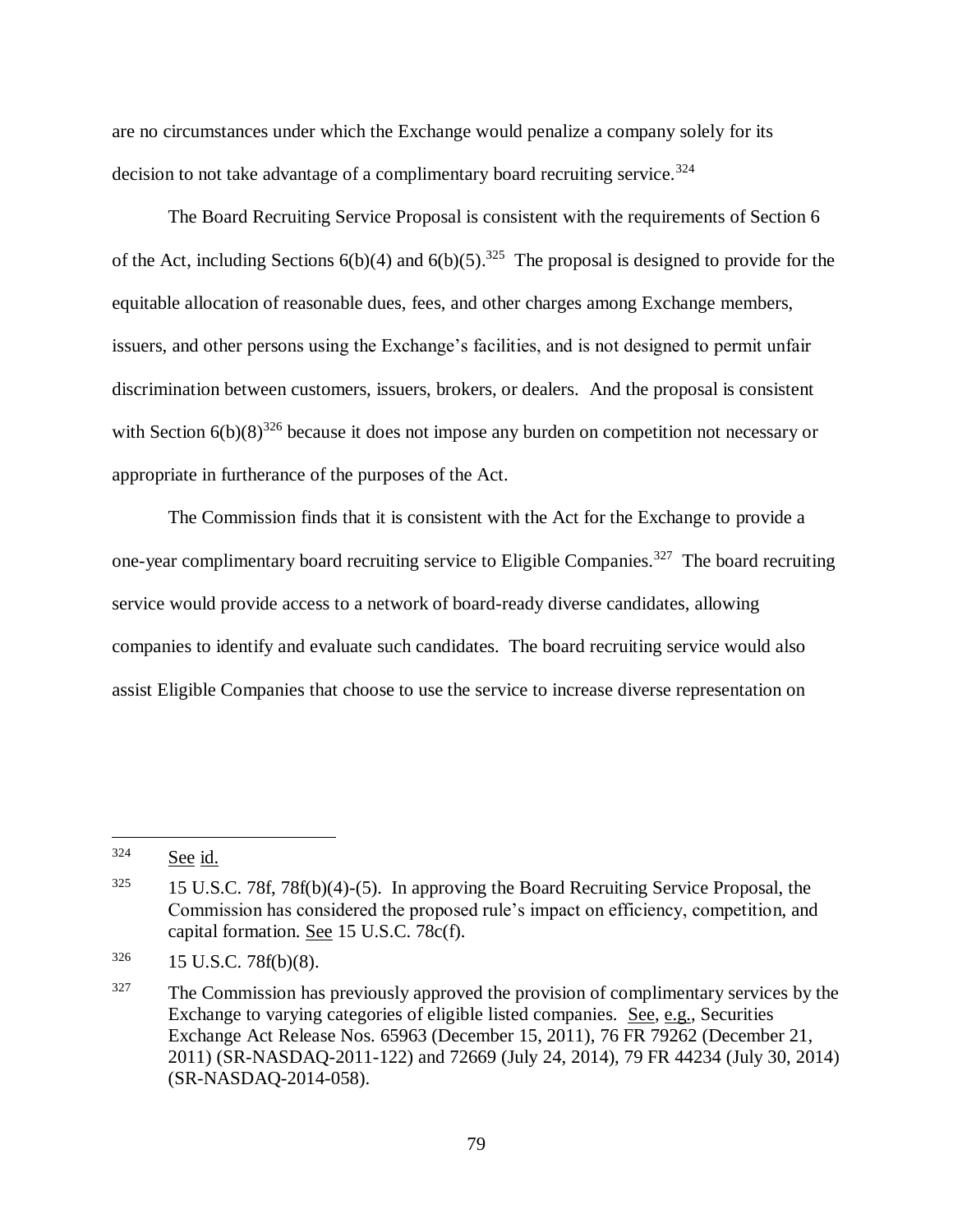their boards and would help Eligible Companies to meet (or exceed, in the case of a Company with a Smaller Board) the proposed diversity objectives under the Board Diversity Proposal.<sup>328</sup>

It is also consistent with the Act for the Exchange to offer the complimentary board recruiting service only to Eligible Companies because, by definition, those companies do not have a specified number of Diverse directors and therefore may have a greater interest or feel a greater need to identify diverse board candidates by utilizing the board recruiting service than non-Eligible Companies.<sup>329</sup> The provision of the service only to Eligible Companies is thus an equitable allocation of complimentary services and does not unfairly discriminate among issuers.<sup>330</sup>

Further, offering the one-year complimentary service would help the Exchange compete to attract and retain listings, particularly in light of the diversity objective in the separately approved Board Diversity Proposal. The Exchange has indicated that individual listed companies would not be given specially negotiated packages of products or services to list, or remain listed; that no other company will be required to pay higher fees as a result of the proposal; and that providing the complimentary board recruiting service will have no impact on

<sup>&</sup>lt;sup>328</sup> See Amendment No. 1 to the Board Recruiting Service Proposal at 10.

 $329$  See id. at 13-14.

<sup>&</sup>lt;sup>330</sup> The Commission has previously found that the specific needs of differently situated categories of listings (e.g., new listings, transfers, larger capitalized issuers) is a sufficient basis for providing additional services, or varying the types of services provided, to different categories of listings, and thereby does not raise unfair discrimination issues under the Act. See, e.g., Securities Exchange Act Release Nos. 78806 (September 9, 2016), 81 FR 63523 (September 15, 2016) (order approving SR-NASDAQ-2016-098); 72669 (July 24, 2014), 79 FR 44234 (July 30, 2014) (order approving SR-NASDAQ-2014-058).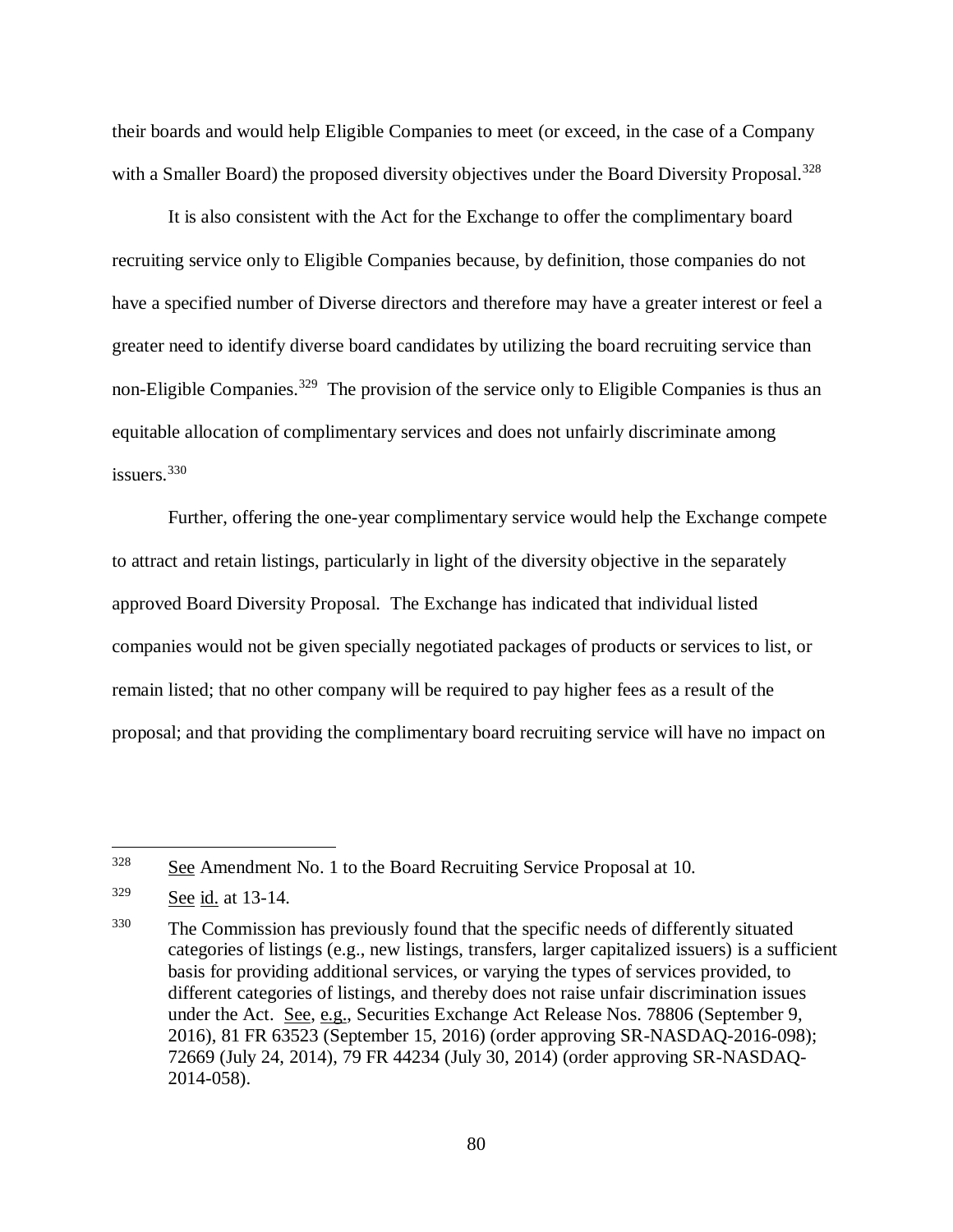<span id="page-80-0"></span>the resources available for its regulatory programs.<sup>331</sup> No commenter has provided any reason to doubt these indications as to how the service will be run. Accordingly, the proposal reflects the current competitive environment for listings among national securities exchanges,<sup>332</sup> does not impose any unnecessary or inappropriate burden on competition between individual listed companies, and is therefore appropriate and consistent with Section  $6(b)(8)$  of the Act.<sup>333</sup>

In addition, describing in the Exchange's rules the products and services available to listed companies and their associated values also adds greater transparency to the rules and applicable fees and will ensure that individual listed companies are not given specially negotiated packages of products or services to list, or remain listed, that would raise unfair discrimination issues under the Act.

Finally, with respect to concerns that the Exchange's offering of the board recruiting service may create a conflict of interest or divert funds from the efficient administration of the Exchange, the Exchange has indicated that providing the proposed complimentary service would have no impact on the resources available for its regulatory programs and that it will not generate any revenue from the service, nor is it in the board recruitment services business.<sup>334</sup> The Exchange further explains that utilization of the board recruiting service will not impact the manner in which it enforces compliance with the Board Diversity Proposal.<sup>335</sup> With respect to a concern that the recruiting service may influence a Nasdaq-listed company's hiring practice, the

<sup>331</sup> See Amendment No. 1 to the Board Recruiting Service Proposal at 12, 15.

<sup>&</sup>lt;sup>332</sup> See supra notes [56](#page-16-0)[-59](#page-17-0) (describing this competitive environment for exchange listings).

 $333$  15 U.S.C. 78f(b)(8).

<sup>&</sup>lt;sup>334</sup> See supra notes [321](#page-77-0)[-322](#page-77-1) and [331](#page-80-0) and accompanying text.

<sup>335</sup> See supra note [324](#page-78-0) and accompanying text.